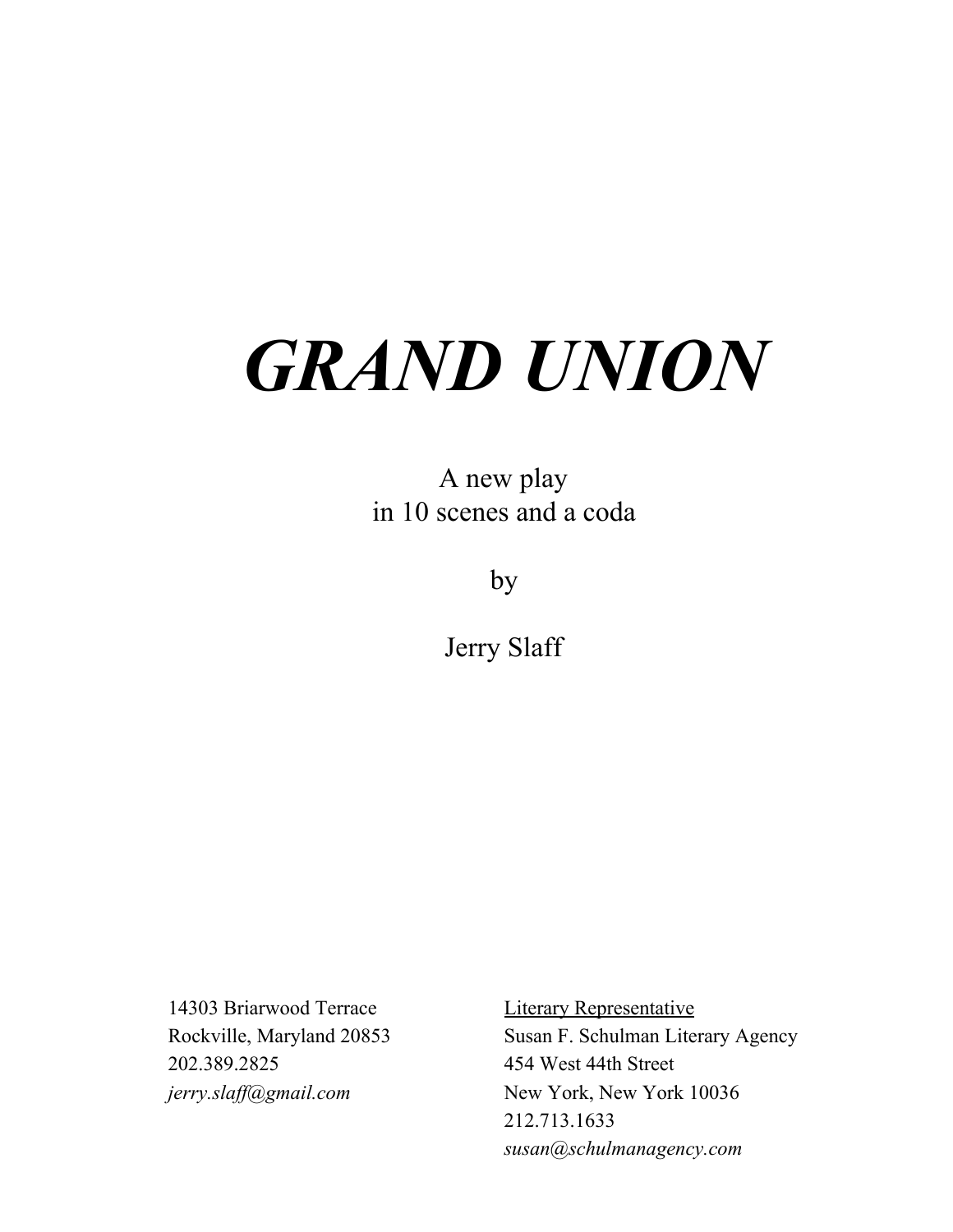# **CHARACTERS**

*NOTE: All of the characters are seen at dif erent ages in dif erent scenes but should be played by the same actor. For instance, the actor who plays Joan should play her at all her ages. There should be no "Young Joan" or "Older Joan."*

JOAN, white, Ben's daughter and Tom's sister. We see her from age 15 to age 55.

TOM, white, Ben's son and Joan's brother; from 10 to 45.

BEN, white, patriarch of the Birnbaum family, 55 to 88. He wears reading glasses throughout much of the play, and takes them on and off as the situation requires.

SAM, African-American, Ben's shop assistant and later Darlene's husband and Dwayne's father, 25 and 50. Does not wear glasses except in Scene 8.

DARLENE, African-American, Ben's long-time housekeeper, substitute mother to Tom and especially to Joan, Sam's wife and Dwayne's mother, ages 20 to 60.

RABBI MIKE Taub, white, homegrown spiritual leader of the town's small Jewish community, ages 25 and 55.

DWAYNE, African-American, Darlene and Sam's son, ages 9 to 24.

# **SETTINGS**

The parlor and bedroom of Ben's old house, the front of Birnbaum's clothing store, and other places in the nearly forgotten railroad town of Grand Union, Pennsylvania, just north of the Mason-Dixon Line.

# *A guide to each scene's setting and character ages follows the last scene.*

# **TIME**

A span of 40 years, from 1980 to the present.

# *The play is performed without an intermission.*

# **A NOTE ON THE PLAY'S STRUCTURE**

The play's 10 scenes and coda jump back and forth in time over 40 years. Much like the layout of a modern museum, with a straight chronological line through and side rooms where topics can be explored in more depth, scenes 1, 5 and 10 are set in the present and form the play's spine. The rest explain how the characters got where they were, and how they formed the attitudes that result in those scenes.

TOM explains the structure in Scene 1 when describing his painting: *"...it's like an old river. It meanders from here to there. Each turn tells a dif erent part of the story, turns back on itself, comes out here, leads to there, but it's all of one piece. It eventually gets where it's supposed to go, but it takes its own time. You just have to give yourself to it, and let it work on you."*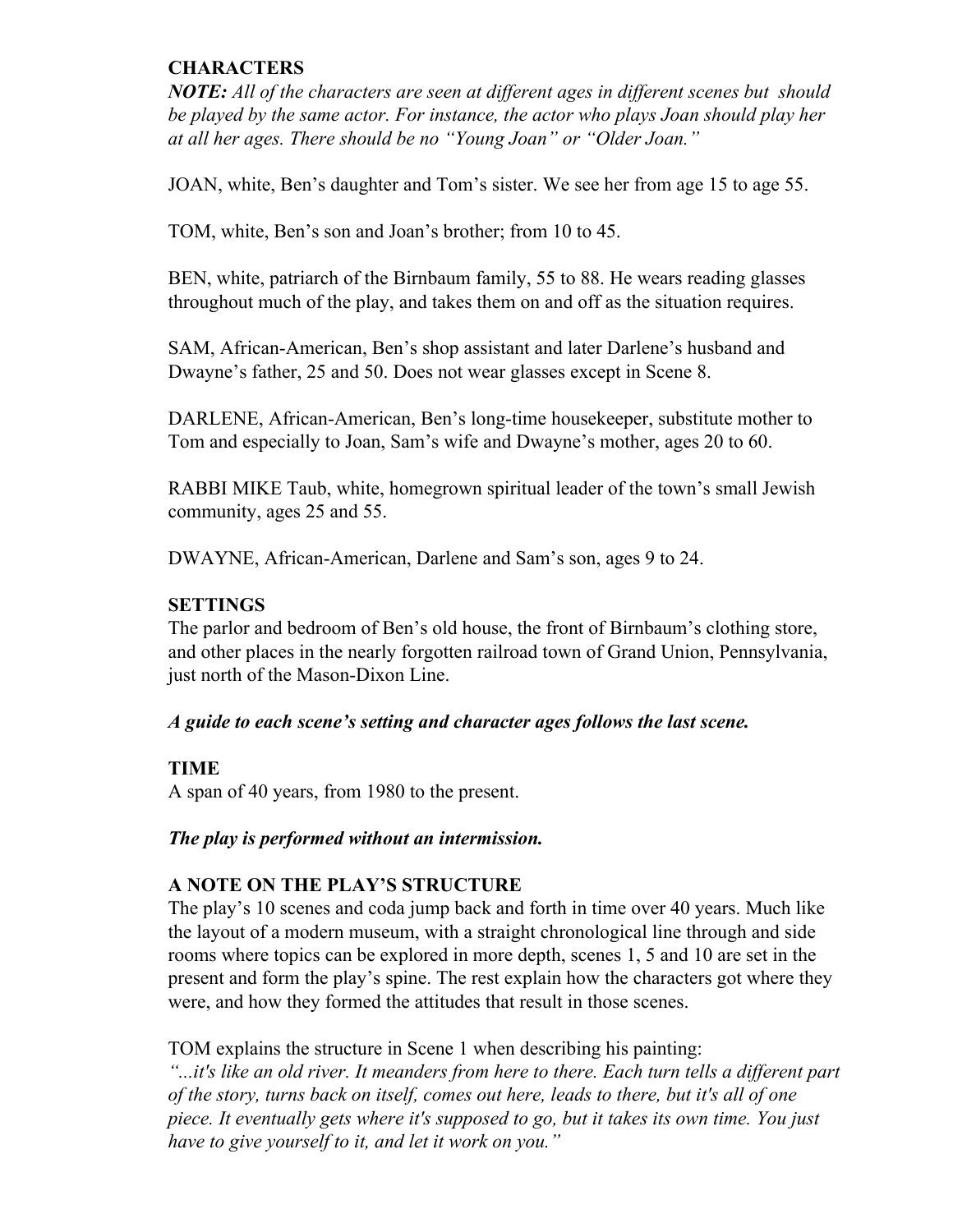#### **Scene One: THE PRESENT**

# (TIME: The present.

(We begin in, and will later return to, the parlor and dining room of a large but dated house in Grand Union, a small, once-thriving industrial town in rural central Pennsylvania, just north of the Mason-Dixon Line, the site of a huge railroad junction that sustained the town and its factories until a highway bypass was built and the junction abandoned.

(Opened moving boxes are scattered around the room, brimming with clothes, small knick-knacks, lamps, books, etc.

(This was BEN's house for 90 years, and his parents' before that, until he passed away a month ago.

(His daughter, JOAN, age 55 here, and his son, TOM, age 45, are clearing the house, sorting through his belongings and papers.

(In the midst of all this is a dining table with six or eight chairs. It's too large for the space – all the leaves are in it – and it too is covered in boxes and other odd things.

(NOTE: The chairs will be used in other scenes taking place in the parlor.

(On the table, amid the boxes and other junk is a platter of cold cuts, sliced rye bread, tubs of potato salad and jars of mustard.

(JOAN is agitated, preparing the space and lunch for visitors, while TOM is nonchalantly looking through the boxes, picking things up, looking at them, and putting them back, as if there is all the time in the world.)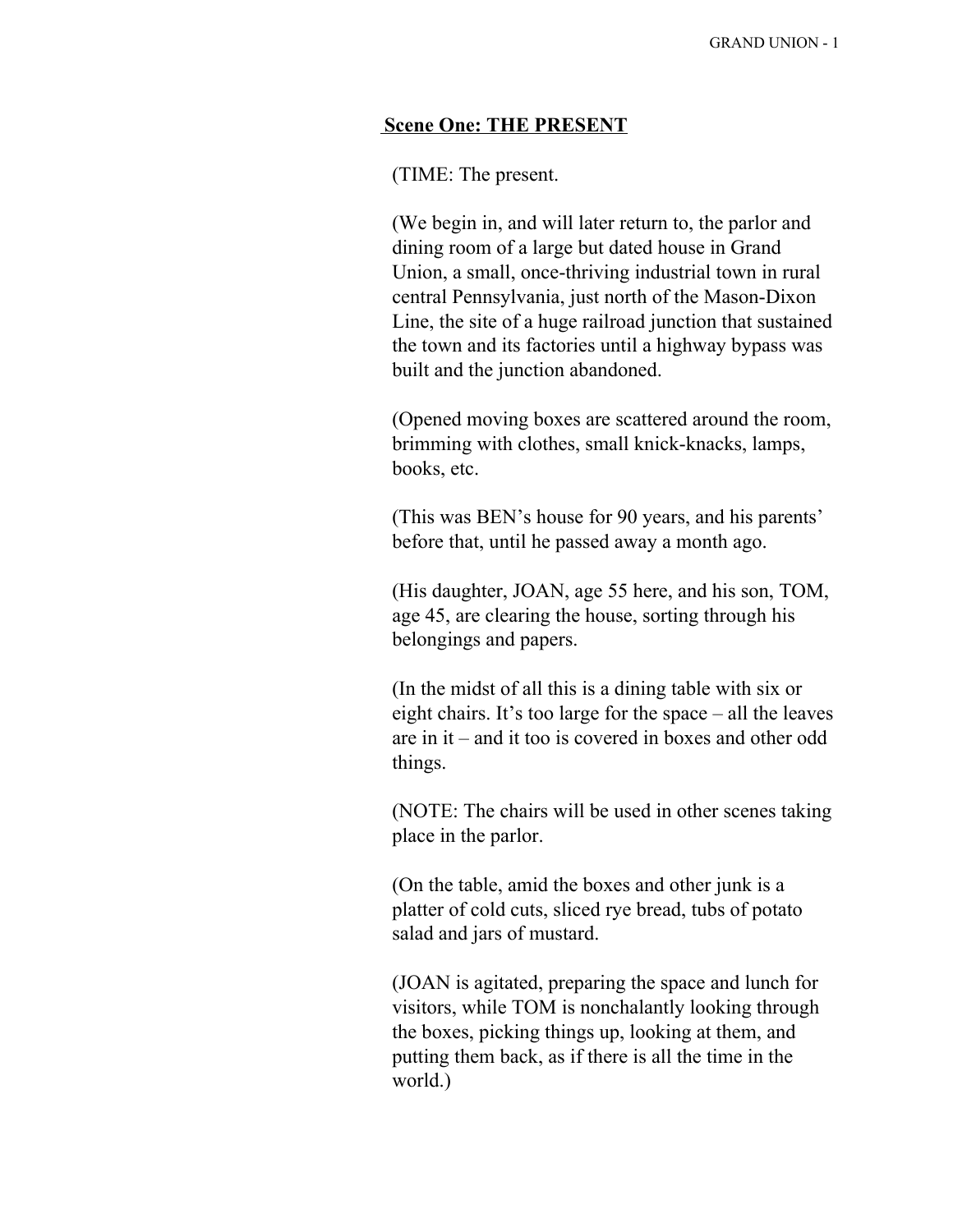# JOAN

# *(sharply)*

All I thought is that we should have some lunch for her. Let her down easy. It's probably the last time we'll ever see her.

# TOM

Yeah, but...

# JOAN

And this time, *we* should serve *her*. It's the least we can do. She's been through so much.

# TOM

But platters? Really? Supermarket cold cut platters?

# JOAN

Don't knock Redner's. I'm sorry if it's not Katz's or Nate 'n Al's. You make do.

# TOM

Wasn't there some place more, I don't know, homey? Aren't there any Amish around here anymore? Amish with food stores. German bologna, that sort of thing. I think there's one by my hotel.

#### JOAN

Like she'll care.

Huh.

Huh what?

# TOM

Supermarket roast beef?

#### JOAN

She's a simple black housekeeper from a small town in Pennsylvania. She's not expecting anything more and wouldn't know the difference.

| <b>TOM</b>  |
|-------------|
| <b>JOAN</b> |
| <b>TOM</b>  |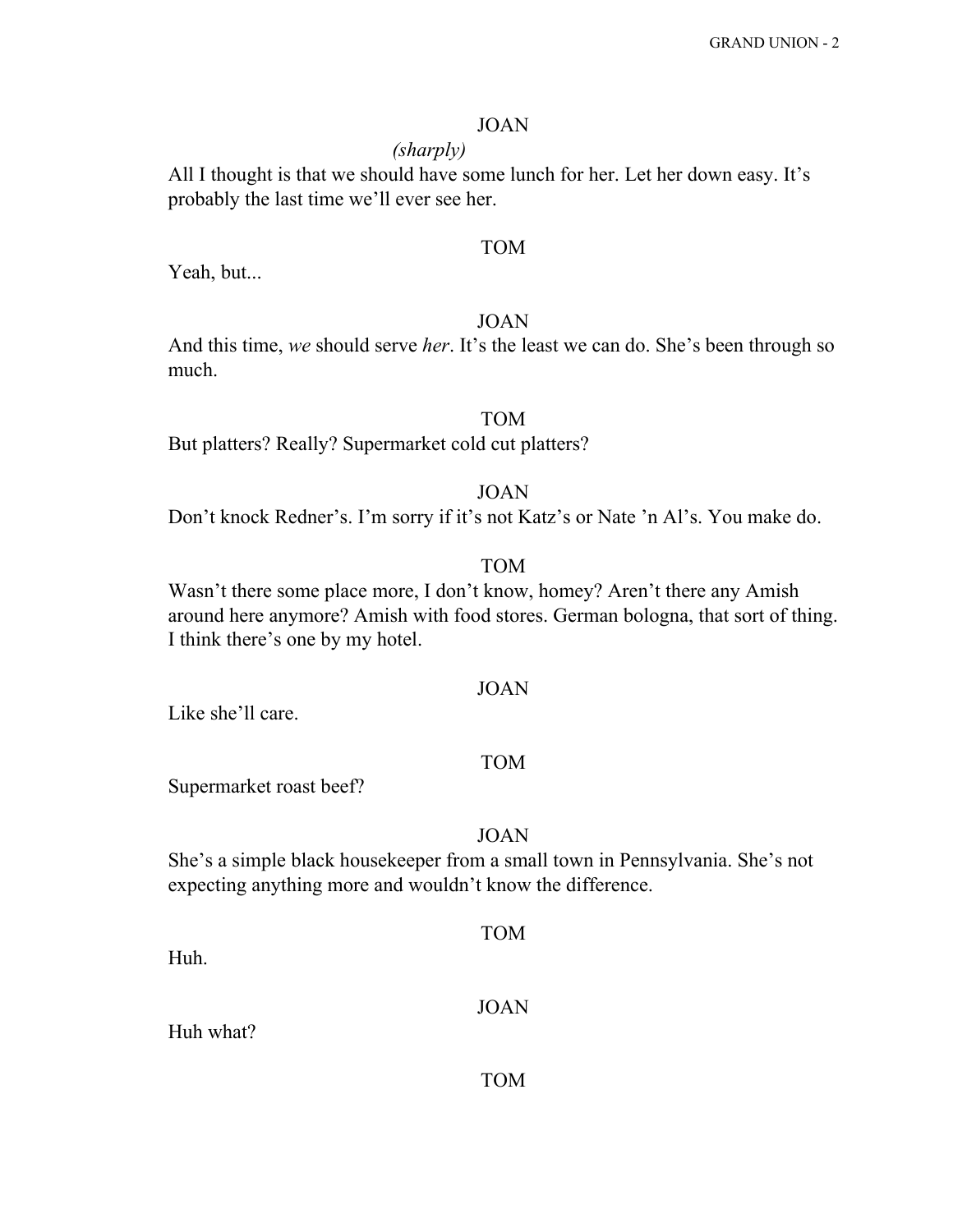I never thought of her as black. She was always just Darlene. Dad always said he was colorblind. I guess I am, too. But still. She was like a second mother to us.

# JOAN

Then *you* should have ordered the food. And it's the last thing on my mind, frankly. I have too much to deal with, like what to do with this house, to worry about what deli we're serving to dad's maid.

#### TOM

She was more than just dad's maid. You used to call her "sister."

# JOAN

That was a very long time ago.

(TOM has turned his attention to the boxes of papers.)

#### TOM

Just look at all this stuff. A 1976 bill from Penelec for the store. Sixty-two dollars and twenty-nine cents. Marked paid. Four-hundred eighty-seven dollars for 55 all-cotton shirts, assorted colors. With a copy of the check stapled on it. I didn't know dad was a hoarder.

#### JOAN

If you had visited more often you would have. It started when mom died.

#### TOM

That was seven years ago.

#### JOAN

And he's kept every scrap of paper since then.

#### TOM

Didn't you ever clean stuff out?

# JOAN

I wanted to, but he threw such a fit. I told him it wasn't safe, it was a fire hazard. You know what he said? "It'll give you and your brother something to do when I die."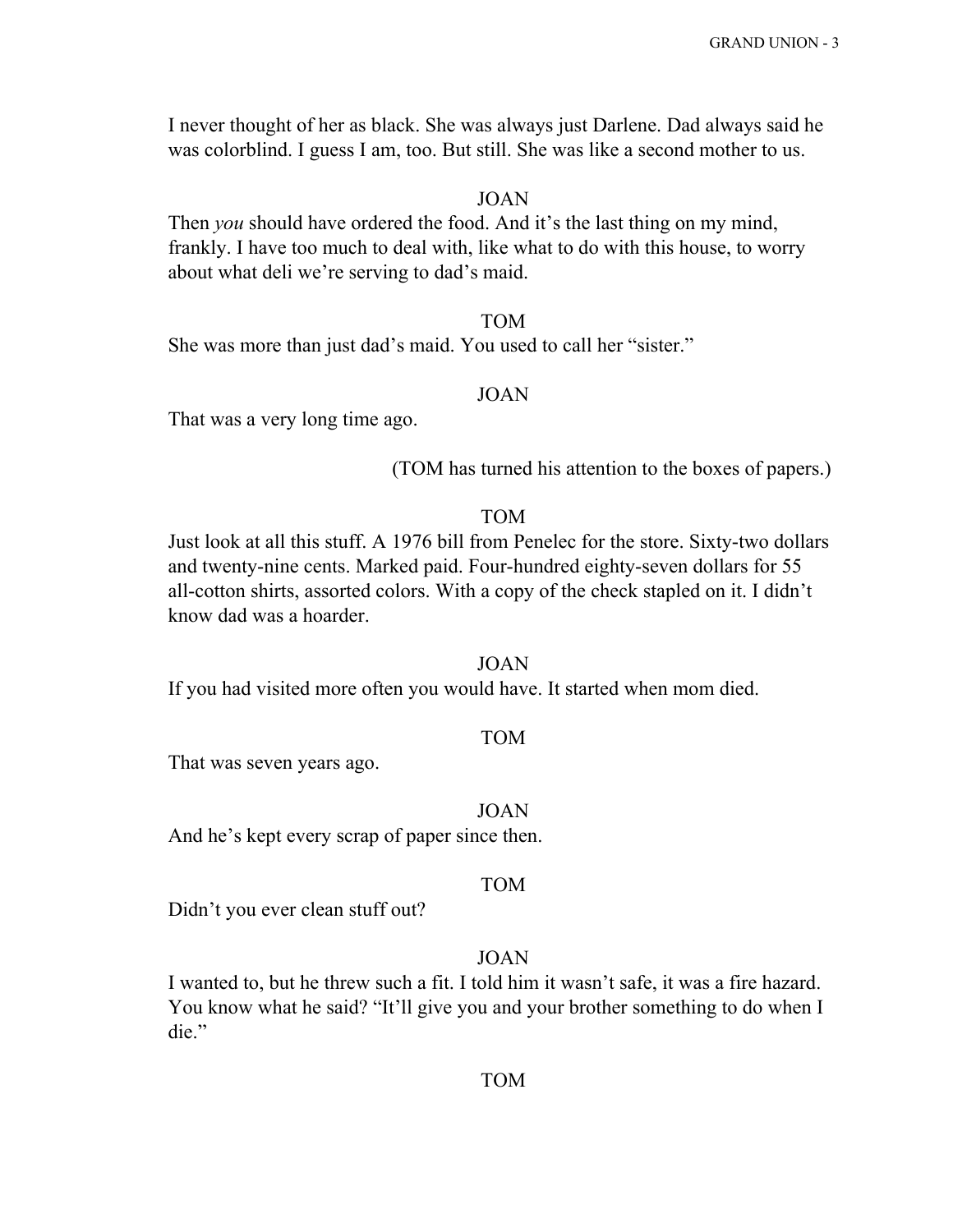He was right there. I mean, I can understand some of this. Old photos, slides – does he even have a slide projector? Do they even make them anymore? A baseball glove.

| <b>JOAN</b><br>He wanted to give that to Paulie. See $-$ it has Roberto Clemente's autograph. |
|-----------------------------------------------------------------------------------------------|
| <b>TOM</b><br>Really? That could be worth something. How is Paulie anyway?                    |
| <b>JOAN</b><br>I'm sure he's fine.                                                            |
| <b>TOM</b><br>You two still not talking?                                                      |
| <b>JOAN</b><br>Twice a year. Three times, maybe. If he calls.                                 |
| <b>TOM</b><br>You know, the phone works both ways.                                            |
| <b>JOAN</b><br>He writes.                                                                     |
| <b>TOM</b><br>Emails?                                                                         |
| <b>JOAN</b><br>Letters.                                                                       |
| <b>TOM</b><br>Letters? Really?                                                                |
|                                                                                               |

# JOAN

It's like playing chess by mail. He writes, but he doesn't say a lot. So I write back, and ask him what's going on. He writes back and tells me a little. He's working at a startup in Detroit. So I write back and ask Doing what. And he writes back and doesn't tell me. All of a sudden, six months have gone by and I don't know anything. It's so we don't have to talk.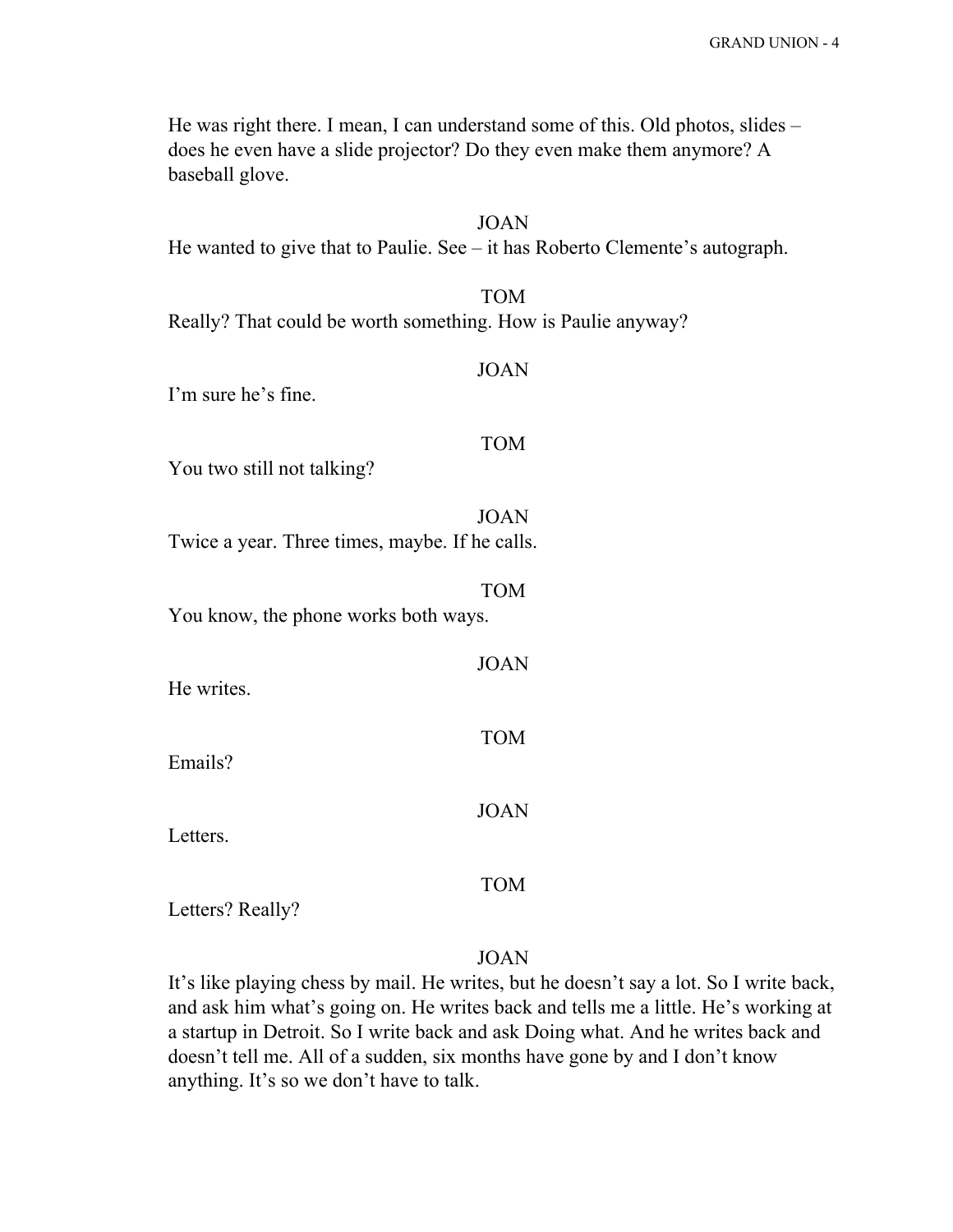TOM I never really spent much time with him. I regret that.

JOAN

You and Kate should have. You're his uncle.

Kate never wanted to come east. "I'll come east for your father's funeral," she'd say.

TOM

That's horrible.

#### TOM

JOAN

I haven't seen her for three years.

# JOAN

Three years?

TOM

In some ways it's a blink of an eye. And in other ways it's like getting rid of conjunctivitis.

# JOAN

Dad could barely see at the end. Cataracts, glaucoma, the whole thing. You remember him and his reading glasses. Always taking them off and putting them on. Plus his legs. Darlene had to help him around.

> (TOM notices JOAN has put out a fourth place setting.)

# TOM

Who's this one for? Is she seeing someone?

# JOAN

She says she's 60 but I think she's older. What's to see?

#### TOM

You can have a...*companion* at 60 or 70.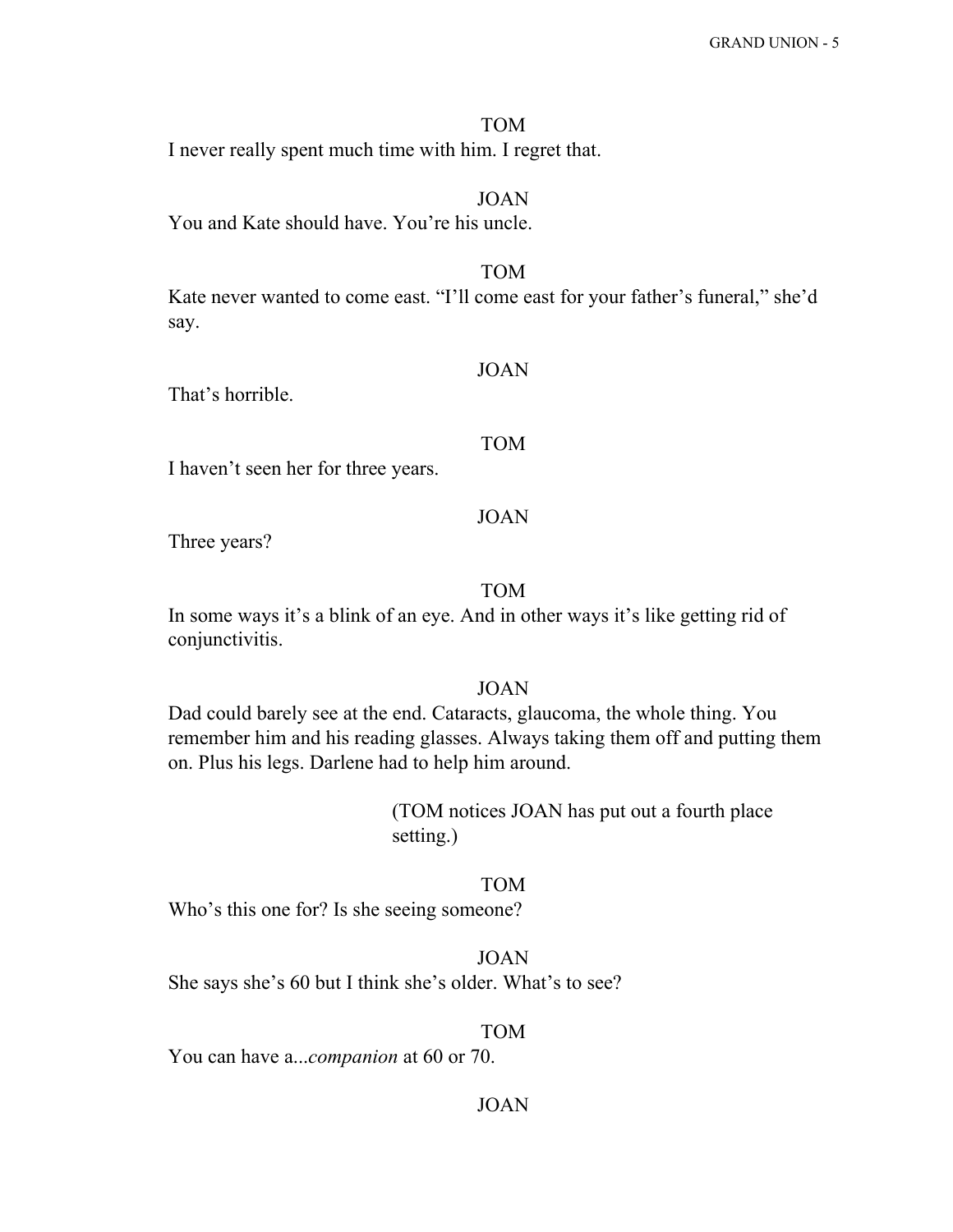When I'm 70, I don't want a companion. I want peace and quiet, a cup of tea, a comfortable chair, a badly written book that I don't have to think too much about, and maybe a cat. In fact, I want that all now. She said she might bring Dwayne.

TOM

Wow – I haven't seen him since he went to Penn State.

JOAN

Well, he's been back for a year. You...

#### TOM

Yes, I heard. Poor kid.

JOAN Yeah. Such promise. He didn't deserve that. No one does.

Least of all Dwayne. Kid did everything right, just made one mistake. Horrible.

TOM

JOAN And Darlene too. She didn't deserve it either.

#### TOM

Of course.

#### (Pause.)

JOAN You know Gary didn't want me to come out here so often.

#### TOM

I can imagine.

# JOAN

He said I stuck him with Paulie for the weekends. Imagine that. A father complaining that he was stuck at home with his only son. Go to a ball game, I said. Go play catch. Isn't that what fathers and sons do?

TOM I wouldn't know. Dad was always at the store.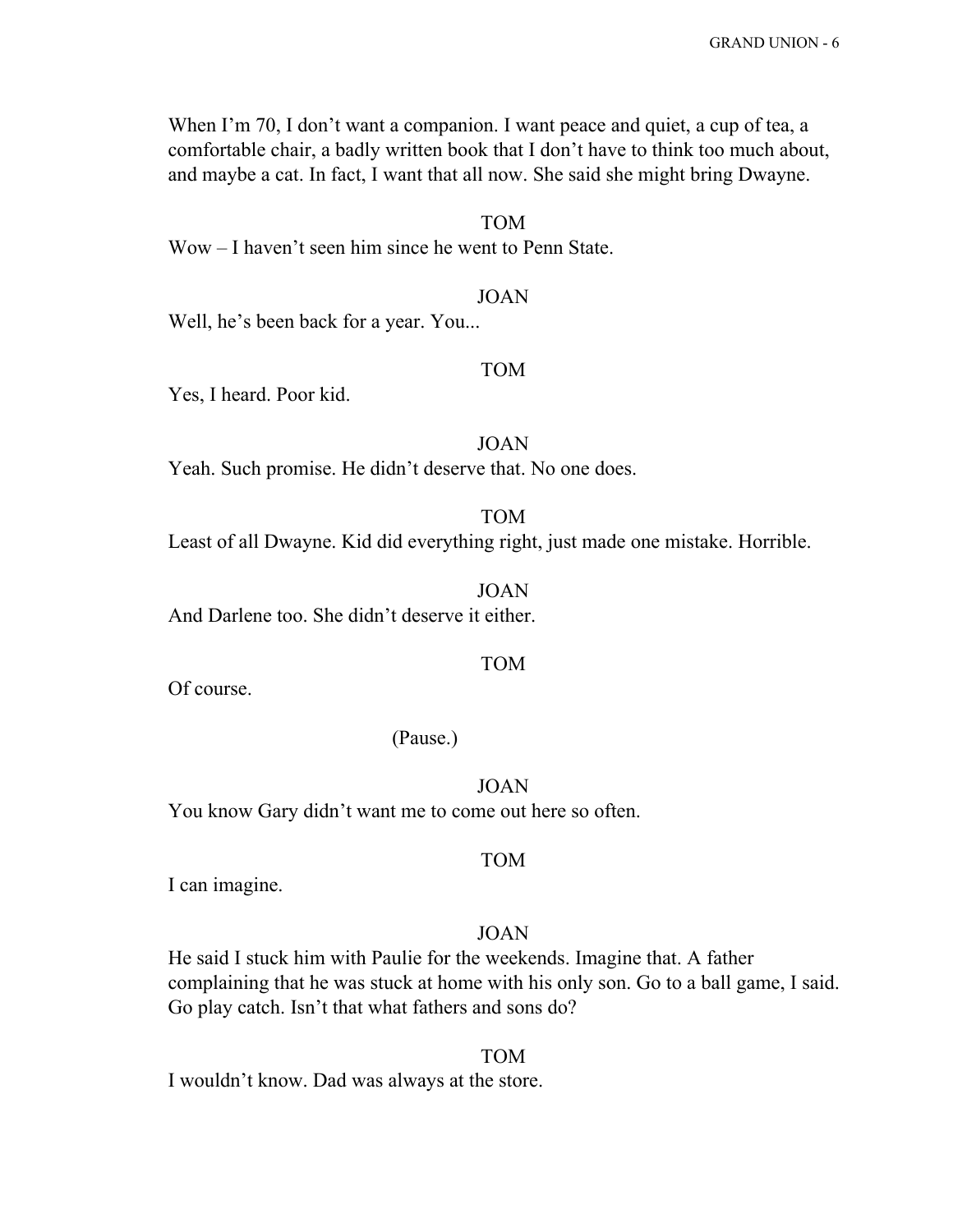JOAN Instead they both went looking for girls. And the son of a bitch found one.

I didn't know.

I used to think he'd come to his senses one day.

# TOM

TOM

JOAN

Maybe he thought he did.

#### JOAN

Meaning?

TOM Well, you're not exactly a bundle of laughs, Joanie. You never have been.

# JOAN

Yes. I'm the responsible one.

# TOM

I was a lawyer. I made my money, and I got out as soon as I could.

# JOAN

And now you're an artist. Was it birth order? Or because you left for California the minute you got out of college and I stayed back home in New Jersey to be closer to him?

#### TOM

I didn't leave to get away from you or him.

# JOAN

Yes you did. The only reason you didn't keep going west after Stanford is that you couldn't drive to Hawaii. You wanted to put as many miles between us as you could.

#### TOM

That's not true.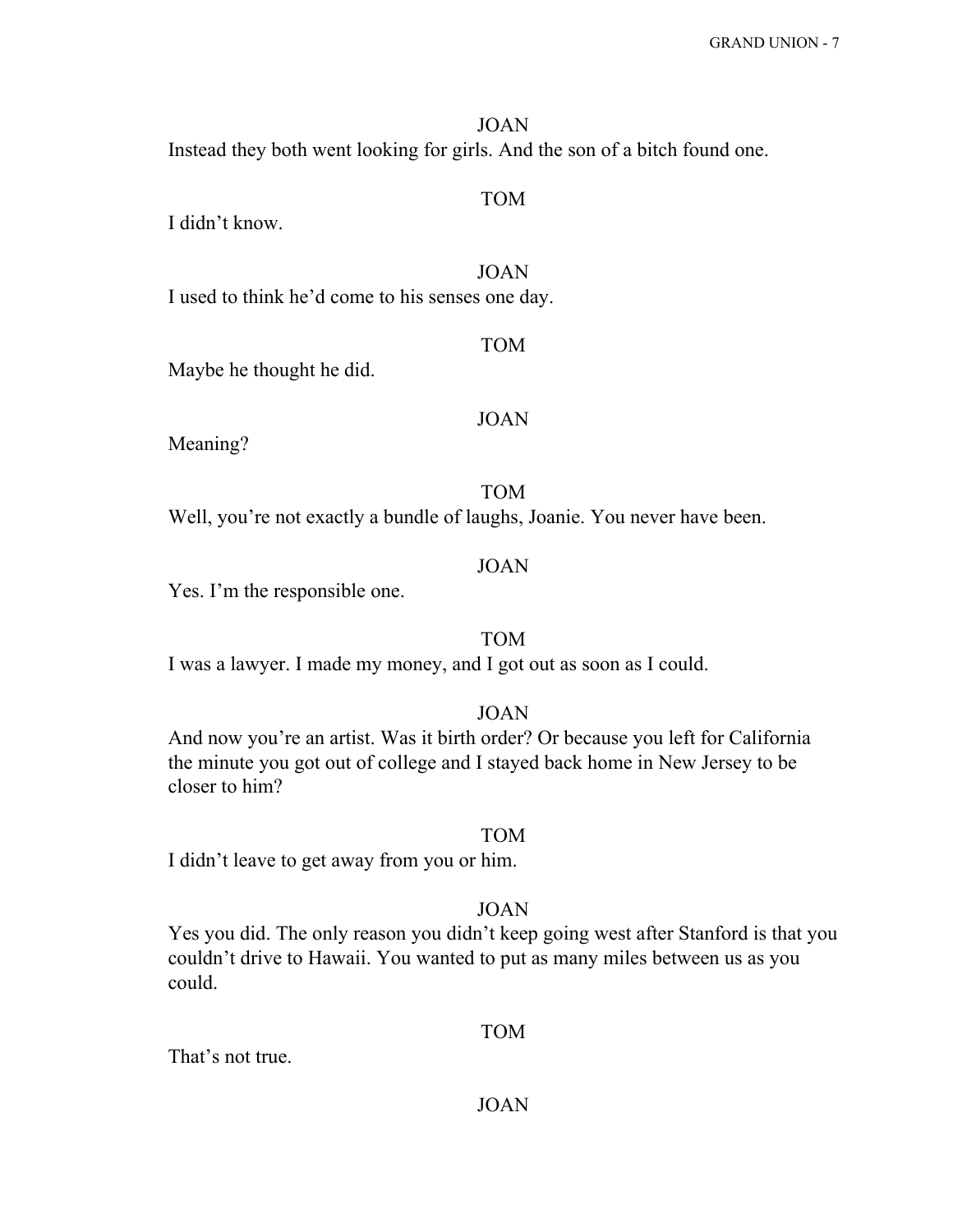And you got to live the artist's life with your Malibu girlfriend and her rich relatives in a beach house and I stayed back in Succasunna, New Jersey. Good old Sucky-sauna. The Paris of Interstate 80.

#### TOM

Hey -- I finished my painting! The one of downtown. Finished it last week. I brought it with me to give to the museum in dad's honor.

#### JOAN

Can I see it?

#### TOM

Maybe later, before the museum opening. It's an odd piece. Most of my work is representational. A bowl of fruit, a countryside. Like a street—it goes from A to Z in a straight line. But this one, it's like an old river. It meanders from here to there. Each turn tells a different part of the story, turns back on itself, comes out here, leads to there, but it's all of one piece. It eventually gets where it's supposed to go, but it takes its own time. You just have to give yourself to it, and let it work on you.

# JOAN

Sounds awful.

(TOM wanders around the room, and inspects the walls and woodwork.)

#### TOM

The house looks in good shape. It needs work, of course. It needs a friend. Like you.

#### JOAN

You think so?

# TOM

Sure. The bones are good. Old houses are like people, and people need friends. They creak, they breathe, they break. They can even get sad. I've seen sad houses and I've seen happy houses. Not the people in them. The houses themselves. It's strange. They have emotions, old houses. Good days and bad days. Just like people. Except you can restore them back to their youth.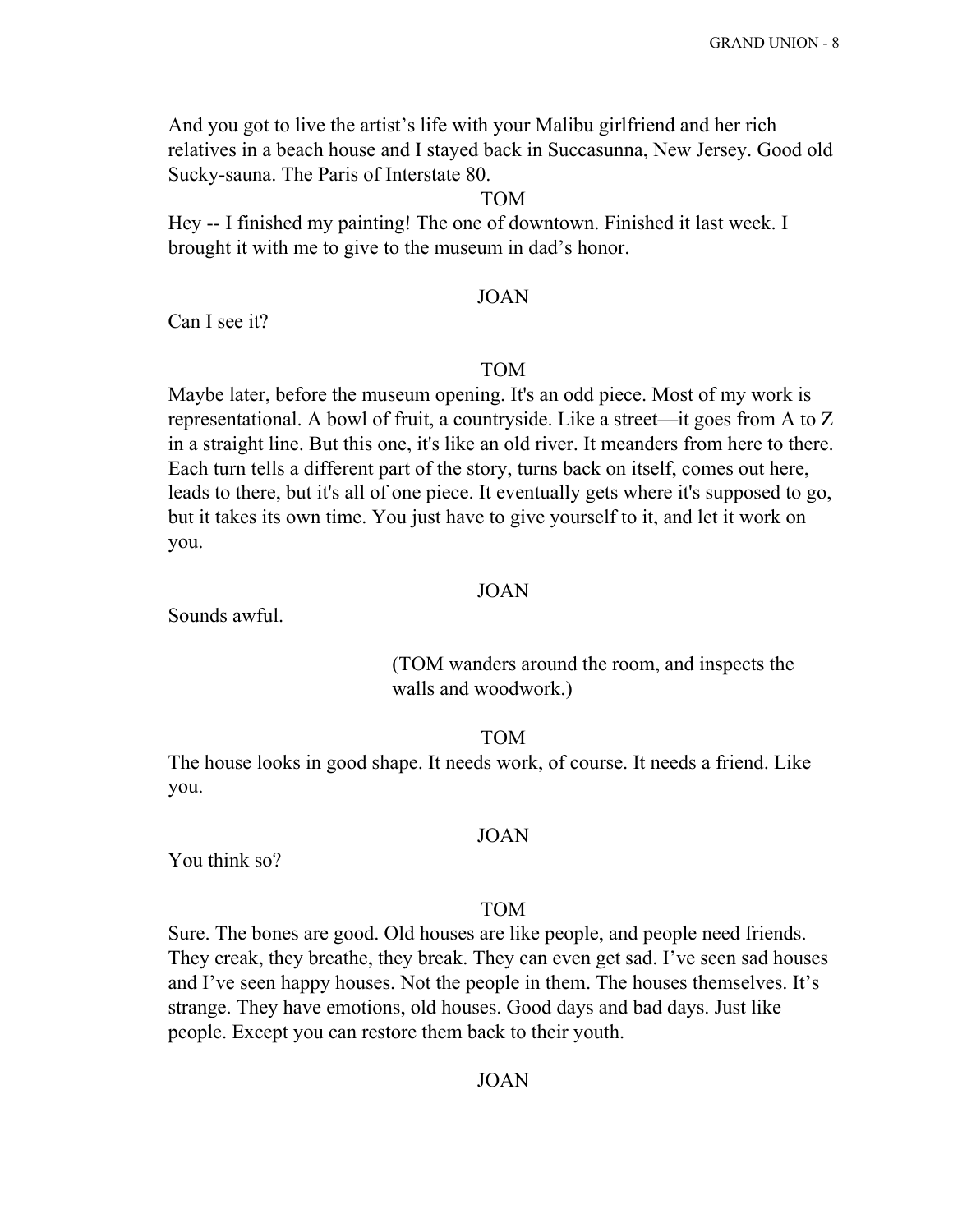You see the poetic side of this place. I do too sometimes. But I also see a leaking roof, a water heater that's about to blow, 14 bedrooms that need painting or new wallpaper, and floors that creak and bend. Fourteen bedrooms! Why in hell did he buy a house with 14 fucking bedrooms, six baths and three kitchens? For the four of us!

#### TOM

Distress sale. It was the grandest house in town. He said it was good for the Jews, and great advertising for the store. People would pass the place and say, "Who lives there?" "That's Birnbaum's house." "That's Birnbaum's house? You know, I might need a new suit..."

#### JOAN

TOM

Do you know how much it will cost to restore it? Thousands, tens of thousands.

# Then why did you want it?

# JOAN

It's where I grew up.

#### TOM

I grew up here too.

JOAN

It's my space. And I really have nowhere else to go.

#### TOM

I can't believe that.

#### JOAN

You have California and two hundred fifty thousand dollars from dad. I have this house. This ninety-thousand-dollar-if-I'm-lucky house that needs thirty thousand in repairs. He asked me if I wanted it ten years ago. Of course I said yes. He knew I loved it.

#### TOM

What are you going to do with it after you fix it up? You can't live here all by yourself?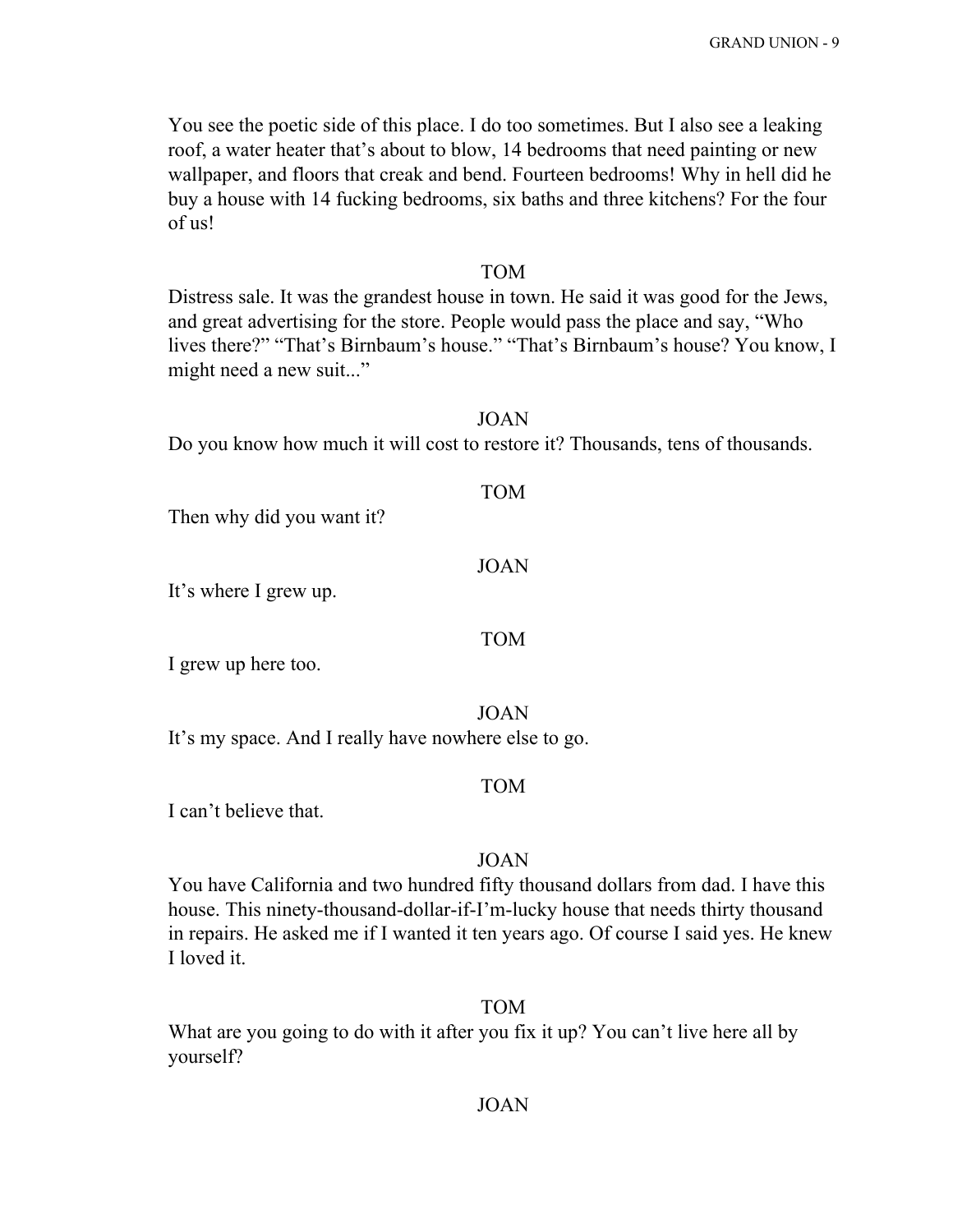Why not?

# TOM

You want to be the crazy old lady who lives in the tumbledown mansion on the cover of *Battered Homes & Gardens*?

#### JOAN

I don't know. Probably a bed and breakfast.

# TOM

Here? Who's going to come here to a bed and breakfast in the middle of Pennsylvania? And you'll cook?

#### JOAN

I'll make it a resort. I was an interior designer for a while. I can do that on the cheap. Yes – maybe a writers' retreat. They'll go anywhere quiet. All they need is some coffee and WiFi. Add a sun room, convert some of the bedrooms into libraries, build a gazebo on the lawn in the back. Have lecturers speak on architecture and French cinema. We have the land. It's certainly quiet. And I can bring in Darlene to do the cooking.

#### TOM

I'm just glad he didn't saddle me with it.

#### JOAN

*Saddle?*

#### TOM

In the end, Joanie, it's just a house. A thing. Something to use. It has a price.

#### JOAN

# *(angry)*

No, dammit. It is not "just a house." We were born here. Physically, upstairs, with a midwife and everything, in the same bed Mom and Dad died in. I had my first kiss on the porch. People would come over and I'd play piano. Rabbi Mike held services here – here in this room – when the temple burned down. Dad gave her those pearl earrings for their thirtieth anniversary right there. Got down on one knee and asked her to marry him all over again, just like in the commercials. So it's not "just a house." It's our lives. Everyone shopped at dad's store. Birnbaum's was known for a square, honest deal. We were just up the street from Braverman's candy store. Remember Sol Braverman?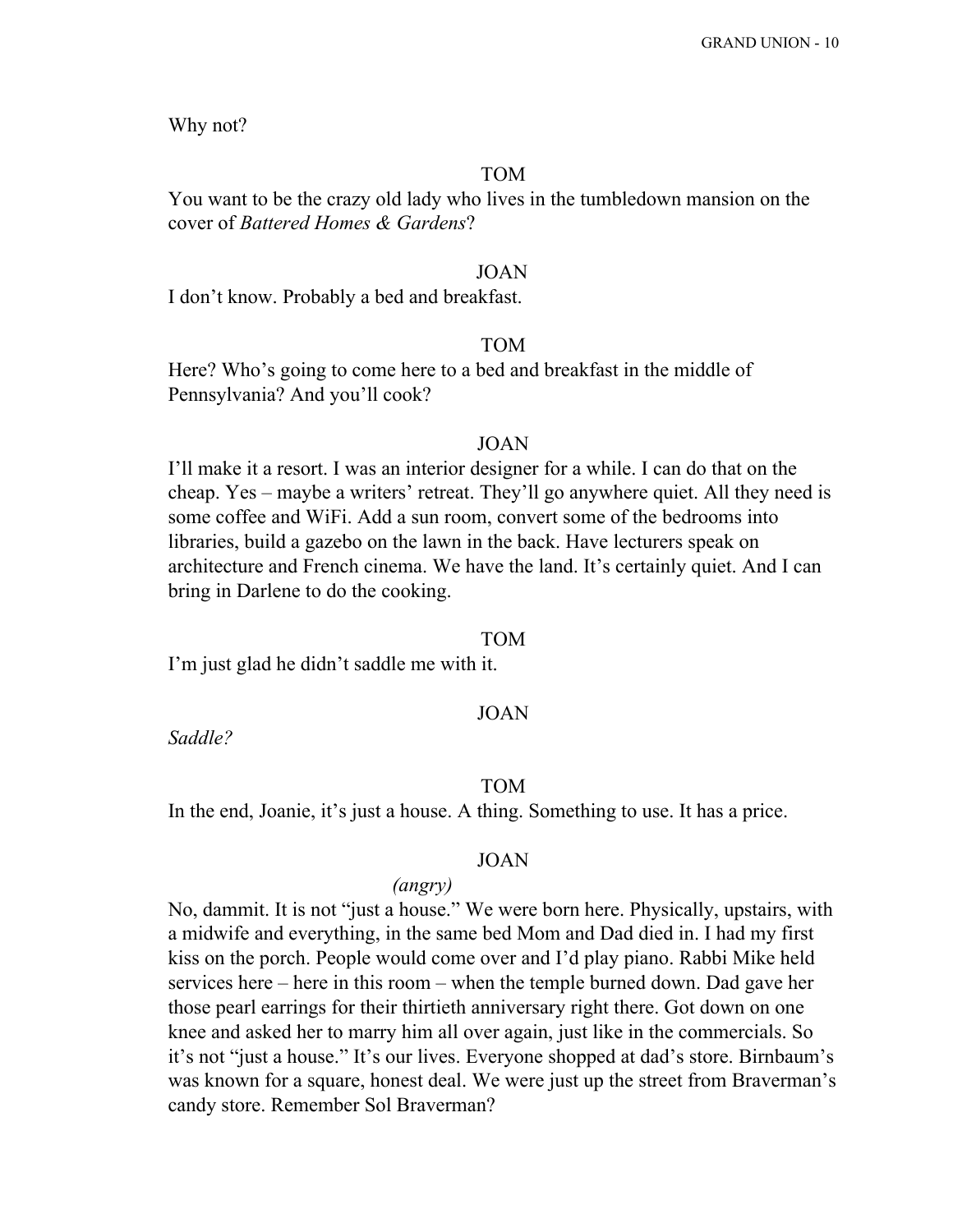#### TOM

He sold and moved to L.A. to get out of this place. I had dinner with his grandson Terry last week. He opened a medical marijuana dispensary on Pico. A Gen X candy store.

#### JOAN

It was the corner of Main and Pine streets, but everyone used to say "Meet me at the corner of Birnbaum and Braverman." We were an important part of this town once. There were twenty Jewish families here, and we were part of this town just like anyone else. We didn't have to prove anything. We fit in.

#### TOM

They let us fit in. To a point. They came to our bar mitzvahs, but we weren't invited to their confirmations or their weddings.

#### JOAN

Us, the Bravermans, Kaplan's shoes, Shapiro's piano store, old man Finkelstein in the creepy house on Maple, Mrs. Goldberg the witch from Romania – we used to run past her house when we walked home from school. And mom, she was the kind of woman who dressed up to take out the garbage.

#### TOM

Mom never took out the garbage. She left that to Darlene. Or me. She was always out playing *mahjong* and puffing on her Chesterfields with her friends. I'm surprised neither of us have asthma from her smoke.

# JOAN

She did her share until she got sick. Until the railroad stopped running down by the bay and the Walmart opened and killed downtown and all the stores. So don't tell me it's "just a house." Because it's not. It's not.

# (SHE glares at him, half-crying.)

# TOM

Joanie...

#### JOAN

I'm done. You fix the sandwiches for a while.

(SHE exits, abruptly leaving TOM in the dining room.)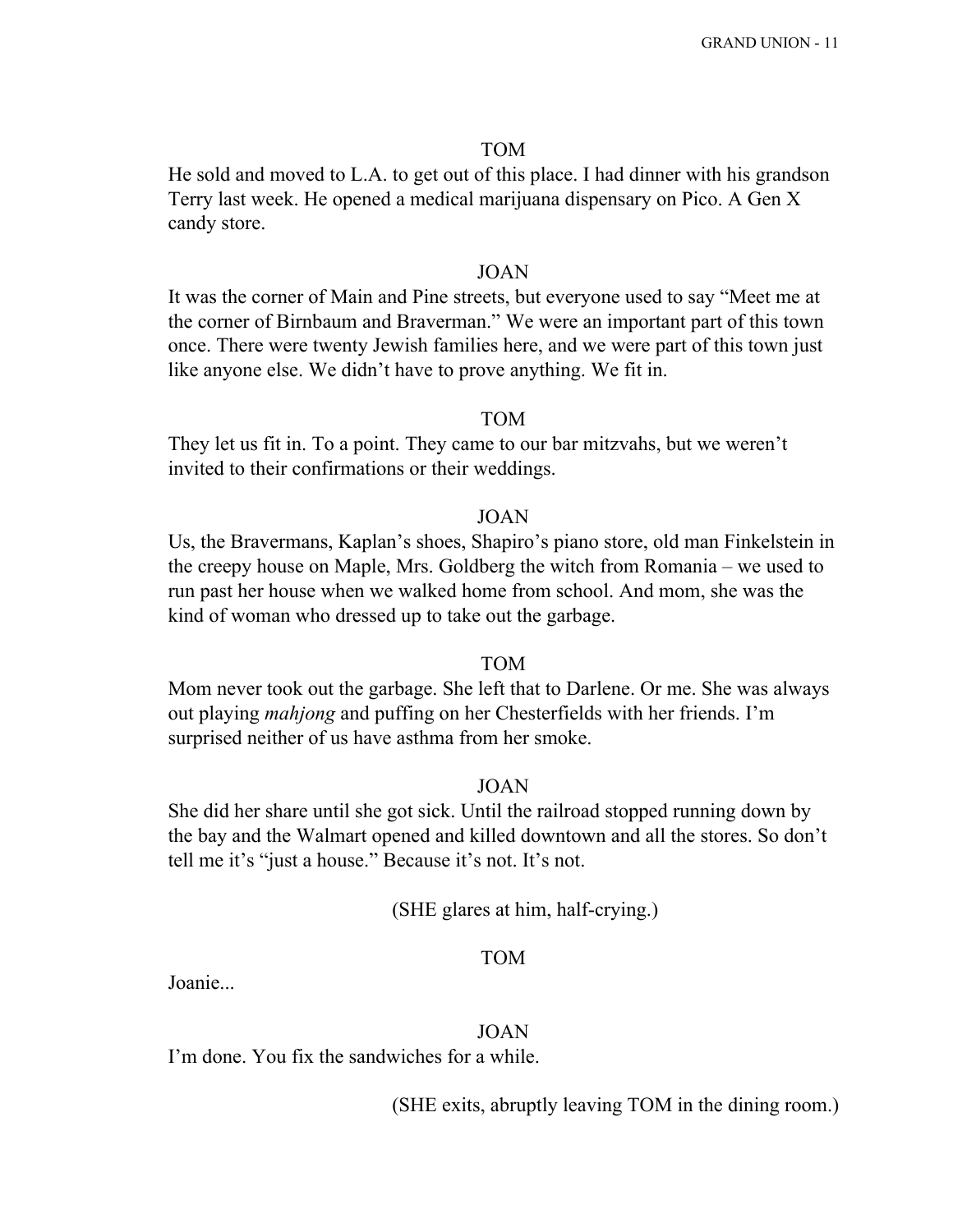**(END OF SCENE.)**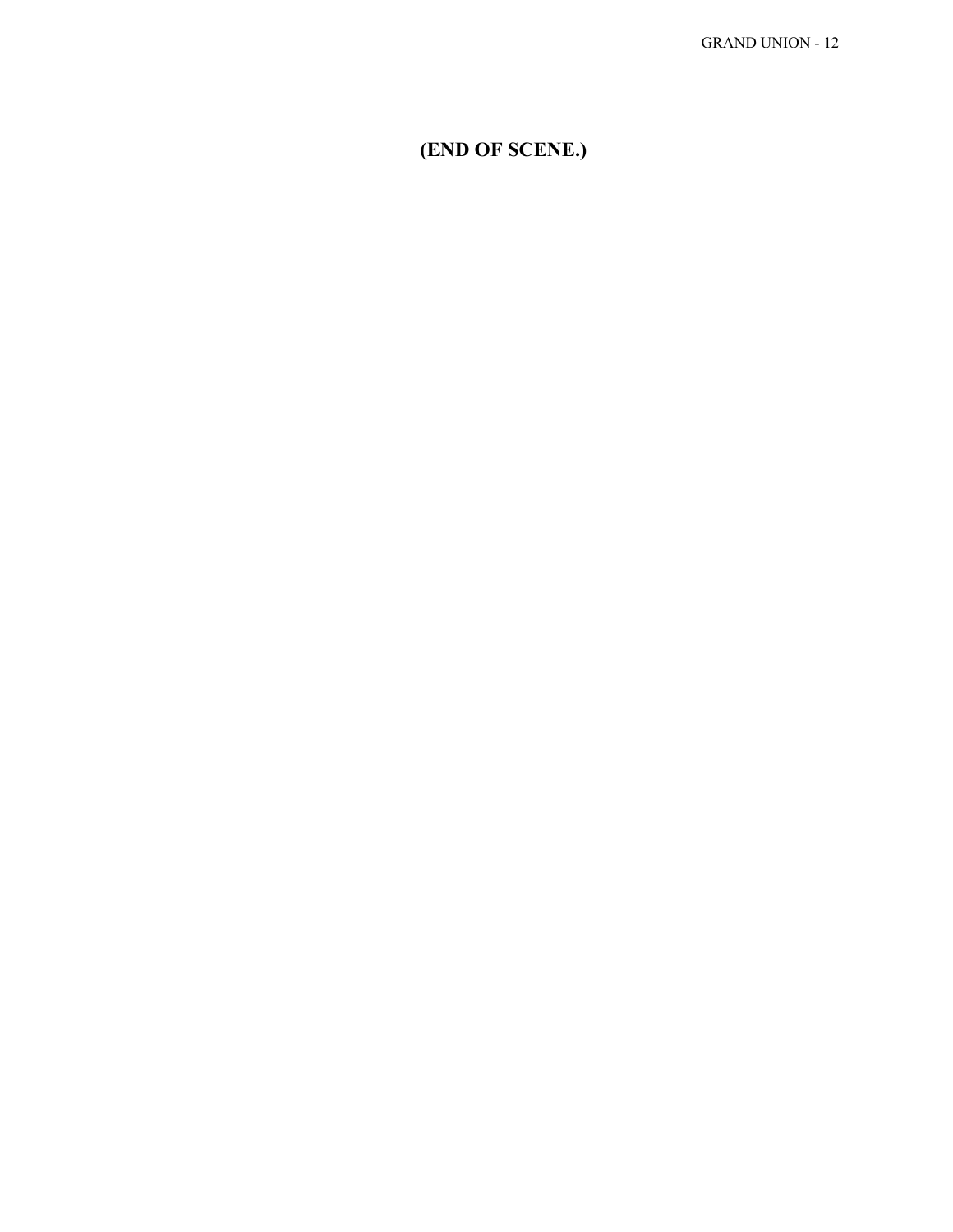#### **Scene Two: 1985**

(We now go back 35 years, to 1985.

(We are in the front of Birnbaum's men's clothing store, on the main street of Grand Union. There are tables with folded shirts, casual pants and sweaters. If we could see them, there would be suits hanging from racks on the sides, and shoes in the back. While it is not immaculate, it is well-kept and well-stocked, a place where a small-town businessman could buy a good suit and set of clothing, nothing designer, but solid American-made clothing.

(BEN, the store's owner and father to JOAN and TOM from the previous scene, is folding the contents of a recently delivered carton of shirts onto the display table, along with his assistant, SAM, who works beside him. BEN is wearing reading glasses, and takes them on and off during the scene as the situation requires.

(BEN is 55 and white; SAM is 25 and African-American.

(BEN is having trouble folding the shirts appropriately. HE winces from pain in his fingers and hands every so often. Reading glasses hang from his neck.

(SAM notices BEN isn't folding the shirts well, and his occasional mumbles of pain, sadness and embarrassment.)

#### SAM

Here, boss. Let me help you.

#### BEN

#### *(exasperated, not angry)*

I've been folding these shirts for 40 years, since before your daddy ever caught sight of your mother. I don't need your help now.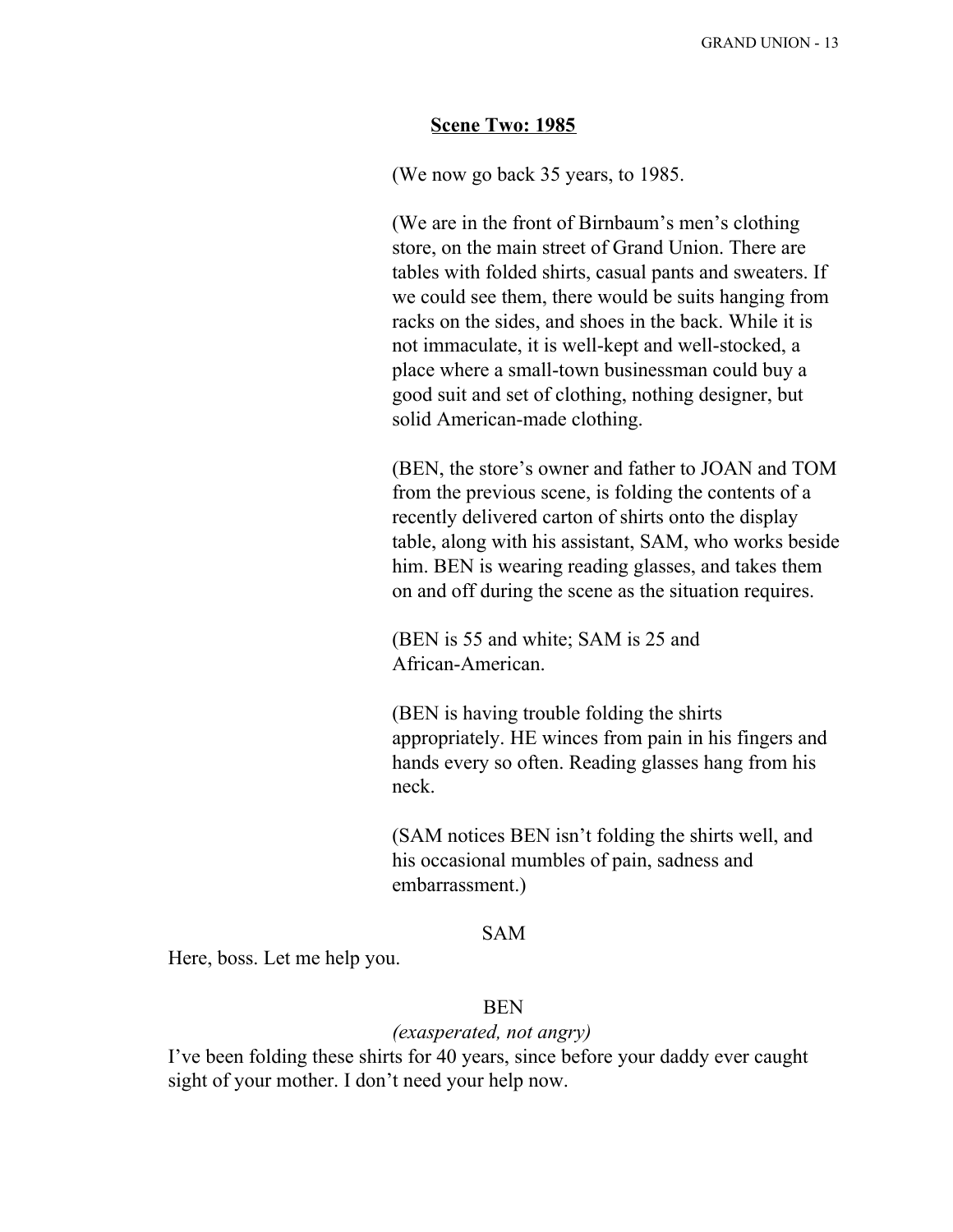# SAM

I think today you might.

# (BEN winces again, and stops.)

#### BEN

Maybe you're right. Dammit. You hit 55 and your body turns to shit.

# SAM

That's not old. My daddy's still kicking at 65, and he says every day you spend above ground is a good one.

# **BEN**

That's because he's retired. I visited him at the home last week. Good man, your daddy. We go back a long way. If you were having a bad day, he'd make it his business to cheer you up. Put a smile on your face...

# *(a slight beat)*

...and a shine on your shoes. He looked good. He told me he just sits around all day drinking Miller High Life and watching old Fred Astaire movies on TV. Come to think of it, that's not a bad way to live. Is he okay there? Didn't look like a very hospitable place, but I guess that was all you could afford.

# SAM

He's as well as could be expected, with the oxygen tubes and the walker and that buzzer that calls the nurses. And he hasn't had a drink in years. Not allowed.

#### BEN

*(conspiratorially, laughing)* But you sneak him in some, don'tcha?

# SAM

*(laughing)*

Maybe every so often.

#### BEN

Me too!

(THEY share a laugh.)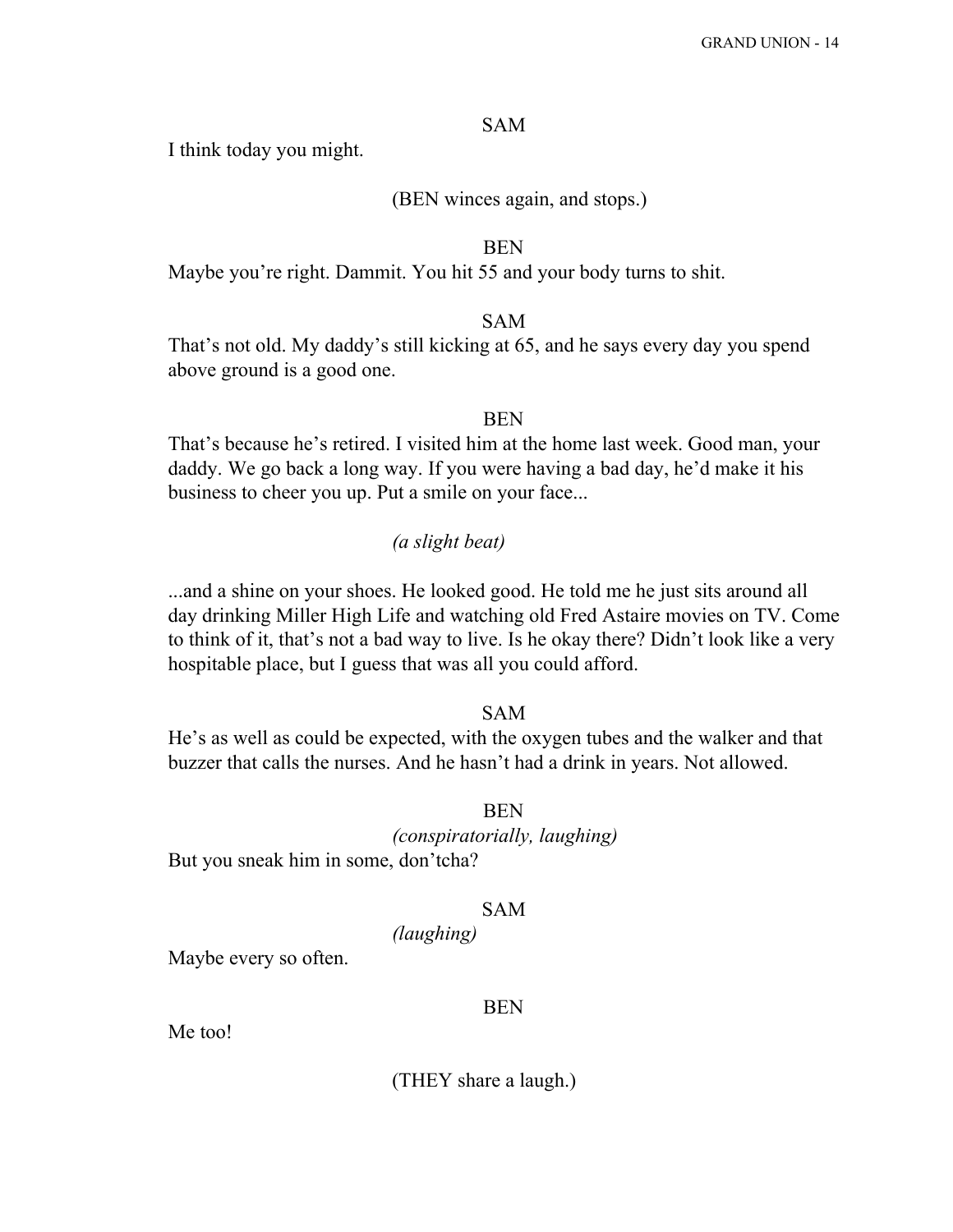Y'know, Sam, you're a good boy.

(SAM reacts ever so slightly to being called "boy," but his reaction is tempered by the fact that BEN is older, is acting paternal and has been good to him – but also that BEN could easily fire him.)

You treat your father right. I only hope my kids do the same for me.

#### SAM

I'm sure they will. Your boy's only, what, ten?

#### BEN

Yeah, but you can already tell he's looking to break away. Always looking for something new. When the world goes right, Tom goes left. Joan's a good girl. She'll take care of me.

# SAM

How's Mrs. Birnbaum these days? I haven't seen her in weeks.

# BEN

She's usually playing *mahjong* or bridge with the doctors' wives most nights. Doesn't get back until late. Darlene makes us dinner, and we all sit and talk.

SAM

Darlene's a fine cook. She, uh...I'm not sure I should tell you this. She sends me your leftovers.

#### BEN

She does?

# SAM

Man, what that woman can do with some ground beef, mushrooms and a few potatoes! I hope you don't mind, me taking your food.

#### **BEN**

Nah. Make some good use of them. Mrs. Birnbaum used to throw away the leftovers. Wasn't good enough for her.

(Pause, as THEY work on the shirts as before.)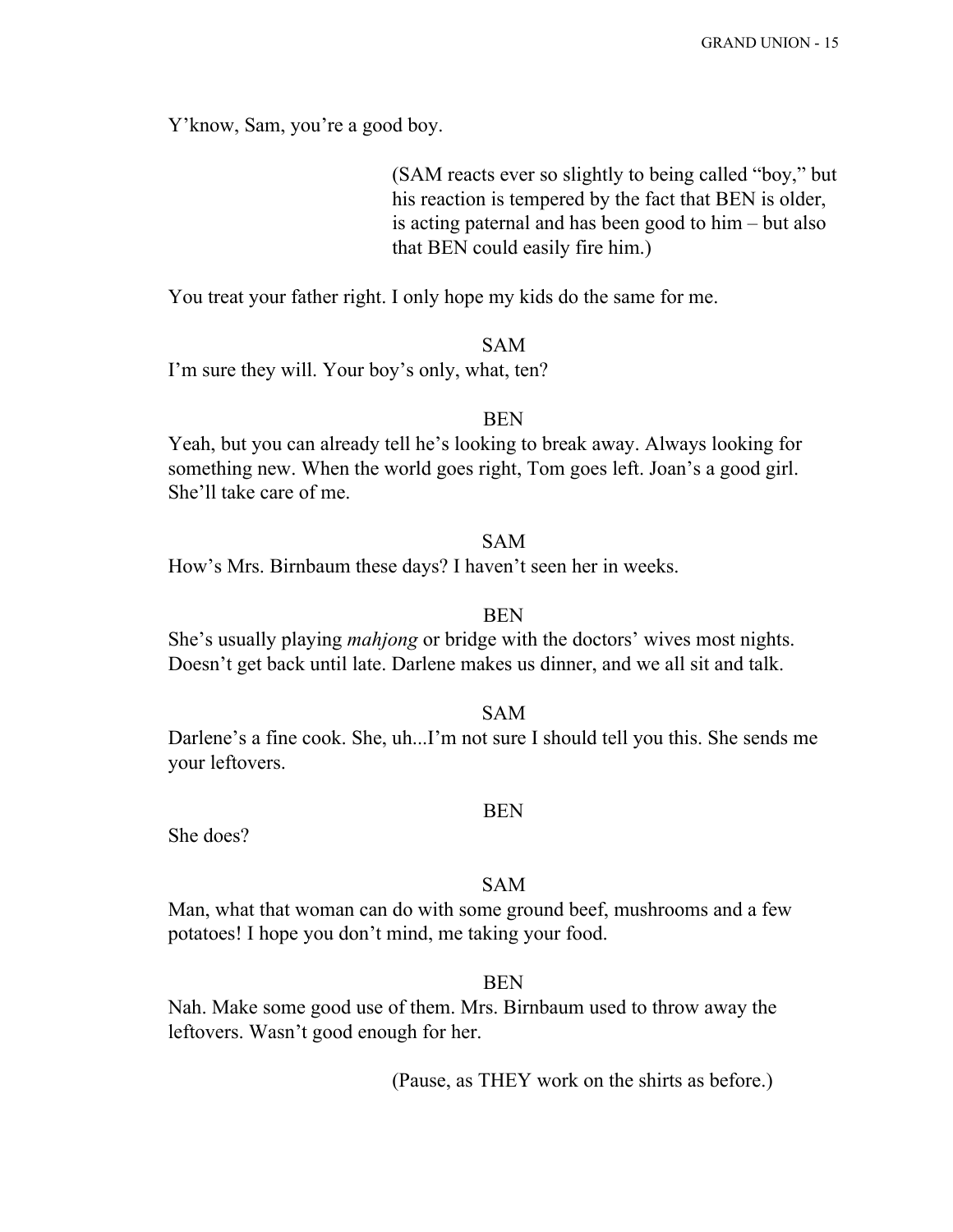You sweet on Darlene? Not that it's any of my business.

(SAM slightly grins. HE's not very happy about discussing this topic, but defers to BEN because of age, and to keep his job.)

Hard to tell if you're blushing, son, but that's all right with me. She's a good woman. A fine woman. Knows her way around a kitchen and a nursery. Make someone a good wife.

#### *(kidding him)*

You better hurry!

(BEN winces again from the pain in his fingers. SAM notices and takes the shirt BEN was folding and quietly folds it and lays it out.)

#### SAM

# *(changing the subject, trying to deflect from BEN's pain)*

This is nice material. Linen? Hard to believe it's March and we're already getting in summer goods. Maybe I'll get one of those white summer suits for a Saturday night with Darlene. A simple white linen suit, like they wear down south.

Why don't you take a rest, boss. Let me do the folding. You don't look so well.

BEN

Perhaps you're right.

#### SAM

You want a Coke or something?

# BEN

You got any of that stuff you smuggle in to your daddy?

#### (SAM reacts.)

It's okay. I know it's early. But it's just us here.

# SAM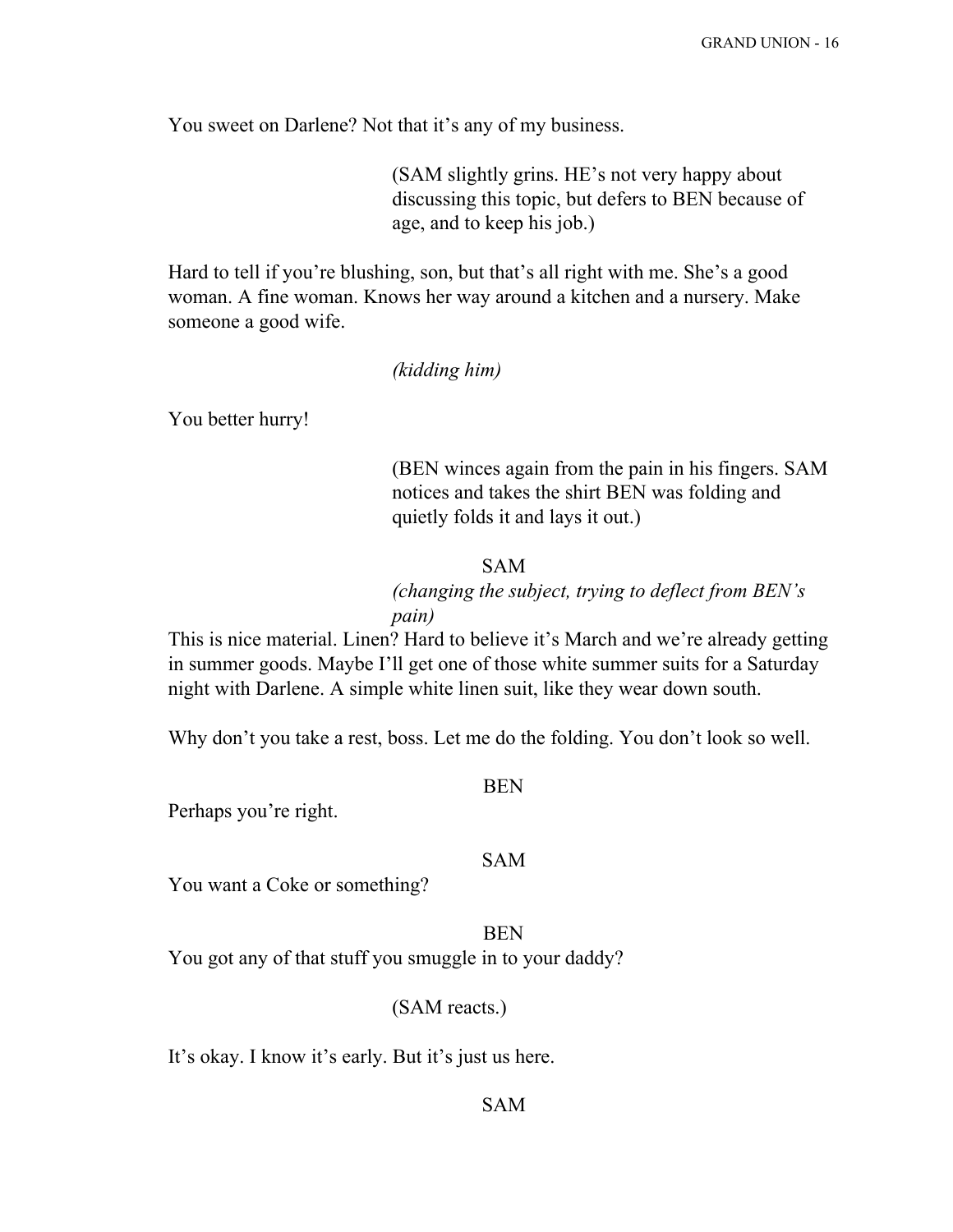You sure?

# BEN

*(defiantly)*

Sure I'm sure.

#### SAM

It ain't Mogen David.

#### BEN

It's nine in the morning. I'm not choosy.

(SAM goes to a coatstand and fishes in the pocket of his coat for a flask-sized bottle in a bag. HE takes it out and gives it to BEN.

(BEN twists the cap off and cleans the top with his hand. HE brings it to his lips, stops, and puts it down. HE eyes SAM closely. HE gets a handkerchief from his pocket and cleans it again more thoroughly. Then HE drinks, and reacts strongly  $-$  it's strong stuff,)

Man oh Manischewitz! Where'd you get this stuff? Some of you boys cook it up in a still out in the mountains?

(HE takes another swig, and reacts.)

Lord! Do I still have eyebrows?

#### SAM

Wake you up of a morning, don't it?

# BEN

That it does. That it surely does.

#### (Pause.)

Sam, we're two men here. We can talk. Man to man. Right?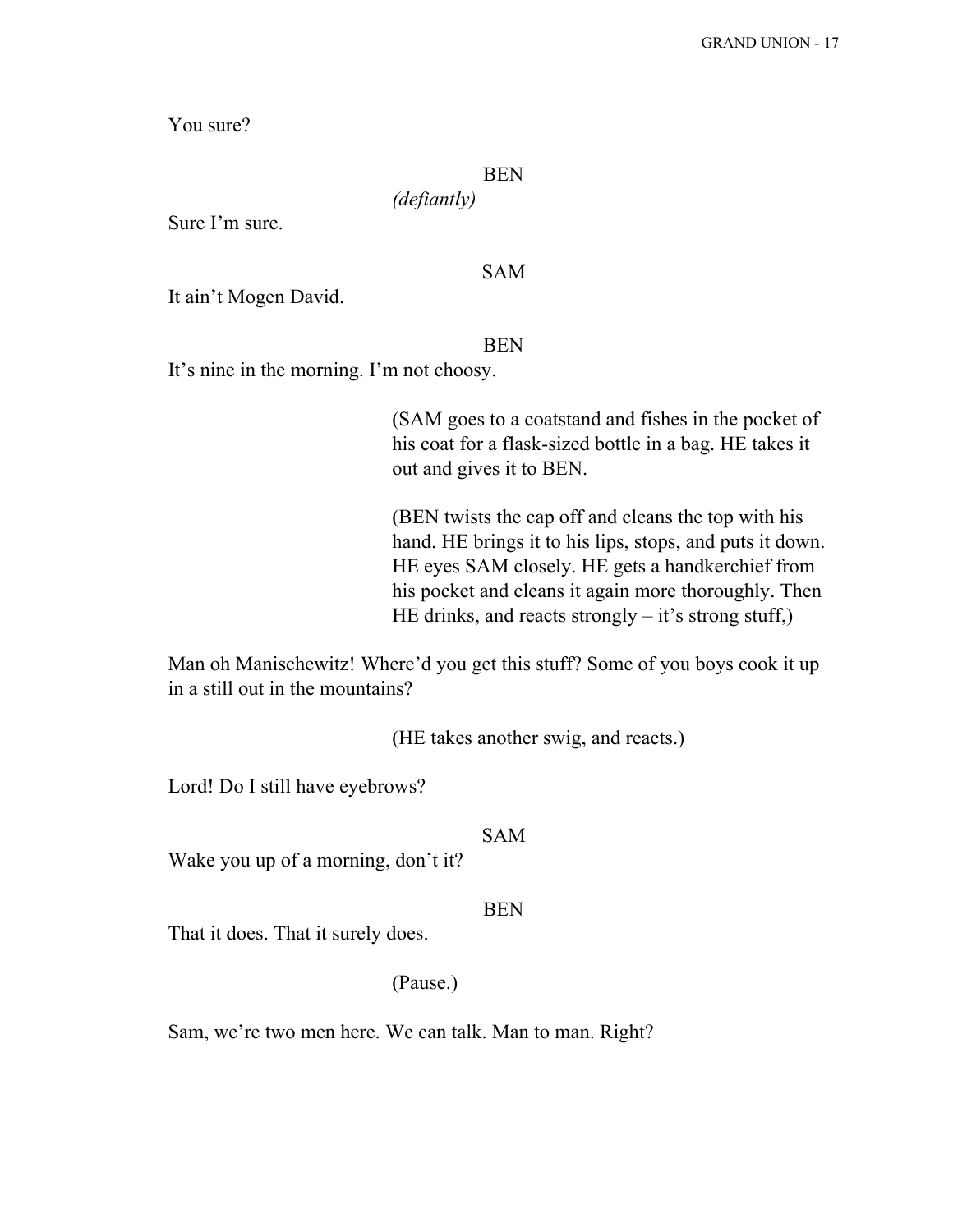(SAM is unsure what this will lead to. HE returns to folding shirts and arranging other stock.)

# SAM

Uh, sure, boss. Something on your mind?

#### BEN

Sam, I've always tried to treat you right. Given you days off, time to see your daddy, bonuses when your people come in and buy – and that was smart of you to talk up the store with them. A lot of stores here wouldn't want their traffic, thought it was too much of a hassle, didn't want that type of customer. But we expanded our business 35 percent once we started selling to them.

#### SAM

No one's selling these kind of clothes in the Diamond. But you know how some of them, well, they don't really like coming down here. Don't want to come down here unless they need to.

#### BEN

Why is that?

# SAM

They just don't feel comfortable.

#### **BEN**

Not comfortable? Why, I've been here all my life. I never felt uncomfortable coming downtown to buy a pair of shoes, or have lunch at Peduzzo's. You ever been to Peduzzo's? Donna there makes a great chicken salad sandwich.

#### SAM

We kinda have our own places to eat. More to our liking.

#### BEN

I get you. You know what means "*hamish*"?

#### SAM

Can't say I do.

### BEN

<sup>1</sup> *pronounced HAY-mish*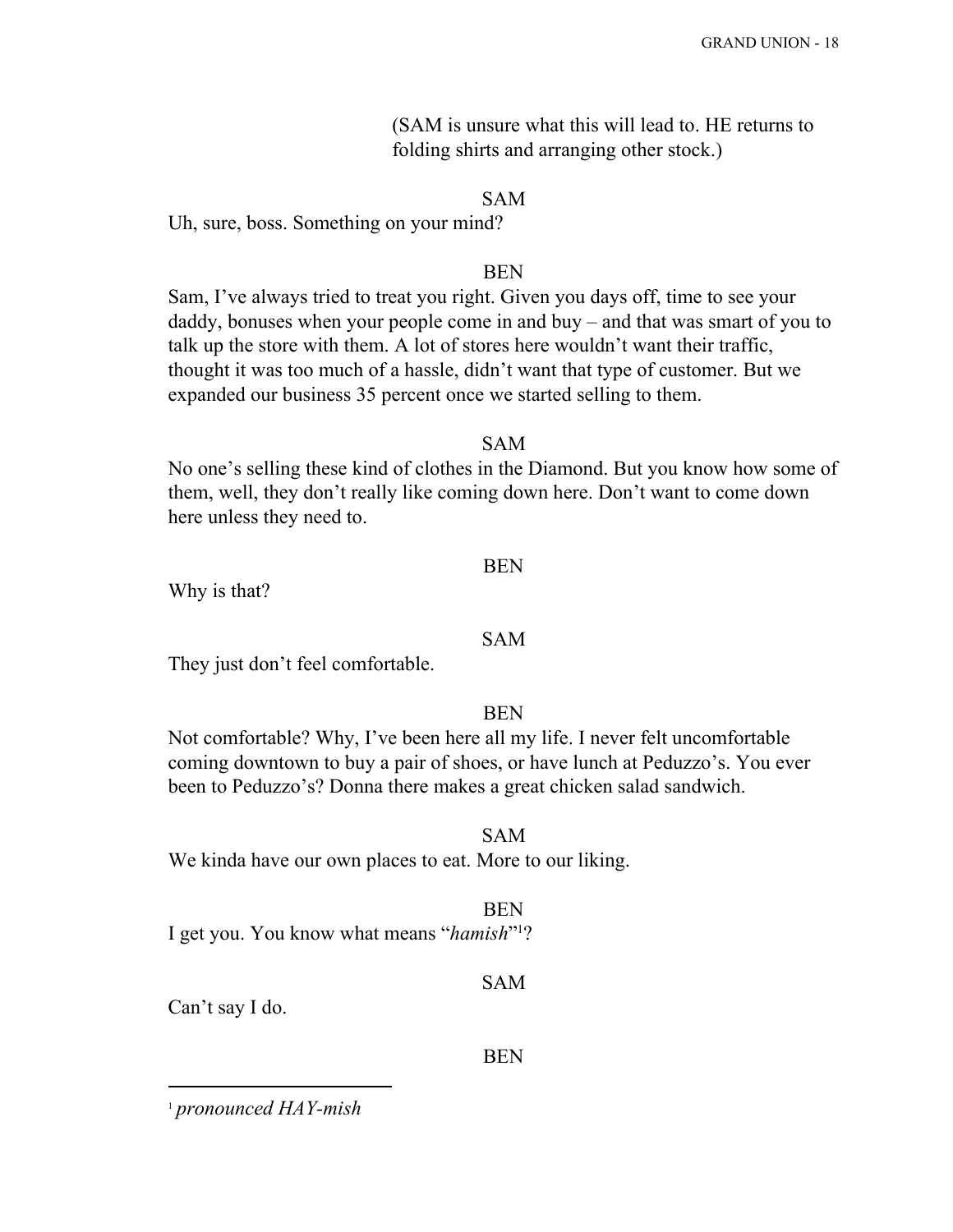It's Yiddish for "homey."

SAM *(misunderstanding it for his own vernacular)*

*Homie?*

# BEN

Home. Like they say, where they have to let you in. Peduzzo's is *hamish* for me, just like wherever it is you go is *hamish* for you.

| Sally's.                                                                      | <b>SAM</b> |
|-------------------------------------------------------------------------------|------------|
| Hmmm?                                                                         | <b>BEN</b> |
| Sally's. It's called Sally's. Where I go.                                     | <b>SAM</b> |
| Sally's? I never heard of it.                                                 | <b>BEN</b> |
| Not many white folks have. Just like not a lot of black folk go to Peduzzo's. | <b>SAM</b> |
| Where is it? The Diamond?                                                     | <b>BEN</b> |
| Way past there. Sugar Bay Lane.                                               | <b>SAM</b> |
| Sugar Bay Lane? By the dump? The old train yard? All the way out there?       | <b>BEN</b> |
| It's not that far.                                                            | <b>SAM</b> |
|                                                                               | <b>BEN</b> |

Last time I was out Sugar Bay Lane I was hauling the missus' old stove to the landfill. If that don't beat all. Sugar Bay Lane. Never knew there was a restaurant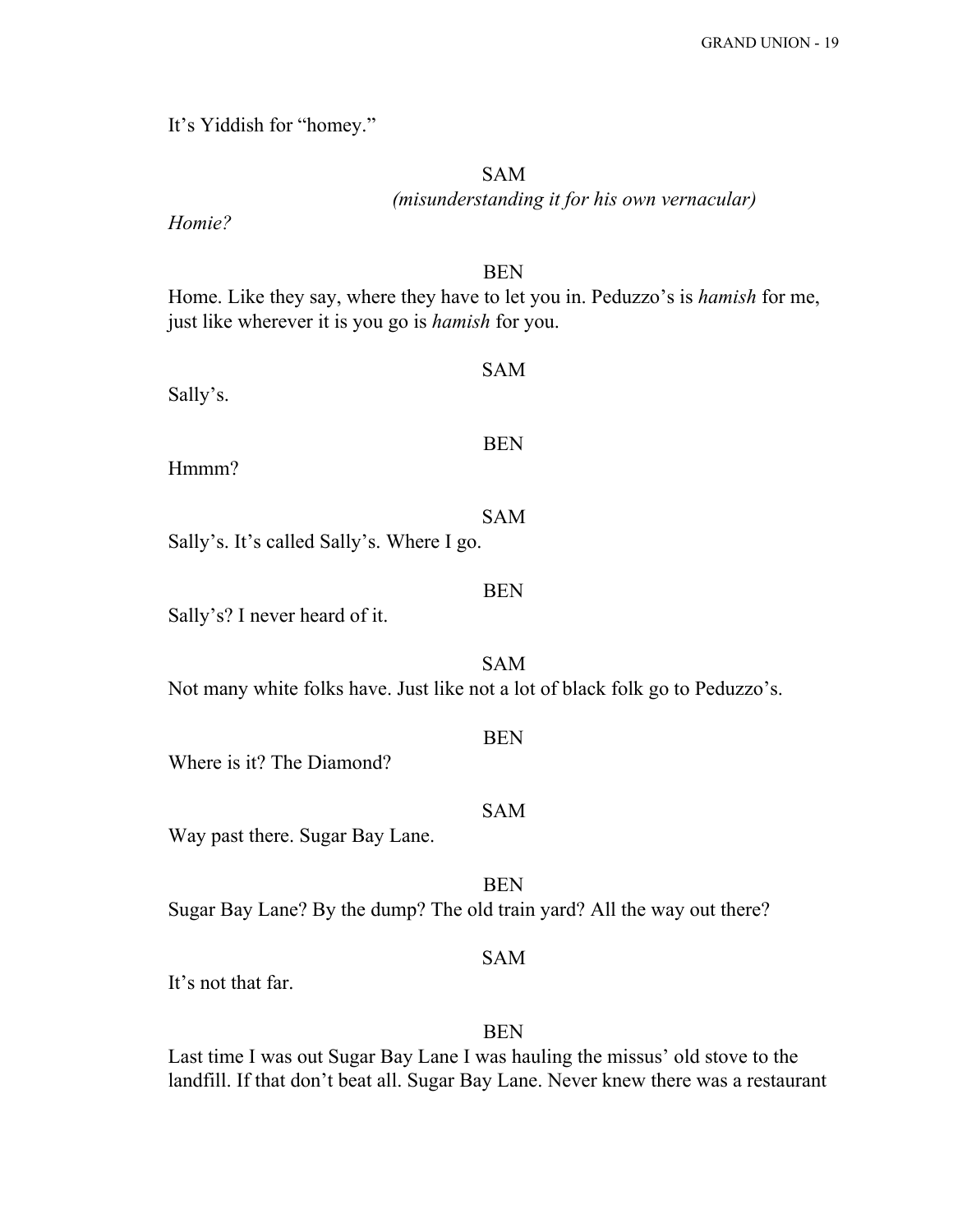there. Like I said, I've lived all my life in Grand Union but there's always a surprise.

You're a good fella, Sam. You're articulate and bright and clean. You can appeal to folks in the Diamond, and to regular folks. You're a young man. You know I'm going to be getting out of this racket in 10 years or so. Mrs. Biurnbaum wants to move to Florida with all the other Jews. We do all seem to end up there!

But what do I need with Florida when I've got everything I need right here? My friends, my store, my synagogue, my community, my whole life wrapped up in this little town. She says times are changing, everyone's moving out of these small towns, especially our kind of people. Give it twenty years and it'll just be you and Sally's. She'll probably buy out Peduzzo's!

Sam, I've always believed in a universal truth, a bargain among people, among communities, and that's if you do right by someone, they'll do right by you. Doesn't matter man or woman, young or old, Jew or Gentile, white or black. If you do right by them, they'll do right by you. Like the way you and your boys helped us out last year when the temple burned down. You know me. I'm colorblind, I guess. I don't see color. Not a lot of people in this town can say that.

Sam...now I'm just gassing here, but Sam, and just hear me out...maybe you'd buy the store from me in ten years when I retire to wherever the hell she wants me to go.

#### (SAM is stunned.)

# SAM

Buy the store? This store?

#### (SAM starts laughing.)

#### **BEN**

What...what's so funny? My father opened this store in 1945, just after the war. Fought in the Pacific, came back here, worked twelve hours a day and sixteen on the weekend. He let me have it when he passed. My brother Victor didn't see the use for it. But it gave me and my family a life, and the biggest house in town. That was old man Cornish's mansion, the railroad king, they called him. I grew up from riding my bike and throwing newspapers on the porch when I was a kid to owning it. They didn't want to sell it to my father, to a Jew, but for the right price anything's for sale to anybody. If it weren't for him and his sacrifices, it would be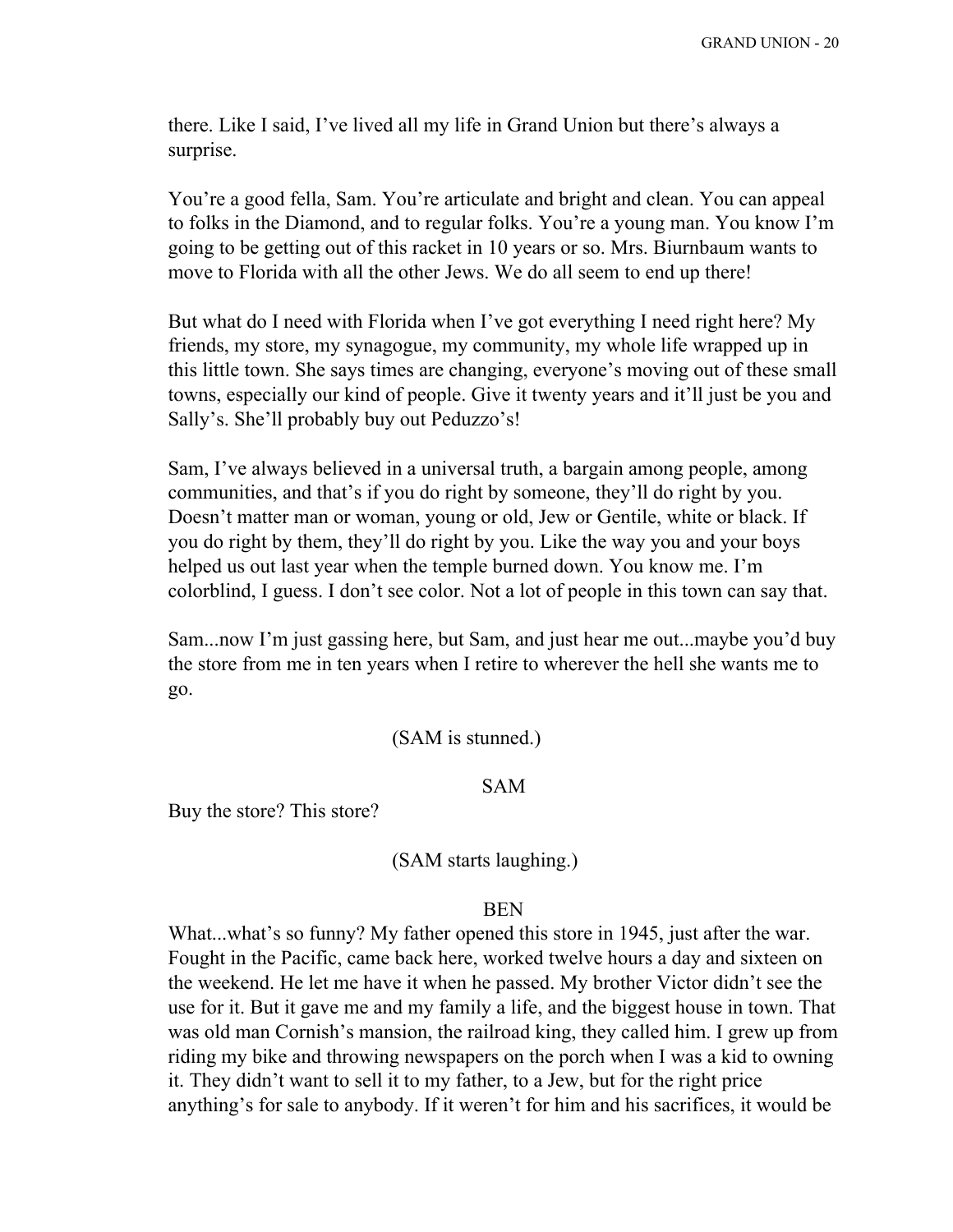like I was buried in one of those coal mines out west. You'd never hear about me. Now I'm offering you that opportunity.

# SAM

Buy the store? Wouldn't that be a trick.

#### BEN

I...I don't get it.

# SAM

First of all, where am I gonna get the hundreds of thousands of dollars it would take to buy this store?

#### BEN

Would it really be that much?

#### SAM

Are you serious? The biggest men's clothing store in the county? Doing the kind of business we do? It's worth at least three hundred thousand dollars now, probably three seventy-five or four hundred in ten years' time.

# BEN

I wouldn't know. The cash flow is good, I'll grant you, but I've never thought of putting a dollar value on it until just now. And I can sell for whatever I want to you. How's fifty bucks?

#### SAM

You sell me the store for fifty dollars and all the other storeowners in town will come after you with pitchforks. If you don't sell it for what it's worth, their property value goes down.

#### **BEN**

I didn't think of that. But still, you can raise that, can't you?

#### SAM

A black man in central Pennsylvania can't just stroll into a bank and come out with three hundred thousand dollars unless he's got a machine gun in his hand!

#### **BEN**

I can set you up with Morris from United Federal down the block. We go through him for credit for the goods.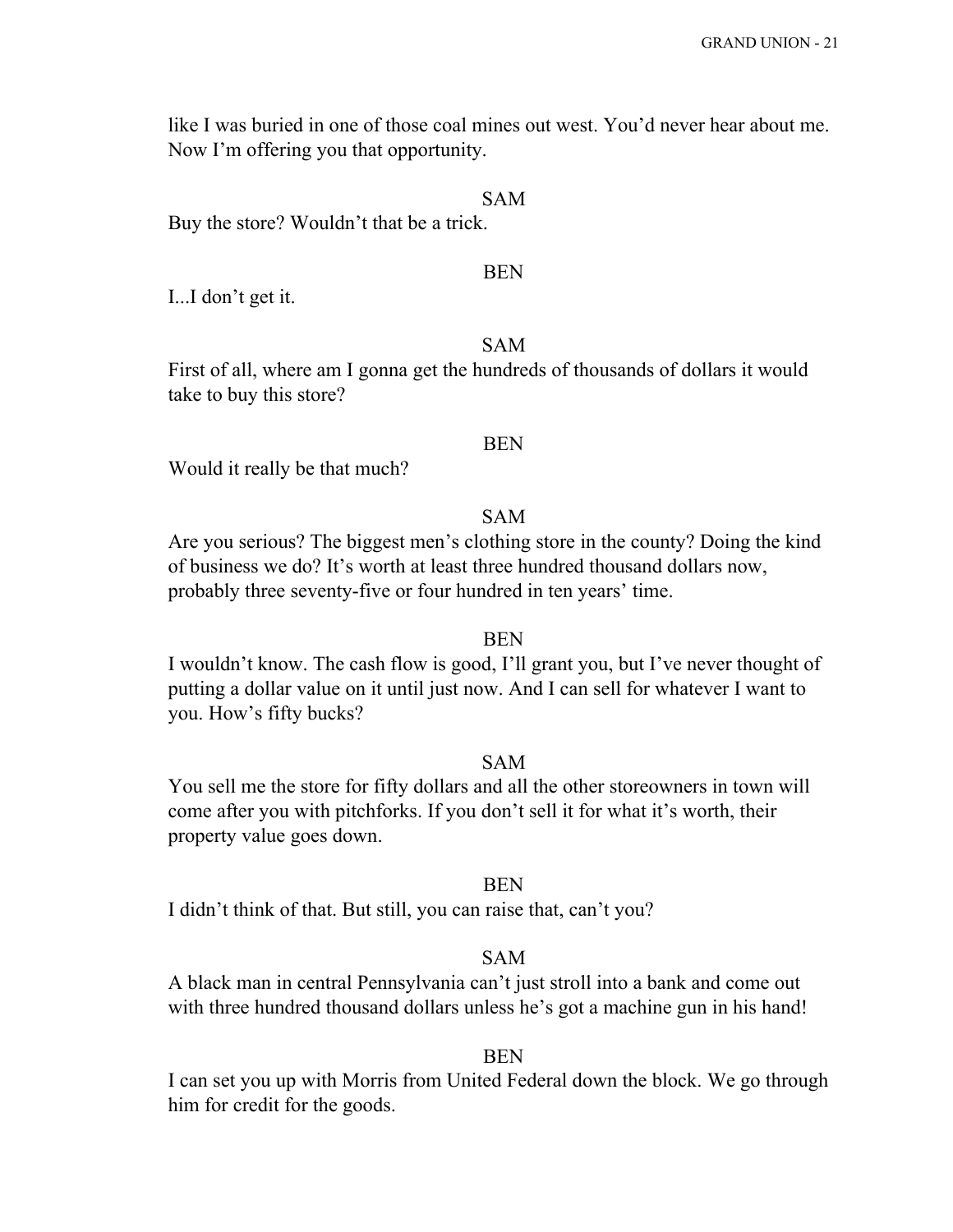#### SAM

*You* go through Morris, or Johnny or Pete or whoever. You pay me in cash, and I put it in the First National Bank of My Pants Pocket.

And anyway, do you actually think the men in this town will buy their clothes from me? *From me?*

#### BEN

They do now.

#### SAM

They buy them from *you.* I just open the door and stock the shelves. Did you know that last week your pal Mel from the supermarket wouldn't let me measure him for a new suit? He wanted you.

#### **BEN**

Really? Mel Greenburg? Why is that?

# SAM

You tell me.

#### (Pause.)

Now, I don't want to hear anything about you selling the store to me. You're going to move to Florida and leave it to your children, like your father did. And I don't want to hear anything about where I eat or what I do or who I'm sweet on. I'll fold the shirts and stock the shelves like I always do. I'll be the best goddamn employee you've ever had. But that's what I am. Your employee. Are we clear?

#### **BEN**

Don't you want to lift yourself up, son?

# SAM

I *am* lifted up. I have a high school education, a job, a place to lay my head at night and a good woman. This is as *lifted up* as I'm gonna get in this town. And yes, Darlene and I are seeing each other. I was going to ask if you were all right with that, but I don't have to ask your permission to see her.

(Pause.)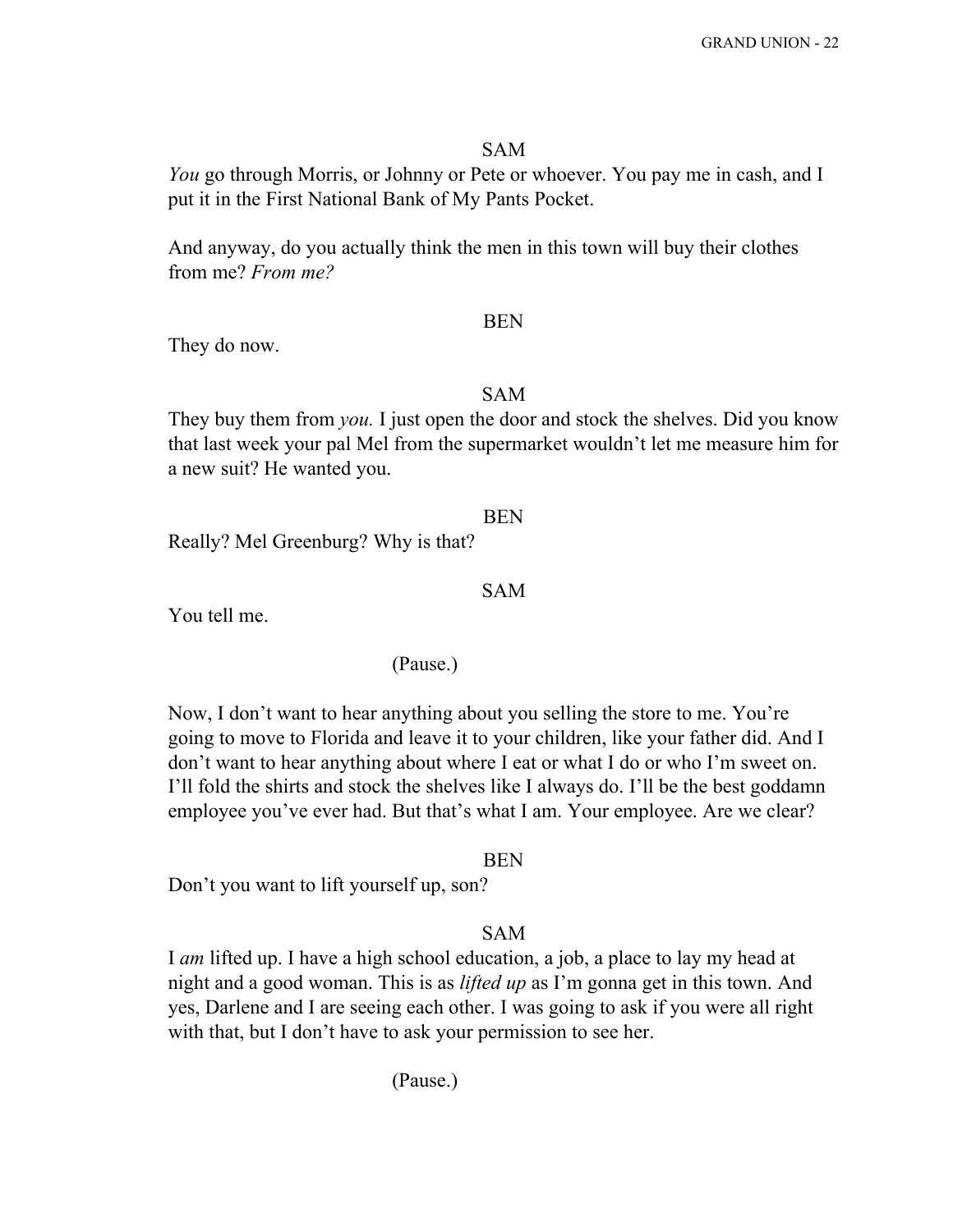# BEN

Sam, did I do anything wrong?

#### (Pause.)

I try my best. We all do. At least most of us do. You know some of my long time customers told me they'd take their business elsewhere if I hired you. I told them if that was the case, I didn't want it. But they came back. I knew they would. Sometimes it takes a long time for people to change. Look at me. I'm 55. Maybe I don't say the right thing all the time, but *my heart...*my heart is pure.

(Pause.)

Why don't you take the rest of the day off. No one's coming in today. Maybe I'll close early.

> (HE gets up, stops, fishes for his wallet, takes out a ten dollar bill and gives it to SAM.)

Here. Take Darlene out for dinner. Take her to Sally's, or Peduzzo's, or wherever you want.

> (Pause. SAM hesitates, but eventually takes the money.)

Just leave me that bottle, okay?

(SAM gives BEN the bottle, gets his coat, and leaves.

(BEN walks around the store, takes a healthy drink from the bottle, and sits on the side of a display table.)

**(END OF SCENE.)**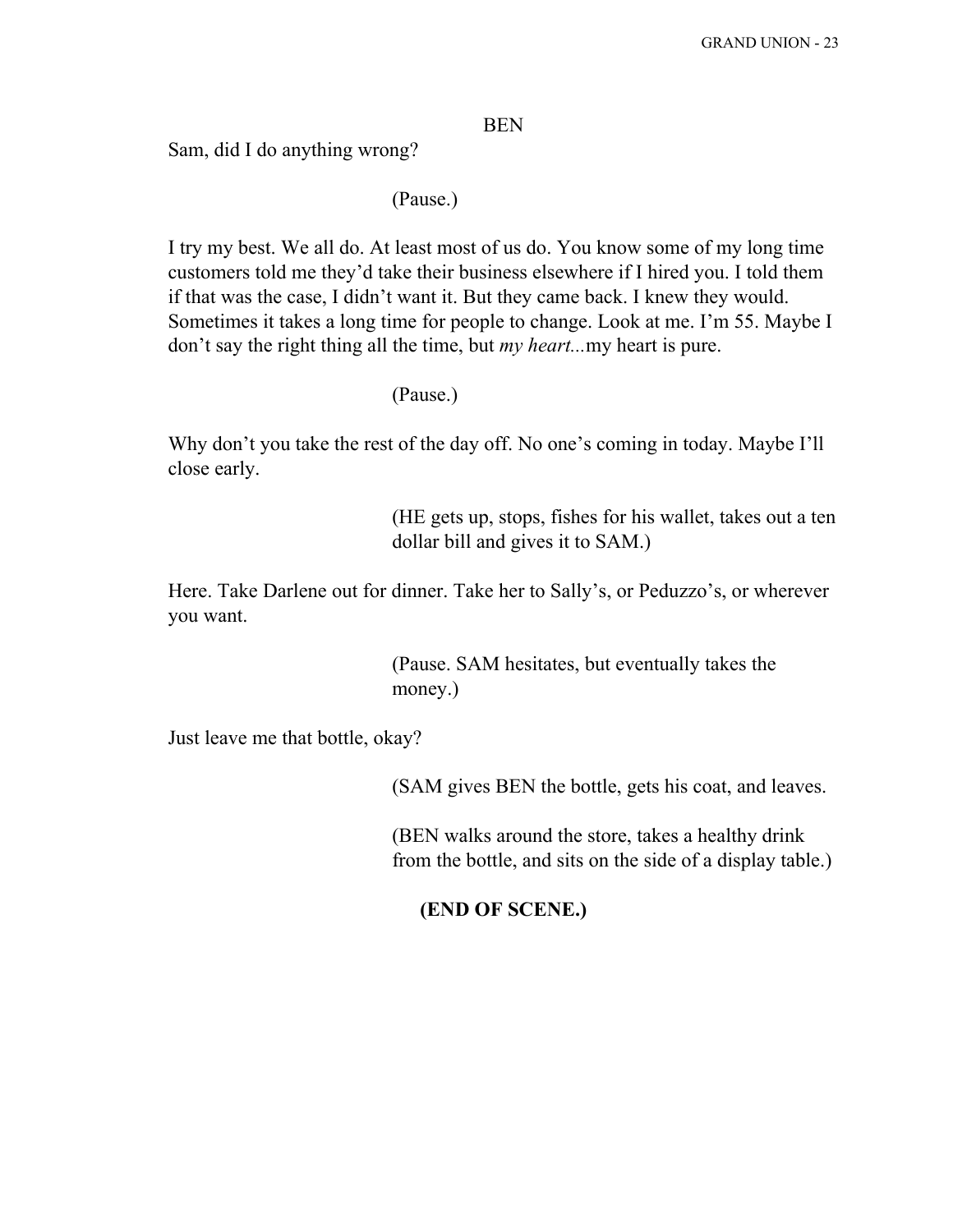# **Scene Three: 1985**

(We are still in 1985, approximately.

(RABBI MIKE, age 25, is holding a Friday night service in the living room of BEN's house – because the temple has just burned down.

(A number of chairs are set up facing upstage, their backs to the audience.

(SAM, age 25, is standing to one side, trying to get 25-year old DARLENE's attention, but she's occupied with JOAN, who is 20 here. SHE's also looking for BEN, age 55. TOM, aged 10 here, is wandering around bored, acting like a bored ten-year-old.)

#### TOM

# (to JOAN)

Another boring service.

#### JOAN

Oh be quiet.

#### TOM

I will not! You're not my boss!

### JOAN

Yes I am. I'm your older sister, and if your older sister says to be quiet, you should be quiet.

#### TOM

#### *(shouting)*

No I don't! I hate services!

(ALL look at TOM, then quickly return to what they were doing.)

#### DARLENE

Now some respect, son. Tonight is very important to your daddy, so behave yourself.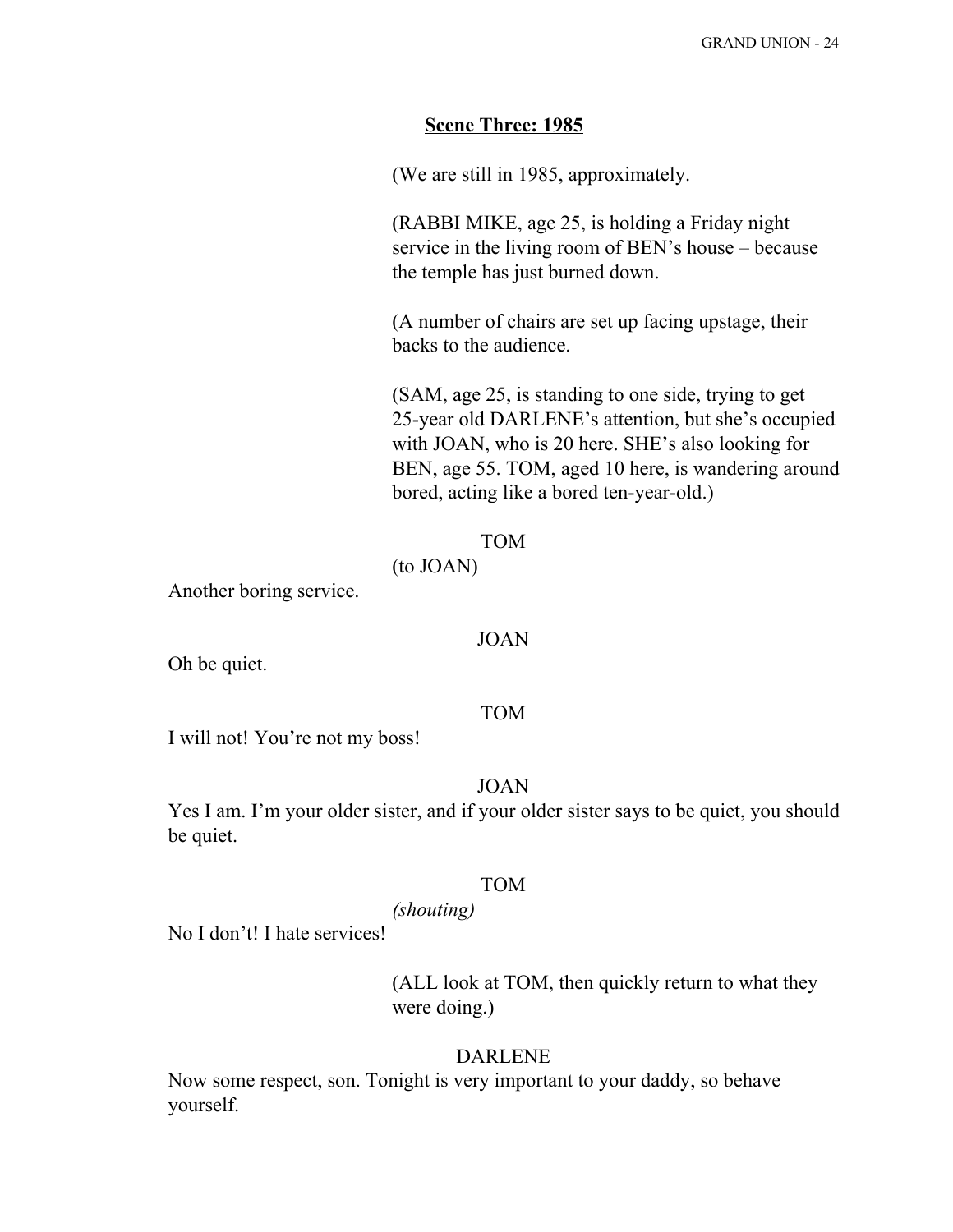# JOAN

# (to TOM)

See?

# DARLENE

And you too, Miss Joan, or else I won't braid your hair like you like it and you'll have to go back to college with frizzy hair.

#### JOAN

Okay.

# (SAM walks over to DARLENE.)

Hi.

# SAM

# DARLENE

*(quietly)*

Not now.

# SAM

When?

# DARLENE

After. Two hours I guess. I've heard these rabbis can go on and on. After the food. Why're you here anyway?

SAM

Ben, uh, Mister Birnbaum asked me to. 'Cause of how we helped. Me and the boys.

# DARLENE

That's nice of them. Some folk appreciate people more than others.

# SAM

Darlene, I...

# DARLENE

*(cutting him off)* Later. Now scoot. Plenty of time later.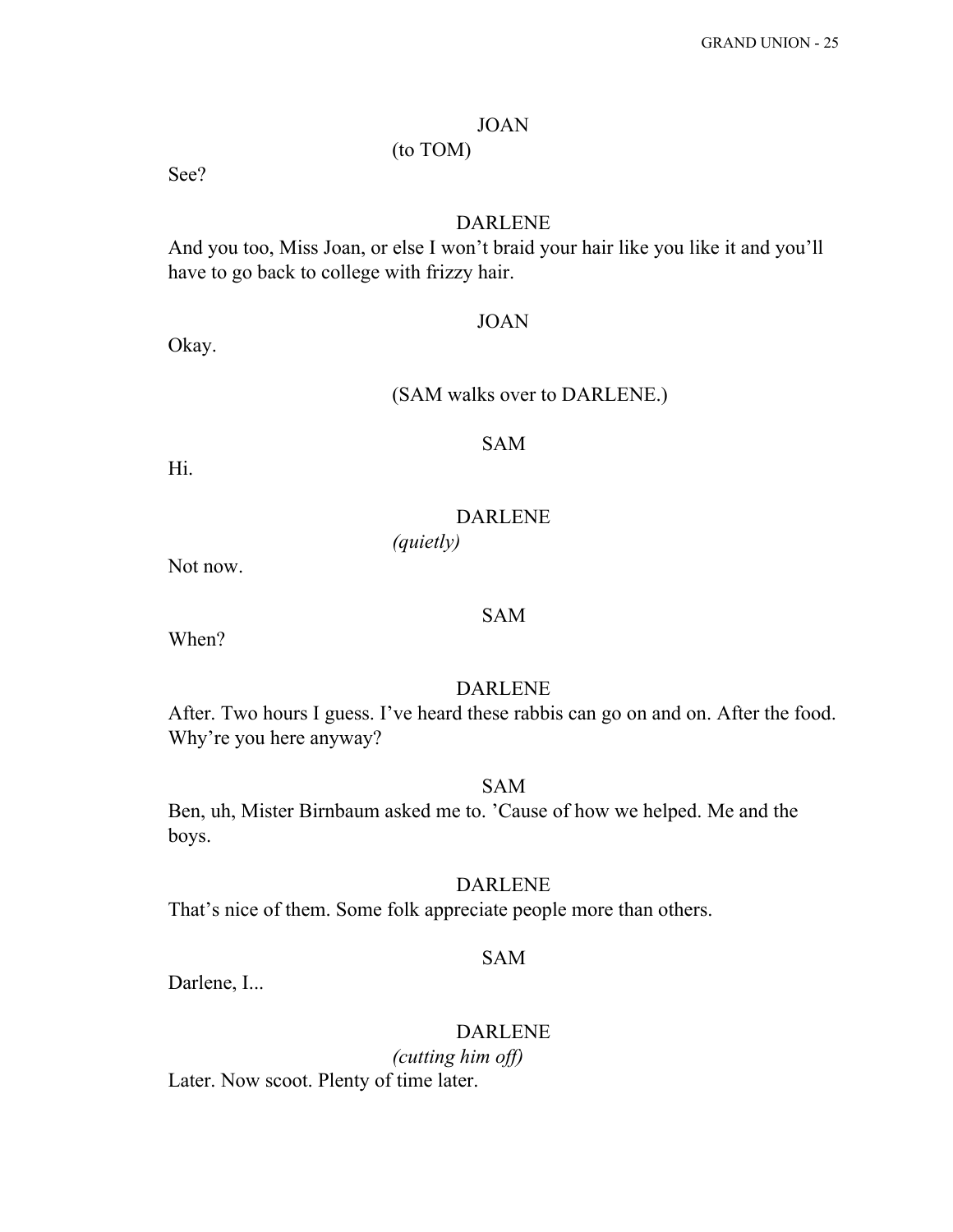# (SAM walks away dejectedly.)

(BEN enters with RABBI MIKE, deep in conversation. BEN is wearing reading glasses, and takes them on and off during the scene as the situation requires.)

# RABBI MIKE

Ben, I wanted to publicly thank you for letting us use your house tonight on such short notice.

# **BEN**

No trouble at all. It's the least I could do after what happened. I feel sick about it.

#### RABBI MIKE

Really, in the end, Ben, it's just stuff. Books, furniture, things. We'll recover.

# BEN

But it's...it's like my second home. Who would do such a thing?

# RABBI MIKE

Let's not jump to conclusions. There was no graffiti, no one broke in, and we found out who our real friends are. Remember, I grew up here too.

#### **BEN**

My father actually helped build some of the pews.

# RABBI MIKE

I remember your father well. He sold me my bar mitzvah suit.

#### BEN and RABBI MIKE

*(together, as if it's a joke they've told all their lives)*

At cost!

(THEY share a small laugh.)

# BEN

After I saw it, I never thought I could tell a joke or laugh again. It's like losing a friend, or my right hand, or my wife. But you're right. We'll rebuild. We must rebuild.

# RABBI MIKE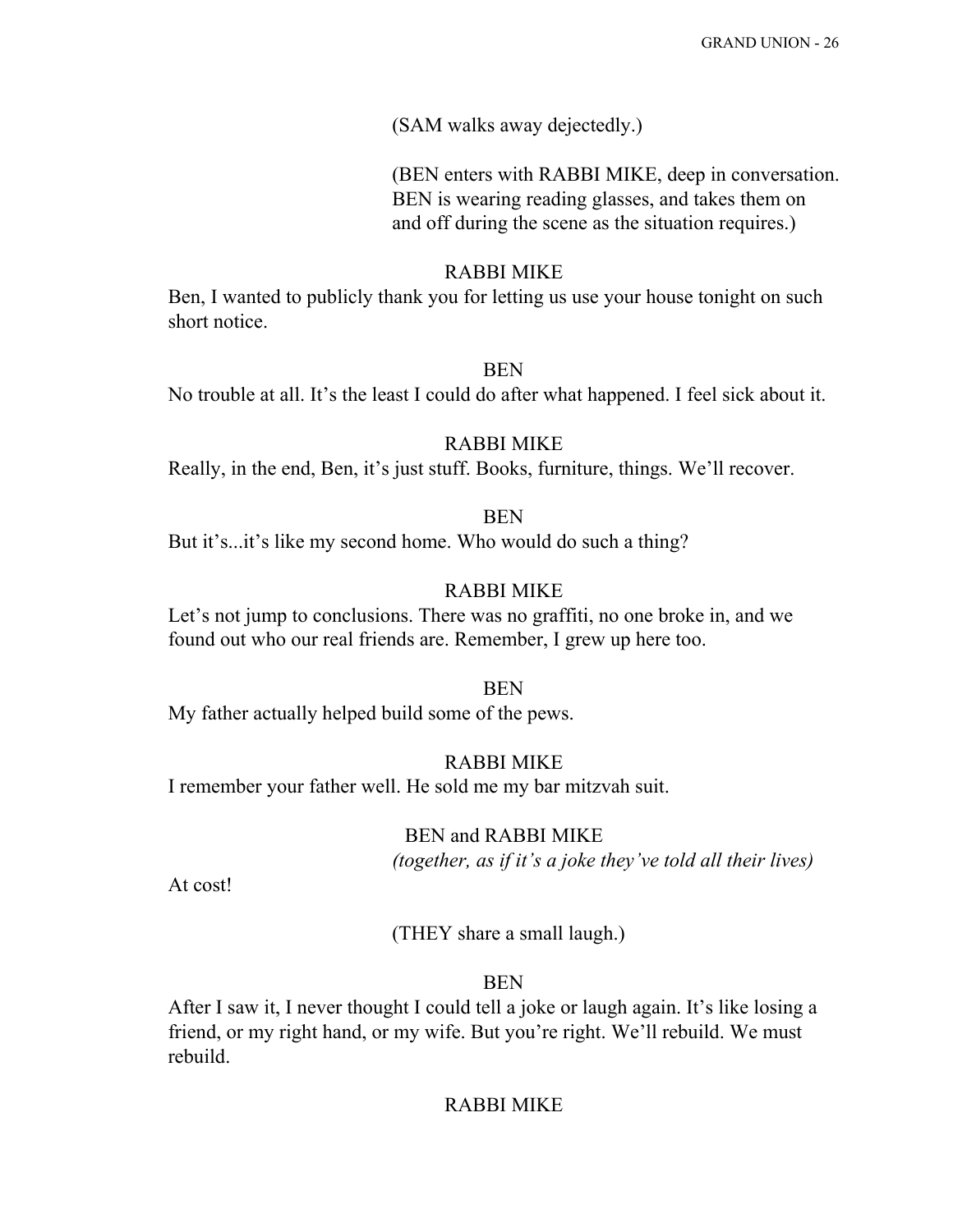Incidentally, I found my old school yearbooks when I moved back to town. When was the last time you heard from Victor?

# BEN

# *(totally taken aback)*

Who?

#### RABBI MIKE

#### *(quizzically)*

Victor, your brother, Ben. When did he leave for San Francisco? I remember him from school.

# **BEN**

*(acidly)* No one's heard from Victor in 15 years, and we prefer it that way.

# (Pause.)

Oh, Mrs. Birnbaum won't be joining us. She's up in bed. Too upset over the whole thing.

#### RABBI MIKE

Should we try to keep it down a little?

#### **BEN**

She took two Ambien. She'll be dead to the world soon enough.

(HE sees JOAN and TOM with DARLENE, and can tell they're not enthusiastic.)

And there they are, my two little rays of sunshine. They giving you any trouble, Darlene?

#### DARLENE

No, Mister Birnbaum. Well, this one, a little.

(SHE means TOM.)

### TOM

I hate services.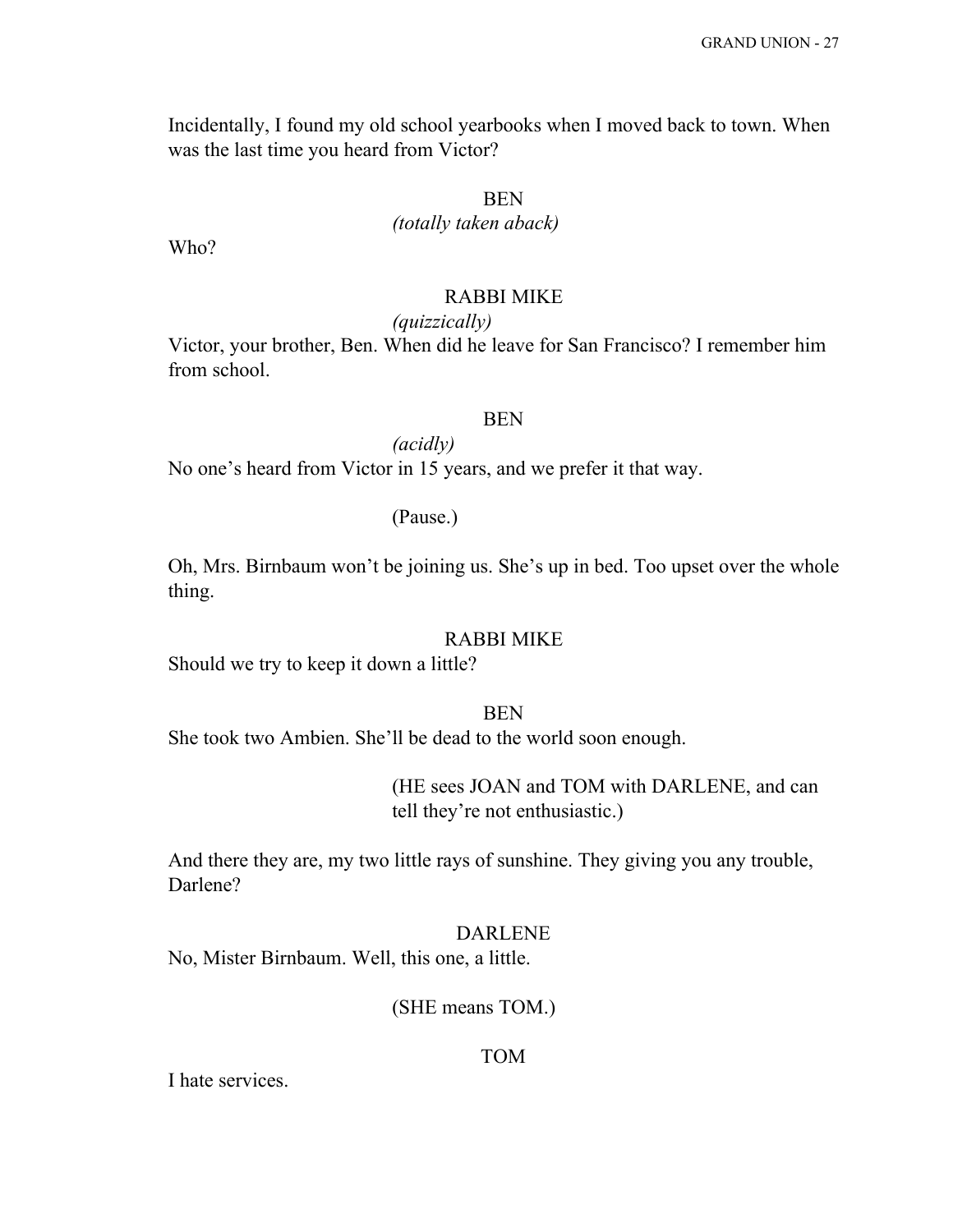#### BEN

I'll let you in on a little secret. No one likes services. Not even the Rabbi. But it's the price you have to pay for having that sponge cake after.

#### (to JOAN and TOM)

Say *Shabbat shalom* to Rabbi Taub, children.

#### JOAN and TOM

*(together, very perfunctory and whiny)*

*Shabbat shalom*, Rabbi Taub.

#### RABBI MIKE

Why, hello Joan. Ben, you shouldn't treat her like a child. She's in college. Aren't you?

#### JOAN

Hello, Mike. Yes, my second year at Pitt. I'm studying psychology.

# RABBI MIKE

Really? I did too, before the seminary, at Muhlenberg. Say, maybe we can have a cup of coffee later? I'd love to hear about your classes.

#### JOAN

Uh, sure. I'd...yes. I'd actually like that. Yes.

#### RABBI MIKE

How long are you in town for?

#### JOAN

Another week or two.

#### RABBI MIKE

Great – I'll give you a call this week. I must tell Jennifer I saw you.

And as for you young man, all the local congregations have a baseball league. I play shortstop on our team. Keeps me involved with the kids. And we need a second baseman. Maybe you can play, Tommy. Just think of me as your friend. Maybe we can turn a double play together!

(RABBI MIKE turns back to BEN.)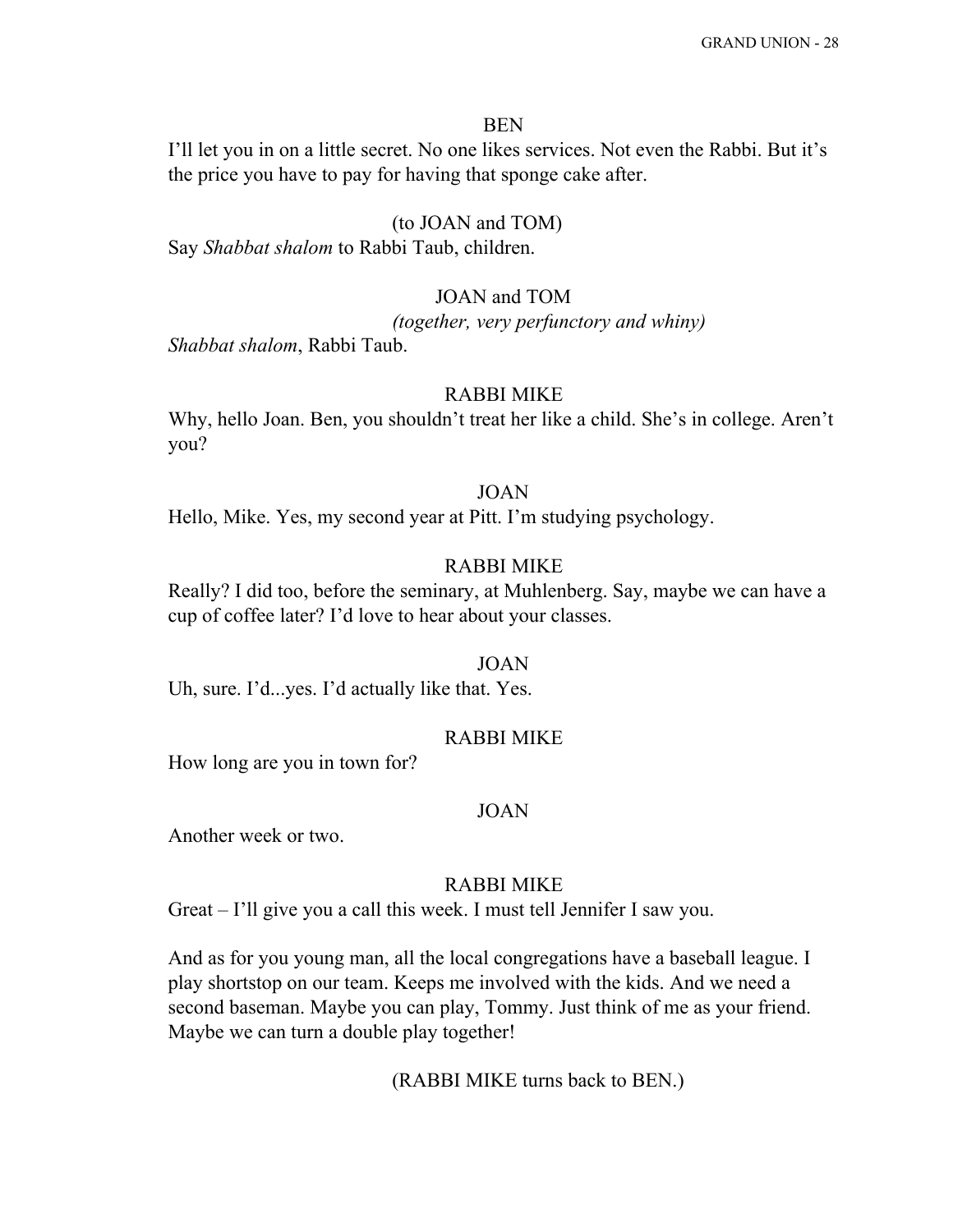#### BEN

Rabbi, I'm honored. And like I said before you can use it for as long as you'd like. Don't think anything of it.

#### TOM

*(interrupting)*

Can you sit with us, dad?

#### JOAN

Yeah, dad, could you?

(BEN crouches down to talk to his children.)

#### BEN

Now kids, I have important business to discuss with the Rabbi. Maybe later we can do something together. I know—we can play checkers.

#### TOM

I hate checkers.

# BEN

*(mildly annoyed)*

You just mind Darlene.

(BEN gets up and re-engages with RABBI MIKE.)

#### RABBI MIKE

Well, that's what I wanted to talk to you about. It's a kind and generous offer, but not a very feasible one, holding services in your parlor every Friday night and Saturday morning. And then religious school on Sundays. So I was talking to some of the other clergy in town about perhaps sharing their space.

#### BEN

Sharing their space?

#### RABBI MIKE

For the time being. Until we rebuild.

### **BEN**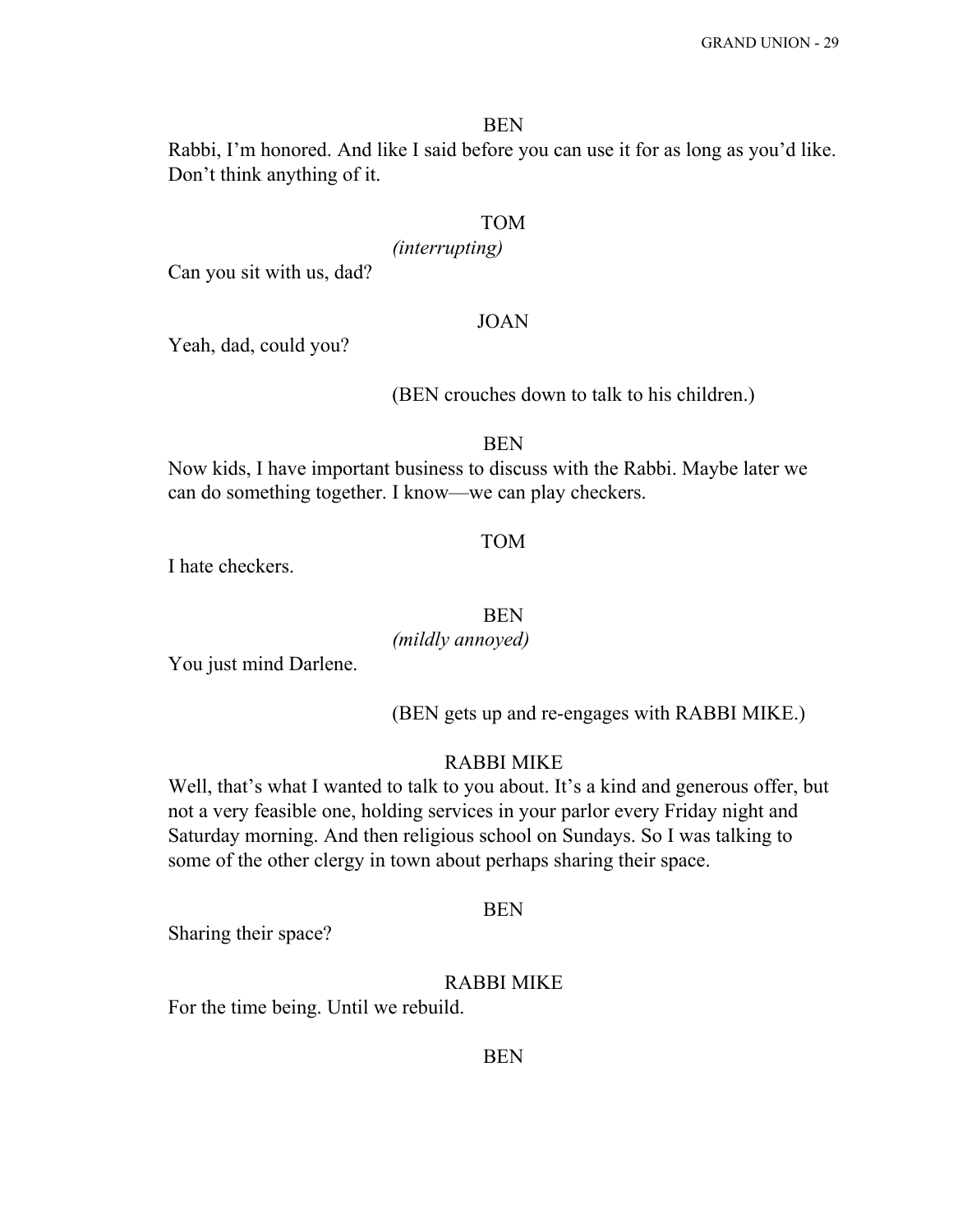You mean Father Tim at Holy Redeemer? That's a beautiful building. Right downtown, too. A dignified, gorgeous building. We'd have to cover up a few things, of course.

#### RABBI MIKE

Of course.

#### BEN

The crosses. And the statues.

# RABBI MIKE

Actually, we won't be using Holy Redeemer. Father Tim turned us down.

#### BEN

Is it money?

#### RABBI MIKE

We didn't get far enough to discuss money.

#### BEN

What about Trinity Reformed?

#### RABBI MIKE

Reverend Andrews didn't return my call.

#### (Pause.)

But you know who did welcome us? Do you know First Zion Ebenezer?

#### BEN

*(unbelieving)*

First Zion Ebenezer?

# RABBI MIKE

It's down in the Diamond. Reverend Clifton is a lovely man. In fact, I didn't have to approach him. He came to me and offered.

#### **BEN**

*(softly, as if he is trying to come to grips with this)*

In the Diamond?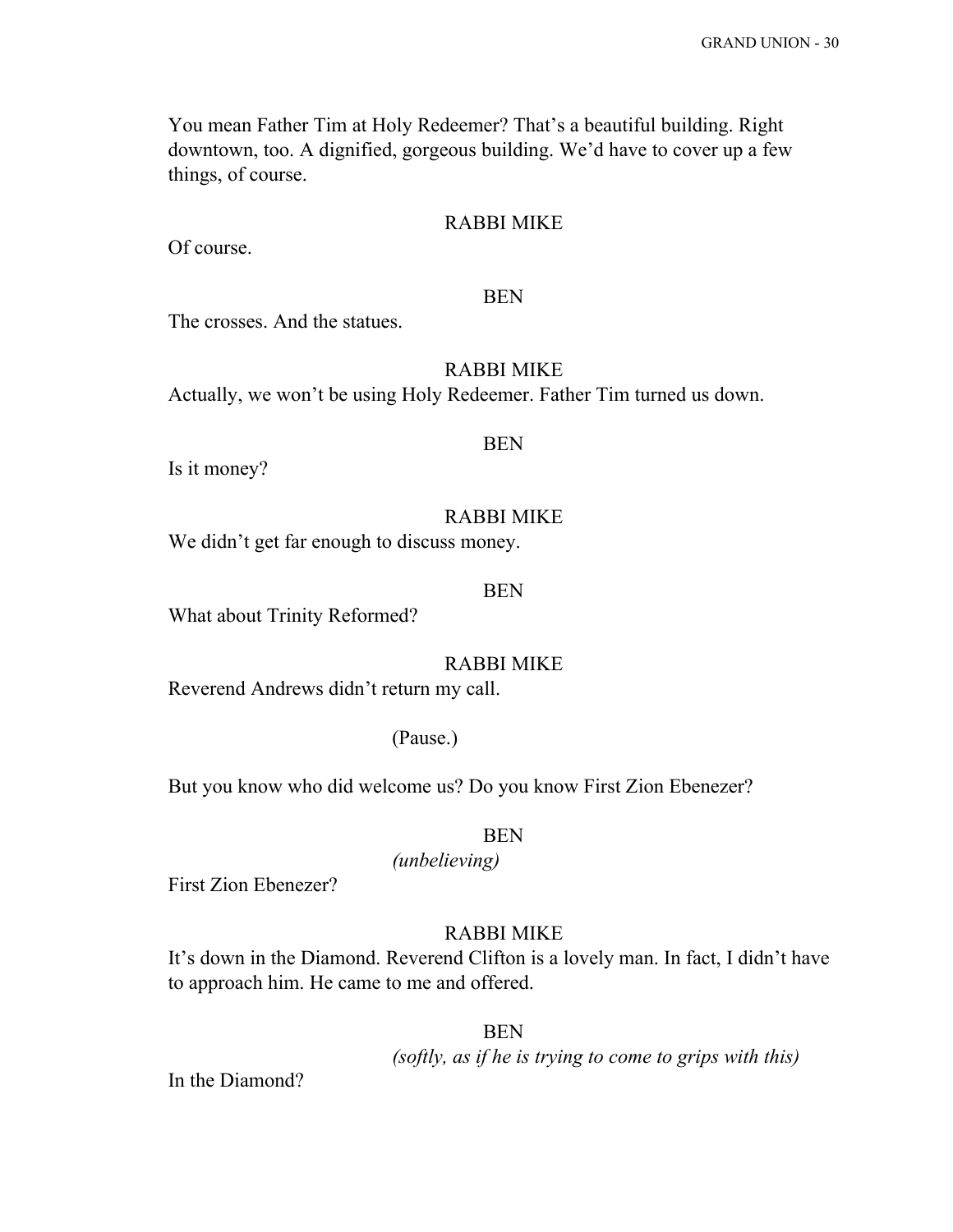#### RABBI MIKE

For free. Not that it matters.

#### BEN

The Diamond?

# RABBI MIKE

He said he and his congregation would be honored to host their brothers and sisters in exile.

# **BEN**

*(sharply)*

# Rabbi, do you think this congregation would seriously...

# RABBI MIKE

We share a lot with them, Ben. Similar stories. And they've already helped us once in our time of need. I could hardly refuse.

# (BEN glares at RABBI MIKE.)

I know the...*sensitivities*. I grew up here. This is my home temple. But it's 1985.

(Pause, as BEN looks at him, holds for a few seconds, and stiffly walks away.)

Do you want me to start?

(BEN ignores him.)

#### RABBI MIKE

*(to the others)*

Friends, we'll be starting in a moment, so please take your seats.

(JOAN gets up and approaches him.)

#### JOAN

Mike, is there anything I can do to help?

# RABBI MIKE

That's very kind of you. Maybe you can help Darlene hand out the little cups of wine later on.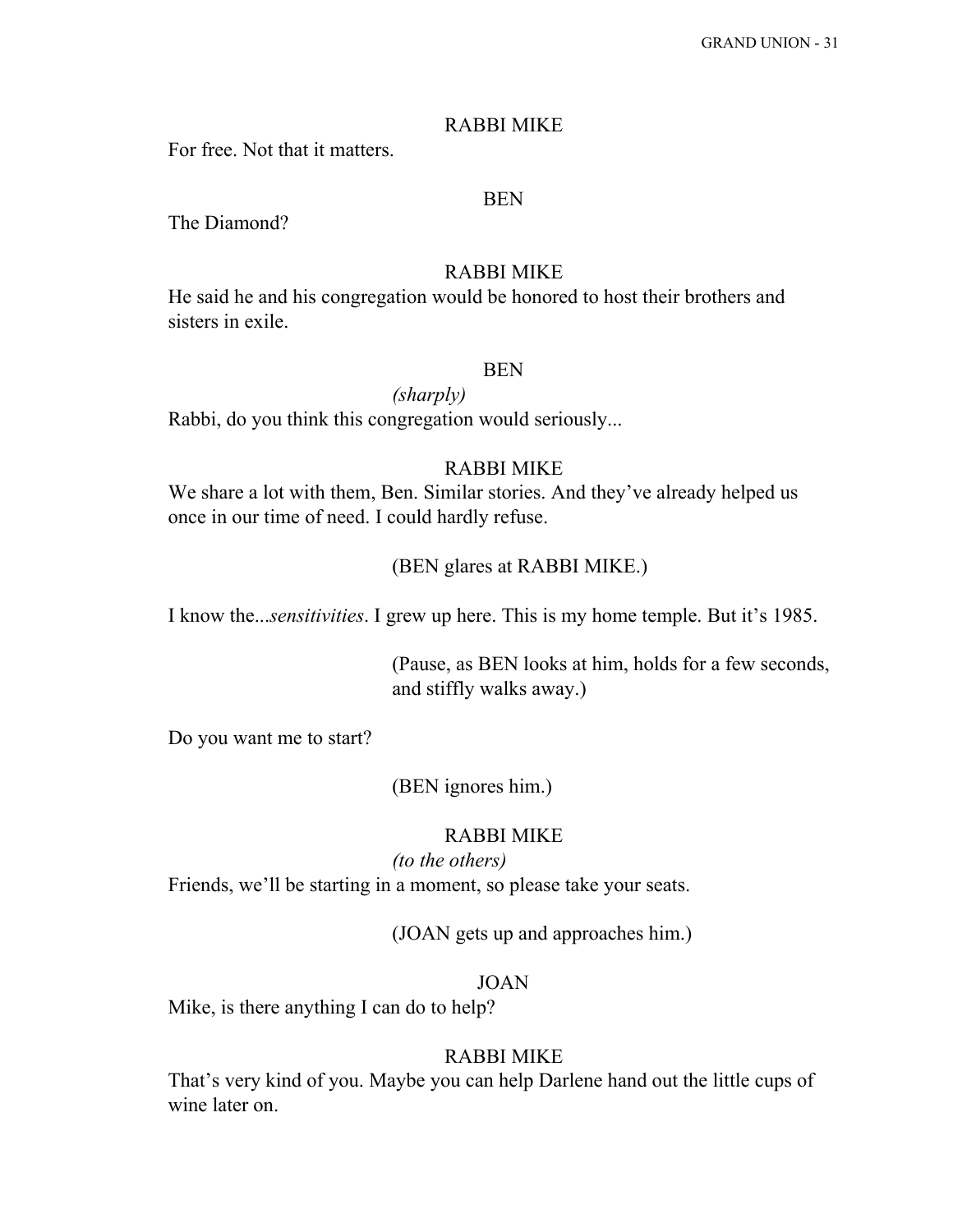(SHE returns to her seat, mission accomplished.

(As everyone begins to get settled...)

#### TOM

I don't wanna take my seat.

#### DARLENE

Just do as you're told.

(SHE looks at him out of the corner of her eye.)

If you stay real still for twenty minutes, you can help me in the kitchen and I'll give you some of the Rocky Road ice cream I tucked away in the freezer.

### TOM

Twenty? How about fifteen?

# DARLENE

You hush or I'll make it thirty!

(TOM thinks it over.)

# TOM

Okay. Twenty minutes.

#### DARLENE

That's my young man.

(Eventually, RABBI MIKE takes center stage and addresses the makeshift congregation.)

#### RABBI MIKE

*Baruch ha-bah b'shem adonai.* All blessings to those here who have come in the name of the Lord.

My friends, these are unusual times. Sad, divisive and unusual times, times we must stand against bigotry, against hate, together as Jews, and with our friends in the larger community. And I thank Ben, his wife who couldn't be with us tonight, and his young children for opening up their home to us for tonight's service. And I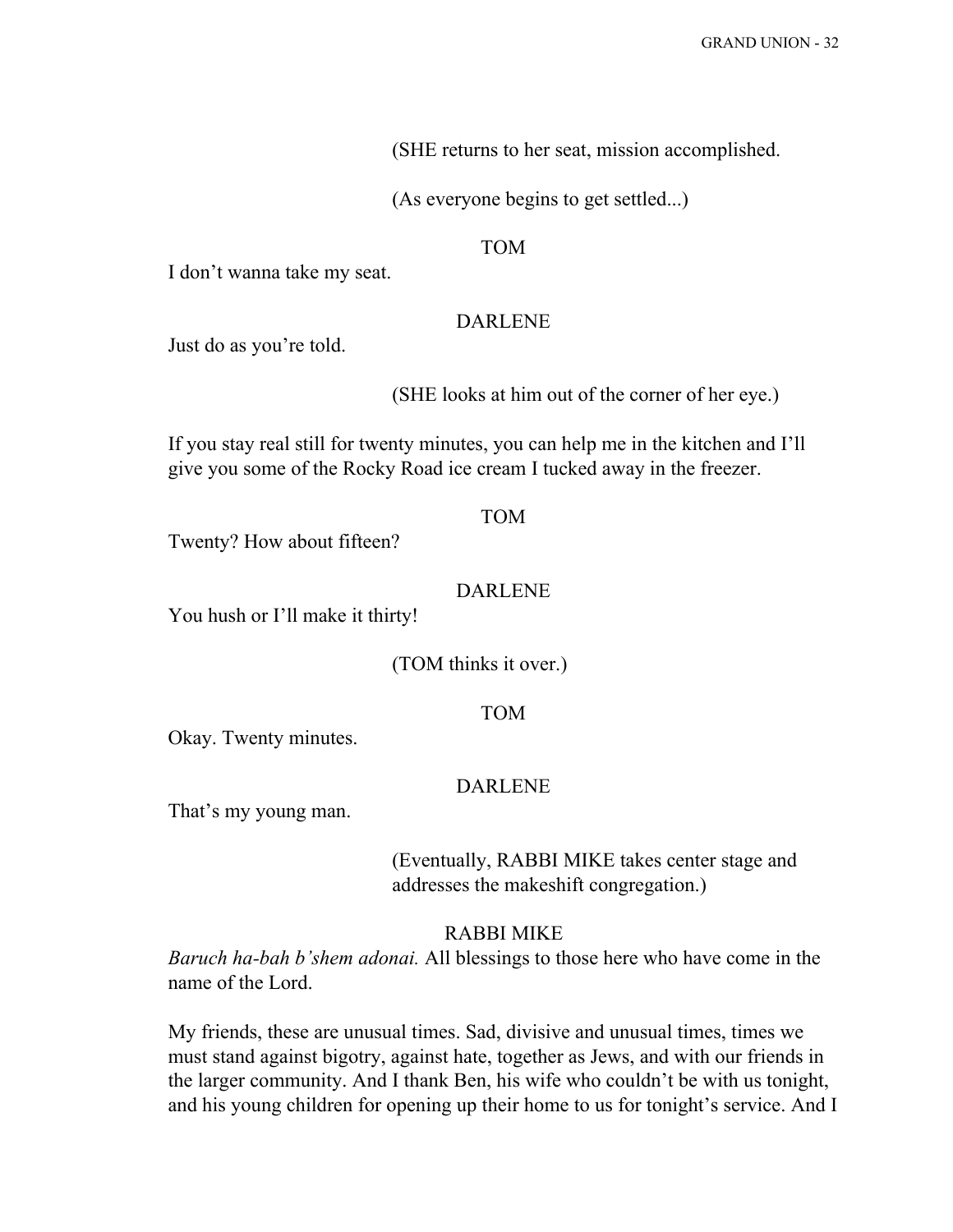especially thank young Sam over there, who brought all his friends over from the Diamond to help us clean up. We'll be seeing more of them soon, but that's for another time.

(BEN stands up, looks at RABBI MIKE, and leaves.)

Last Tuesday, we suffered an unthinkable tragedy. Who is responsible – and I pray that no one is, that our beautiful eighty-year-old building was not the target of intolerance, but of a simple gas leak or stray spark – that is not my concern tonight. Sometimes there is no answer. Sometimes acceptance is the only answer. But somewhere there is another place, maybe not as verdant and large, but a place were we can make a life.

My concern tonight is what we can do, how we can respond, again, as Jews, and as a community.

While this is only my sixth month as your rabbi, and only my first year out of the seminary, I see many friends from my younger days growing up here at this congregation. I see many of you I don't know as well, and in the coming months – and years, I hope – I'll get to know you too.

When I grew up here, I was told an interesting story about why this town is named Grand Union. It speaks directly to our situation tonight, and how we can respond.

Don't worry, I'll keep it short.

#### DARLENE

*(quietly, but audibly)*

Praise the Lord.

#### RABBI MIKE

As many of you know, this was a railroad town. A hub, between the coal fields in western Pennsylvania and the cities in the east. And at the edge of town, down by the bay, there was a huge rail yard with trains coming in on eight different sets of tracks in sixteen directions. They all met at the junction, which the railroad men called a grand union. And the trains would pass each other, either loaded with coal headed east or with passengers from the city headed west, doing an intricate ballet, moving alongside each other, sometimes within inches, but never touching, never on the same track – because that would mean disaster.

And once a town built up around the junction, it was named Grand Union.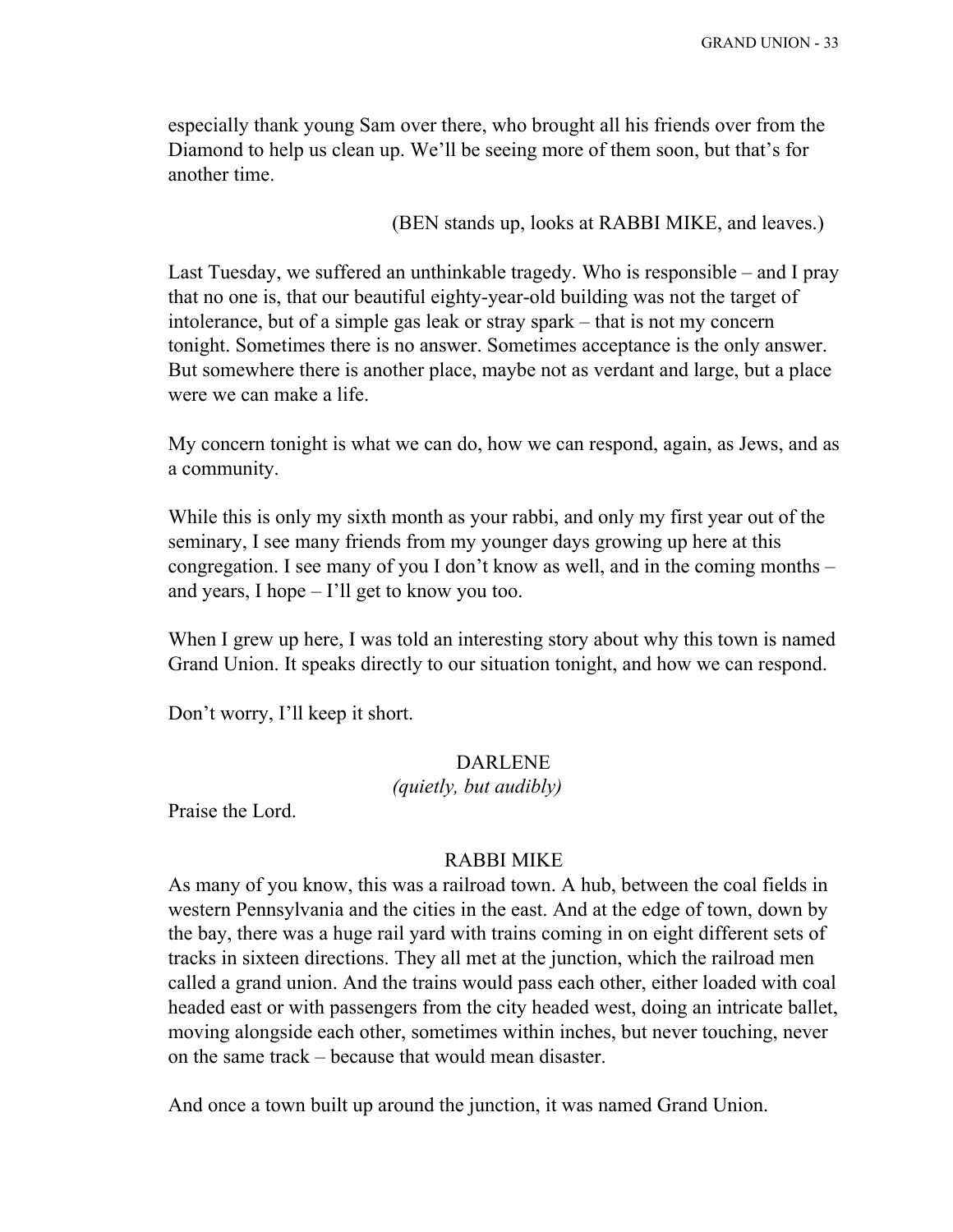But then they built the interstate, and more trucks meant fewer trains. And as the trains got longer, they couldn't use it anymore, so they abandoned the junction in the Sixties. You can still see traces of it if you walk along Sugar Bay Lane and look carefully.

It's a pretty generic name for a town, but still, I think, it's a good name. *Grand Union.* It's what we're hoping for, something we're striving to be. And so tonight, as we pray in our grief, let us also pray that our town becomes a grand union once more – a grand union of humanity.

And I look forward to seeing where we all are in twenty years. We will rebuild, and I see a great future ahead for this town, for our temple, and for everyone in our community.

Now, let's have some of that sponge cake.

# **(END OF SCENE.)**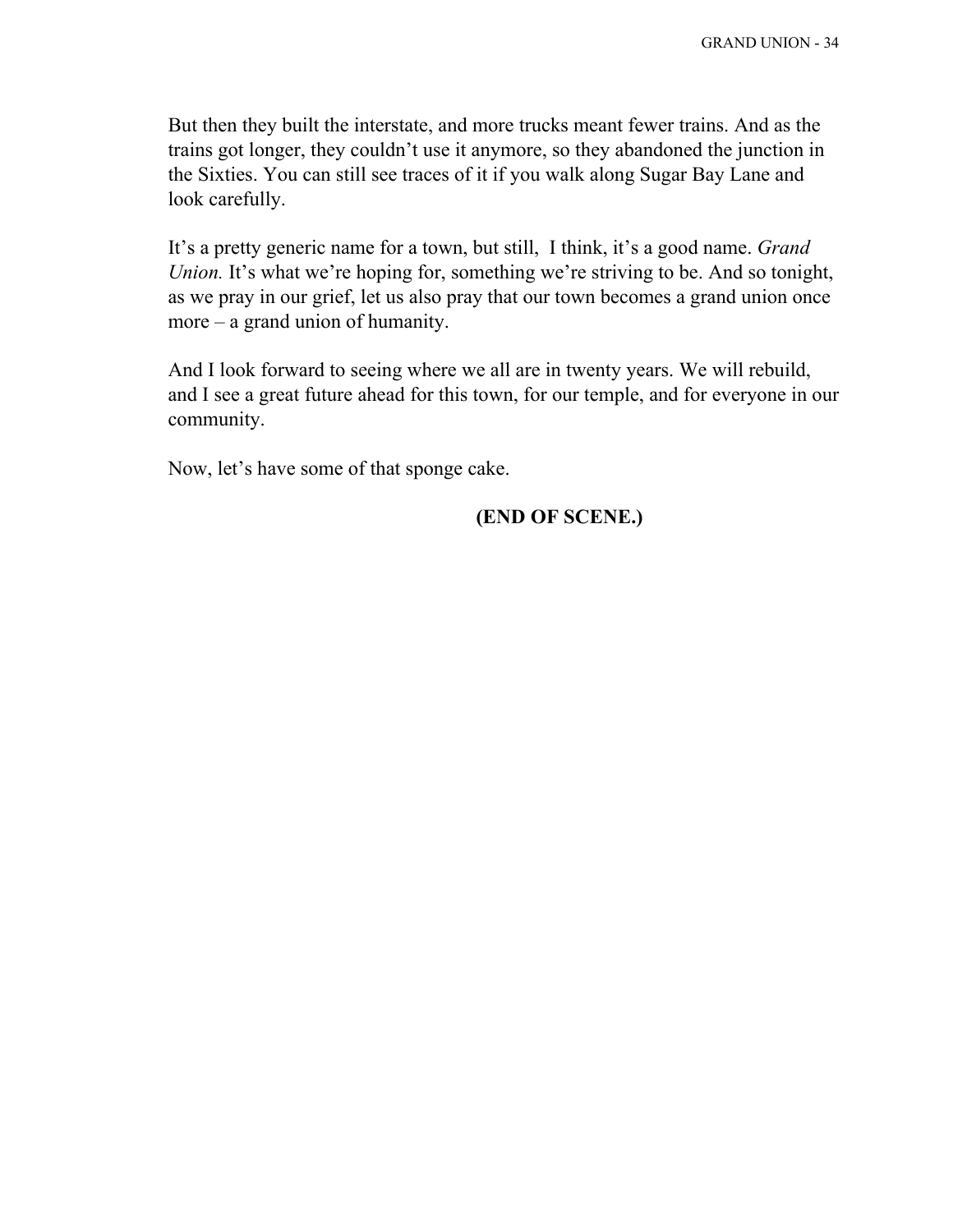## **Scene Four: 1980**

(We go back five years to 1980.

(JOAN, age 15, is sitting upright in a chair, as DARLENE, age 20, is brushing her long hair.

(DARLENE takes a few long strokes, and JOAN is quiet, enjoying herself and the attention, but pensive, deep in thought.

(DARLENE gets JOAN's hair caught in a knot, and pulls a bit too hard, as JOAN reacts.)

#### JOAN

Ow! Be careful!

# DARLENE

Sorry Miss Joan, but your hair is so kinky, sometimes I think we must be related.

(THEY both laugh, as they've done before at this.)

#### JOAN

Sisters.

# DARLENE

Of a type. Sure, like sisters.

#### JOAN

Good. I'd like you to be my sister. Then we could share everything.

#### DARLENE

Oh? Like what.

## JOAN

Oh, books. Stories. Our diaries! Do you keep a diary, Darlene?

#### DARLENE

A diary? I don't want to write down any of what I'm thinking half the time. Sometimes it might not be too pretty. We don't live in a world where everyone gets to be angry.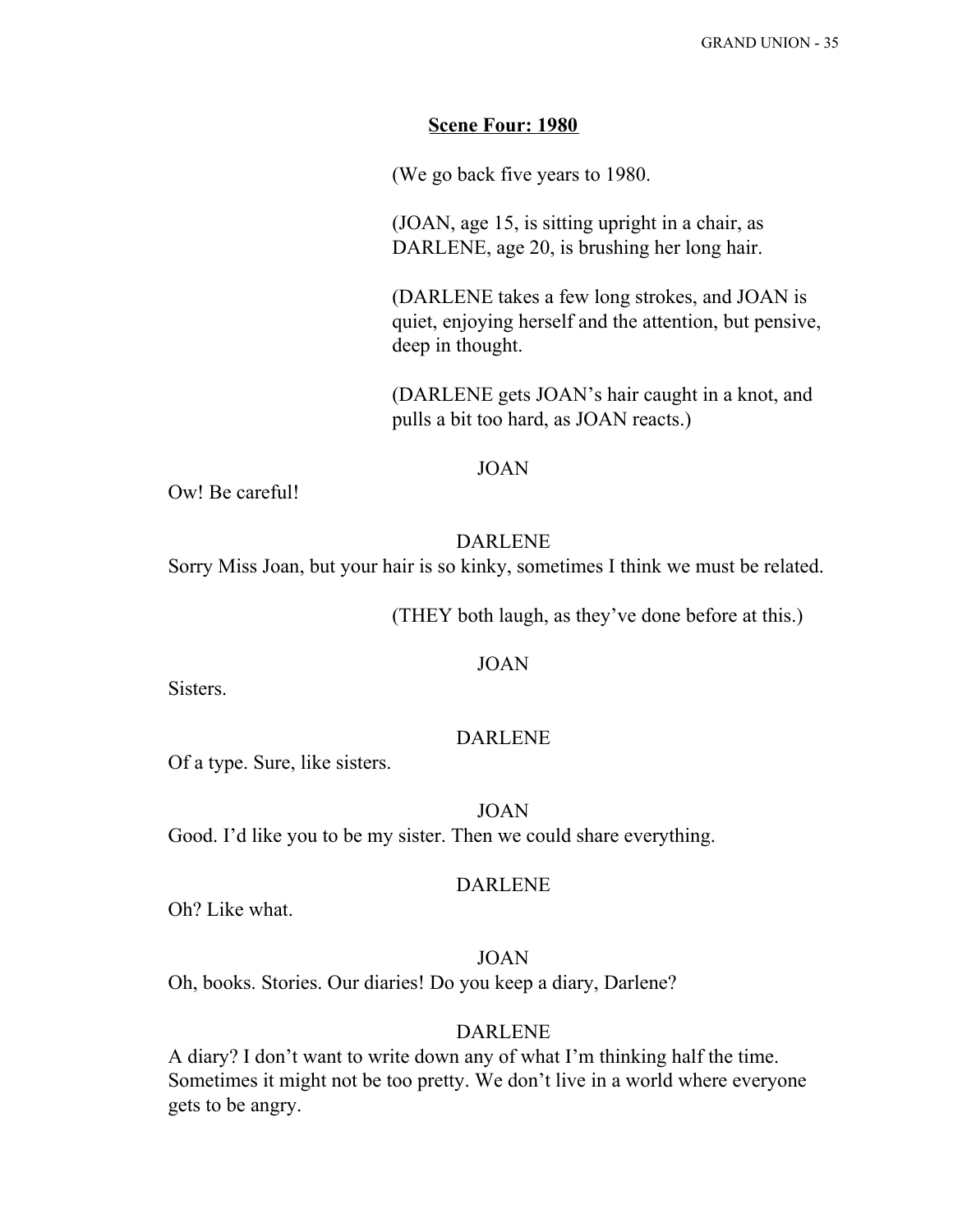# JOAN

I write down everything. So one day, when I'm a famous actress in Hollywood, they'll have something to publish and everyone in this town will know it and treat me with the respect I deserve.

#### DARLENE

Your friends treat you badly at school?

#### JOAN

That stupid Jennifer Taub. Thinks she can run around all airy like because her father owns all the taxis in town. Last week, she got picked up in a limousine from school and everybody went inside except me. Even her dumb brother Mike.

#### DARLENE

Why was that, dollface? Is she angry at you? Did you say something to her?

# JOAN

Well, I did make her look dumb in history class. Mister Cole asked what we knew about the War of 1812 and I said "Ask Jennifer if she knows when it started."

#### DARLENE

That was kinda mean. But I know that family. Girl probably didn't!

# JOAN

I know!

## (THEY laugh.)

She goes out with boys a lot. Lots of boys. You know.

# DARLENE

She'd better watch herself. No boy's worth getting yourself in trouble for. And certainly not at your age.

#### (Pause.)

But dollface, boys aren't all bad. Isn't there a boy you like? You're fifteen. There must be something churning away inside you by now when you see a fine boy walking by.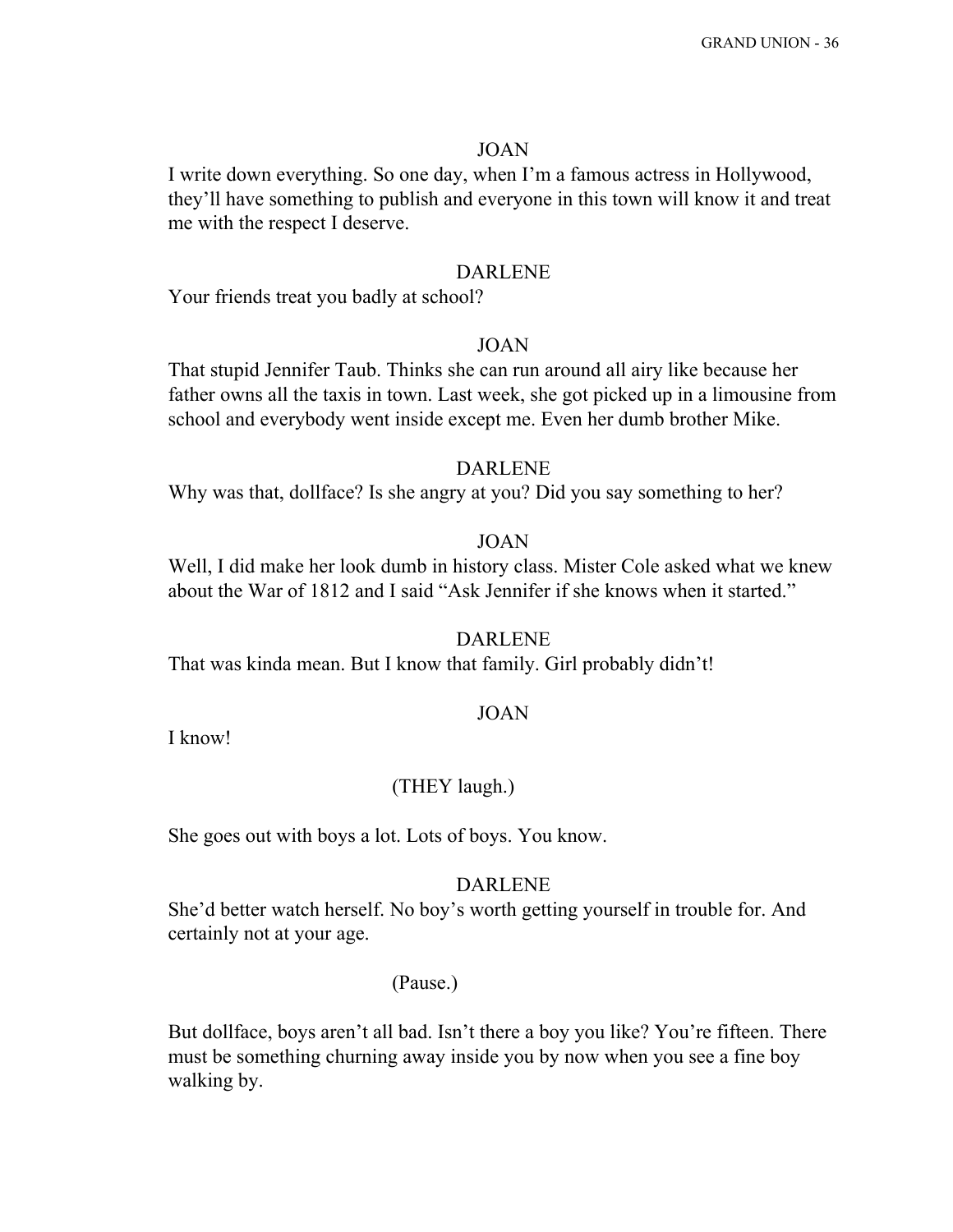# JOAN

Well, maybe.

## DARLENE

Nothing to be ashamed of. I mean, if it weren't for boys, there'd be no babies, and none of us would be here. But all in good time, I guess. My mama found a fine man when she wasn't too much older than you, younger than I am, in fact. And they're still together, just waiting for me and my sisters to give them some grandbabies. It's all nature. It takes its time.

#### JOAN

Still. The boys in this town are horrible. All they want to do is kiss girls, play football, and roll around in the mud.

#### DARLENE

Jennifer's brother Mike seems like a nice boy.

# JOAN

Michael Taub? *Ugh.* That's why I'm going to Hollywood as soon as I can.

#### DARLENE

Are the boys better there?

JOAN

I'm gonna marry Timothy Hutton whether he likes it or not!

#### DARLENE

As long as you leave me Denzel!

#### (THEY laugh.)

#### JOAN

I know a boy who's sweet on you, Darlene.

## DARLENE

Who's that, dollface?

#### JOAN

Sammy. The boy who works at dad's store.

# DARLENE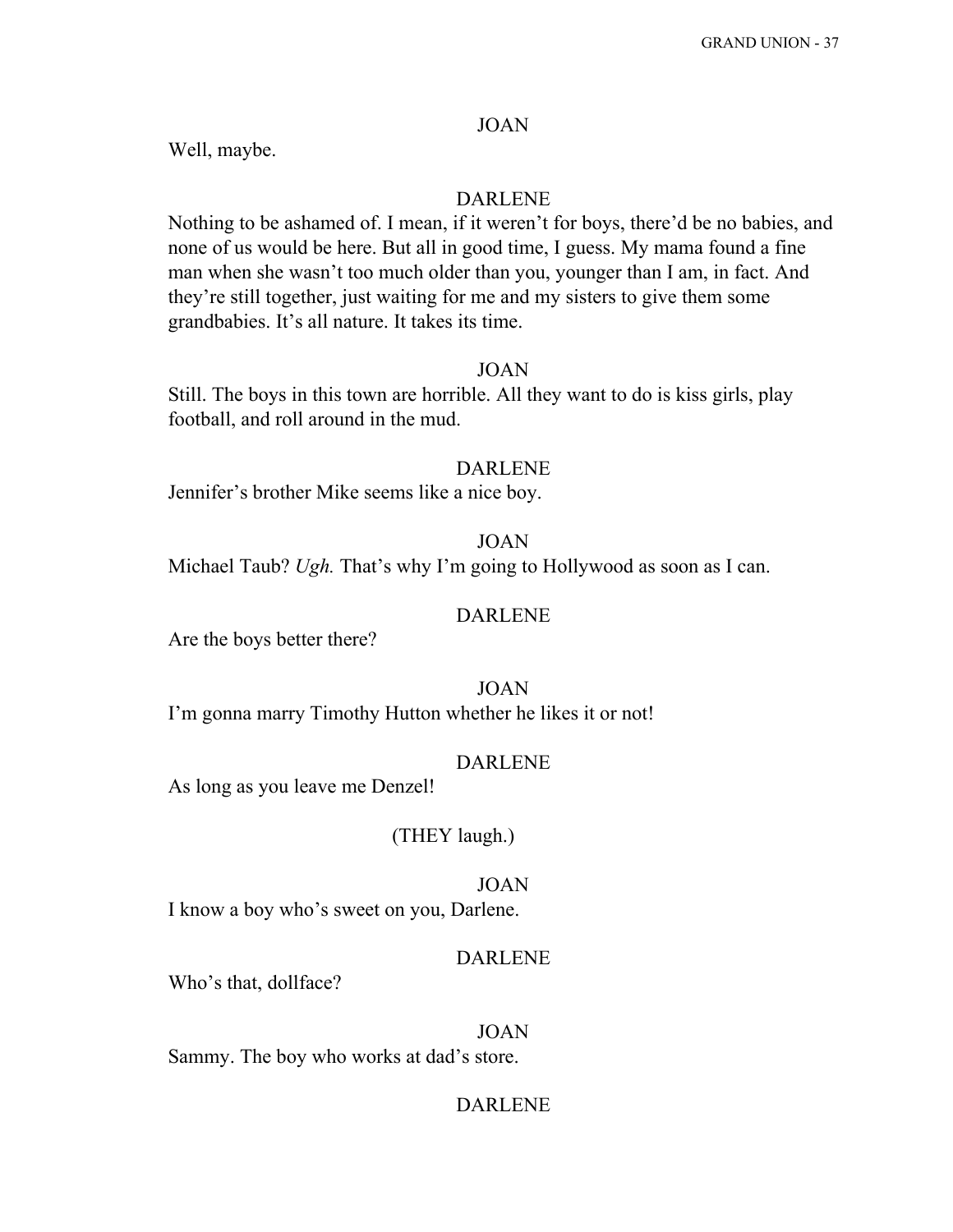Now you hush about Sam.

JOAN

Dad's always saying he's a good fella. That's what he calls him.

# (SHE puts on a deep voice.)

"That Sam's a good fella. Make a good husband for Darlene one day."

(DARLENE stops brushing JOAN's hair.)

# DARLENE

He said that?

#### JOAN

He most certainly did.

# DARLENE

I'm not sure I like your daddy talking about who I'm sweet on, or who's sweet on me.

#### JOAN

Why is that?

# DARLENE

Because I'm my own person, and it's none of his business. Just because I do your laundry and cook your food, and Sam works at his store, doesn't mean he can talk about our business all over town.

# JOAN

Daddy says next year when we go to Florida, he might take you with us. That'd be fun.

#### DARLENE

It'd be more fun if he paid me double for it.

(Pause.)

## JOAN

Don't you like us, Darlene?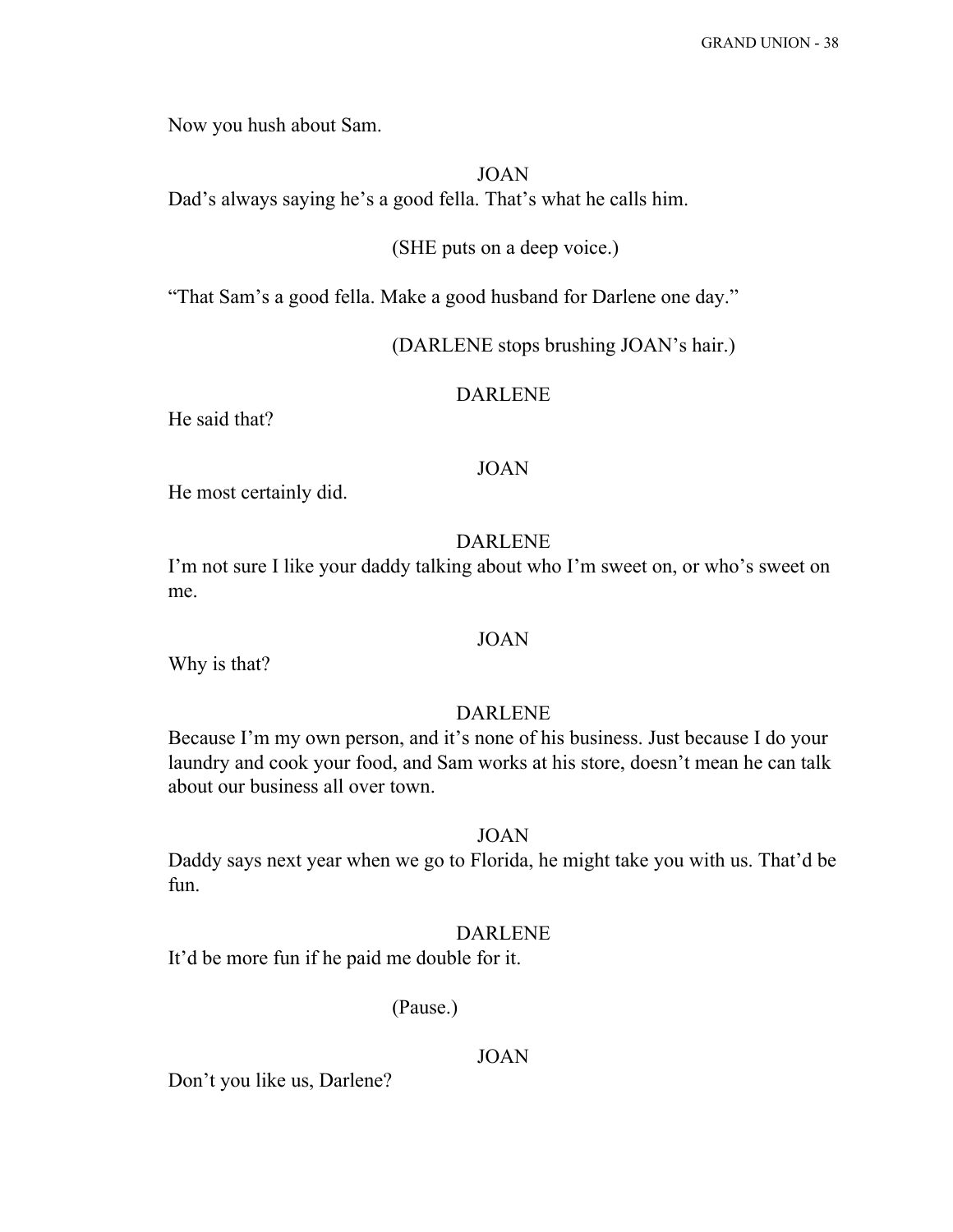# (DARLENE sighs.)

I like you all fine, dollface. But after I take care of you, I have to take care of my own family, too. My mamma needs me to look after her. She has terrible cramps in her legs. Can barely get around these days.

# JOAN

#### *(looks up and around at DARLENE)*

I'm sorry.

#### DARLENE

Nothing you had to do with, and nothing you or me can do anything about. She takes her pain pills and watches Oprah. That's all the medicine she needs.

#### (DARLENE resumes brushing JOAN's hair.)

That's a very pretty hair clip you have.

# JOAN

It's called a barrette. Daddy gave it to me for my birthday.

#### DARLENE

I love how the little pieces of glass shine the light in all directions. It highlights your pretty face.

(JOAN turns around to DARLENE.)

## JOAN

Do you want it?

#### DARLENE

Dollface, I couldn't.

# JOAN

You need to be pretty for when Sammy comes by.

# DARLENE

Now I told you, you leave Sam out of this. Besides, what would your father say if he saw me with it? He'd accuse me of stealing.

#### JOAN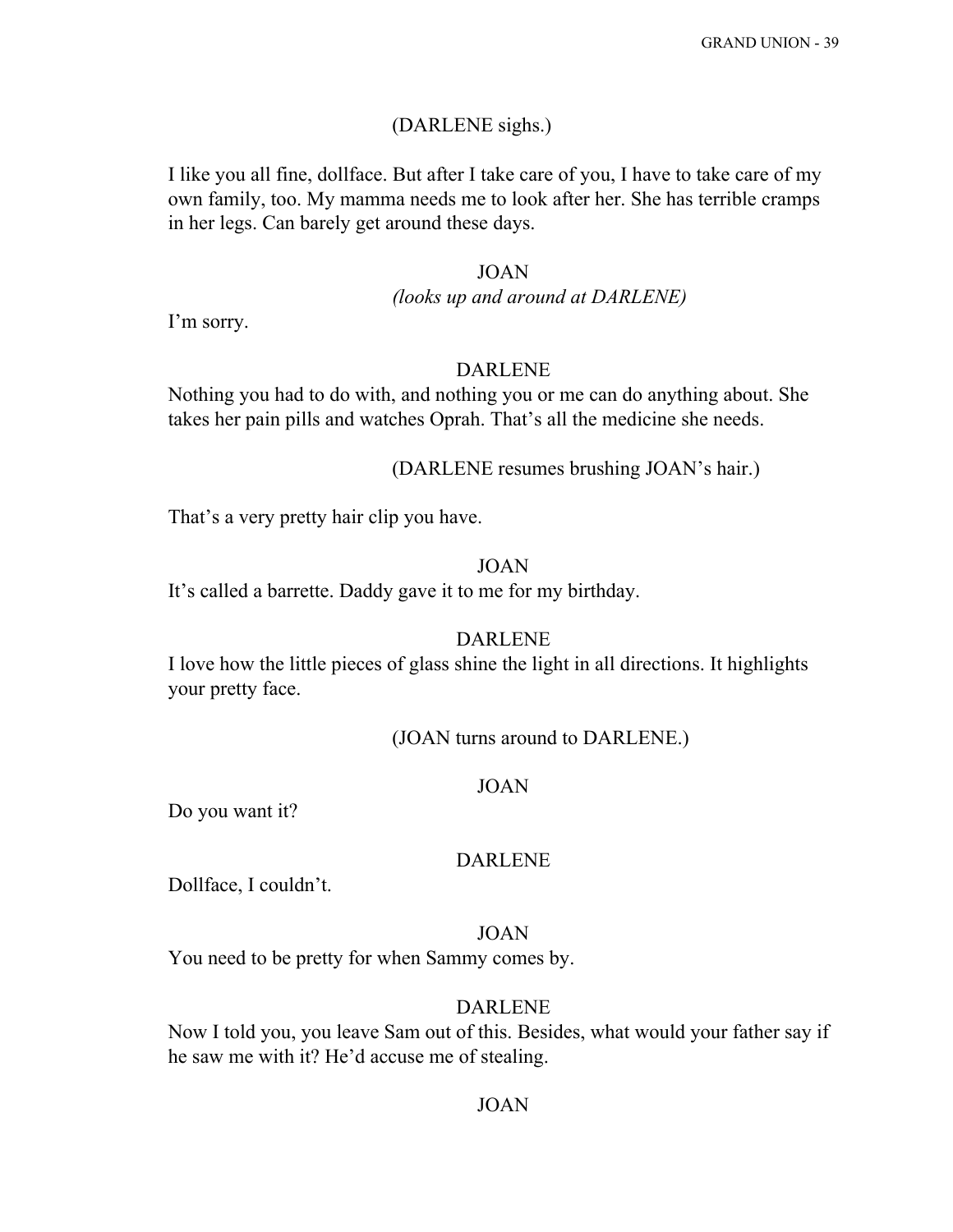No he wouldn't. And if he did, I tell him I gave it to you. As a gift.

(JOAN takes off the hair clip, gets up, and puts it in DARLENE's hair. DARLENE has a tone of unease here. This is far more intimate than she would like, as if JOAN is forcing it on her.)

There. You look beautiful. It's easier to clip it to your hair than to mine anyway.

#### DARLENE

Thank you, dollface.

# (JOAN sits down again, and DARLENE resumes brushing her hair.)

#### JOAN

One day, when I come back to this town with my Academy Award, they're going to have a big parade for me, and dumb old Jennifer Taub will drive me in her limousine because that's all she's good for, is doing stuff for other people, not for herself.

> (DARLENE slightly reacts to JOAN's small insult, but eventually takes it in stride.)

And you and Sammy can sit right next to me and my husband, Timothy Hutton.

#### DARLENE

That's a lovely dream, dollface.

#### JOAN

It's no dream. I'm gonna make it happen. You watch.

#### DARLENE

I'll make myself ready for it.

JOAN 'Cause we're sisters. Always have been, always will be.

(DARLENE continues to brush JOAN's hair.)

#### **(END OF SCENE.)**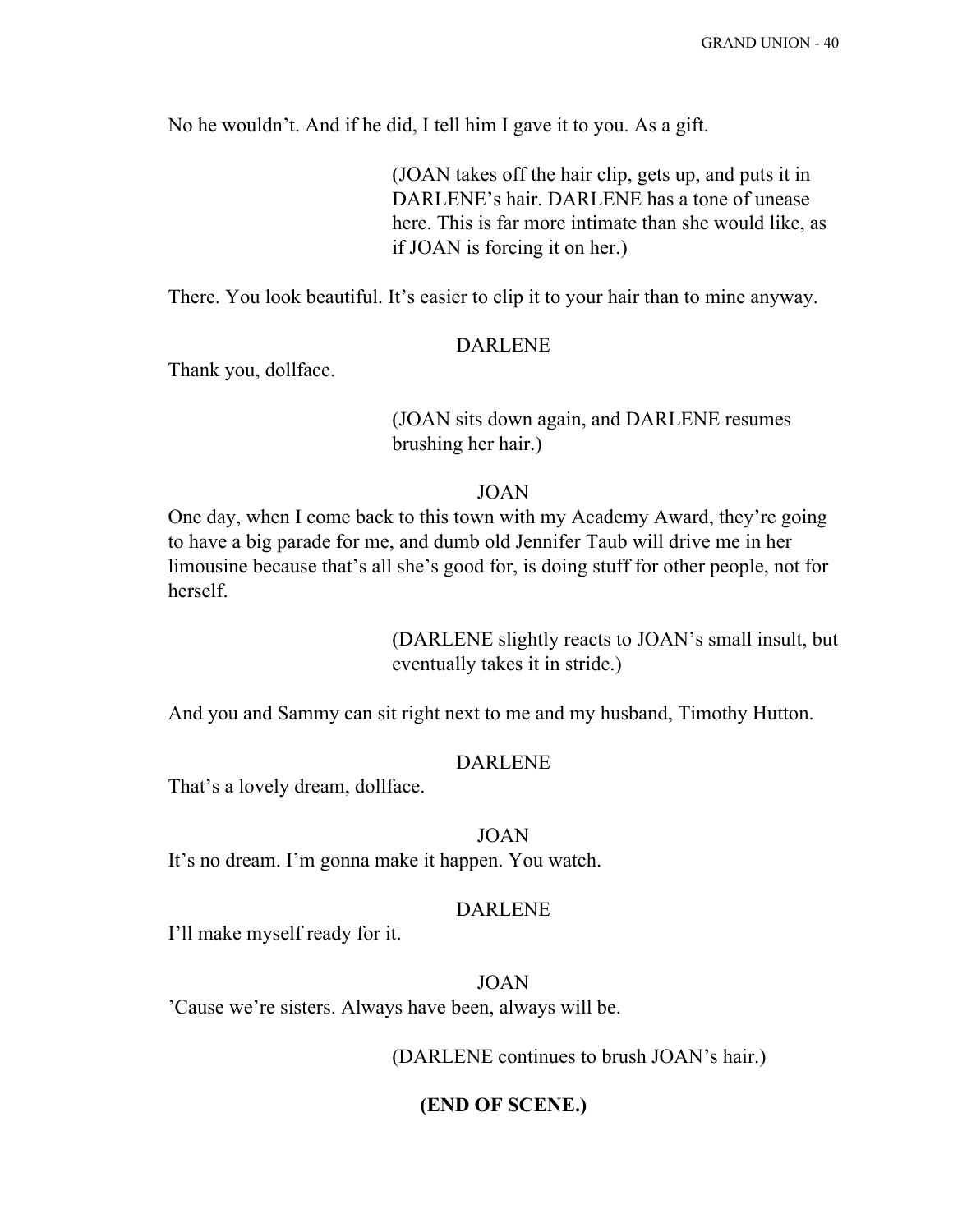# **Scene Five: THE PRESENT**

(And now we're back in the present.

(As we were in the beginning, TOM, age 45, is going through BEN's effects, the cold cuts for lunch on the table, waiting for DARLENE, who is 60.

(HE goes through one box, and pulls out books, papers, old bills and the other remnants of a life. HE looks them over and puts them back in the box.

TOM (age 45)

*(definitively)*

It's all going. All of it. Every last paper, every last utility bill. I'm calling 1-800-Get My Father's Shit Out Of Here.

(HE picks up one large box and looks inside.)

Look at all these reading glasses. He really was blind at the end, I guess.

(HE digs deeper into it.)

Old batteries, broken pens. C'mon, let's find something good I can put on eBay, like an "I Like Ike" button. That's a good forty bucks. Pay for a nice steak dinner in this shitty little town.

(HE finds a large box and looks it over.)

One hundred gross of plastic collar stays! Unbelievable.

(JOAN, age 55, comes in, still as upset and agitated as SHE exited in Scene One.)

## JOAN

I see you found his secret stash of collar stays. The Great Collar Stay Disaster of 1982, mom called it. You were too young to remember. He thought he'd bought enough collar stays to last a lifetime. He thought he'd cornered the market. Except they went out of fashion that season. All his shirts came with the collar stays already sewn in. Mom gave him hell for it. "You wasted all that money on collar stays!" They didn't talk for days.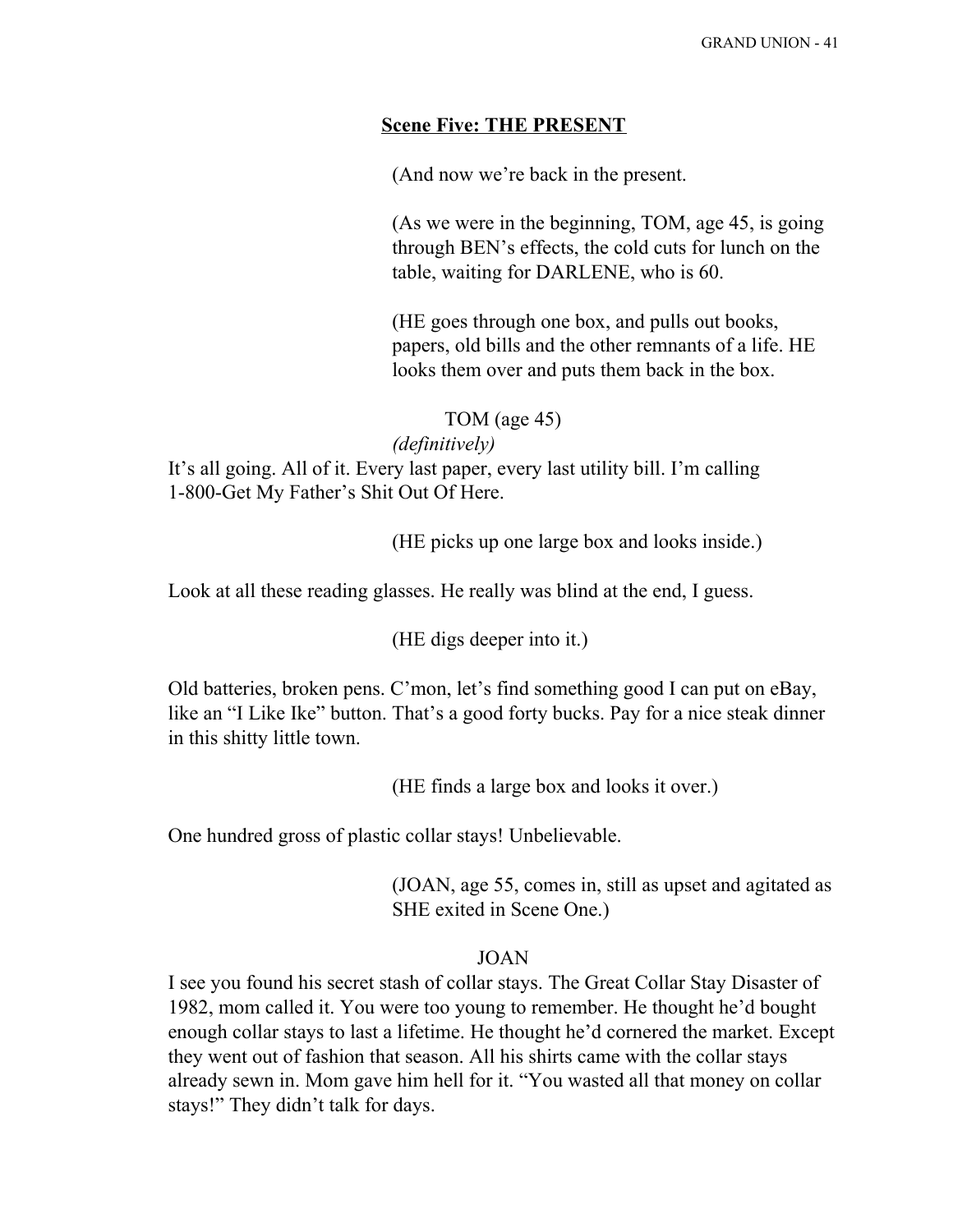#### TOM

All over collar stays?

# JOAN

It's funny what married people will fight over. The littlest thing to the wife is a big deal to the husband.

#### TOM

Plastic collar stays. Who would have thought? I'll just pitch it with the rest of his junk.

# (JOAN goes picking through BEN's stuff.)

#### JOAN

No. Don't be so cavalier. This is the sum of dad's life, and it's going to the junkyard. It's strange how the smallest things fill up with memories. Do you remember the duck?

#### TOM

Oh my God. The duck! I think I saw that yesterday. It's got to be here somewhere.

#### JOAN

Someone came in the store, some old hunter guy from outside town. He had to go to his mother's funeral but he didn't have a black suit, and couldn't pay for even the cheapest we had. Dad gave it to him on credit, and the guy comes back the next week with a beautifully carved and painted decoy duck to pay for the suit! Dad said he couldn't turn him down. It was for his mother's funeral after all. So he took the duck, even though he never hunted a day in his life and hated the idea of it. And it sat above the fireplace for 15 years until mom said one day she dispised it, and it was either the duck or her. So out went the duck. I never knew what happened to it.

# TOM

I found it in a box of old broken calculators and a dial telephone.

#### JOAN

We can't just throw out the duck.

You take it.

#### TOM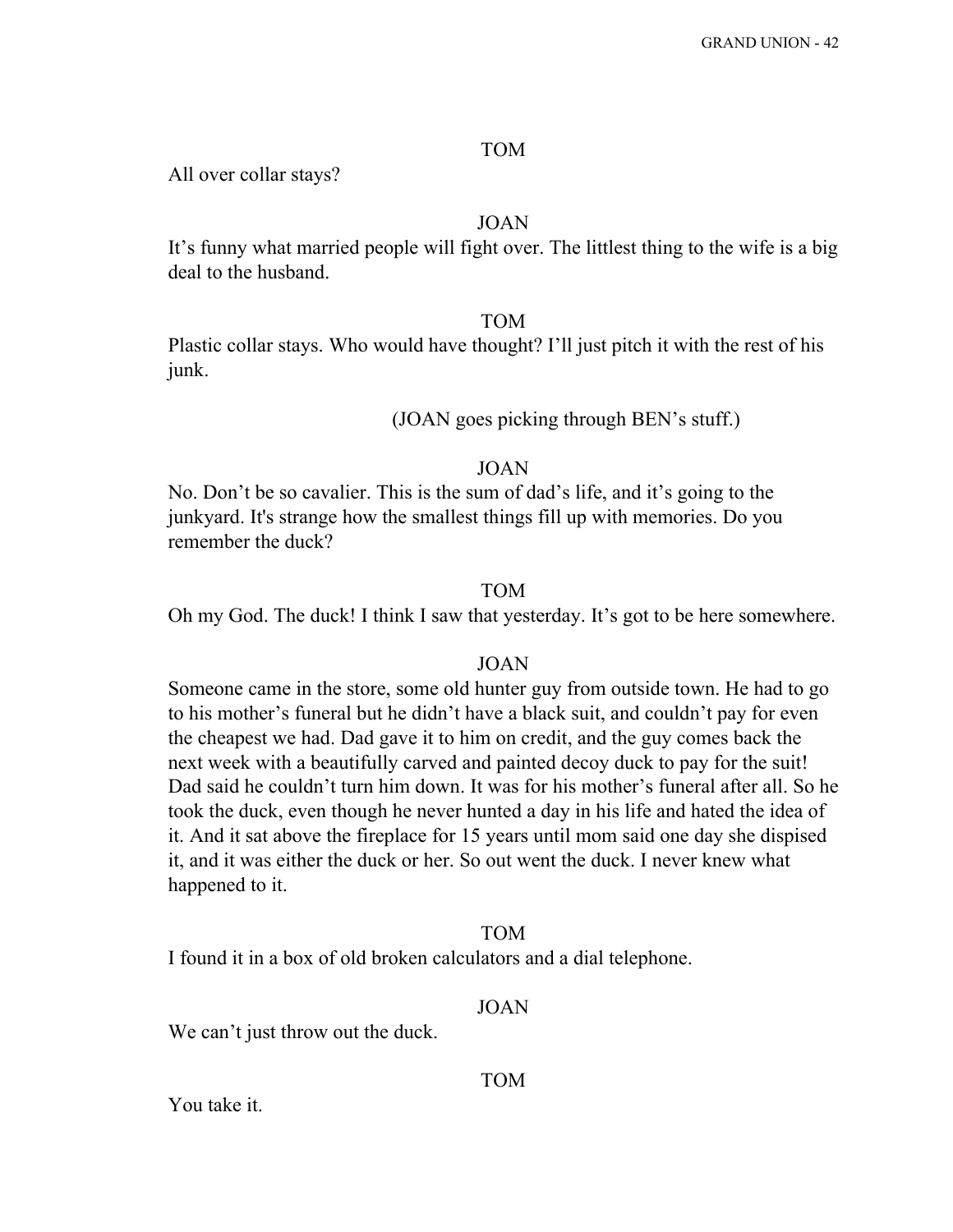#### JOAN

I'll put it back above the fireplace. It will remind me of him, and the joy on his face when he brought it home.

#### (Pause.)

Who's going to do this for us, Tom?

#### TOM

Hmm?

# JOAN

This. Go through our things when we die. Who's going to decide what to keep and what to throw out? What was important and what was junk? Who?

# TOM

You've got Paulie.

# JOAN

He'll see it as just as much a burden as you do. If I go first, you'll clear my stuff out for me, right?

# (Pause.)

Right?

## TOM

*(sarcastically)* Nothing would give me more pleasure.

JOAN

And you'll put the duck above your fireplace. If you have a fireplace.

# TOM

Of course.

(HE finds a framed photograph, which throws him for a loop for a second.)

Joan! Look what I found.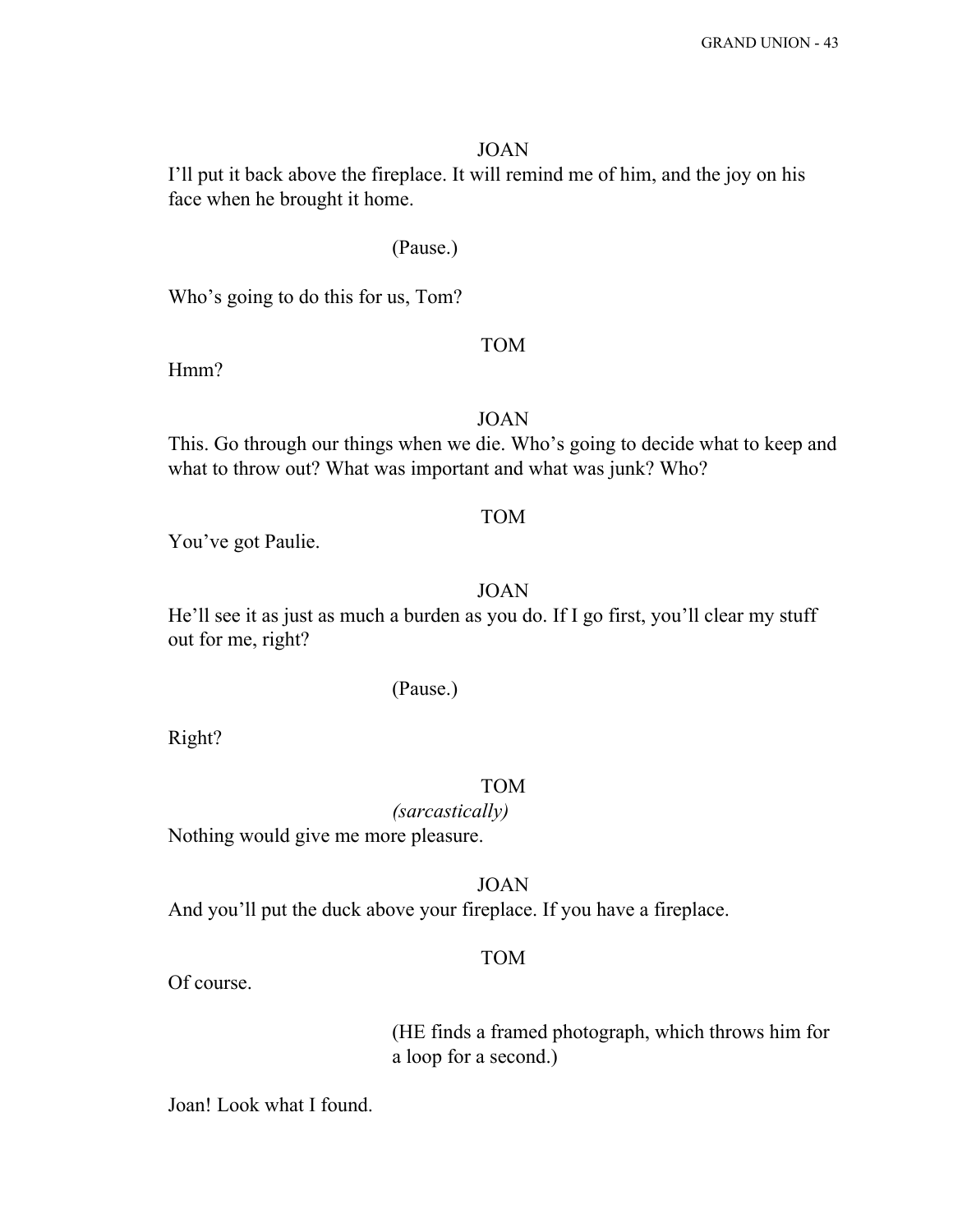#### (HE shows her the photo.)

#### JOAN

I remember going, but I...we took her?

#### TOM

Yep. Look, see – there's you, me, mom, Mickey, The Little Mermaid, dad and Darlene. And it looks like dad has his hand on the Little Mermaid's ass.

# JOAN

I can't believe we took her. Why?

TOM Do mermaids have asses? Or just kinda plump scales? And look at the gills on her!

JOAN Couldn't mom take care of us herself? For even a week?

TOM I seem to remember you two were very close.

I was a kid.

You were sixteen.

#### JOAN

JOAN

TOM

That's a kid.

# TOM

*I* was a kid. I loved it. No rules. Mom stayed in the room complaining most of the time, and dad bought me whatever I wanted. Rode all the rides, ran around and drove everyone nuts. You and her went to the stores and complained about the heat.

#### JOAN

It was hot!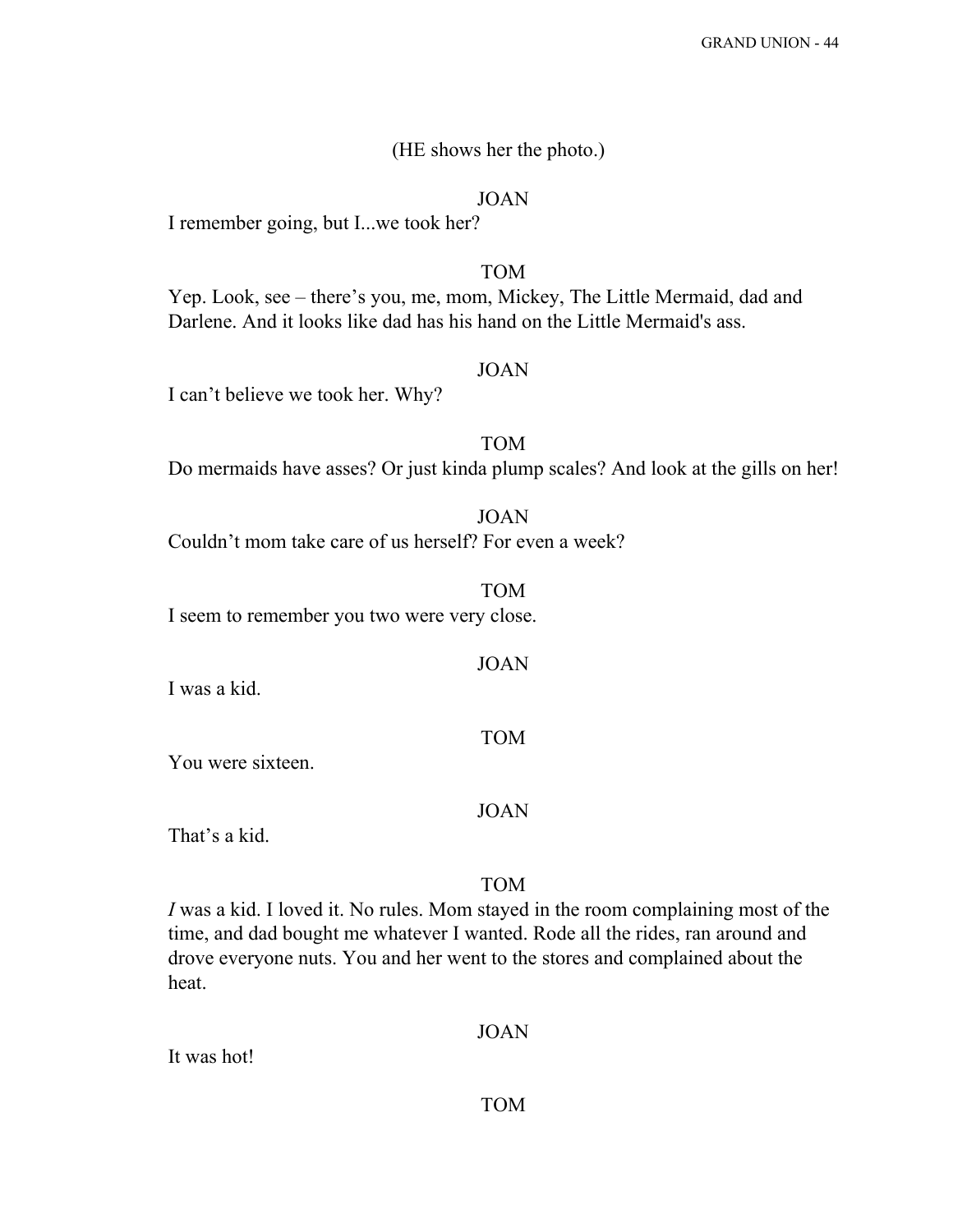It was December.

#### JOAN

It can be hot in Florida in December.

# TOM

She left her family alone to take care of us. In December. Wasn't it around Christmas?

#### JOAN

Dad would let Sam run the store around Christmas. I never understood that. We're not celebrating anything, let them have a good time, some vacation.

#### TOM

He paid him double.

#### JOAN

Money doesn't make everything right. It doesn't excuse everything.

# TOM

Now you're sounding like me.

#### JOAN

The well-fed artist.

# TOM

The only glory in starving for your art is looking back on it as you push away from the banquet table.

#### JOAN

Speaking of banquet, you doing okay with those sandwiches?

#### TOM

Sure. Turkey on the left, roast beef on the right, there's your rye bread, your spicy brown mustard – nice touch – potato salad and cole slaw. You went all out, Joanie.

#### JOAN

Stop it.

# TOM

Must have run you, what, twenty-five, thirty dollars?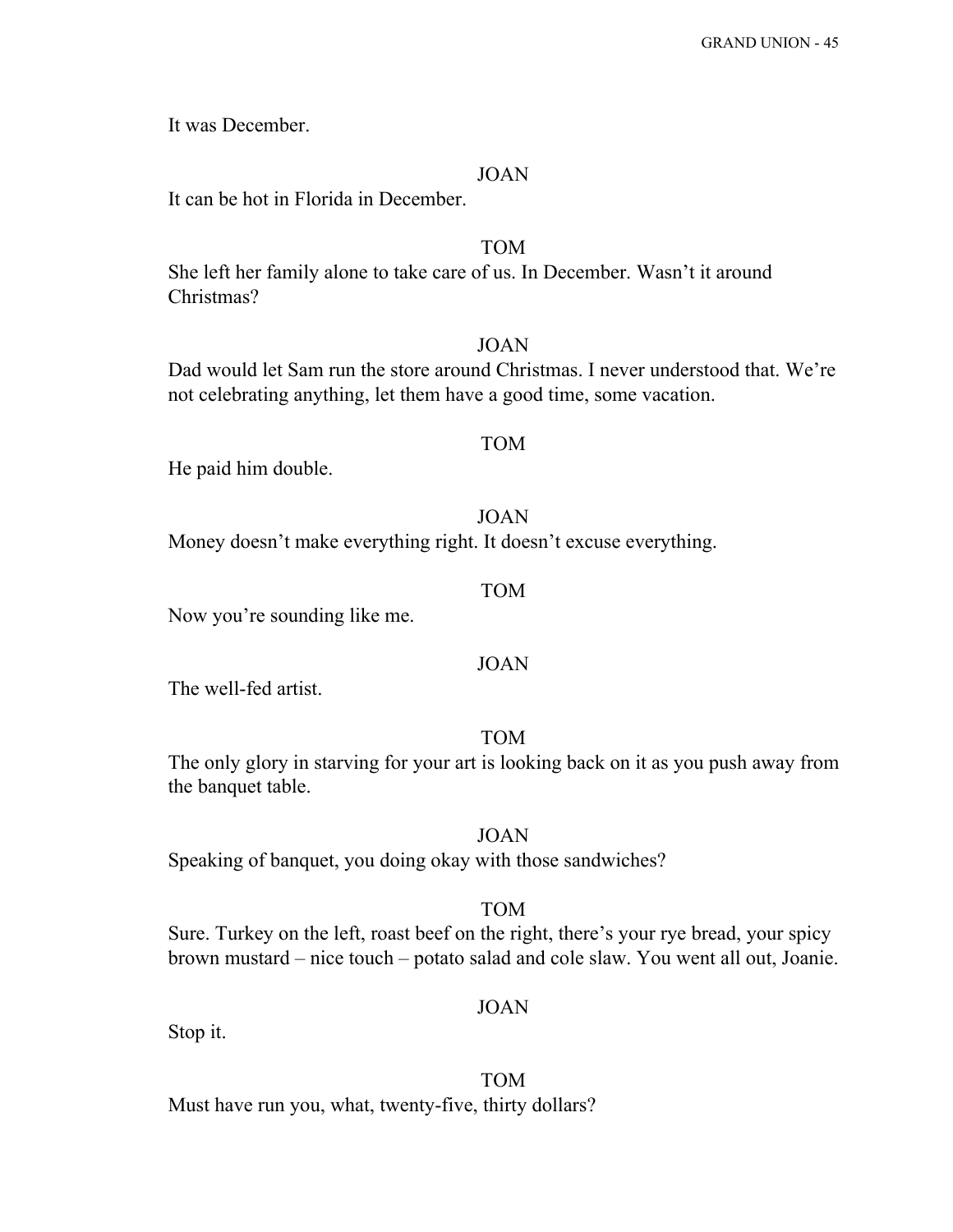#### JOAN

Look. This is probably the last time we'll ever see her. She's been through a lot. First Sam, then Dwayne. Maybe you can help her out.

# TOM

Me?

# JOAN

You got money. I got this house.

# TOM

I know it seems uneven. But he knew you loved this place.

# JOAN

Yes. Yes I do. I truly do. Every chipped brick, every leaky copper pipe, every rusty gutter, every squeaky door, every rotten joist and rafter. The way the upstairs bathroom shower head drips and gushes and drips and gushes. How the whole house goes dark if I run my hair dryer. How it's too hot in the summer and too cold in the winter.

(Pause. Then SHE changes.)

How soft the bed covers were. How Dad's big chair in the living room fit him and me together just right. How the sweet smell of his breath made me forget Mom's cigarette smoke. He practically kept the Certs breath mint company in business. There's things about this house you'll never know. Things that I'll never know too. Things as faded as the wallpaper in the kitchen, as the paint above the old front door.

(And SHE snaps out of her reverie.)

Oh, I don't know. Maybe I *will* make it a bed and breakfast. Not that anyone would want to come here. Fourteen bedrooms, six baths, a basement, an attic, three kitchens.

# TOM

It's a lot of house.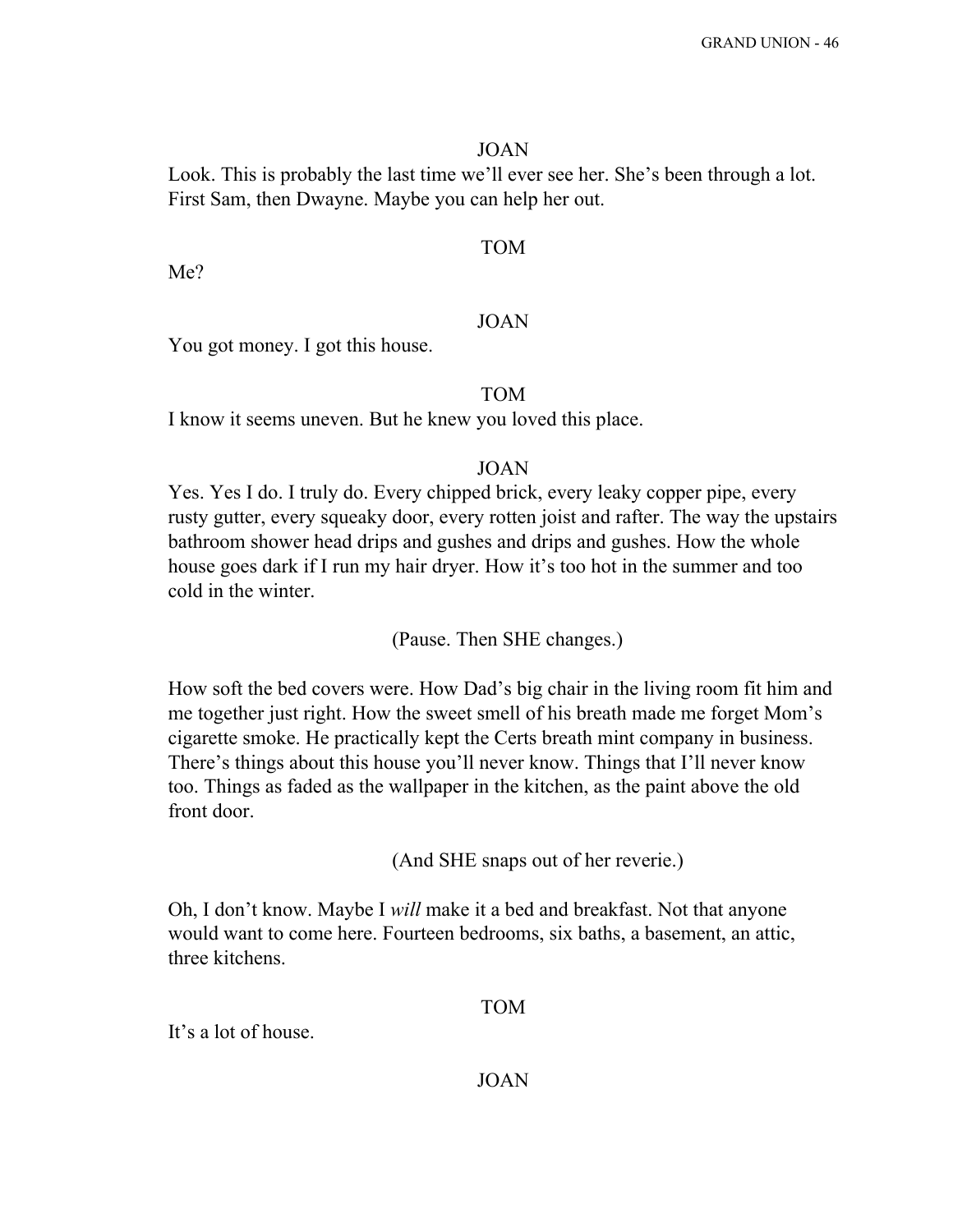Enough for me to lose myself in. Or maybe...maybe I'll sleep in a different bedroom every night. Depending on how I feel.

## TOM

How's this. I'll give her fifty thousand. It's mostly hers anyway from what they paid for the store. And her choice of what's left of the furniture. Okay by you?

#### JOAN

Sure. But I keep that big chair.

(As she's arranging things, she notices an easel tucked out of the way. SHE picks it up to move it, but TOM stops her.)

#### TOM

Don't – it's for the painting. I wanted Darlene to see it before I brought it to the museum. I drove out from California with it all the way here. Didn't want to trust the airlines with it.

> (TOM goes to a corner and retrieves a painting wrapped in brown paper and twine,)

#### JOAN

Can't I see it first?

# TOM

I want it to be a surprise.

JOAN Please? It's the least you could do for your older sister.

#### TOM

*(reluctantly)*

Just don't touch it.

(TOM removes the paper and twine, and shows the panting to JOAN, who is momentarily stunned.)

#### JOAN

It's...it's just like I remembered it. It's so full of life! Like it used to be when we were kids.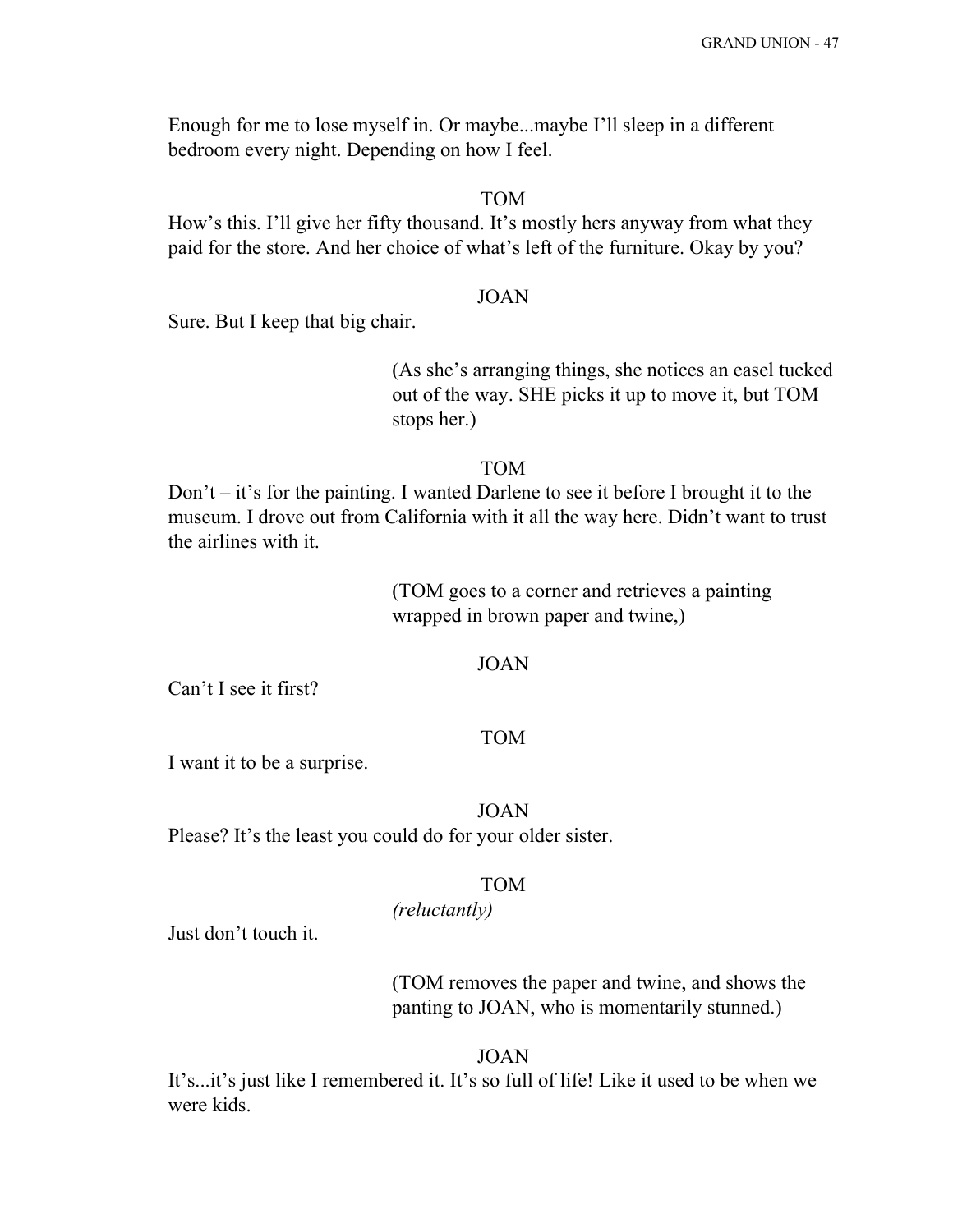#### TOM

Yes. There's the store on the right, United Bank just in the foreground, Bressner's TVs on the corner...

# JOAN

Is that...

# TOM

Mister Braverman playing checkers with Mister Donaldson the lawyer outside Peduzzo's. And that's dad walking down the street, in a blue striped seersucker suit and straw hat. I call it *Main Street, Grand Union, 1969*.

#### JOAN

How long did this take you?

#### TOM

Two years. Took me seventeen pencil sketches to get everything right. All the little stories buried in it, all the town intrigue. You know, you turn 40, things have happened to you, and you begin to reflect. A lousy childhood suddenly becomes all rosy and bright.

#### JOAN

Lousy? Our childhood wasn't lousy. At least mine wasn't.

TOM

JOAN

TOM

No mom, dad always at the store.

We had a mother.

So I heard.

# JOAN

That's awful.

# TOM

That's what you said to me at her funeral. "I didn't think I could identify the body without a cigarette and a mahjong tile in her hand."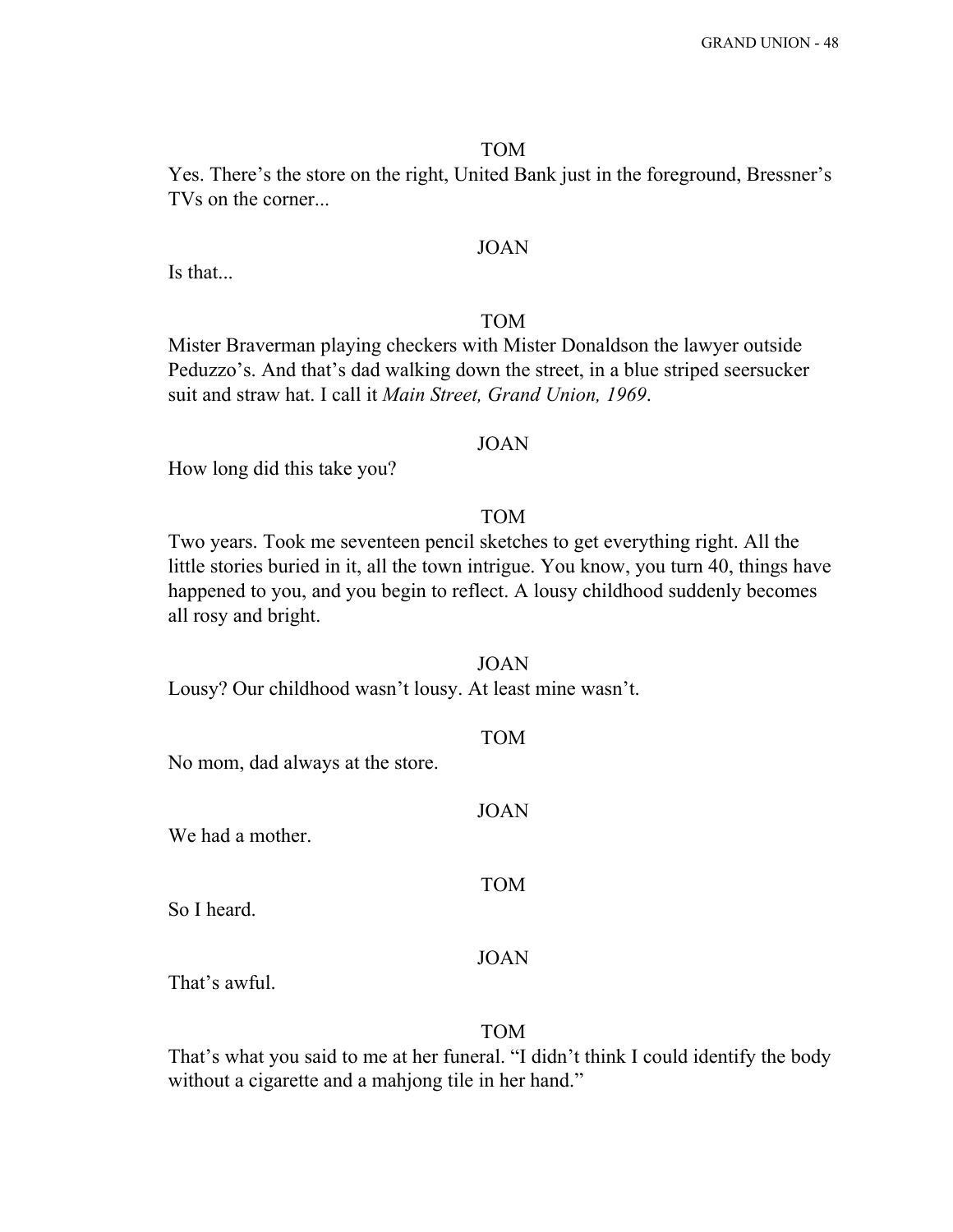# JOAN

That was mom.

# TOM

At least you had Darlene.

JOAN

And now we have to settle with her. Are you sure he didn't leave her anything?

TOM

I'm not the executor. Last I heard from Donaldson was when dad first got sick, five years ago. I get money, you get the house, and the junkman gets all this.

(HE indicates the furnishings in the room.)

# JOAN

You know why he chose Donaldson and not Jakey Lebowitz? He told me, "Even I don't trust a small-town Jewish lawyer, especially one I went to Hebrew school with."

(SHE checks her watch.)

She was supposed to be here ten minutes ago.

TOM

You have some place to be?

#### JOAN

So we give her money?

#### TOM

I got much more than you, and it's more than enough.

# JOAN

You're still left with more than double what I got.

TOM But you have the house. And all the memories.

JOAN But you got more. You always got more. More from mom, more from dad.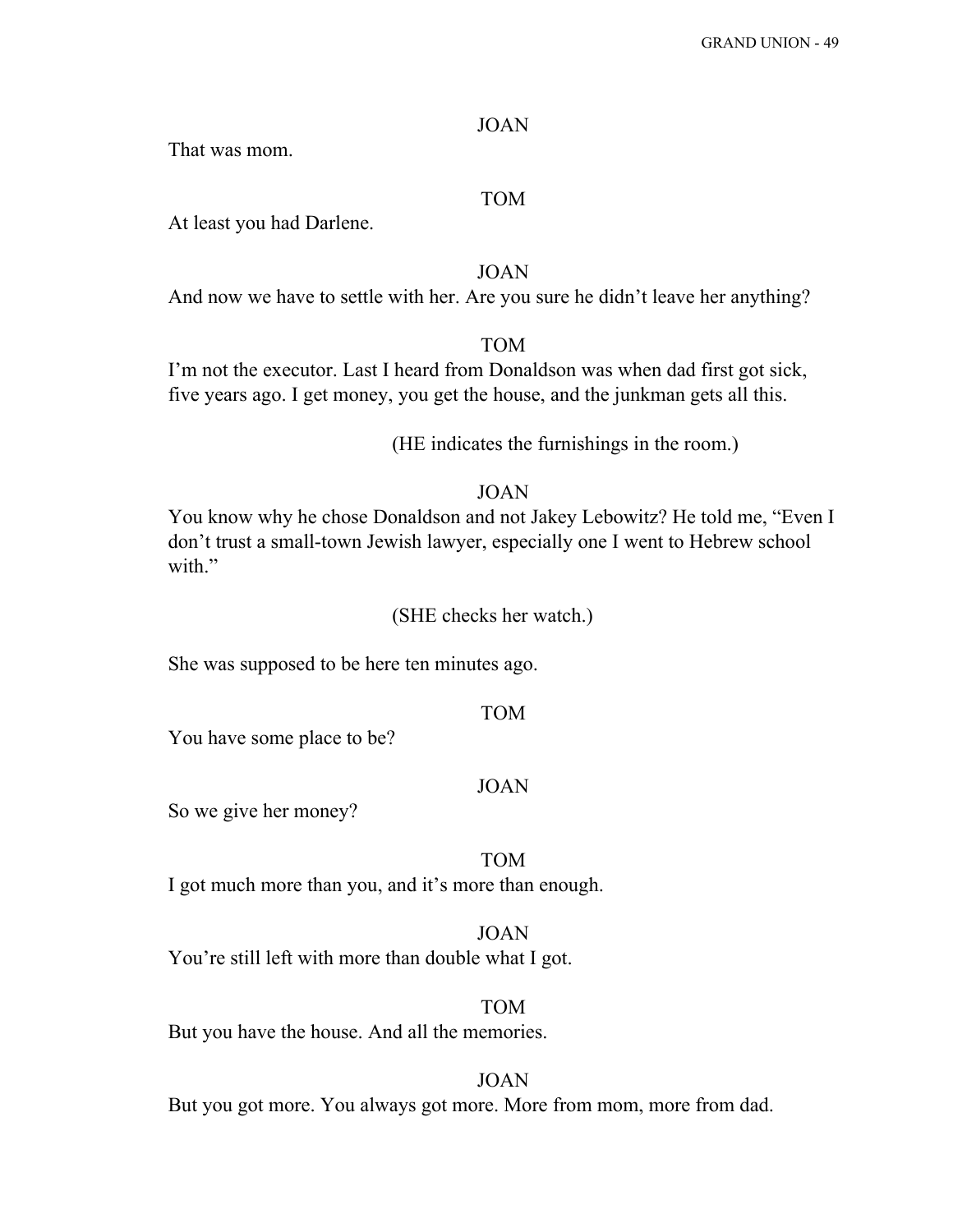#### TOM

Don't give me this "dad liked you better" bullshit. He may have given me things, but he gave you *his time.* I got nothing. You were the big sister, and everyone doted on you. I was the little runt. You were the star. I was Joanie's little brother.

#### JOAN

(getting angry)

Says who?

# TOM

Every teacher at school, every girl I tried and failed with.

#### JOAN

Why was that so horrible? Was I a witch?

TOM

You were a selfish brat and you know it!

(Their heated argument is interrupted by the sound of a weak and dying doorbell, the type of doorbell that plays the first few bars of *The Star Spangled Banner* or *God Save the Queen,* but the battery is dying so it sounds like a funeral dirge.)

JOAN

He never could change the battery in that damn doorbell.

#### (to TOM)

We only have two more days here before you can go back to California and forget about me. That will make you very happy, I'm sure. So just keep it together, for God's sake.

*(to the door:)*

Coming!

(JOAN exits to answer the door – it's DARLENE. We hear them greet each other off-stage, but mostly we hear JOAN.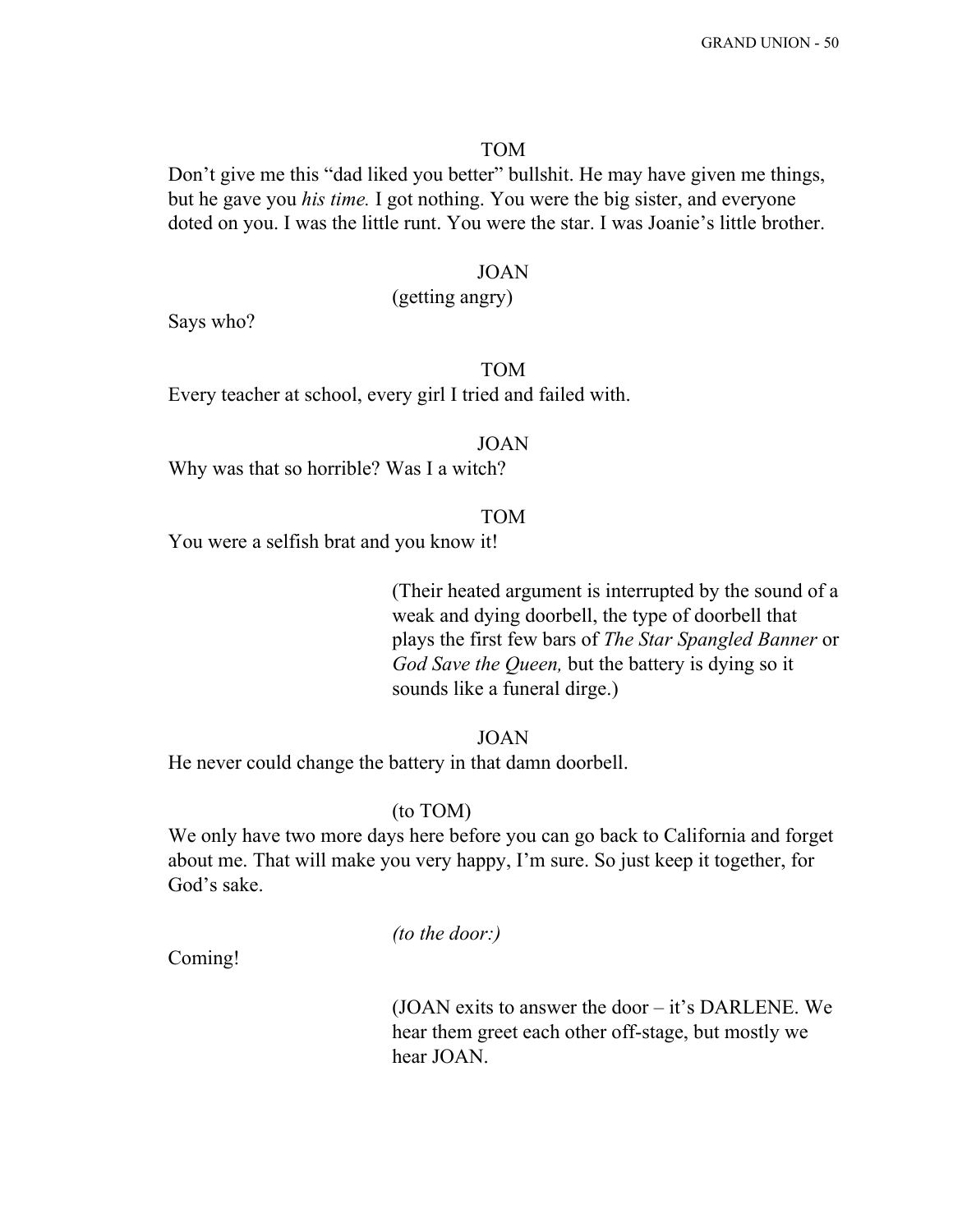(DARLENE, holding her purse and a plastic grocery bag, enters with JOAN, and just looks around.

(SHE is 60, but looks and feels older than her years. Perhaps SHE has a cane. But the overall feeling is that DARLENE is just tired, and worn out from life.)

#### DARLENE

This place sure seems empty without Mister Birnbaum. Empty of life. And it's so cluttered.

#### TOM

Well, we're taking a lot of his stuff out.

#### DARLENE

The phone bills?

# TOM

And electric bills, and rubber bands and old plastic tubs.

#### DARLENE

He always told me to keep those, that he might have a use for them. I'd throw out half of them when he wasn't looking and he never caught on. Of course he was old at the time. Could barely make it downstairs or out of bed.

#### TOM

Darlene, it's so good to see you after all these years.

#### DARLENE

Tommy. Let me look at you. Little Tommy boy. Always squirming and shifting around. Little Tommy. Not so little anymore.

# TOM

Darlene, can I ask you something? Something a little personal?

#### DARLENE

Depends what it is.

#### TOM

I'm kind of in a dilemma here. When Sam passed, what did you do with his clothes?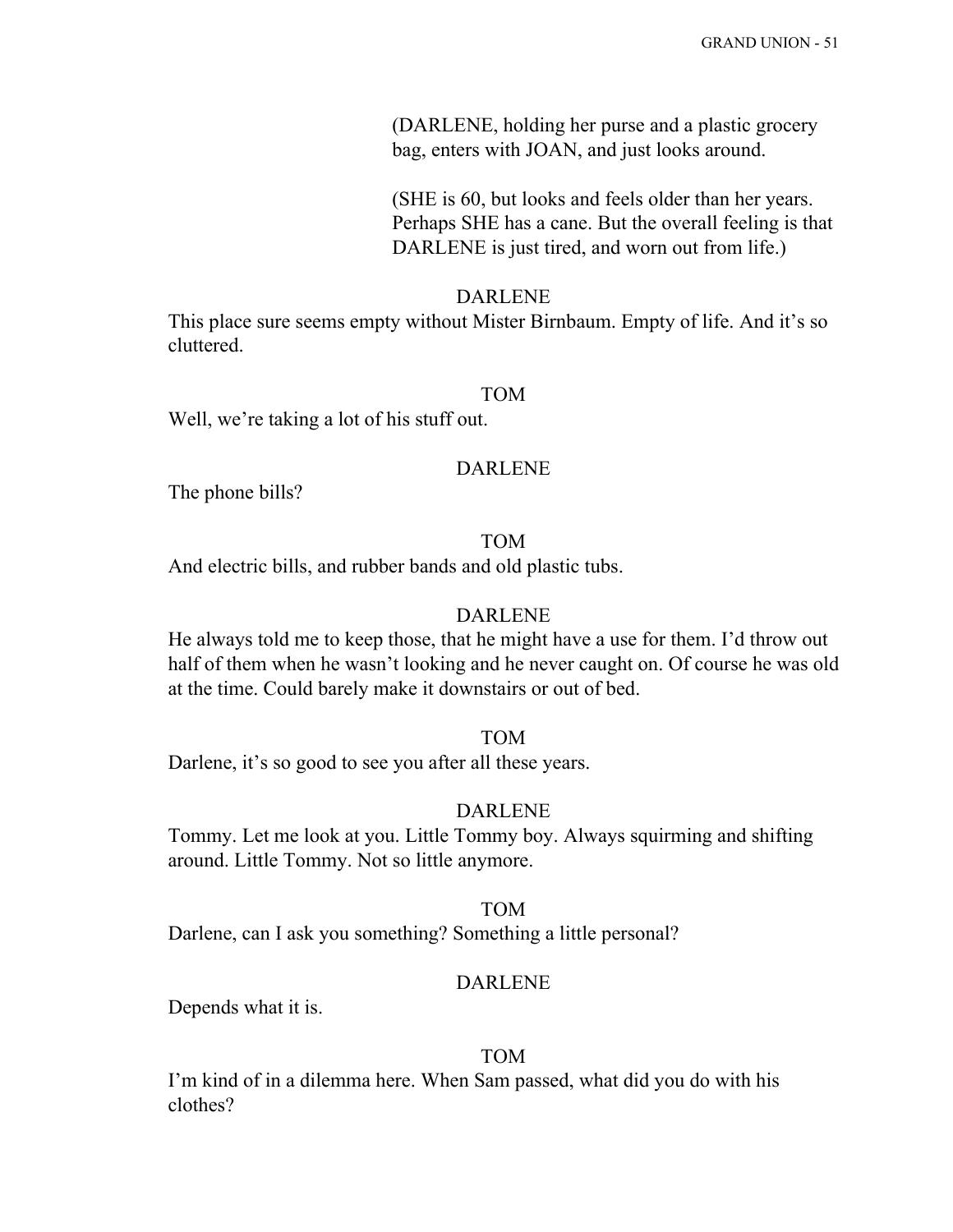#### DARLENE

Why Tom, they'd never fit you.

# TOM

No, I don't mean that. I mean...I have so much of my father's clothes, and first he was so big, and then at the end he was so small, so they're in so many different sizes. I can't use them. And I'd feel kind of, I don't know, weird wearing his clothes. How did you get rid of them?

#### DARLENE

Get rid? Tommy, all my relatives came and picked through them after the funeral. Waste not, want not. They felt it was an honor to wear his clothes. I kept one of his ties, made it into a bow for my hair. That way he's always with me.

#### *(quietly, to TOM, so JOAN can't hear)*

You should do that for Miss Joan. I can tell she's really going through a time without him.

#### TOM

You were so good to him.

#### DARLENE

Thank you. You still like Rocky Road ice cream?

#### TOM

Of course! You didn't bring any, did you?

#### DARLENE

Well, I knew you were having lunch, and a good guest should bring something, so...

> (DARLENE reaches into the grocery bag, takes out a pint of Rocky Road ice cream, and hands it to TOM.

#### (*in a motherly tone:)*

We'll keep this for dessert, little Tommy. Dwayne's coming later. He always liked to share his ice cream with you.

> (TOM is overcome. HE's like a kid again. Pause as he composes himself.)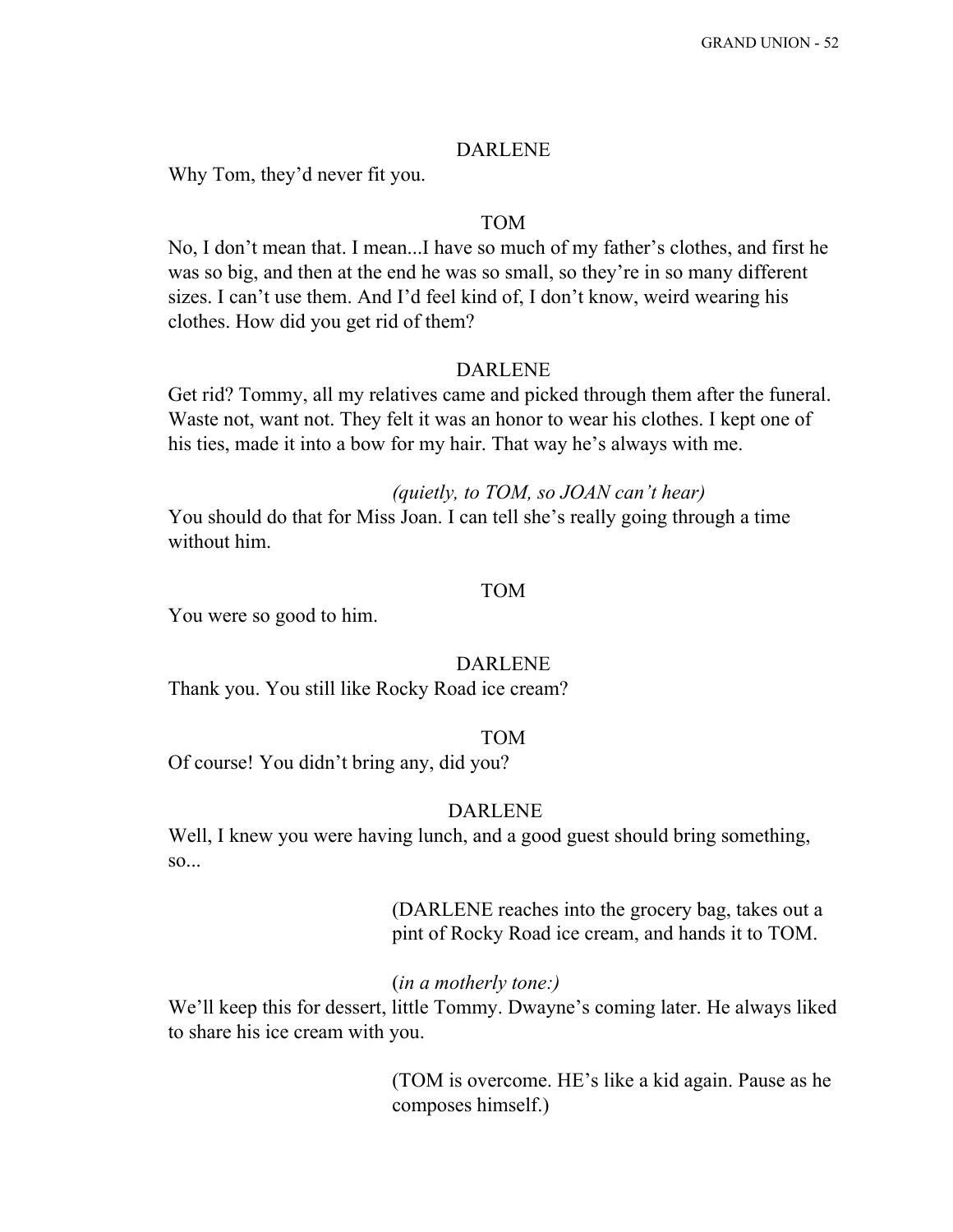#### TOM

I'll...I'll go put this in the freezer.

(HE exits with the ice cream, and DARLENE gets up and starts preparing a sandwich for JOAN.)

#### DARLENE

What would you like to eat, dollface?

### (JOAN is totally taken aback.)

#### JOAN

Let me serve you today, Darlene.

# DARLENE

It's no trouble. But that would be lovely.

# (DARLENE returns to her seat.)

#### JOAN

Roast beef? Roast beef looks good. Or turkey? Or both?

## DARLENE

I'll leave it up to you. I always remember the night after you had your Yom Kippurs, Mrs. Birnbaum would have all these cold cuts and sandwiches and the whole temple would come over. Your father paid me double those nights, and he snuck me out the leftovers for Sam and my mamma.

#### JOAN

How is your mother?

# DARLENE

Oh, you know. Nobody's getting any younger. Now the doctor's say there's something with her feet.

#### JOAN

Does she have to go to a home? Like where Sam's father went?

#### DARLENE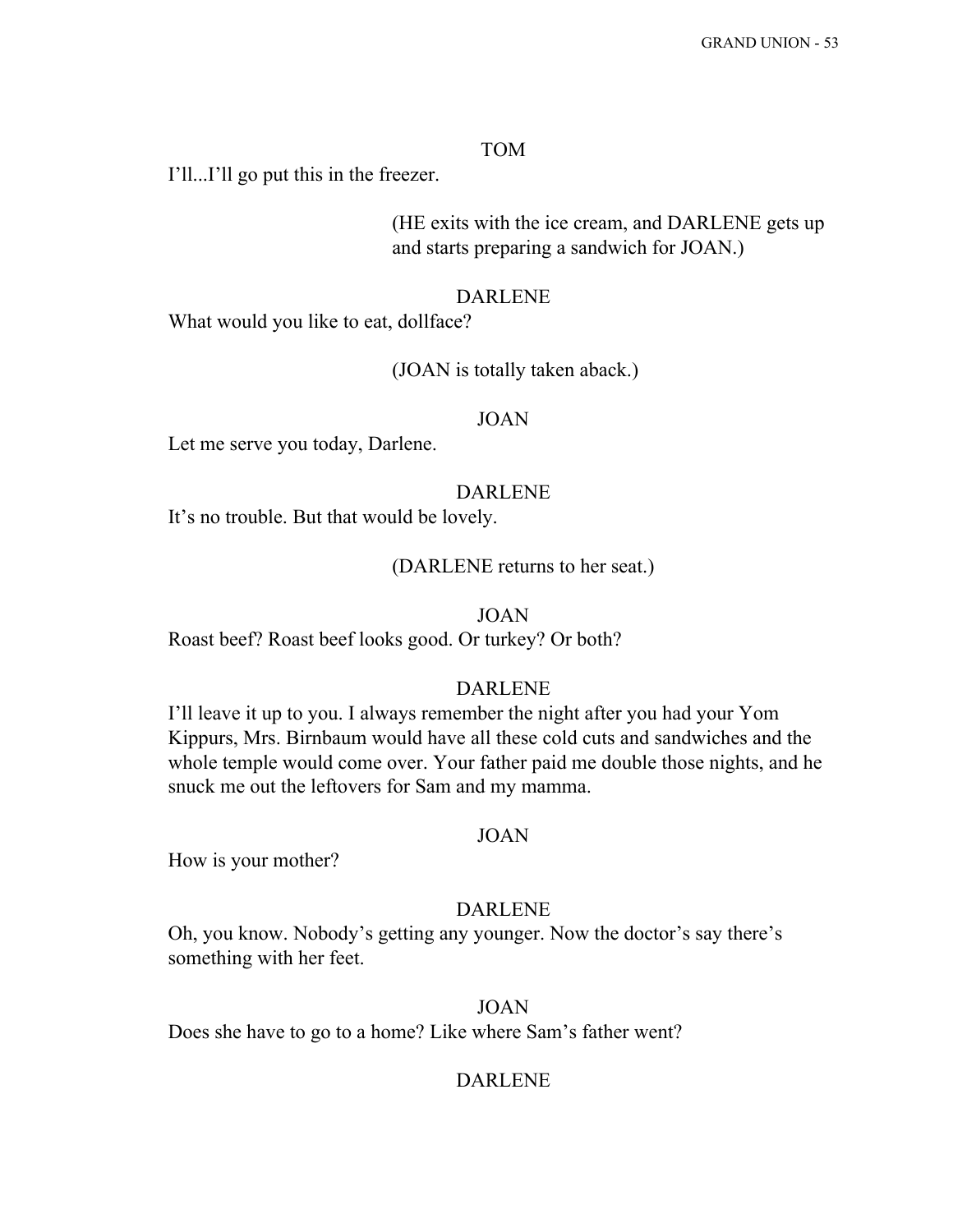We could never afford that for her, too. But the bigger house would help for all the equipment and stuff she needs. Dwayne too. And soon I'll be needing help. A house like this would be good for all of us.

> (JOAN glosses over that last bit, as if SHE didn't even hear it.)

#### JOAN

Potato salad?

#### DARLENE

Thank you, yes. You people sure do know your deli sandwiches!

(SHE reaches into her purse and gets out a small pouch.)

Oh, Joanie, Mister Birnbaum, before he passed, he gave me these earrings. I think they were your mother's. I wanted you to have them.

(JOAN opens the pouch.)

# JOAN

These were mom's pearl earrings! From their thirtieth anniversary! He gave them to you?

# DARLENE

Some people, before they pass, they start giving things away. I didn't know if he was in his right mind, and besides, what do I need with them?

# JOAN

*(crestfallen and unbelieving)*

He gave them to you?

#### DARLENE

I'm an old widow lady. I don't go out. You could use them. Go find yourself a new man.

# (DARLENE gets up and puts the earrings on JOAN.)

See? You're beautiful, Miss Joanie.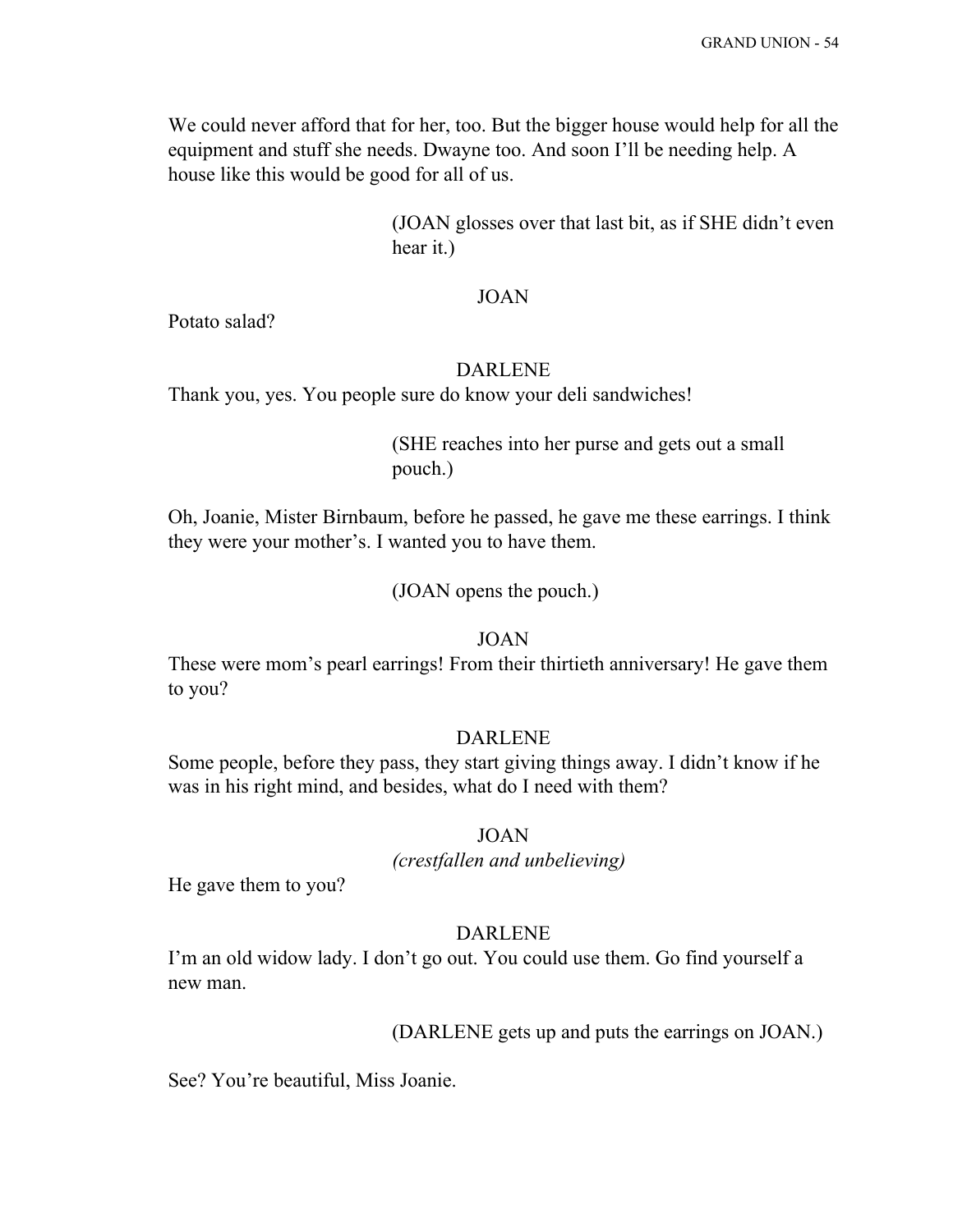# JOAN *(quietly, almost to herself)*

He gave them to you?

(DARLENE sits back down and starts eating.)

DARLENE Dwayne will be here shortly. Could I trouble you for some mustard, Miss Joanie?

# **(END OF SCENE.)**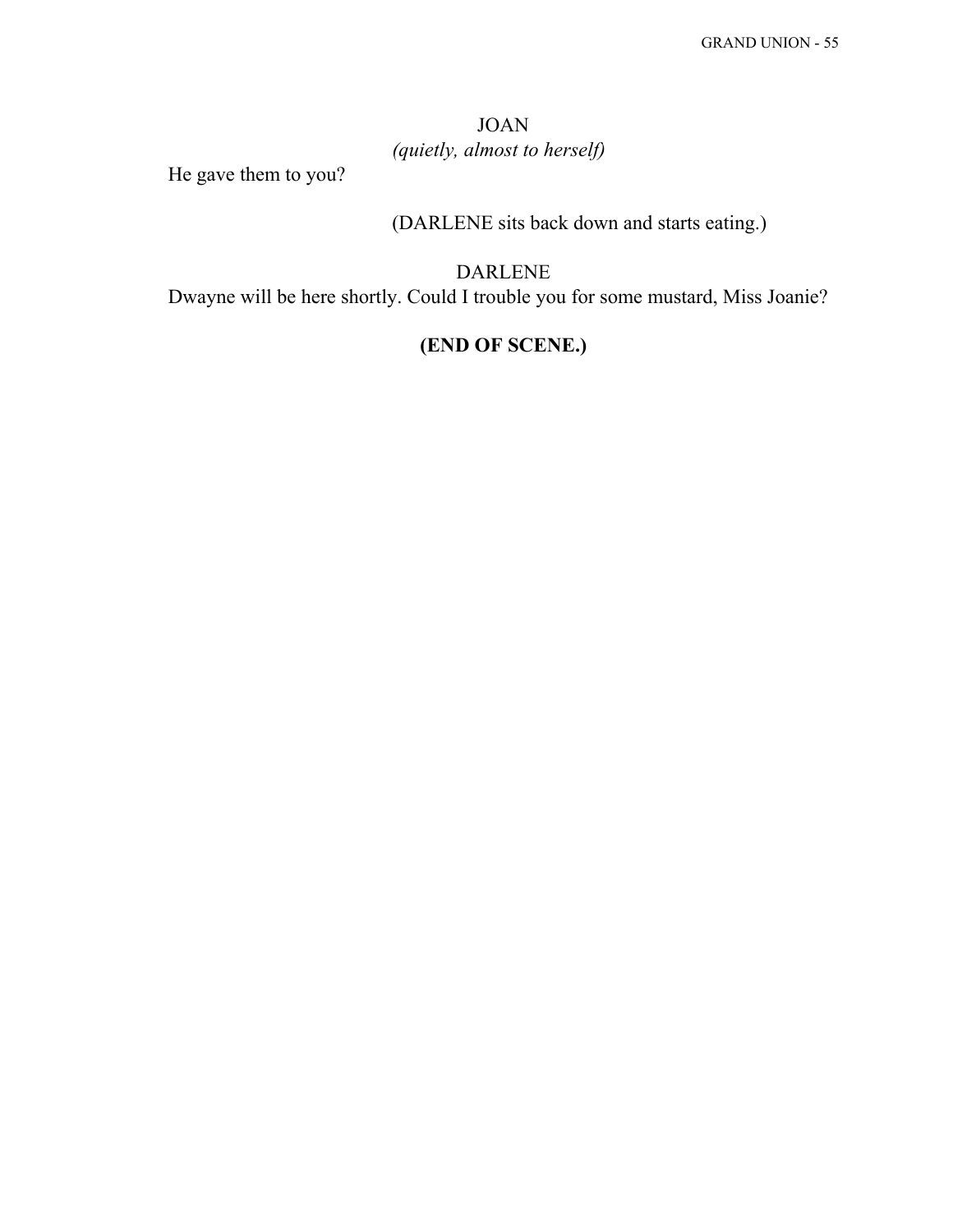#### **Scene Six: 2005**

(We go back 15 years to 2005.

(TOM is 30, DWAYNE is 9. They are playing a leisurely game of catch with baseballs and gloves. There should be a satisfying *thwack* sound when the ball hits the glove, punctuating the dialogue like a metronome.

(After a few long, looping throws:)

TOM You've got a good arm for a 9-year old, Dwayne.

# DWAYNE

Thanks, Mister Birnbaum.

TOM Mister Birnbaum is my father. Call me Tom.

DWAYNE

*(liking being able to call an adult by his first name)*

Okay, Tom.

TOM

You ever lose the ball in the sun?

#### DWAYNE

What do you mean?

#### TOM

In the summer sun?

DWAYNE I don't play much catch. Just when you're visiting.

#### TOM

How's school going for you?

# DWAYNE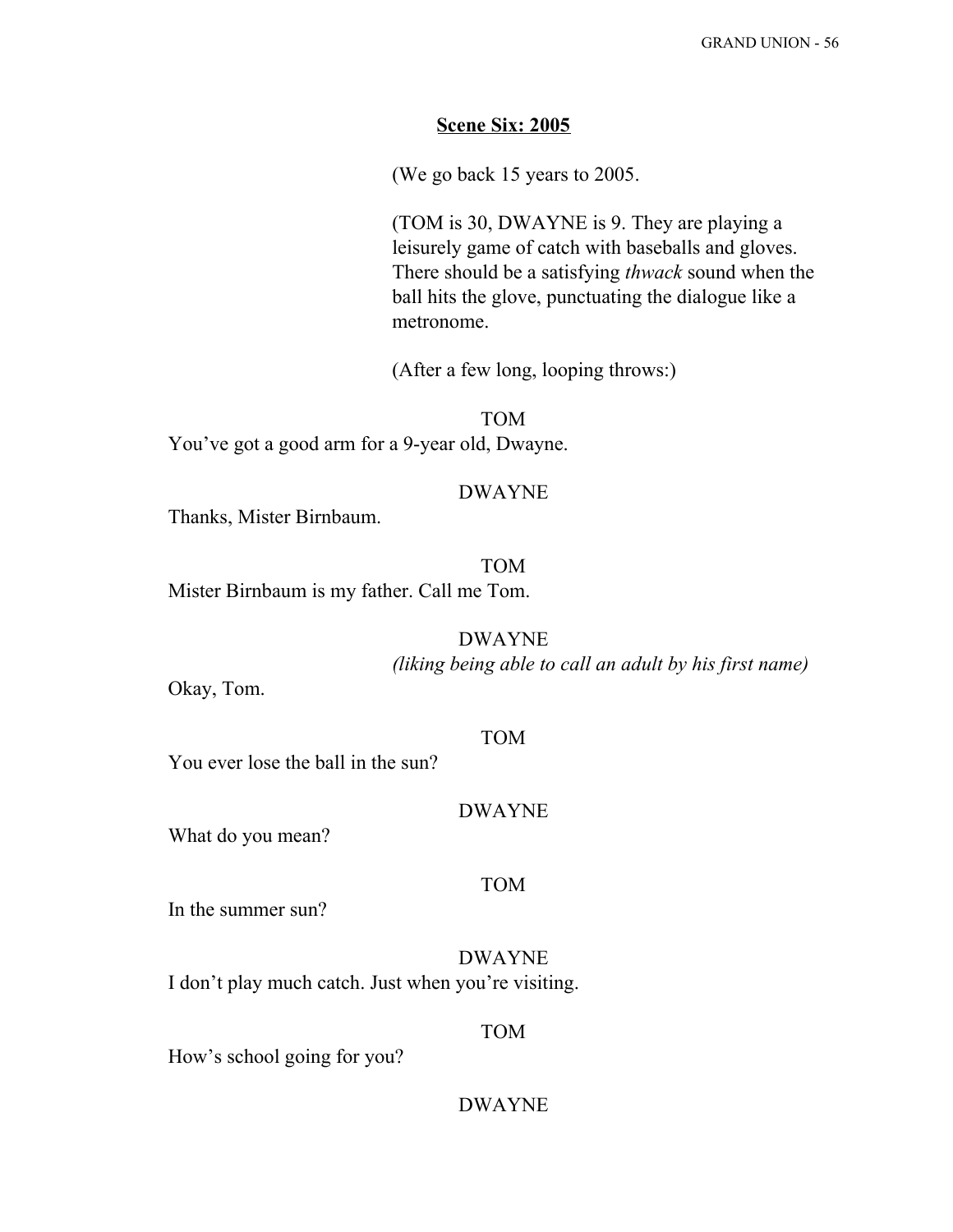Oh, just fine.

# TOM

What's your favorite subject?

# DWAYNE

That's easy. Math.

# TOM

Math?

# DWAYNE

There's only one answer to any math problem. I can do the entire times table. Up to twelve! Ask me.

# TOM

Okay. Eight times seven.

# DWAYNE

Fifty-six.

# TOM

Is it?

# (HE stops and thinks.)

I guess it is. I use my calculator too much. Four times nine.

# DWAYNE

Thirty-six.

# *(hurriedly, like a little kid trying to get lots of information out in a short time)*

Did you know in the nine times table, if you add up the individual numbers, they add up to nine? Like thirty-six, three plus six equals nine. Forty-five, four plus five equals nine.

# TOM

You're too smart for me, Dwayne.

# DWAYNE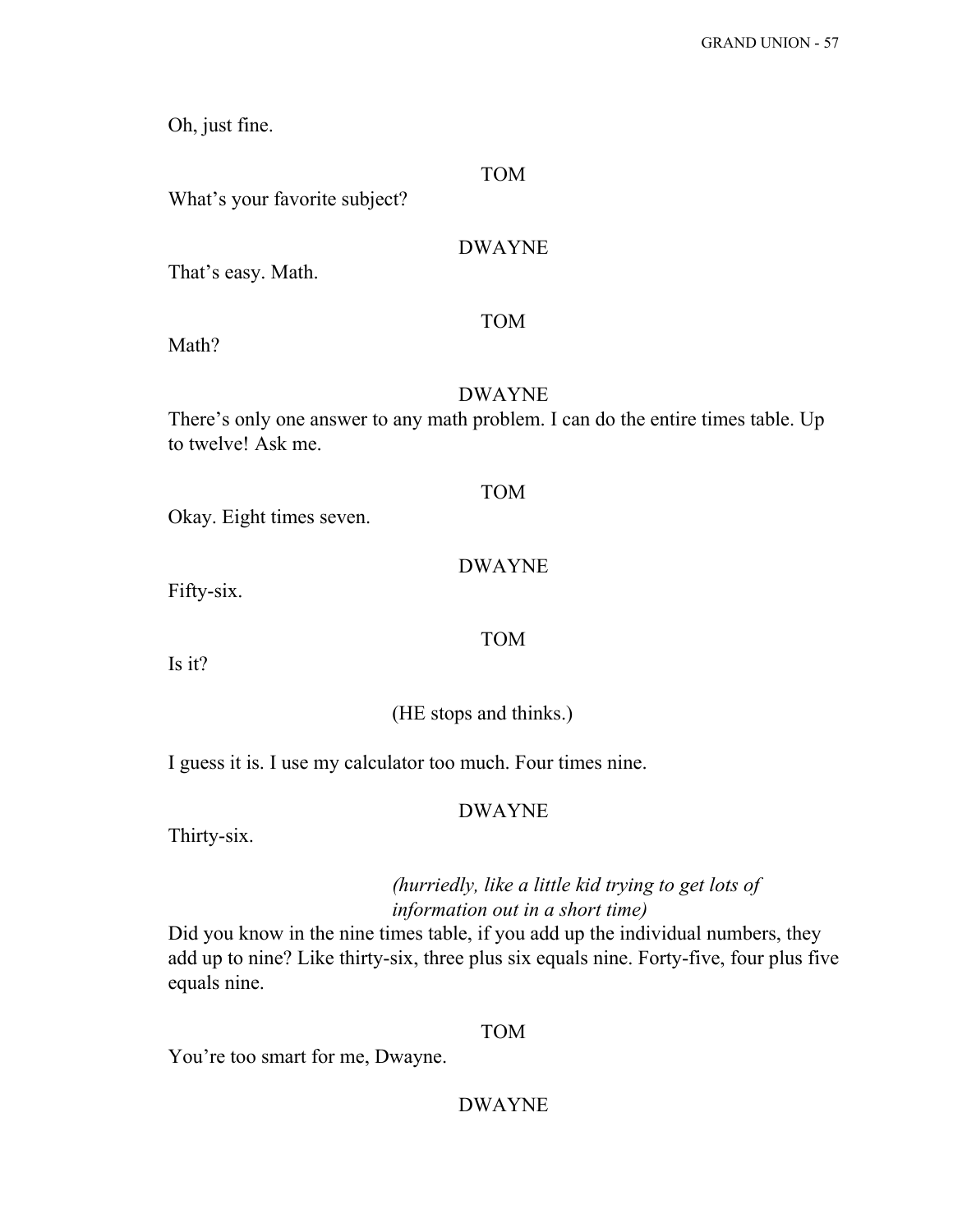I like math because you can do a problem, and then you come back to it three days later and the answer is still the same. And it doesn't matter who's marking the test, or where you are, eight times nine is always 72. I do the times tables in my head to go to sleep. One times one is one, one times two is two, one times three is three. I usually fall asleep by the middle of the fours.

# TOM

That's a good system. You know what I think of? I think about everybody who played for the Pirates when I was a kid. Stargell at first, Mazeroski at second, Freddie Patek at short and Richie Hebner at third. By the time I get to Clemente in right field I'm asleep.

#### DWAYNE

You saw them play?

#### TOM

My father took me to Three Rivers a few times. I was too young to go to Forbes Field.

# DWAYNE

That must have been cool.

#### TOM

I was about your age, a little older. He was real sad. The temple had burned down, and he was very upset about it. Your father and his friends helped us out, but he was never the same after that. He was happy at the ballpark. I remember him sneaking me a little sip of beer. I hated it! It tasted like old socks. But it made me feel like I was more than his son. Like I was his friend too. I'll never forget that.

#### DWAYNE

My dad's always at the store.

# TOM

I'm sorry. He's doing a good job with it too, now that he owns it.

# DWAYNE

He works hard for me and mom.

(Pause. A few throws up and back.)

Tom?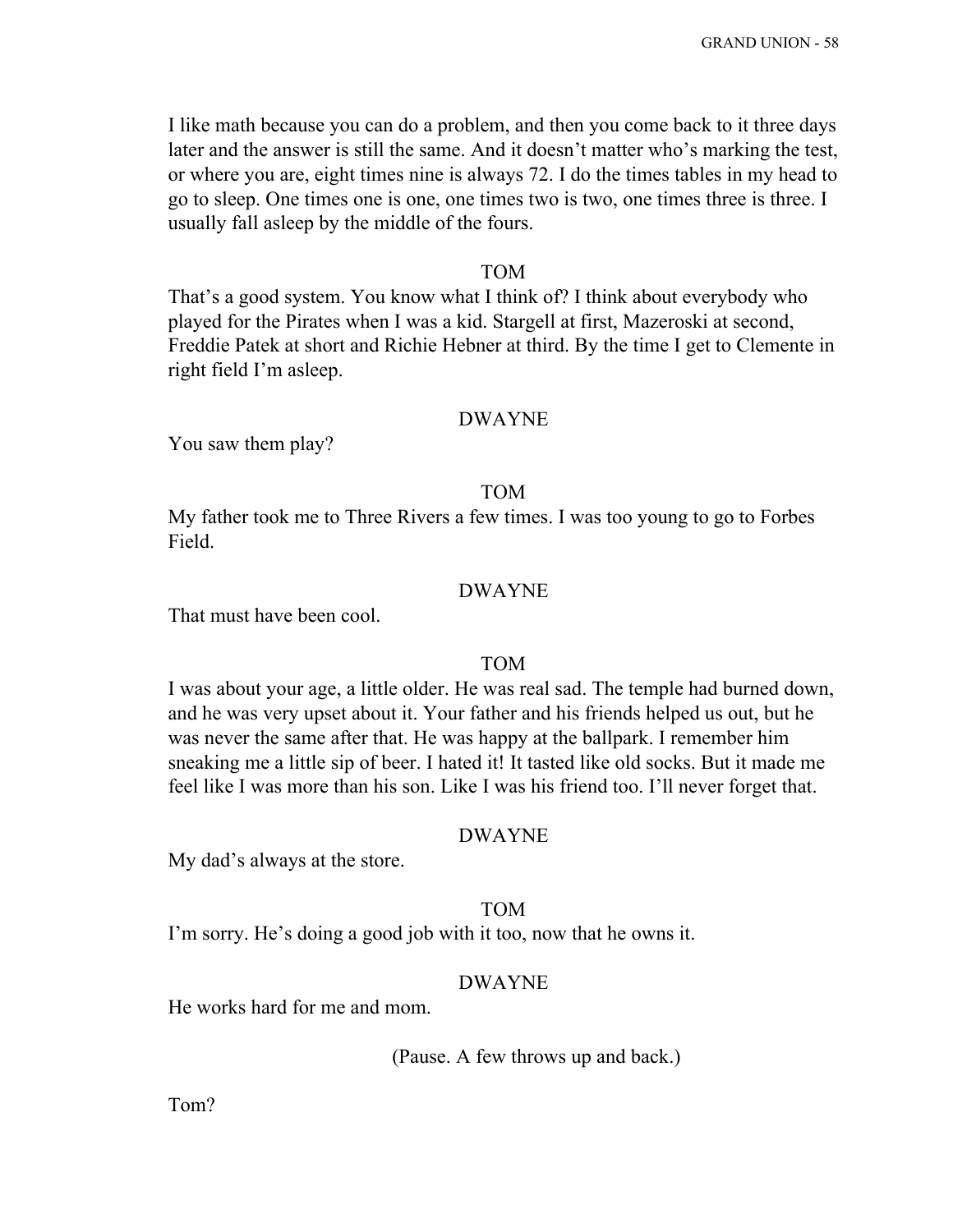#### TOM

Yeah, Dwayne?

#### DWAYNE

What did you do to get into college?

#### TOM

Well, I just applied. Penn State will take a smart kid like you. I'm lucky they took me, but I had a plan.

#### DWAYNE

What plan?

#### TOM

Well, I thought I'd become someone *they* wanted. See, everyone in school was taking Spanish. But me, I decided to take French, because I figured they'd need students to fill out a French class, and keep the French professors employed. And when it came time to go, they gave me a nice scholarship to study French.

#### DWAYNE

So you kinda changed yourself to fit what they wanted?

## TOM

That's the ticket to a lot in life. Find an empty shape, and bend yourself to fit in it.

(Pause, as they continue to play.)

#### DWAYNE

Tom, what's it like to have money?

#### (TOM stops.)

#### TOM

What do you mean?

#### DWAYNE

Well, my parents always said if we had more money, they wouldn't have to work as hard.

#### TOM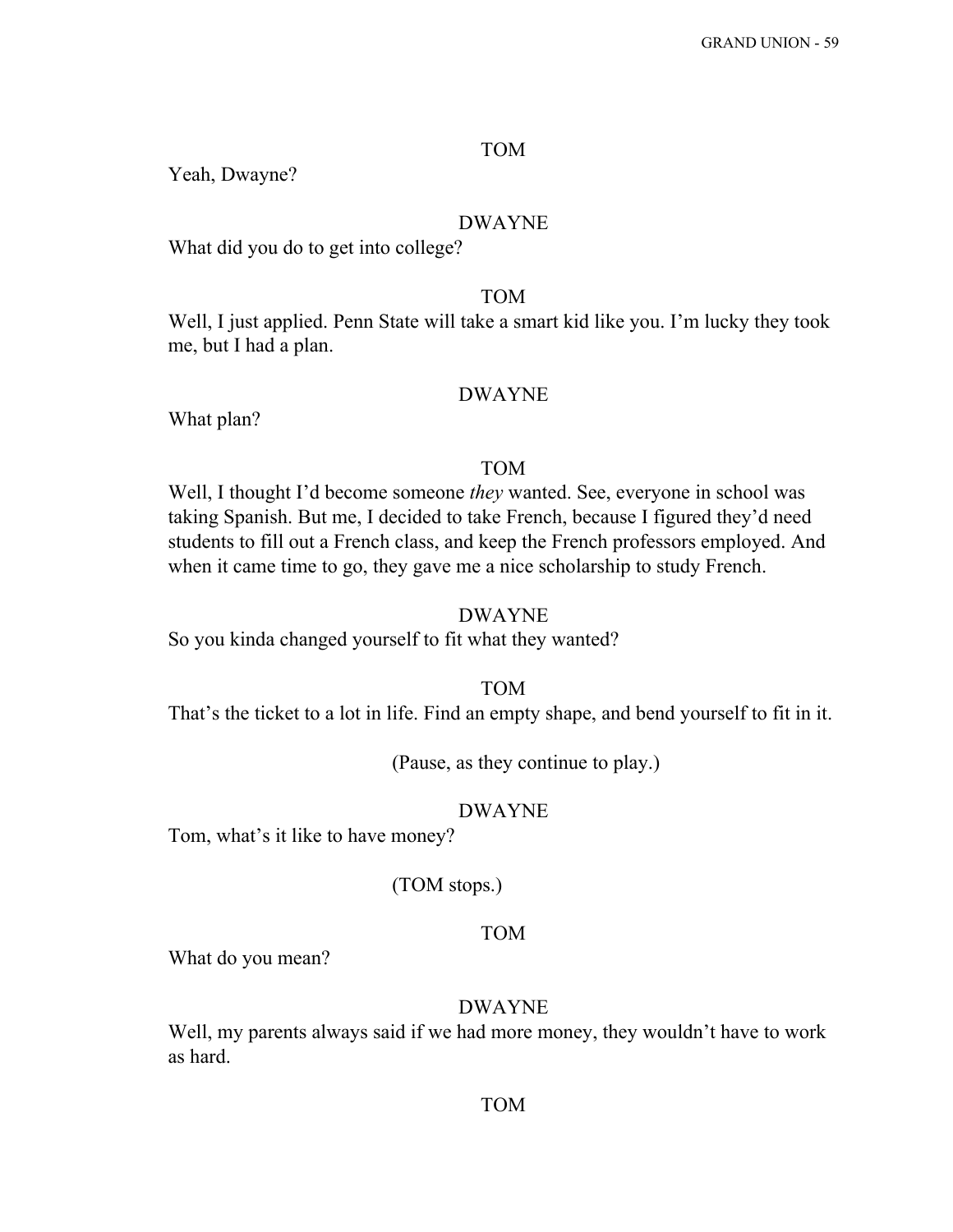My father worked hard at the store until he retired. Now your father has the store and works hard. One day he'll retire, and someone else will have the store. That's how life works.

# (Pause.)

# DWAYNE

But what's it like?

# TOM

Well, when you get older, sure, you have more money, but you have more responsibilities. A house, a family, maybe an employee like your father. If you're asking me what it's like to be rich, I wouldn't know.

TOM

Tom?

Yes, Dwayne?

# DWAYNE

Can I ask you something?

TOM

Sure. What do you want to know?

# DWAYNE

Am I going to be rich?

TOM

If you want to be, and if you work hard, and if you're lucky, sure. I don't see why not.

# DWAYNE

Even though I'm black?

(TOM stops again.)

# TOM

I...I can't answer that, Dwayne.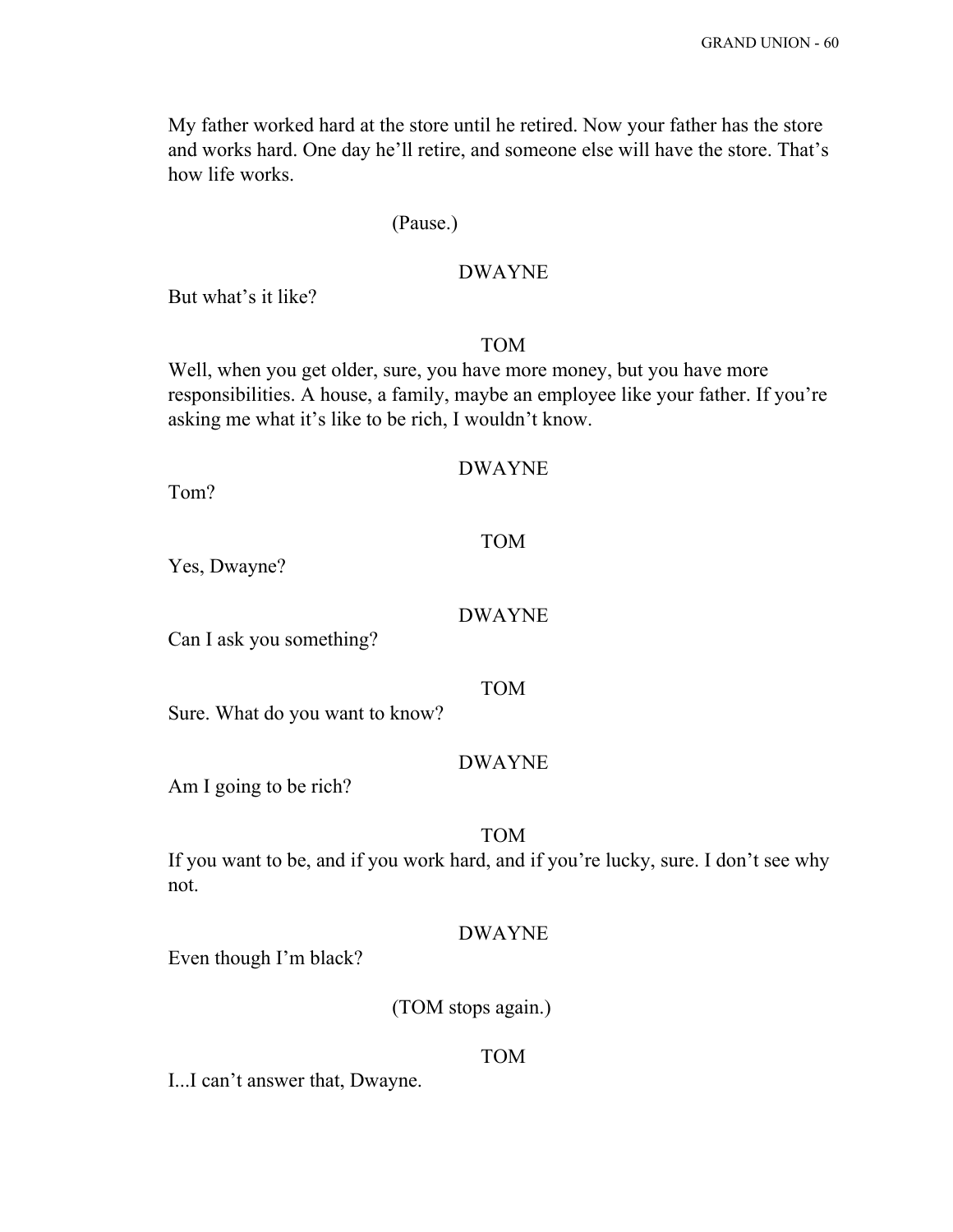|                                                         | (TOM takes off the baseball glove.) |
|---------------------------------------------------------|-------------------------------------|
| What if I take you for some ice cream? How's that?      |                                     |
| <b>DWAYNE</b><br>Mom always says it'll spoil my dinner. |                                     |
| <b>TOM</b><br>We don't have to tell her.                |                                     |
| <b>DWAYNE</b><br>Only if it's two scoops.               |                                     |
| <b>TOM</b><br>How's three scoops?                       |                                     |
| <b>DWAYNE</b><br>Three scoops?                          |                                     |
| <b>TOM</b><br>In a waffle cone.                         |                                     |

DWAYNE Three scoops in waffle cone! *All right!* Tom, you're the best!

# **(END OF SCENE.)**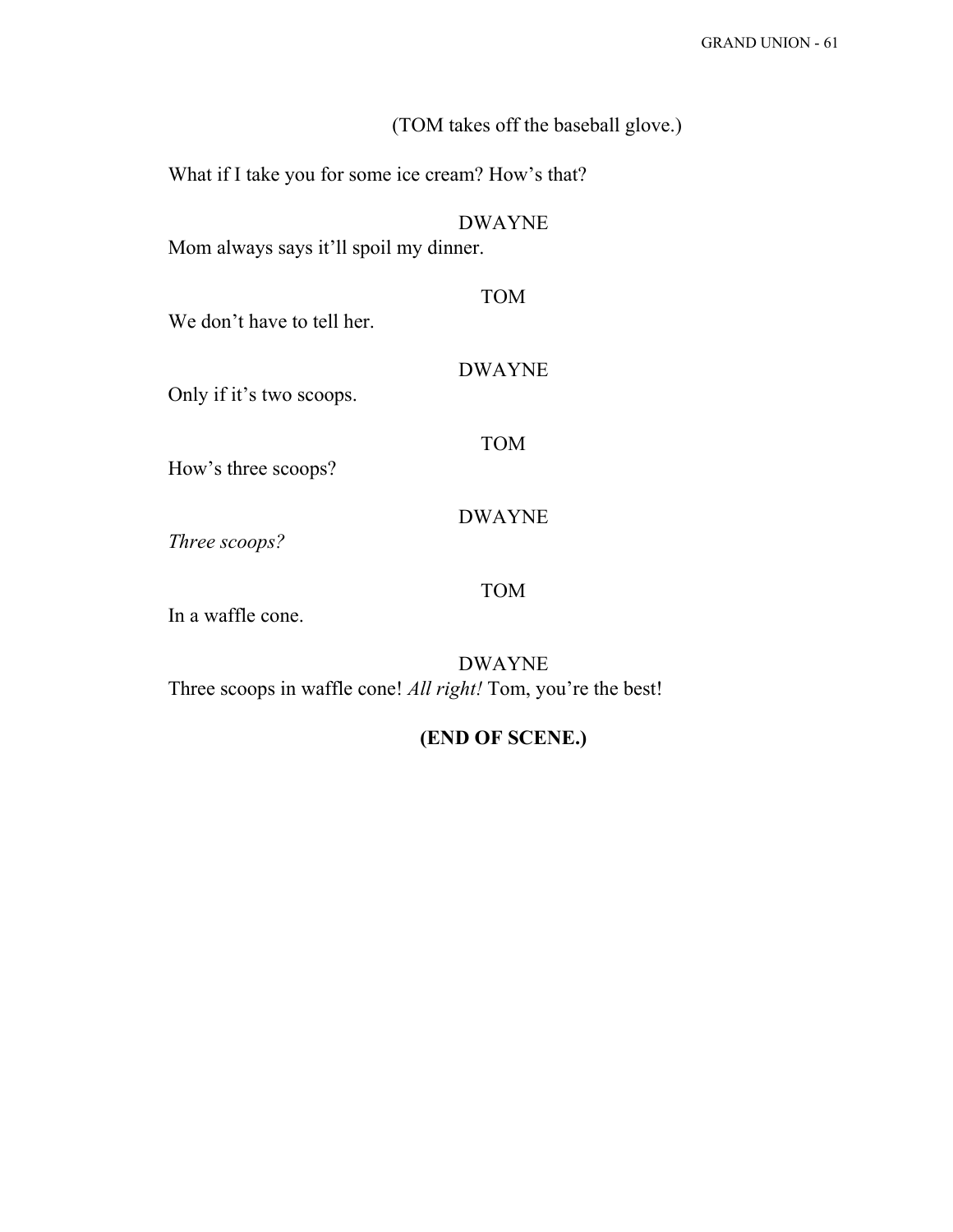# **Scene Seven: 2017**

(BEN's bedroom. HE is 88, and in poor health after a fall. It is mid-morning, but the room is dark, and HE is quietly dozing in the bed, the effect of various pain medications.

(His daughter JOAN, age 53 here, peeks in the room, and enters quietly, not to disturb him. She checks various things in the room—his medications, his clothes, etc.—and eventually sits quietly in a chair near bed, watching him, trying to make herself as small as possible.

(After a bit of this, DARLENE, age 58, enters, opens the curtains, and light floods in. BEN reacts badly. SHE is not as frail as SHE was in the previous scene, but SHE is slowing down.

(JOAN is furious.)

#### BEN

#### *(groggy from sleep and his medications)*

Goddammit, Barbara! Can't a man get some sleep in his own bed without his wife waking him for no goddamn reason!

# DARLENE

*(evenly, taking no notice of his tirade or JOAN's anger)*

'Morning, Mister Birnbaum. Time to get up. It's nearly ten-thirty.

#### BEN

Oh. Ten-thirty?

## DARLENE

Yes. Time to wash up and join the world. Humanity ain't gonna stop just because you're taking the Percocet.

#### JOAN

Just what do you think you're doing?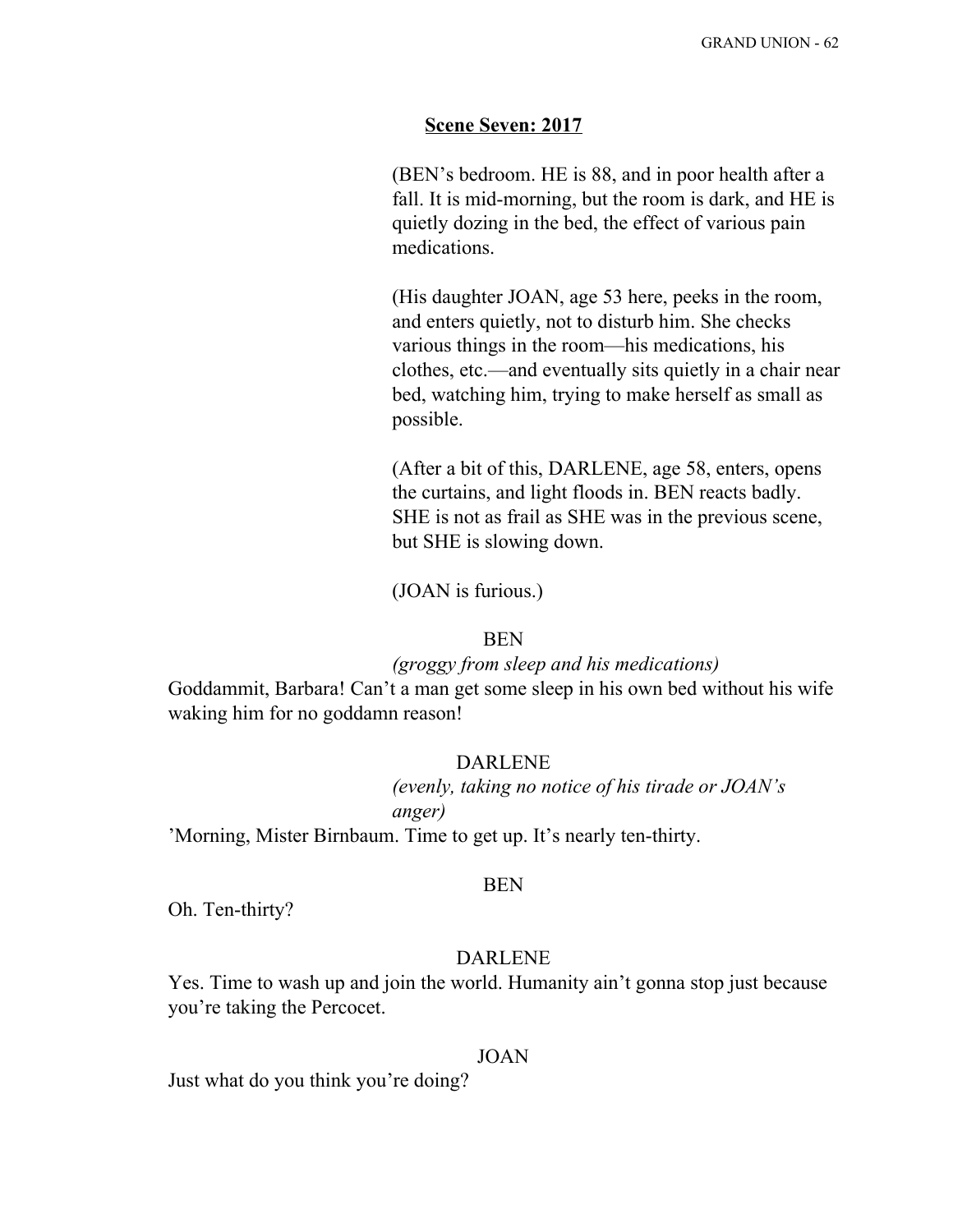#### DARLENE

Oh hello, Miss Joan. Did he have a good night? You can leave now if you'd like.

# JOAN

Leave? This is my father!

# DARLENE

I'm aware of that. I can take care of him just fine now.

# **BEN**

*(to DARLENE, embarrassed)*

Did I call out for her again?

#### DARLENE

Don't let it bother you.

# BEN

I miss her, Darlene. It's been five years but I still miss her. I still keep her face powder open in the bathroom, like she's coming back to use it.

#### DARLENE

You're still grieving. My mother says grief is just love with no other place to go.

# **BEN**

When she was here, I barely saw her. Now that she's gone, I miss not seeing her, but knowing she's here.

#### DARLENE

You see her every night though.

#### BEN

Only when I take those pills. Do you see Sam like that, too?

# DARLENE

I don't need pills to see my Sammy. He's in everything he touched in our house. He's in Dwayne. He's with me right now.

#### (SHE touches a hair band she's wearing.)

Look at us. Two old foolish widow folks yammering on about seeing ghosts.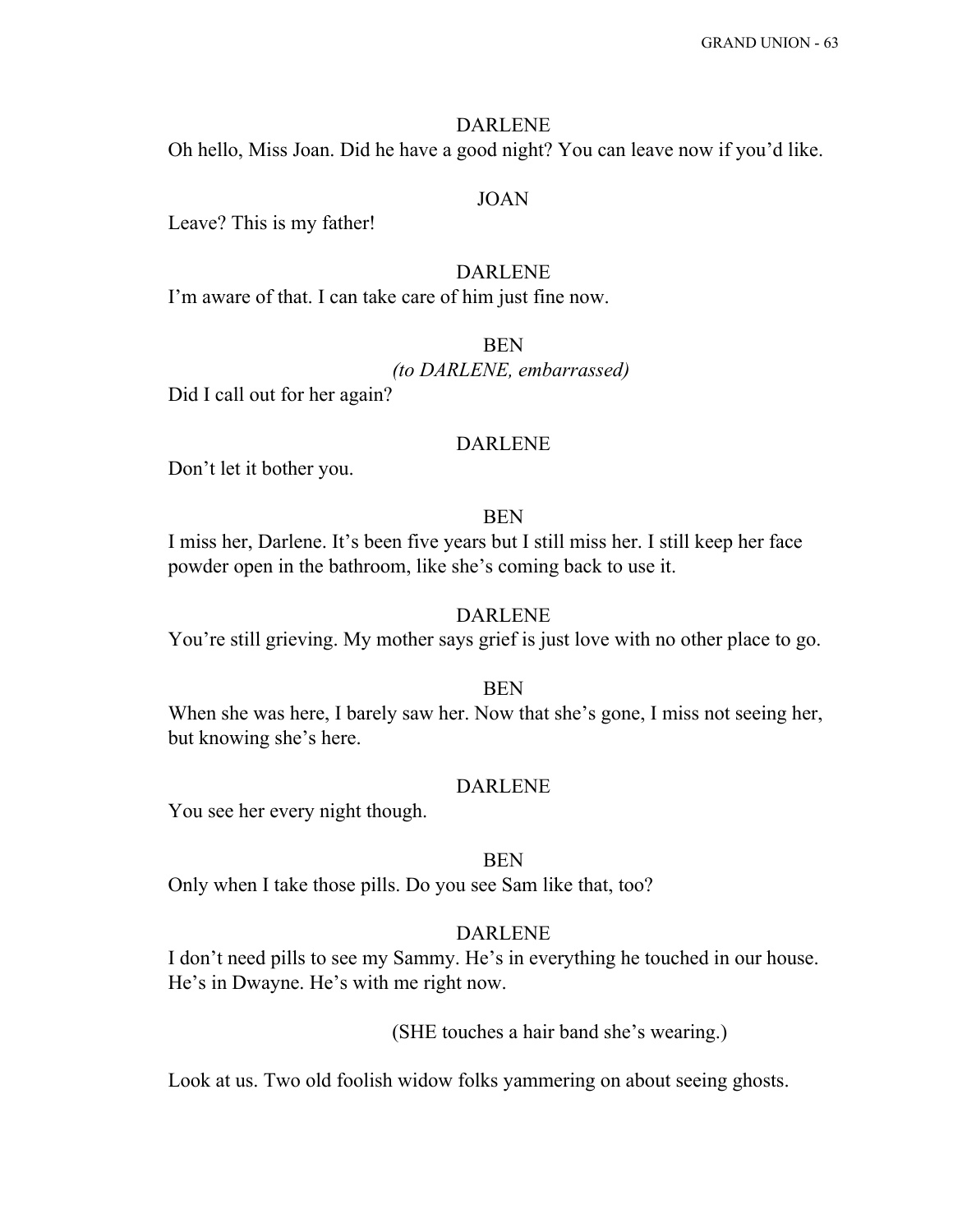# JOAN

# *(to BEN)*

Dad. How are you? Did you get those cramps in your legs again? Here, let me massage them out.

> (JOAN places her hands on BEN's lower legs, and HE reacts badly.)

# BEN

Joan? Is that you? What are you doing?

JOAN

I'm massaging your legs to get the cramps out.

I don't have any cramps. Stop meddling with me like that. I'm just fine.

# JOAN

**BEN** 

But dad, I...

BEN Why don't you let the two old people here have a conversation?

I thought we could, you know, talk.

# BEN

JOAN

About what?

#### JOAN

About the old days. With you and me and mom and Tommy.

# BEN

Joanie, I love you. But I'm in no mood to reminisce. I'm 88, I just got up, I'm hungry, I feel like shit, and I haven't...you know...

#### DARLENE

BEN

For three days. It's worrying me.

It's the painkillers.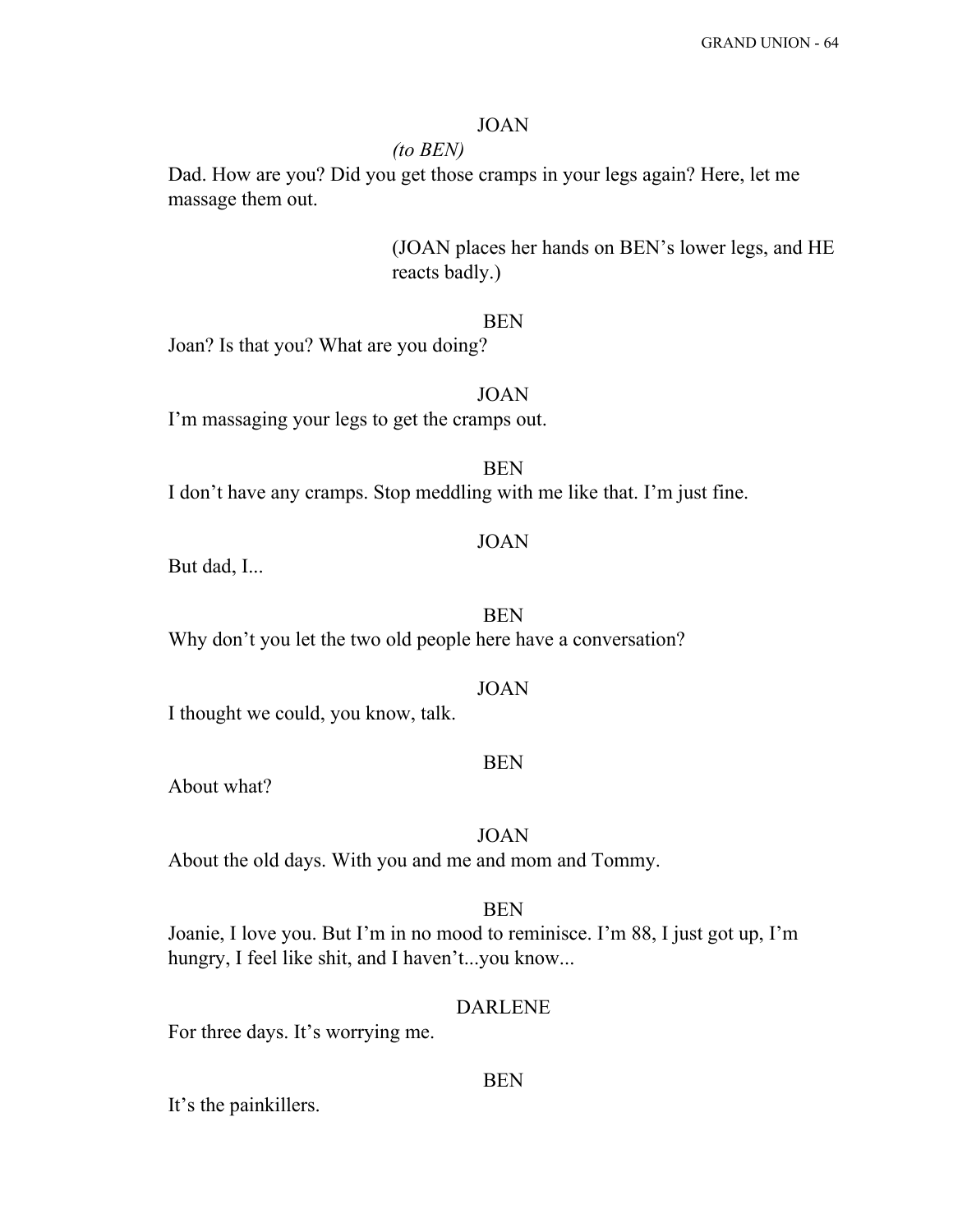#### DARLENE

Since when did you go to medical school, doctor? My mother has the same thing. More water and more fiber is what you need. Today you're eating two bowls of bran and that's final. You hear me?

#### BEN

That stuff tastes like last year's telephone book.

#### DARLENE

What if I put some maple syrup on it?

#### JOAN

*(interjecting)*

Mom used to...

# DARLENE

#### *(ignoring her)*

Spoonful of syrup makes the fiber go down. Now let's get you out of bed and moving. It's the only way you're going to recover.

#### JOAN

Are you sure? He looks like he's in pain.

# DARLENE

Oh, he'll be fine. We all gotta keep moving. Just one foot in front of another, keep moving, or else you'll be left behind.

# BEN

*(joking with her)* You talking about my left behind again?

> (DARLENE gives him a playful smack on the arm, and starts walking him gingerly around the room. HE reaches for his ubiquitous reading glasses.)

Let me get my glasses.

## DARLENE

You don't need your glasses with me. Just let me lead you around.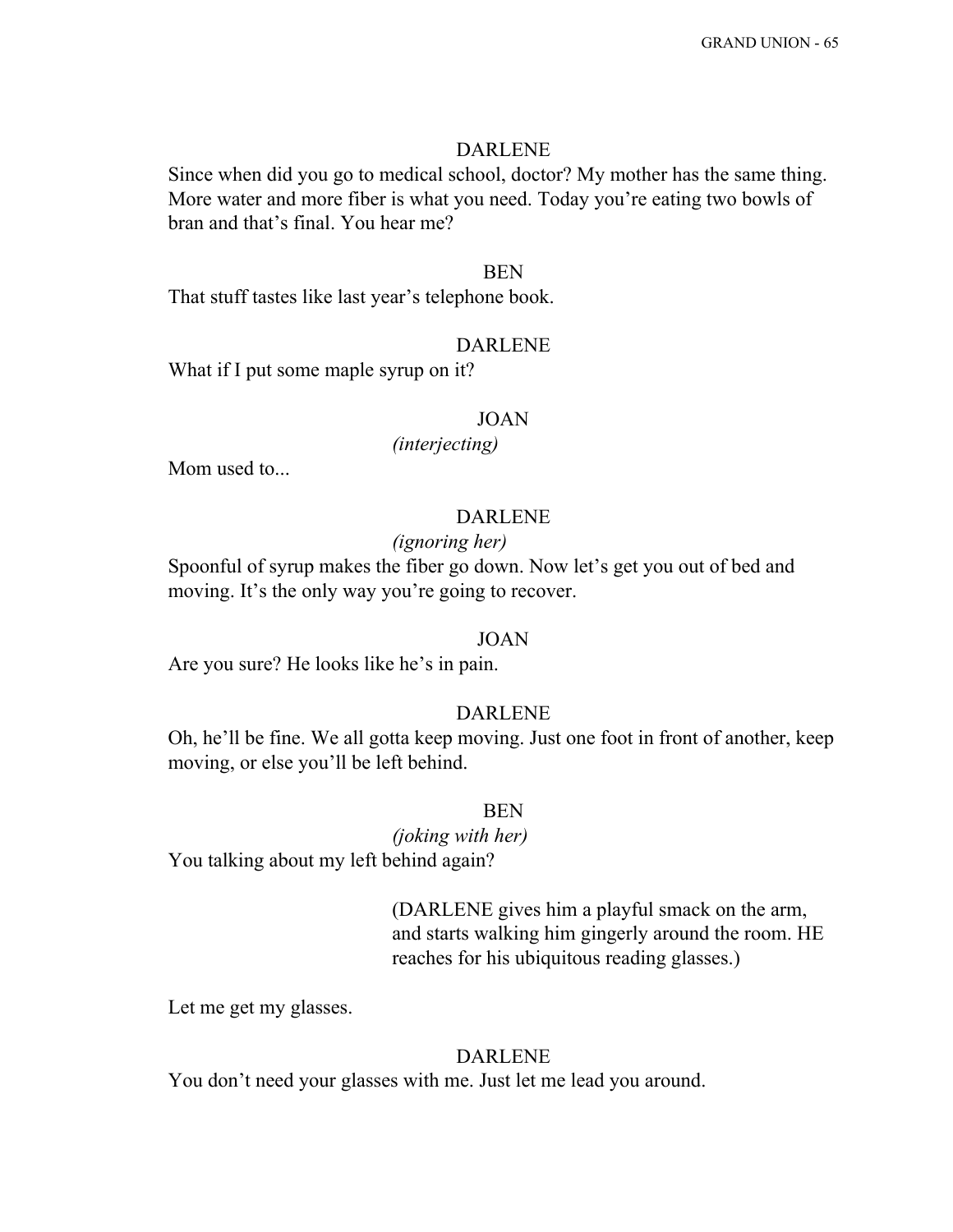#### BEN

How am I supposed to see, dammit?

# DARLENE

Now you be quiet or else. You hear what they do to those people in those homes, right? You don't want to scare me off. I have enough to deal with back at my own house.

#### BEN

Your mama doing okay?

#### DARLENE

Not since Sam died. He'd take care of her when I was taking care of you. But now with him gone...

#### BEN

I'm sorry for anything I did, Darlene.

# DARLENE

You didn't do anything. He just worked himself to death. You didn't know they were building those big stores outside of town.

#### (Pause.)

You didn't, did you? You and your friends?

# BEN

*(hesitantly)*

No. No, I did not.

#### DARLENE

Twelve hours a day at the store, four more at home taking care of my mother, paying back the loan to you, no wonder his heart gave out. And worrying about whatever crowd Dwayne was running around with at college, too.

#### BEN

Boy's doing okay for himself, isn't he?

## DARLENE

He'll be fine. If he can handle being the only black boy at Mercersburg, he can handle being the only one on the Penn State lacrosse team.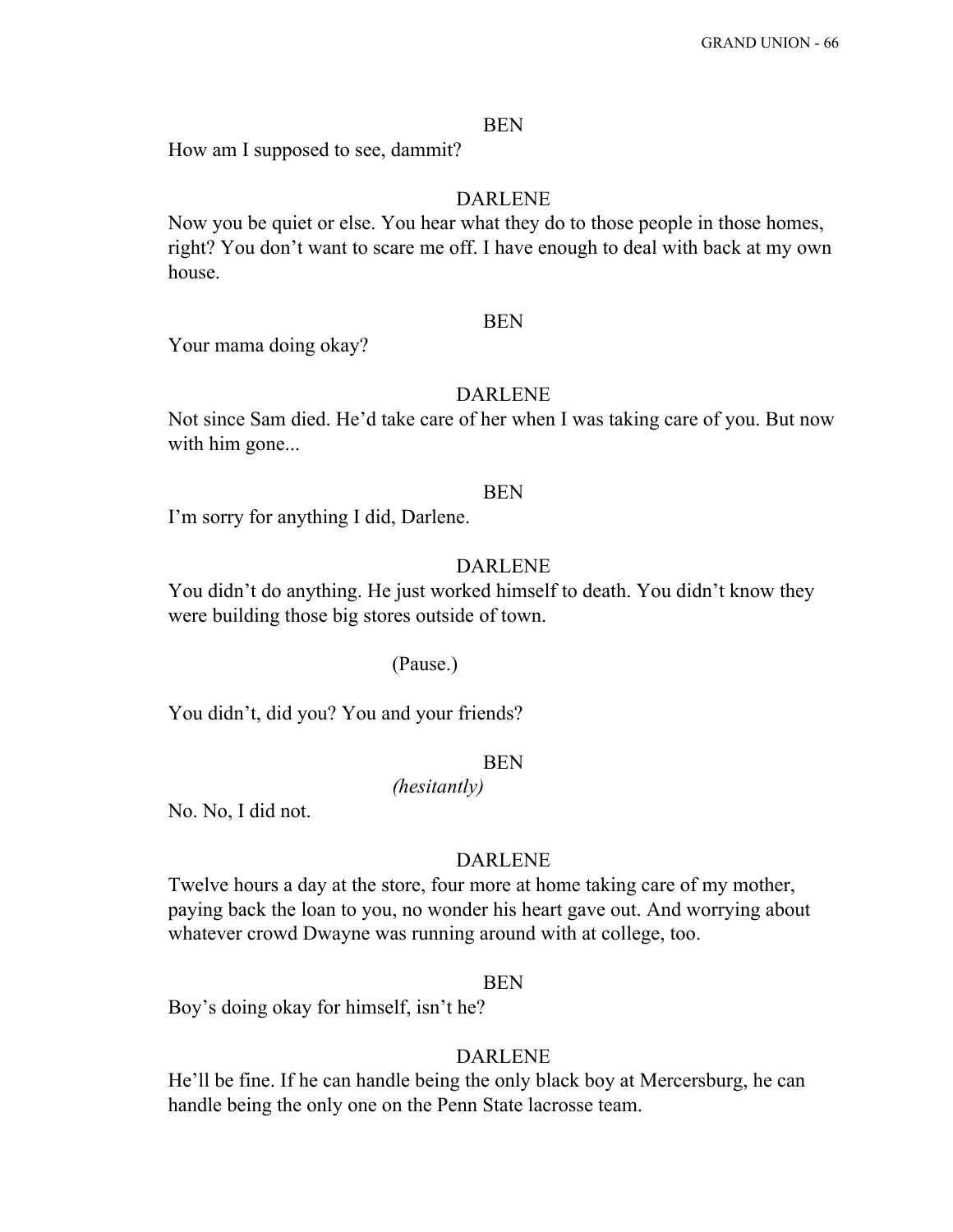(JOAN is concerned by his slow, hesitant walking.)

## JOAN

Don't you think you're taking him along too fast?

# DARLENE

Miss Joanie, I love you like a sister, I do. But I can take care of your daddy just fine. Why don't you...why don't you get him some breakfast together. Some coffee and that oat bran.

#### BEN

Don't forget the maple syrup!

#### DARLENE

Can you do that for me, Joan?

JOAN Uh, sure. Sure I can. Dad, is that what you want?

BEN

Listen to Darlene, Joanie. Let us two old folks be.

(Pause, as JOAN angers.)

#### JOAN

It's...it's just not fair. Not fair at all.

#### BEN

What isn't fair?

# JOAN

I'm your child. Your only daughter. Now that you don't have the store to go to I thought we could spend time together. Like a family. Especially with mom gone.

#### BEN

Your mother was never around to begin with. You know that. Darlene knows what I need right now.

#### JOAN

I moved back home to be with you!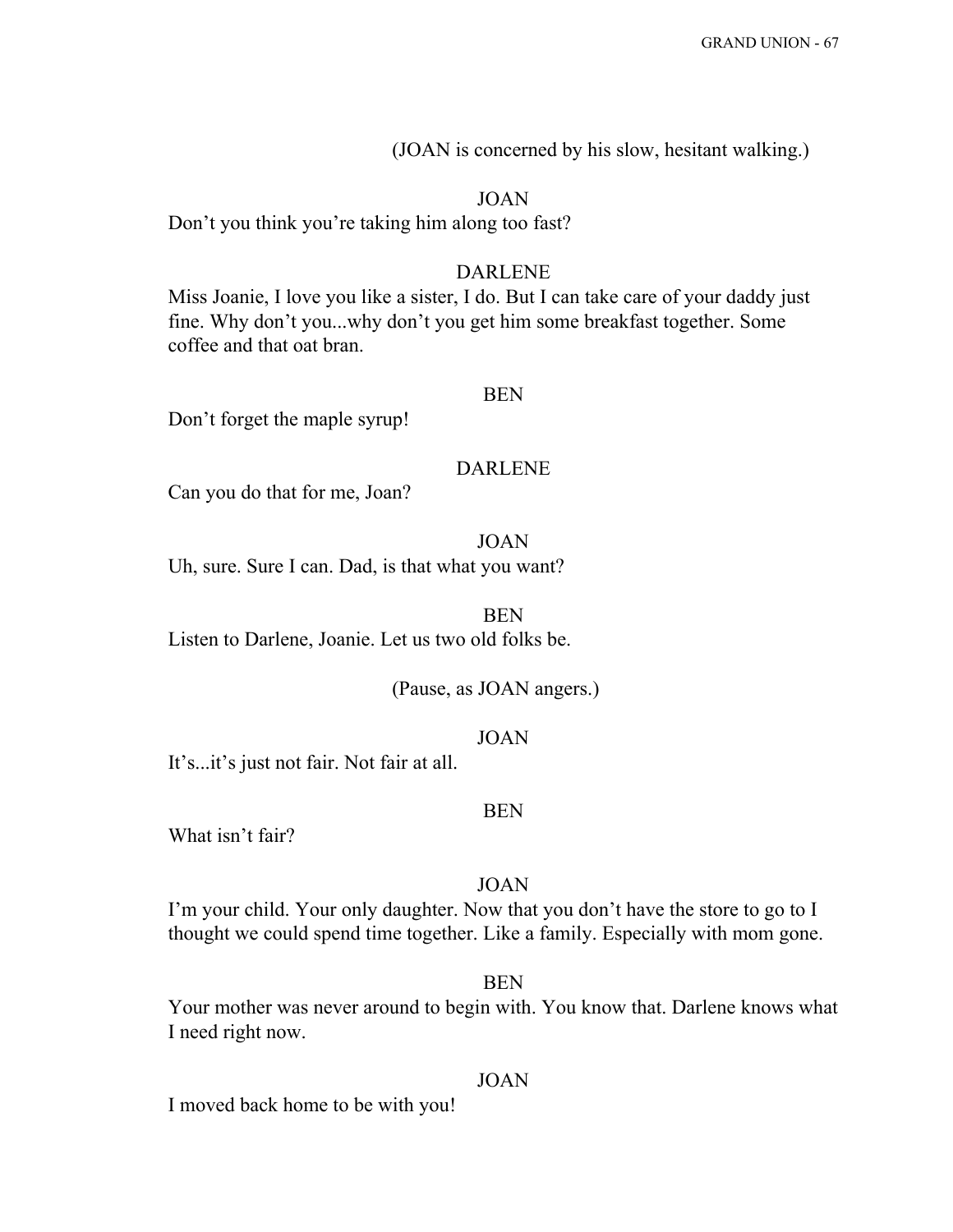# (BEN and DARLENE stop walking around the room.)

# DARLENE

Joan, if you want to help your father, you'll keep him calm and get him some breakfast. I've got this all under control.

(JOAN glares at DARLENE and walks off in a huff.)

# BEN

She always was an excitable child. Always picking fights with people. Maybe she's right. That store killed Sam and it damn near killed me. Maybe it's haunted.

# DARLENE

Maybe the men in this town should have bought more suits.

# (BEN laughs.)

BEN You always were a card, Darlene. Thank you.

#### DARLENE

Thank me for what?

# BEN

For not judging me.

#### DARLENE

Judging you? Sometimes you white people make everything so dramatic. You paid me for a job. I did that job. I like you, I even like Joan, and I like being paid for what I do.

#### BEN

I'm hope I'm more than just your employer, that this is more than just a job.

#### (DARLENE looks at him.)

#### DARLENE

Let's get you walking again. How's this. One more turn around the floor and we'll have breakfast.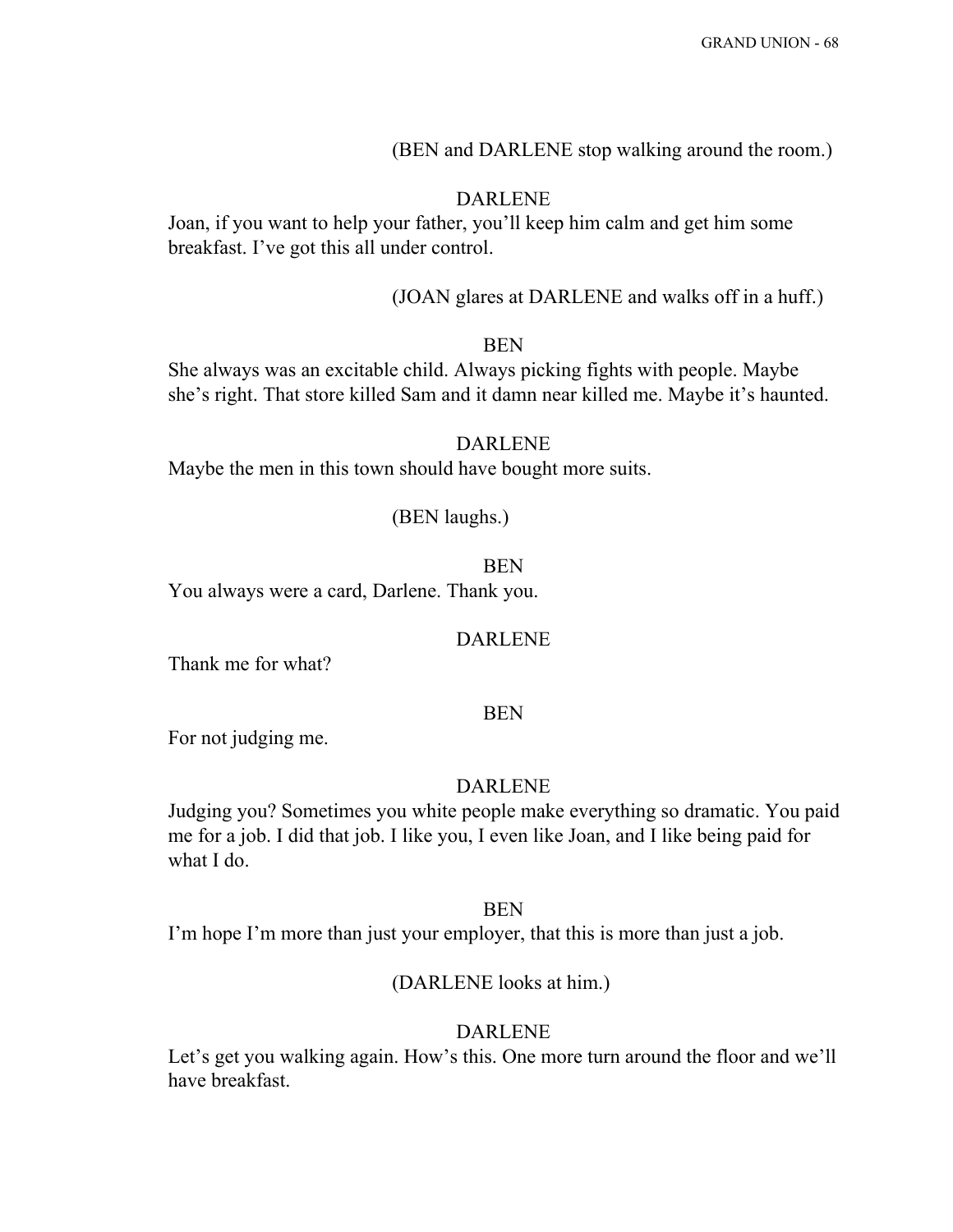BEN I hope Joanie remembered the maple syrup.

# DARLENE

You and your maple syrup. Now let's walk...

(THEY continue to walk around the floor.)

# **(END OF SCENE.)**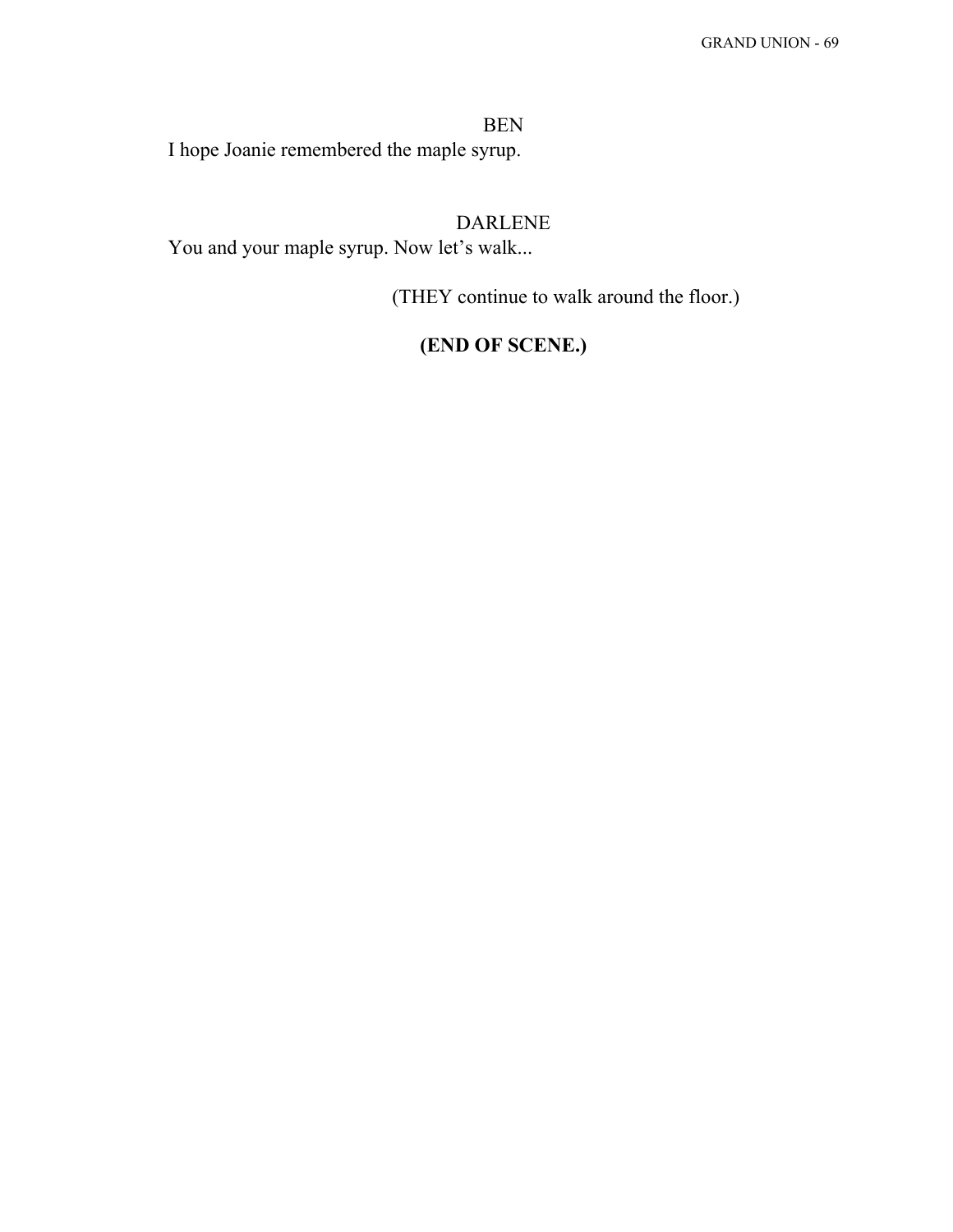# **Scene Eight: 2010**

(TIME: Ten years ago. SAM is 50, and DWAYNE is 14.

(We are back in the front of Birnbaum's men's clothing store. Even though SAM bought it ten years ago, it's still called Birnbaum's.

(SAM is arranging the stock, and DWAYNE is going over the books—a handwritten ledger book he is transferring into a laptop.

(SAM is wearing reading glasses, and takes them on and off as the situation requires.)

DWAYNE Dad, do you know how much we're paying for electricity?

# SAM

That's why I pay you your allowance.

#### DWAYNE

How long has it been since you went over the books?

# SAM

It *has* been a while.

#### DWAYNE

We're paying over five hundred dollars a month.

#### SAM

Is that a lot?

# DWAYNE

I don't know if it's a lot, but I'll bet we can do something about it. Change the lighting for those new bulbs, maybe work something out with the electric company. Have you ever called them?

No. Can you do that?

# SAM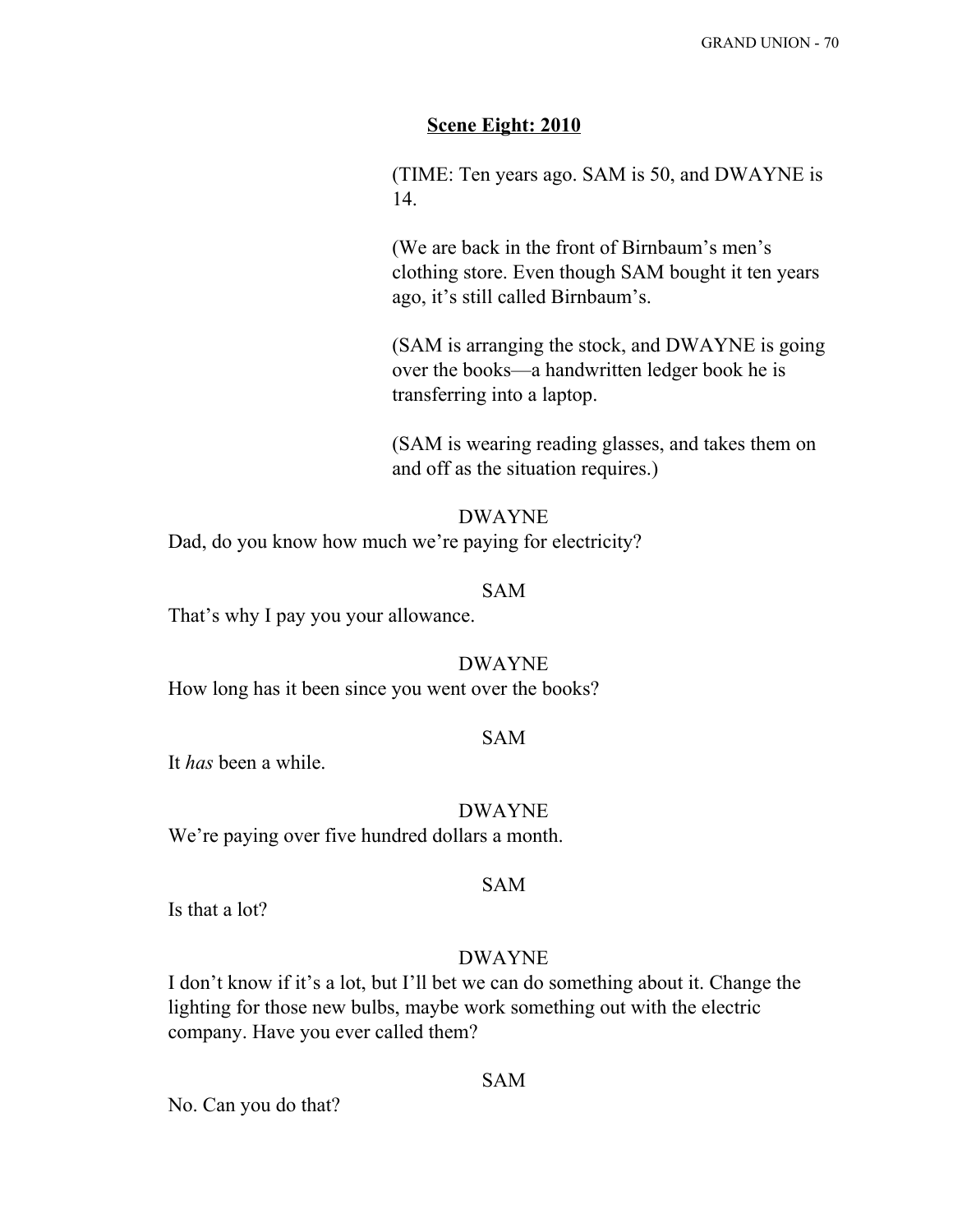#### DWAYNE

Dad, I'm 14.

#### SAM

So? Tell them you're my partner.

#### DWAYNE

Well, it wouldn't hurt to call them. The money's better in our account than theirs.

### SAM

How did you get so smart? Sending you to Mercersburg with all those white boys will be worth the investment. Even if I have to keep this store open 12 hours a day to afford it.

#### DWAYNE

Do I have to go, dad?

### SAM

Damn straight you have to go.

#### DWAYNE

But all my friends are staying here.

SAM And that's exactly why you're going to Mercersburg.

#### DWAYNE

You and mom think I hang out with thugs.

### SAM

We know you don't. But let me tell you, they're all around you. Black *and* white. All those boys with the funny names. Ashante. Kalijah. Duh-wayne. What the hell kinda name is Duh-wayne? It's *Dwayne*. We named you Dwayne, not *Duh*-wayne. You'd best stay away from those kids. No good can come from hanging around boys named LaQuinta or Emoji. Stick your neck out the window, son. This is central Pennsylvania, not Nairobi. They're nothing but trouble.

### DWAYNE

You don't know them.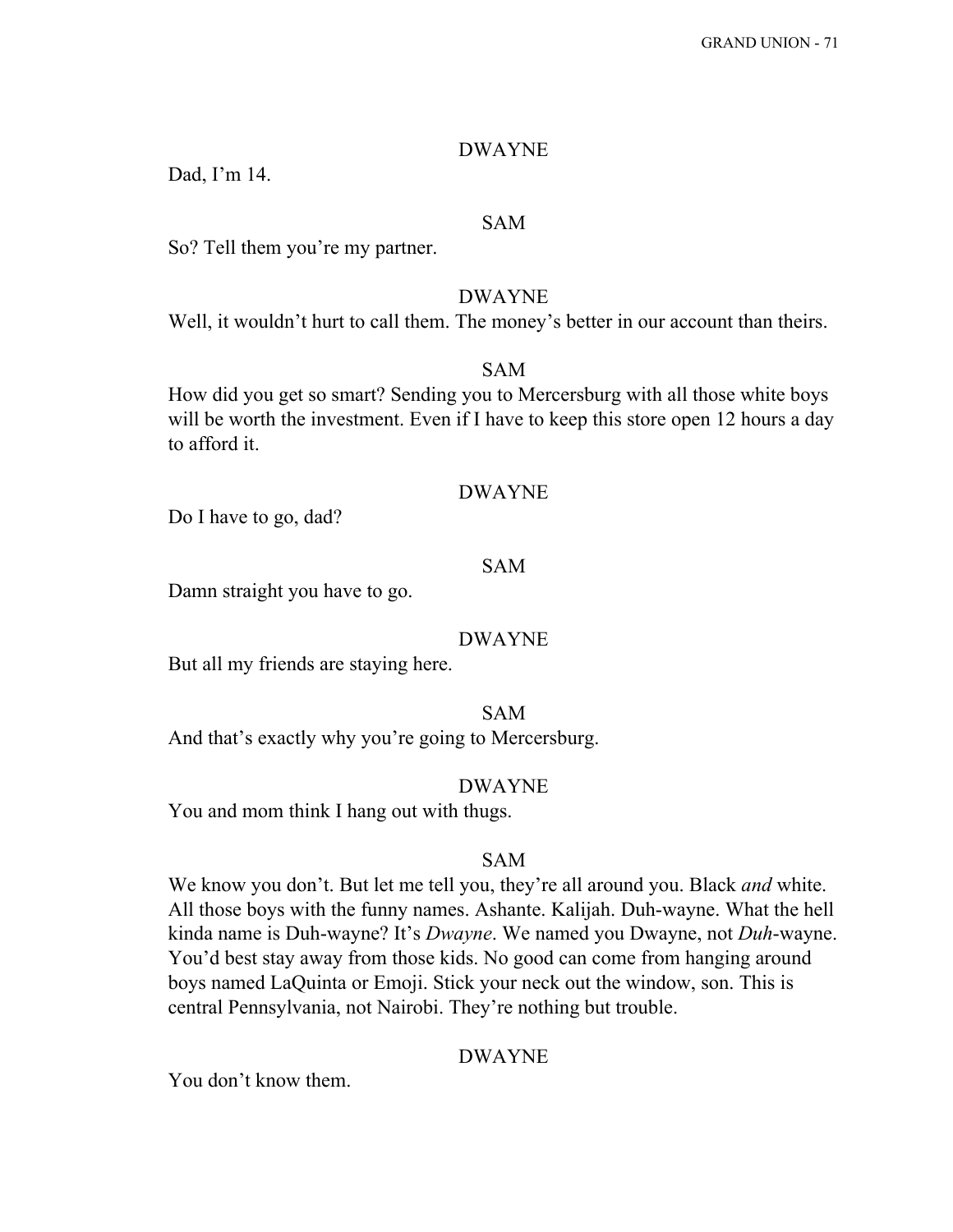### SAM

The hell I don't! Boy, I've lived in this town for the entire 50 years of my life. Fifty years of side glances from the police. Fifty years of women crossing the street late at night when they see me. Fifty years of my friends dying from dope, drinking, working too hard or working too little. And fifty years of busting my ass, all so we can send you someplace where you can make something of yourself.

#### DWAYNE

You made something of yourself. You've got the biggest clothing store in the county.

#### SAM

I didn't create it. I bought it, for too much money. And I don't even have the self respect or the gumption to change the name from Birnbaum's. I may own it, but really, it's not mine.

(SAM walks over to DWAYNE.)

Son, we need to have a talk.

#### DWAYNE

I know, I know. Stay away from the police. Always keep your hands where they can see them. Call everybody sir or ma'am.

### SAM

Not that talk. We need to talk about white people.

#### DWAYNE

We do?

#### SAM

Yes we do.

### DWAYNE

You mean rich people.

#### SAM

Don't tell me what I mean, boy. Mercersburg is a good place, and I know they try, but it's never going to be like your school here. It's a different environment. You'll be dealing with white boys, white boys with money, not like the hoodlums here.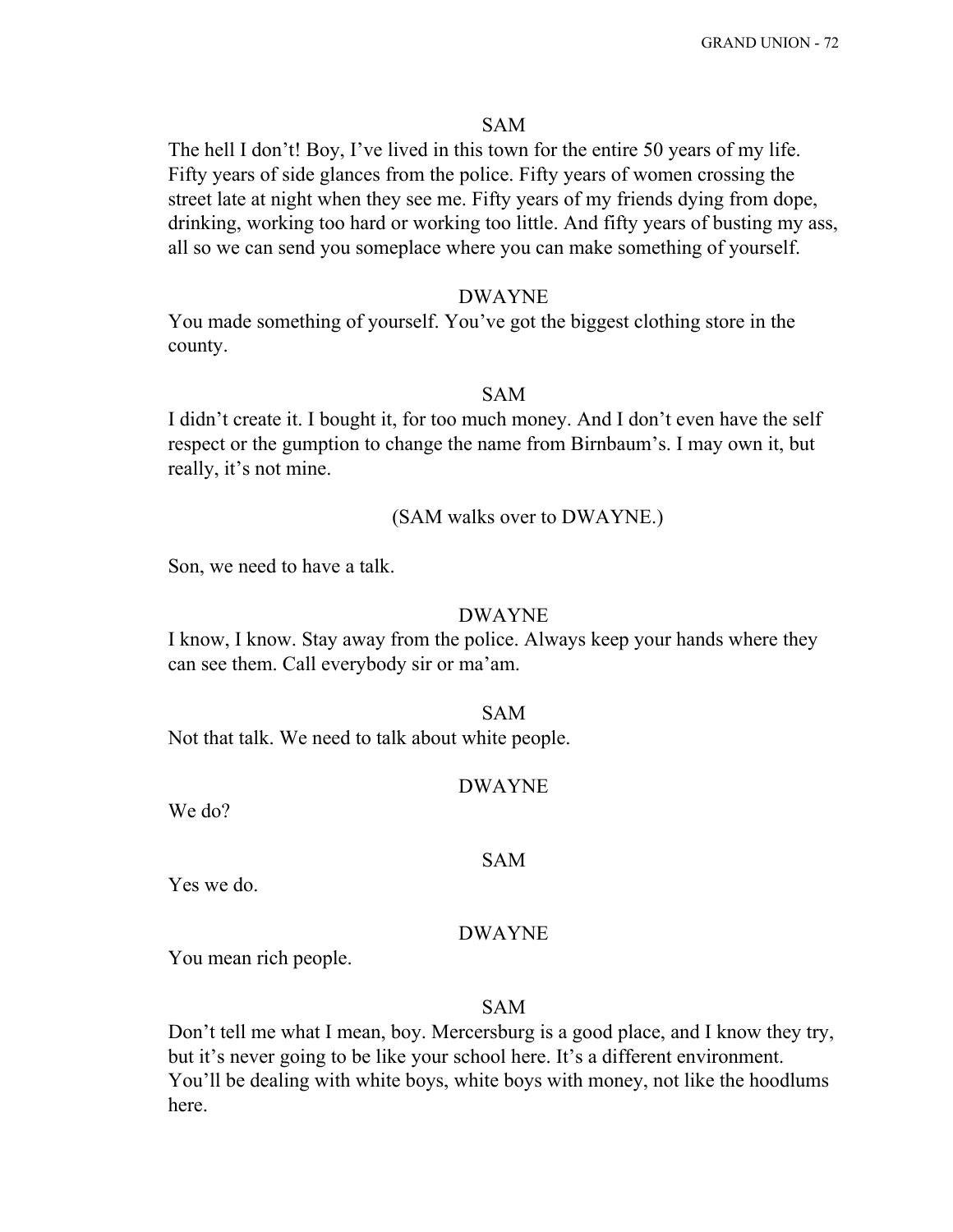#### DWAYNE

You always say my friends are hoodlums!

### SAM

Watch those boys. Study what they do. If you want to succeed in this world, like it or not, be like them. If they go out, go with them. If they start talking about some TV show, watch it and join in.

### DWAYNE

So you're telling me not to be black?

### SAM

Of course not. First of all, that black isn't coming off your face. Just...just don't be *too* black. Don't deny your people, but don't...well...

You've got to walk a tightrope, boy. Blacks on your left, whites on your right. And you're carrying a balance beam that's as big and heavy as a telephone pole. You've got to be a goddamn circus performer if you're a black man and want to make something of yourself. I can only imagine if you've got the added misfortune of being a black woman like your mother.

Do what the white boys do, son. At your school, what sports do the white boys play?

#### DWAYNE

Sports? Basketball, just like everybody else.

#### SAM

Yeah, but you don't have enough white boys at your school to make a difference. I hear they play lacrosse a lot. You ever play lacrosse?

### DWAYNE

Lacrosse? With the sticks and the nets?

#### SAM

Yeah. I'll bet Mercersburg has a lacrosse team. Go out for it. Even if you're not good, watch them and learn. Be part of the team. Even if means being the only black boy playing lacrosse in all of Pennsylvania. And then, that's how you get into a good college. By being the only black lacrosse player in Pennsylvania.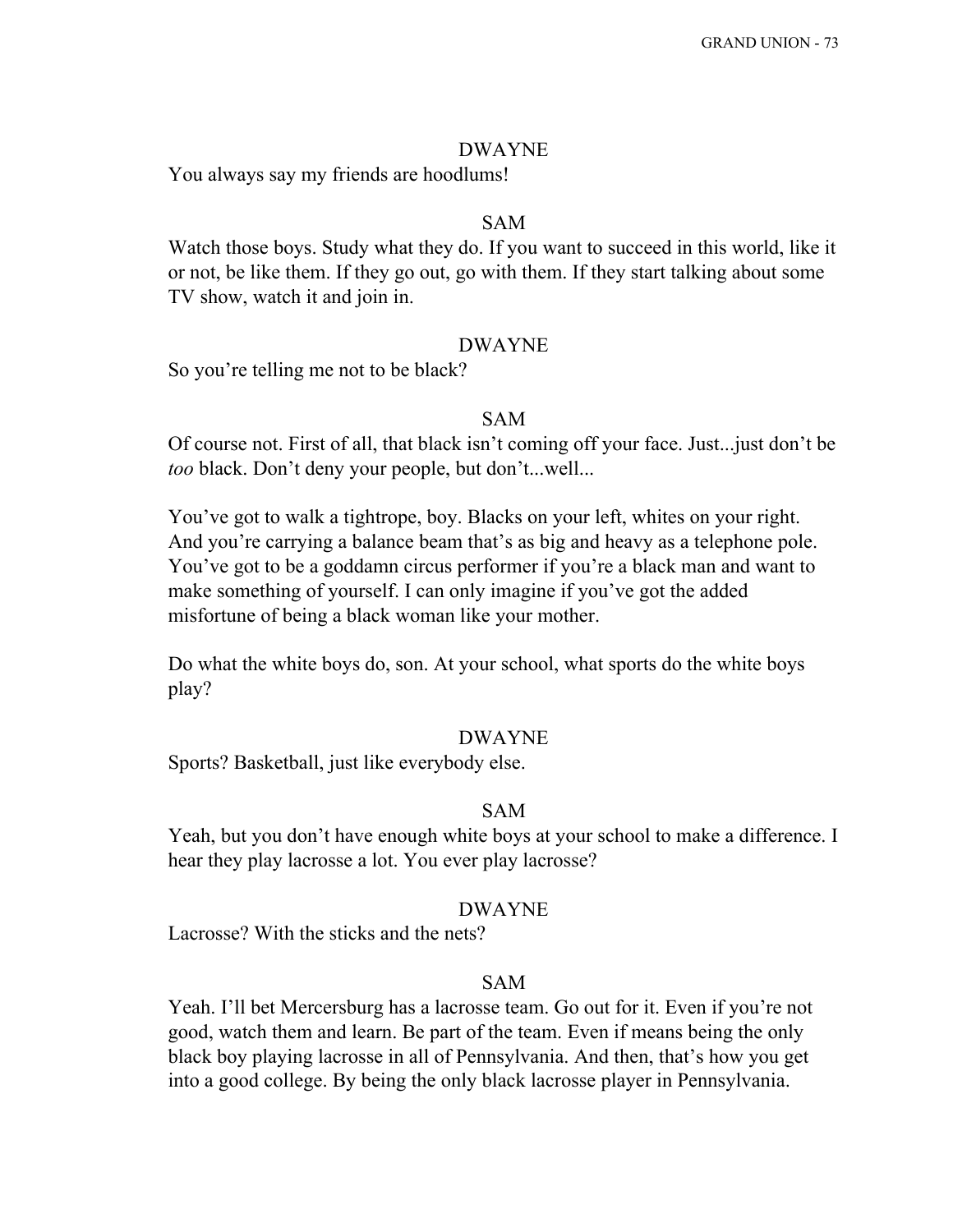#### DWAYNE

I don't know, dad. I just want to be myself. You know, video games, computers, that kinda stuff.

### SAM

"Just wanting to be yourself" is something you can't afford, son. Maybe some white boy from Philadelphia can just be himself, but you can't if you want to do something more with your life than run a store and measure white peoples' inseams.

#### DWAYNE

Why? And why do I have to leave home for school?

#### SAM

Because there's nothing in this town for you. Not for you or any young man, black or white, but especially a smart black boy like yourself. Get out of here while you can. And don't you dare look back.

### DWAYNE

You and mom stayed here. You get along with everyone. Old man Birnbaum.

#### SAM

Mister Birnbaum's a good enough man, and he treats me and your mama fine. But there's something about that whole family. I can't put my finger on it, but there's something about them. They try, but sometimes good enough isn't good enough.

#### DWAYNE

Tom's a good guy. Your friends from the Diamond helped them when the temple burned down.

### SAM

You know why we helped them? Not because we're such good people. We're people like everyone else. We were all afraid we were going to get blamed for it.

#### DWAYNE

Blamed? For the temple burning down? Why would they do that?

### SAM

And you asking that question is exactly why you're going to Mercersburg. So you won't ever have to clean up someone else's shit. So you won't ever have to live in fear of people turning on you.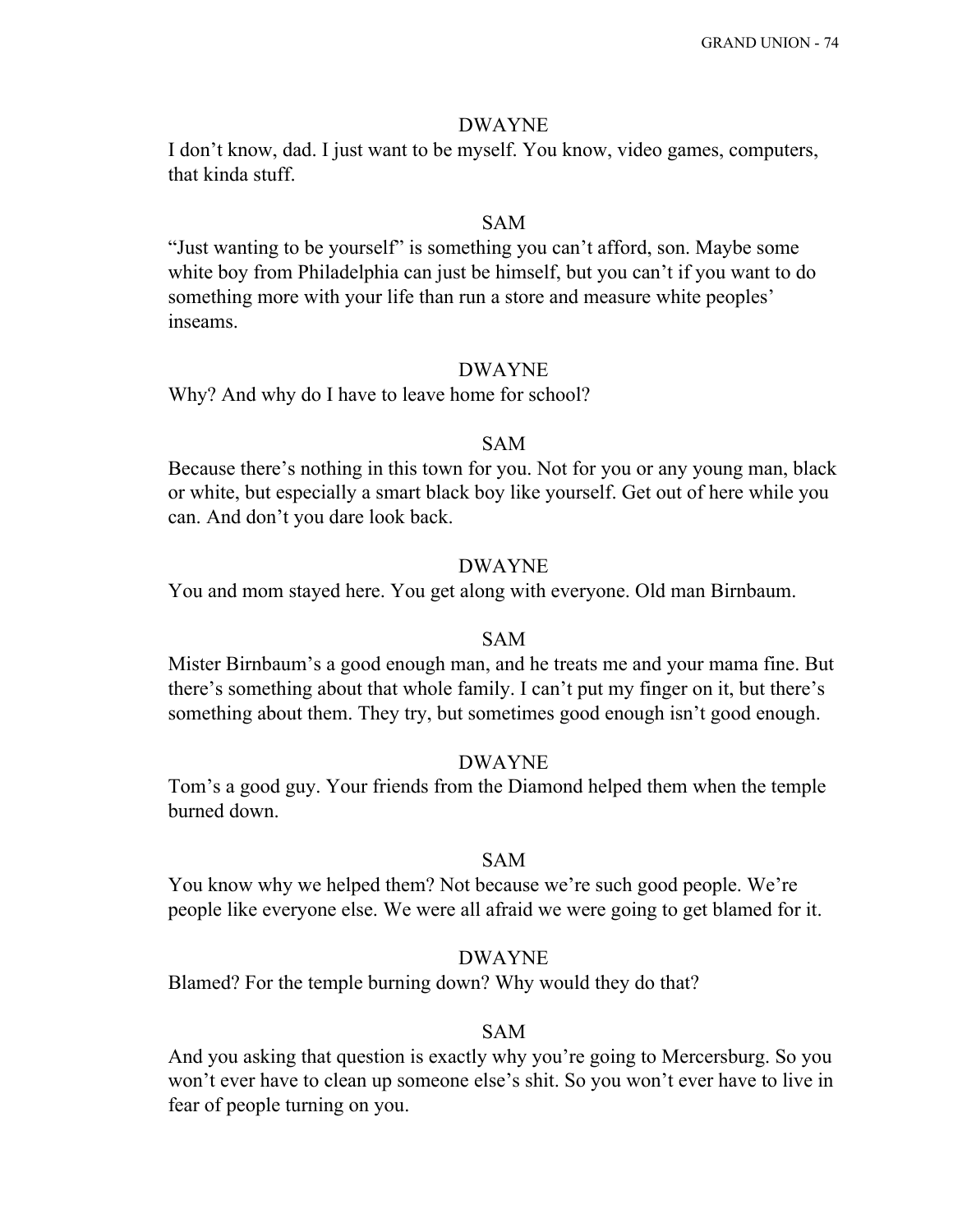Son, I've made a lot of mistakes in my life. And all the mistakes we've ever made is what makes a life. You can't have a good life without making mistakes. I used to think I'd learn from them and move on. And that one day at my funeral they'd say what a great man I was, a solid husband and father and a "credit to my people," which is what they say about black people when they can't think of anything else to say.

But you know what? I'm tired. I'm tired of looking over my shoulder every goddamn minute of every goddamn day. I'm tired of being tired. I don't want that for you. Go play lacrosse for Mercersburg. Study hard. Then go to a college far away from here. I want you to be so smart, white people are afraid of you. Just get out of this goddamn town and never look back. Promise?

#### DWAYNE

I don't want to do that. I like it here.

### SAM

I don't give a shit what you *like*, boy. I am your father, and I will tell you what my father never told me. There's nothing for you here. The only things to do in this town are eat McDonald's and die. Get out and stay out.

#### DWAYNE

*(shaken)*

Can't...can't I visit?

### SAM

Of course. Just make sure you have a way to get out of here. A nice car. A round trip ticket. New York. Chicago. L.A. is a good place. I wanted to go to California when I was your age. Make a life for myself. Before I met your mother. What's it cost to go to California? Five hundred bucks?

> (HE goes to the ledger DWAYNE is working on, and takes a blank envelope out of the back, then gets his wallet and puts some money in it.)

This is twenty dollars. It's your California money. I'll put some in there every so often. In ten years, you'll have enough to go to California. Deal?

#### DWAYNE

I don't know, dad.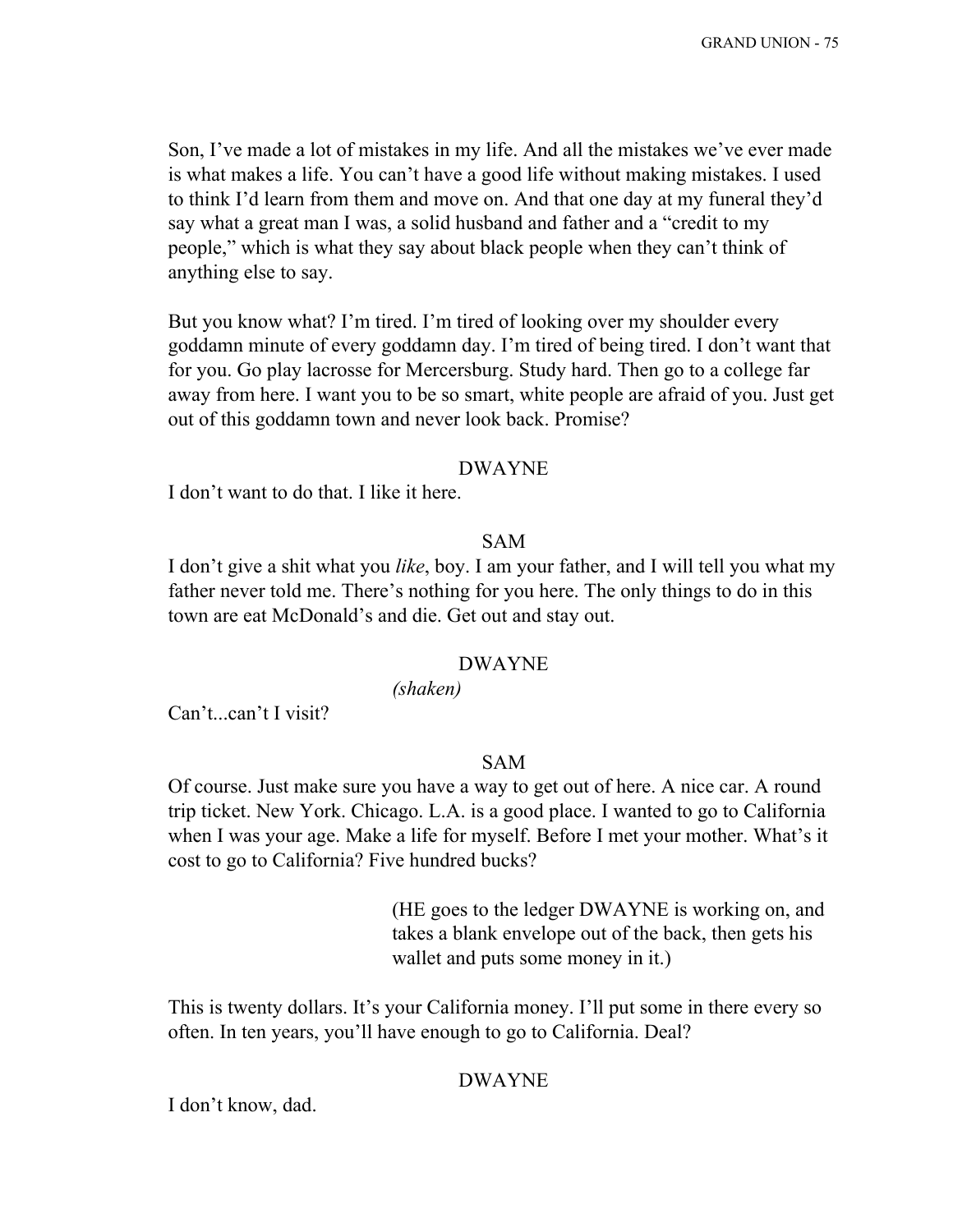### SAM

Of course you don't. You're 14.

(SAM takes the envelope and hides in an obscure place in the store.)

There it is. And there it will stay. It will be there when you're ready. Now go call the electric company and work something out with them.

# **(END OF SCENE.)**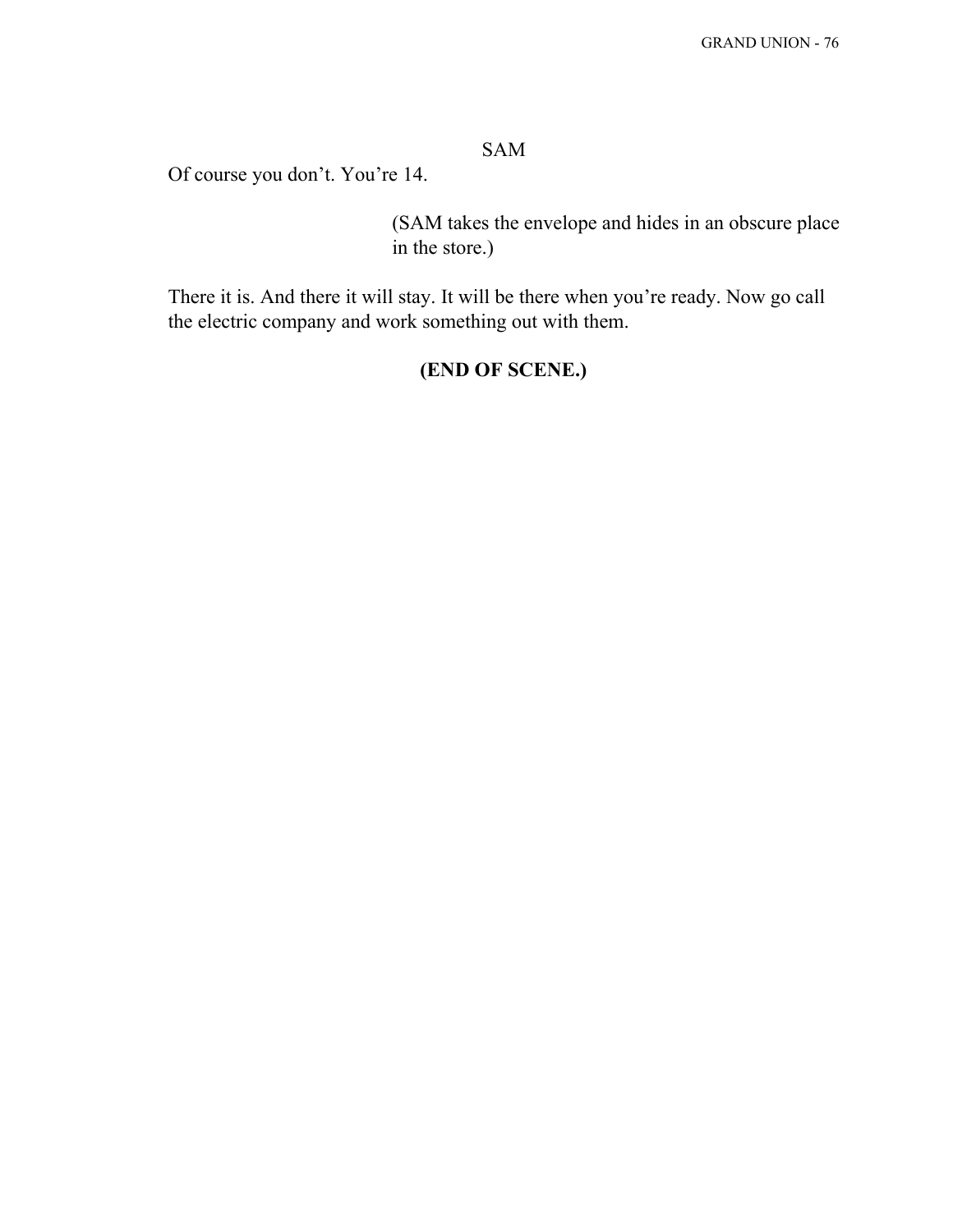### **Scene Nine: 2015**

(TIME: Five years ago.

(We open on the parlor of BEN's house. It is quiet and still for a few seconds, then we hear a rattle of keys in a door, and the door opening.

(DARLENE enters slowly. SHE is 55 here, but feels older and tired. As SHE enters, SHE takes off a winter coat, and hangs it up. Under the coat we see she is wearing a maid's apron. SHE disappears into the kitchen.

(A few seconds later, everyone else enters--JOAN, TOM, BEN, DWAYNE and RABBI MIKE.

(JOAN, 50, is her usual dyspeptic self, trying to keep everyone in line and things moving.

(TOM, 40, is more languid, looking around the old house.

(BEN, 85, is slowly shuffling in. Perhaps HE uses a walker.

(DWAYNE, 19, is quiet and silent, doing things by rote.

(RABBI MIKE, 55, is thoughtful and despondent.)

### JOAN

#### (to RABBI MIKE)

I don't understand why you had to pick the coldest day in February to do this. They could barely dig the ground!

#### RABBI MIKE

It was time, Joan. The cemetery had a free weekend, and I could find the time to come back from Pittsburgh.

### JOAN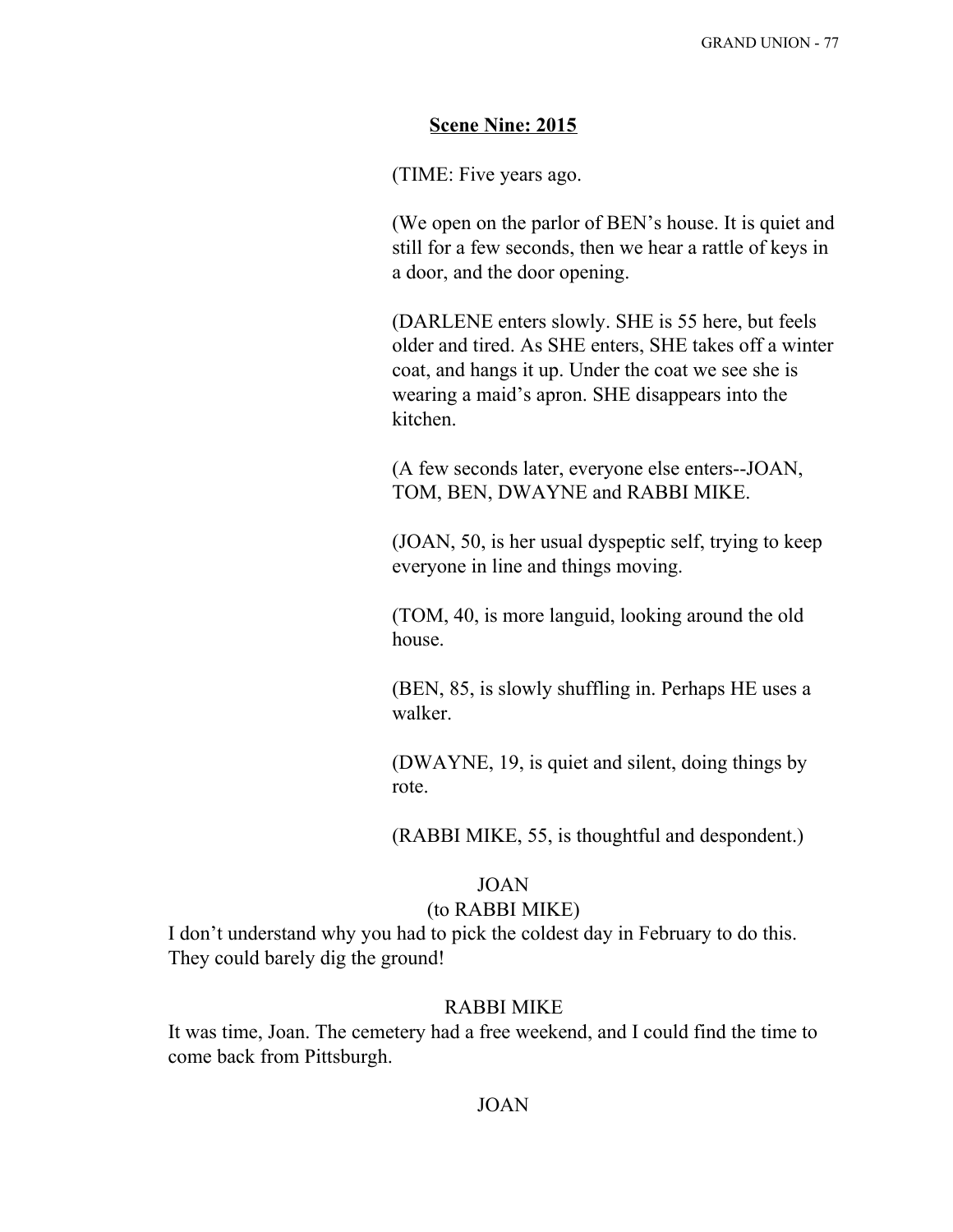How's Alanna?

#### RABBI MIKE

She's fine. I try to visit her every day, but my schedule is so packed when I get there she's usually asleep.

#### JOAN

I'm sorry.

#### RABBI MIKE

You come to terms with it. She seems to be happy in her own world. Some days she knows who I am, others I'm a complete stranger. But she watches TV, listens to the radio, falls asleep to the Pirates games. I used to take her to the ballpark when we were first married. She hated baseball, but she loved the hot dogs. Chili dogs. She could never get enough of those chili dogs. Our insurance is good, thank God.

### JOAN

Is there anything...?

#### RABBI MIKE

She is who she is and who she will be is who she will be. Jennifer used to come to see her but she needs to live her own life. She comes once a year. It's expensive to fly from France. She told me to to send you her love, by the way.

#### JOAN

And you?

#### RABBI MIKE

My work keeps me busy.

JOAN

Mine too. And dad. Caring for him. Mike, you remember all those years ago...

(SHE takes his hands in hers.)

#### RABBI MIKE

No what-ifs.

(SHE drops his hands.)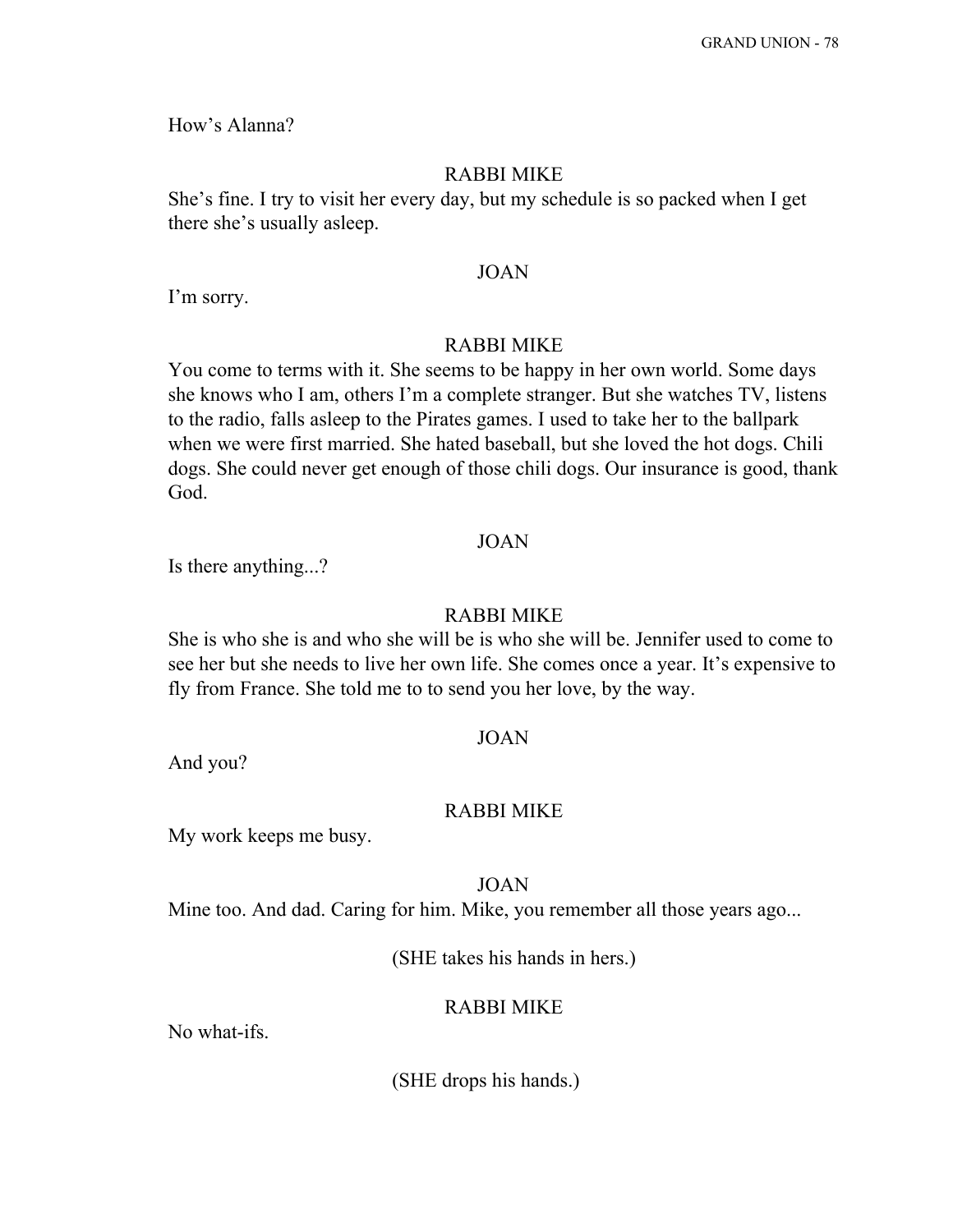### JOAN

Of course.

*(Changing the subject abruptly and awkwardly:)*

Where are the sandwiches?

### RABBI MIKE

Sandwiches? You know you and Ben didn't have to.

### BEN

I hope you didn't make Darlene set things up. She's still grieving.

#### JOAN

I invited her back when I saw her at the grave. I hope she didn't think she had to...oh, no. *Darlene!*

(JOAN exits to the kitchen.)

### BEN

### (to RABBI MIKE)

She's just like her mother was. Controlled chaos, without the control.

### RABBI MIKE

How are you, Ben? I'm sorry I haven't been able to see you much. It's only a two hour drive, but my new congregation has me hopping.

### BEN

Don't worry about it. Us guys, we can not talk to an old friend for 20 years, and then take up just where we left off like no time had passed.

### RABBI MIKE

You doing okay?

#### BEN

You know that occasional crick everyone gets when they turn 55?

### RABBI MIKE

Yes, in my lower back.

#### BEN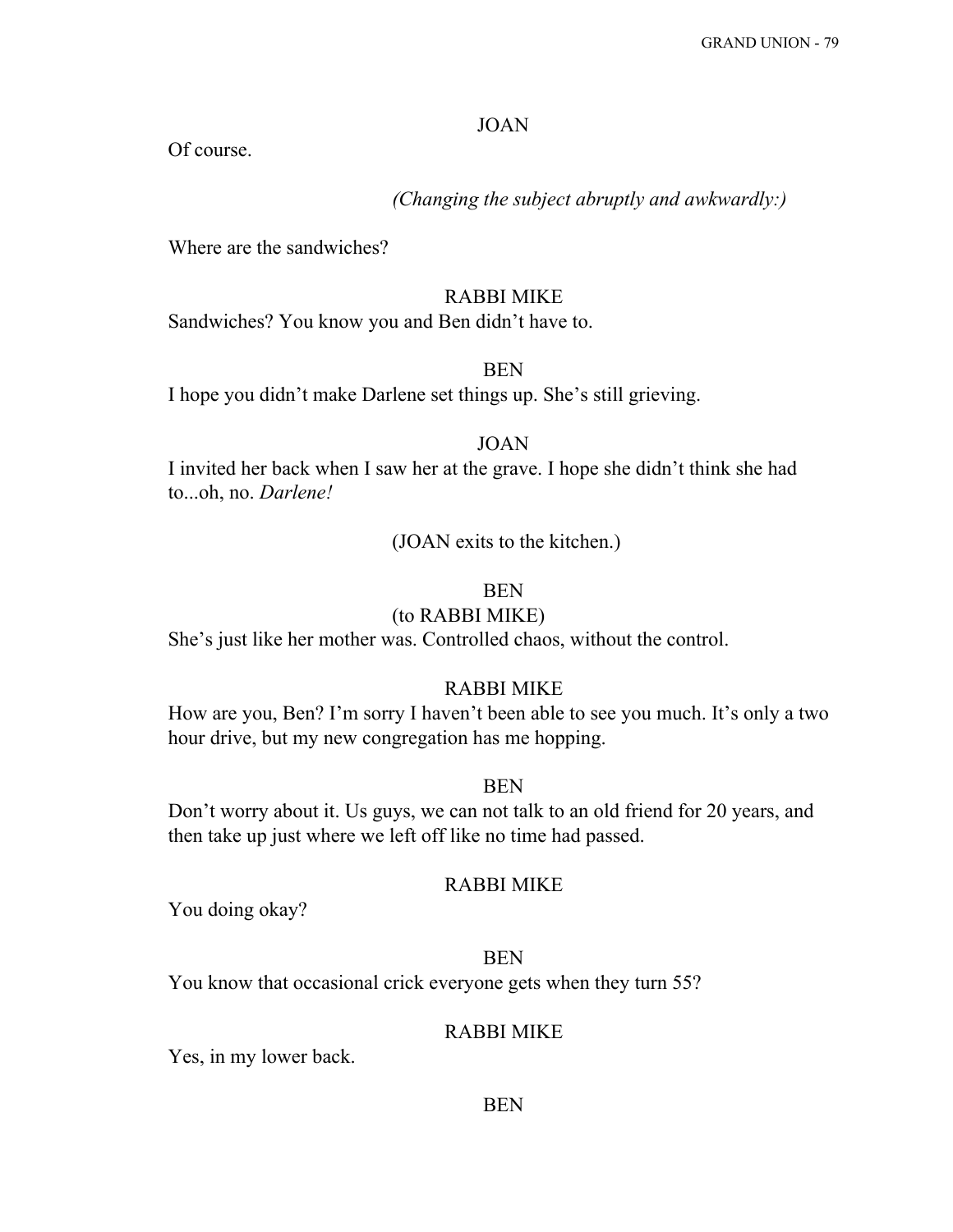Imagine that, but all over. And you know I'm 85. I'm in my last rounds.

### RABBI MIKE

Don't say that.

#### BEN

I don't mind, really. Life is still good right now. Joan helps. Darlene keeps me company and works out my legs. But it's a challenge sometimes, and I know that once I can't face those challenges, I'll come down with something like pneumonia and that will be that. Pneumonia is nature telling us that bacteria will eventually destroy us all. They used to call it the "old man's friend," pneumonia. I never knew what that meant. But I do now.

It's like when they built the Walmart outside town and the temple burned down, the factories closed and the trains stopped running. There's no need for this town anymore. We're all just selling insurance to each other. The temple is my heart, the factories are my lungs, and the trains are my joints. And the Walmart is this town's pneumonia. It killed Sam, and it will probably get me too. Everyone has a time, and every town has its day. I came in when things were good around here, and I'm checking out at the right time.

#### TOM

Sit down, dad. Can I help you? Oh, hi, Mike.

#### RABBI MIKE

Hello, Tom. What brings you back to town?

### TOM

I'm driving cross country just to clear my head. Katie and I split up.

#### RABBI MIKE

I'm sorry to hear that.

### TOM

I'm also doing a little research for a project. A few sketches of the old home town, look over some old photos at the museum.

#### (Pause.)

And check on dad and Joan, of course. You? Why now?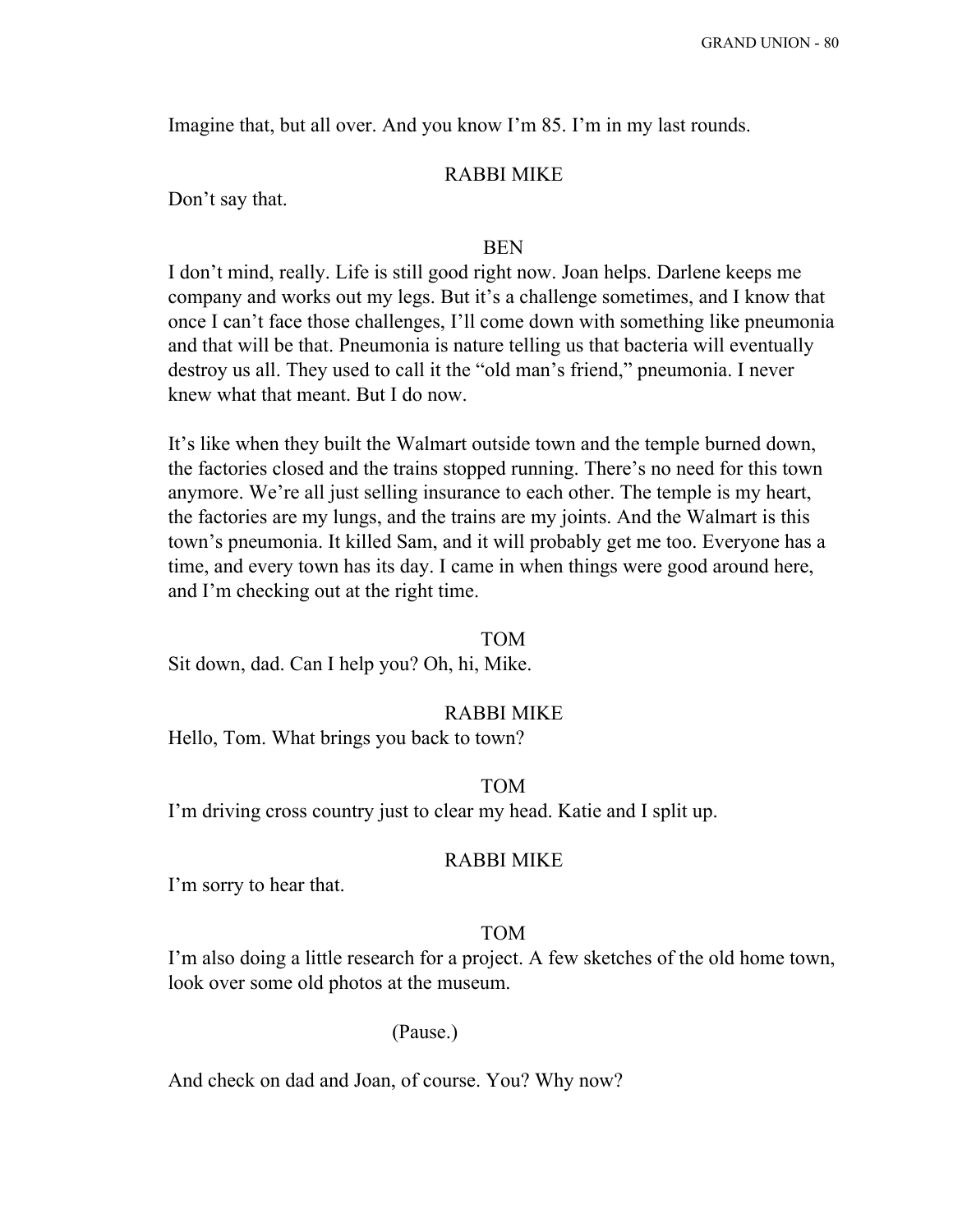### RABBI MIKE

Well, we all thought it was time. The books and the tallits<sup>2</sup> and the plaques had been in storage for so long. We had given two of our three torahs to temples just coming back to life, one in Poland and one in a tiny community in Indonesia, so they're in a good place. But it was time to face facts that there weren't enough people to ever rebuild, and it had been 30 years since the fire. The town got older, the young people like yourself left. Not that I'm blaming you. I mean, I left too. We haven't had enough people to make a minyan here in 15 years.

#### **BEN**

We never ran out of money. We ran out of people.

### (DARLENE and JOAN return, squabbling.)

#### JOAN

No no no. You do not need to serve us, least of all today.

#### DARLENE

It's a way to get my mind off things, to be at peace. To be useful. We all need to be useful.

#### JOAN

Not today and not you. Tom and I will put the food out. You take care of Dwayne. And take off that apron.

#### (SHE sees DWAYNE.)

Oh, hello Dwayne. How's school?

#### DWAYNE

I'm settling in, thank you.

### TOM

### (to DWAYNE)

There's my little brother! How's it going? Keeping away from that sophomore slump?

#### DWAYNE

<sup>2</sup> A Jewish prayer shawl. Pronounced tal-LEET. Plural is technically *talleeseem*, but tal-LEETS is colloquial English.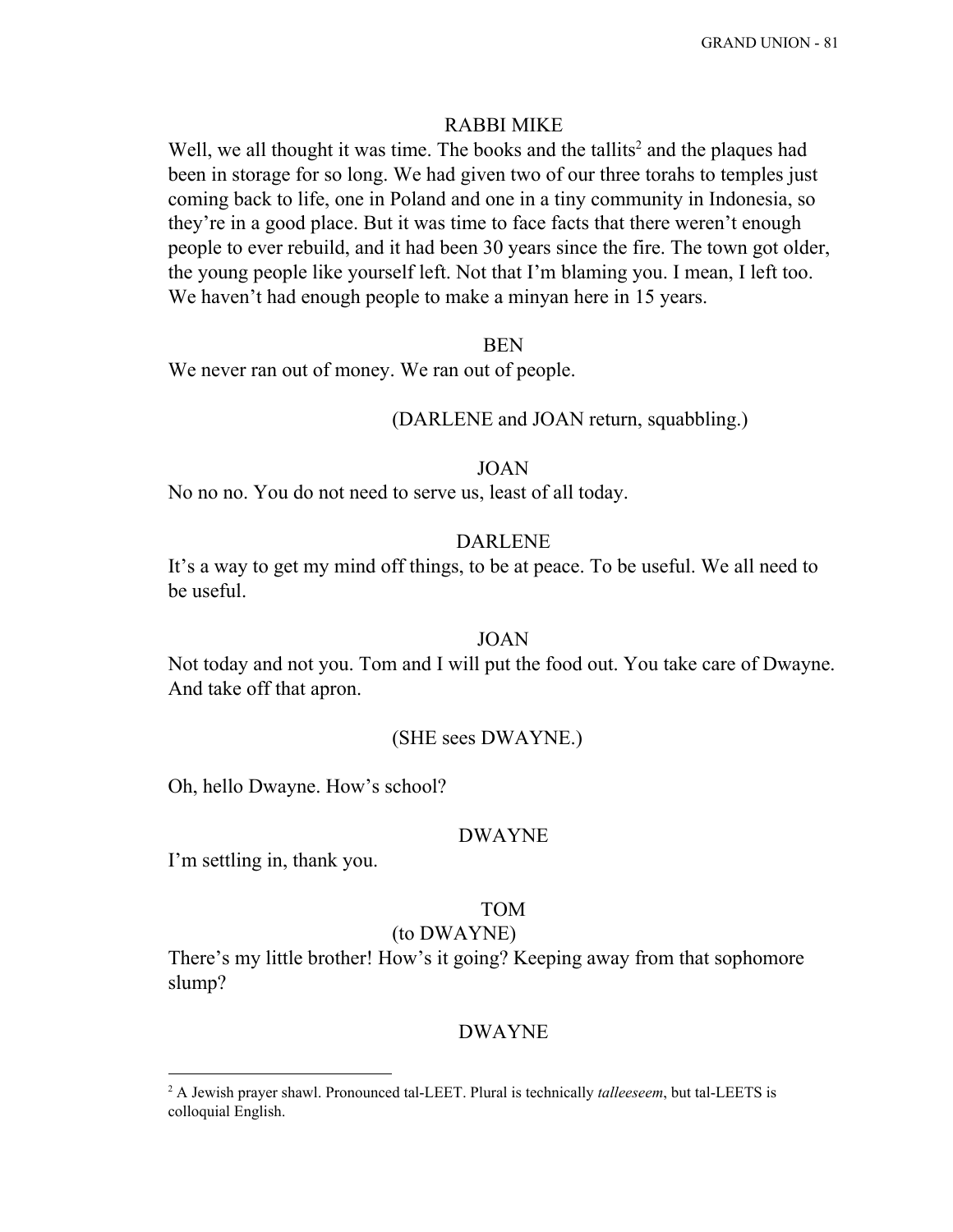I'm hitting the books.

#### TOM

Any idea what you're going to major in?

#### DWAYNE

Math.

#### TOM

Math? Wow. I think I got through college without one single math class. I still have nightmares about high school calculus. I remember you liked math when you were a kid. But college level math? Even though you got that lacrosse scholarship?

#### DWAYNE

I love math. It's sure. It's constant. A right angle is always going to be 90 degrees, no matter who measures it or where. I like that. And when you get to higher types of math, it's like the numbers, they dance in my head. You ever watch a football game from high in the stands, and the players run a play, like a downfield pass. It looks totally random, but they all know where they're going, and they each have a specific pattern, a job. Well, replace those players with numbers, and that's math. There's math in everything, in art, in music. It's beautiful. Sometimes I dream in numbers.

### TOM

I have a friend in California who has this thing, synesthesia. Numbers are colors to her, they're sounds. She told me once three was a red thumping bass line, and seven was a yellow violin.

#### DWAYNE

I'd love to have that.

#### TOM

I don't think it's contagious.

### JOAN

Tom, can you *please* help me here?

#### TOM

We'll talk more later. Coming, Joanie!

(As HE passes BEN:)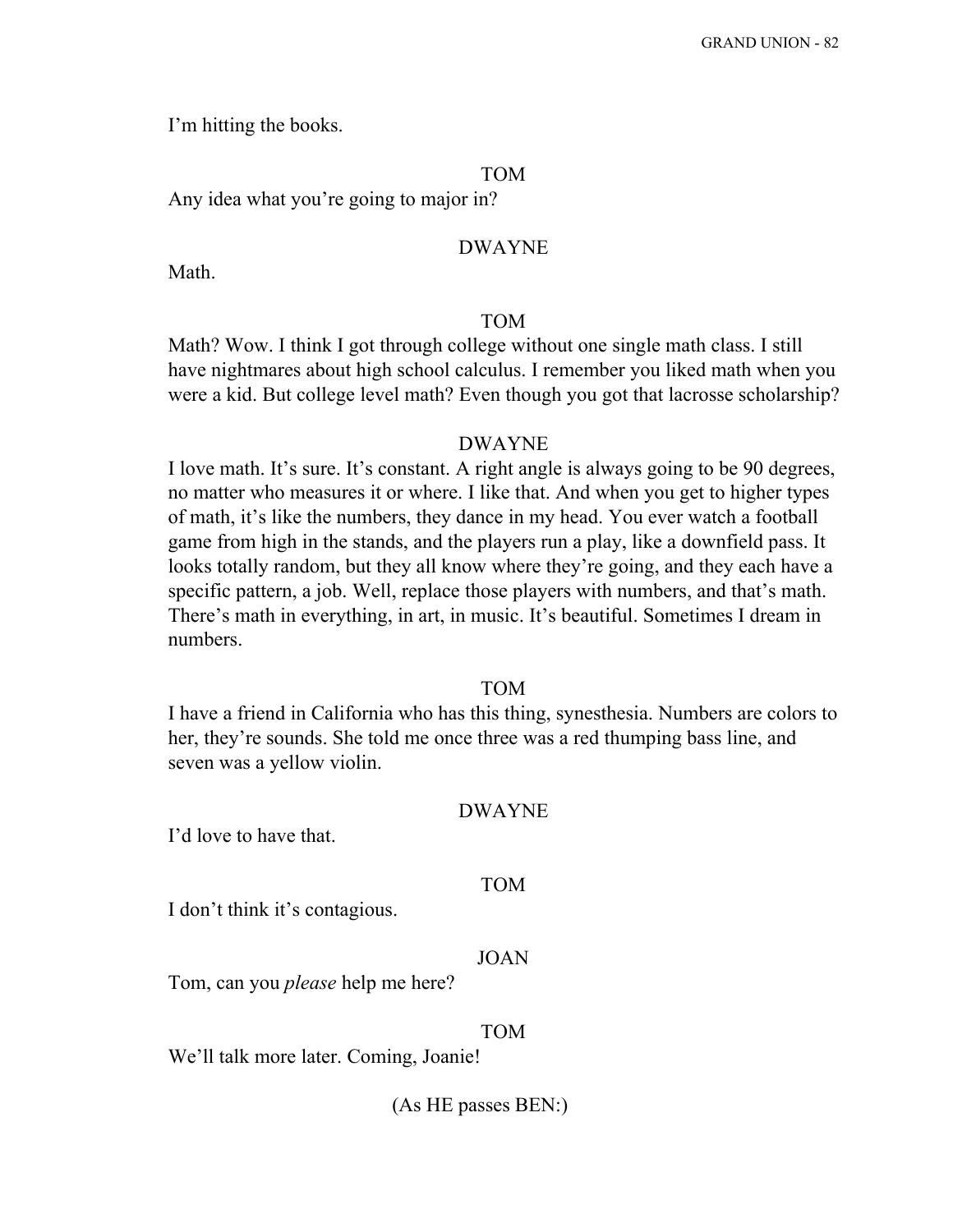Hiya, dad. Oh, dad – you'll never believe who I ran into just before I left California. Uncle Victor.

### (Pause.)

#### BEN

### *(menacingly)*

You ran into who?

### TOM

Uncle Victor. I was showing a few paintings at a gallery in San Francisco, and who should walk in but Victor. And his friend, Uncle Eric. He looked just like I remembered him when I was at Stanford. Put on a little weight, but they looked happy.

#### BEN

Do not mention his name to me. You can see him and your "Uncle" Eric all you want, but I do not want to hear about it. Understand?

#### TOM

He said to say hello. He wanted to talk, to explain.

### **BEN**

There's nothing that person can say to me. Nothing.

### TOM

He told me there were no hard feelings, that he knew he would have made life difficult for you if he had stayed here.

### **BEN**

Victor brought shame to this family and shame to the standing of the Jewish community in this town. I'm glad he's found peace, even with someone like Eric. But I'm equally glad he's three thousand miles away. I don't want to hear another word. Now go help your sister.

#### TOM

Dad...

### **BEN**

Do I have to say it again? *Go help your sister!*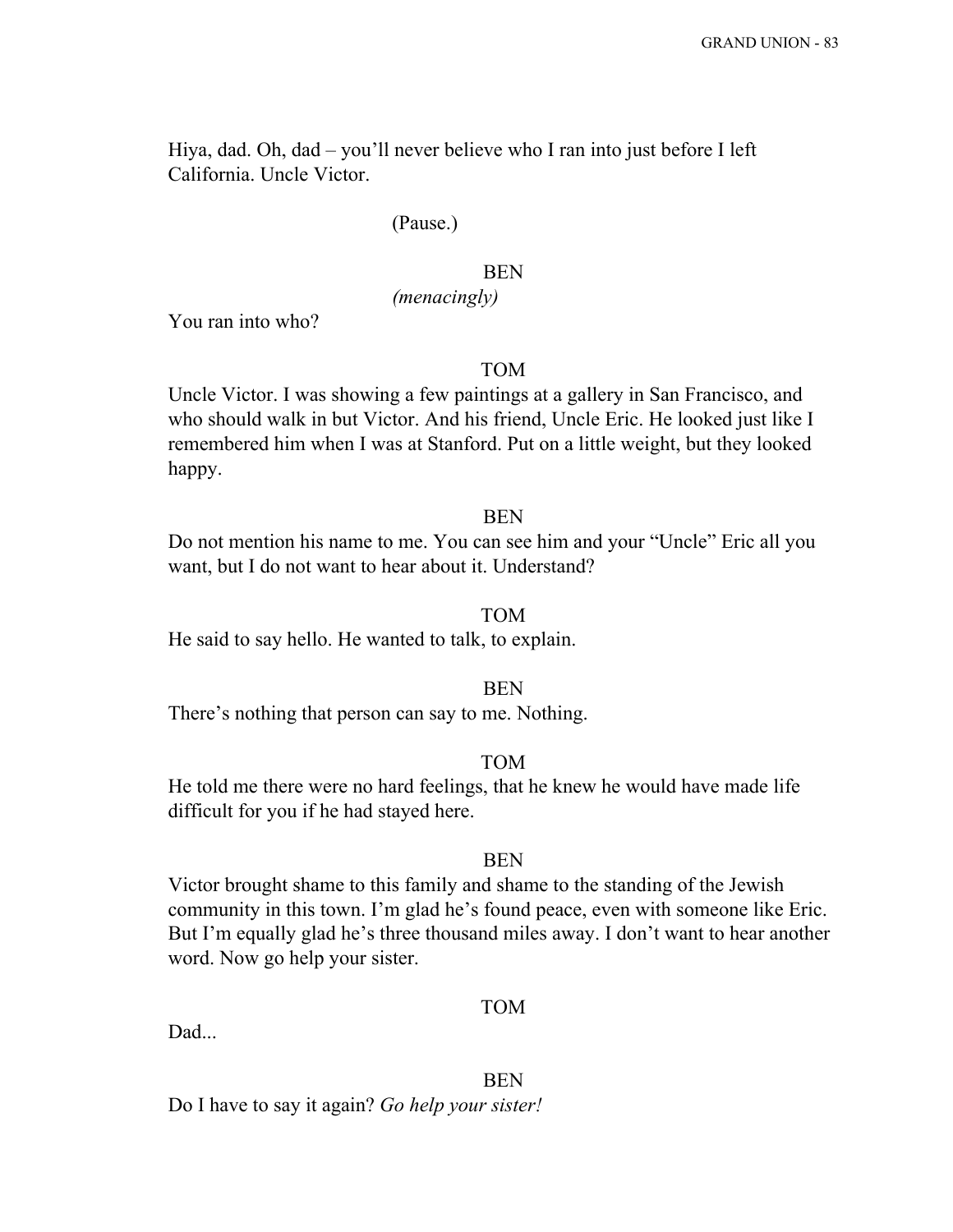(Pause, as HE calms down and shuffles over to DWAYNE.)

Dwayne, I never told you how sorry I was to hear about your daddy.

#### DWAYNE

Thank you, Mister Birnbaum.

#### **BEN**

He was a good man, Sam was. Top of the line in my book. A hard worker. And I know he loved you and your mother. Hard to believe it's been a year. He worked his ass...uh, behind off to send you to that school, and you did him so proud. He always talked about you.

#### DWAYNE

Thank you.

#### **BEN**

I'm sorry he's not here. I considered him a friend. You know, you'll find out when you're grown, but sometimes when your family gets on your nerves, going to work in the morning can be like a Jamaican vacation. Your dad was always there with a smile and a joke. You know one he told me before he passed? A young man asks one of the old men in the town about finding the right girl, and the old man tells him to find a girl like his mother. A girl who looks like his mother, cooks like his mother, and talks like his mother. A few weeks later, the boy comes back to the old man and says "I found just the right girl! She looks like my mother, cooks like my mother, and talks like my mother. There's just one problem. Dad hates her."

He was always joking, always smiling. A good, happy man. I only hope you can be as happy in life as your father was. And I've been meaning to give this to you. Found it when I was going through some things last time I was at the store after your father passed. It has your name on it.

(BEN hands DWAYNE an envelope from his jacket.)

There's a few hundred dollars in there. He must have been putting it away for you.

### RABBI MIKE

Everyone, I'd like to say a few words.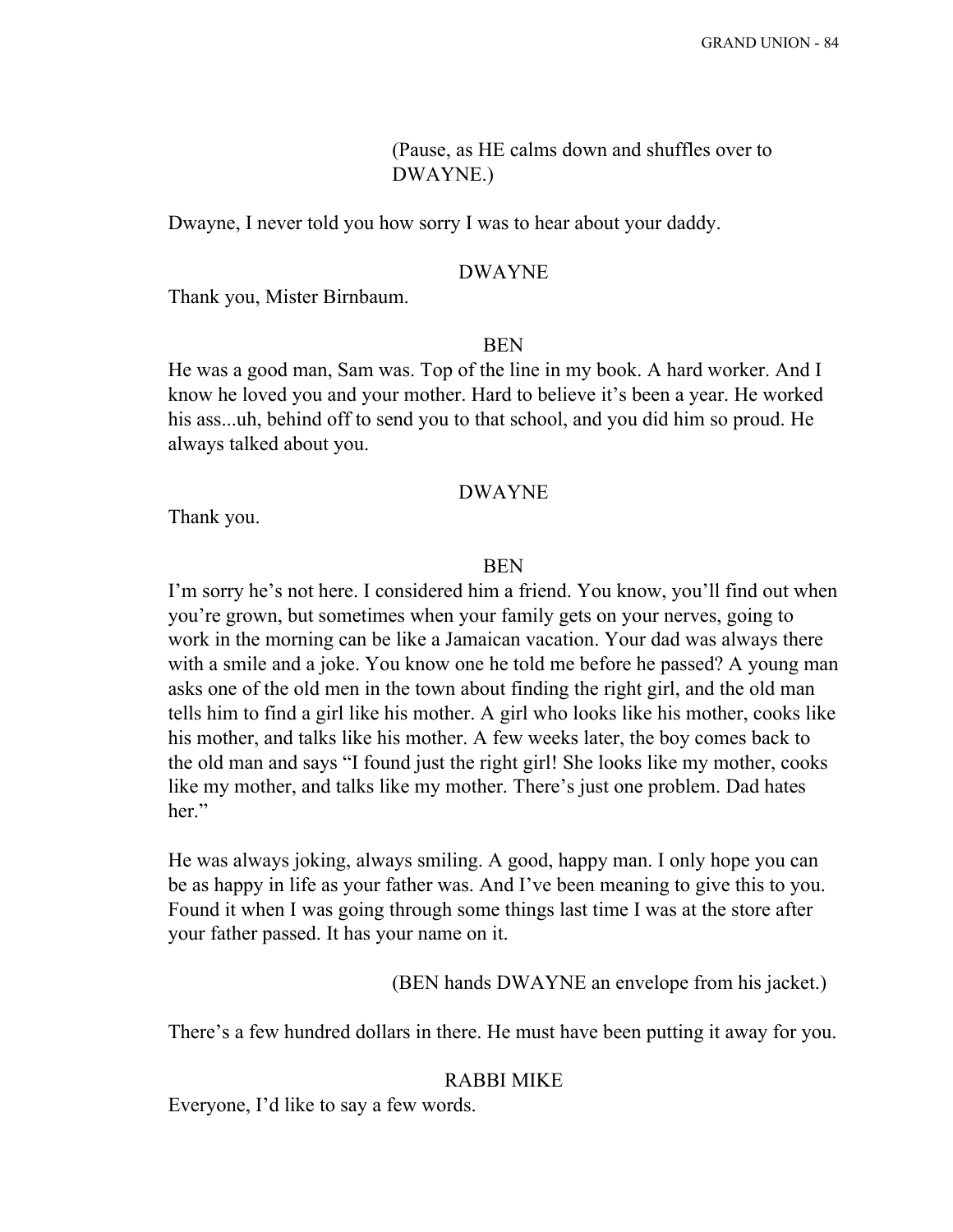(JOAN and TOM come out from the kitchen with cold cuts on a platter for everyone. DARLENE walks quietly behind them. DWAYNE comes to her, hugs her, and shows her the envelope.)

#### DARLENE

(to DWAYNE)

He was a good man, your father.

### TOM

(to JOAN)

Cold cuts are not the answer to all of life's questions, Joanie. Although this roast beef isn't bad.

#### JOAN

Quiet. Mike's going to speak.

### TOM

Let me get a pillow.

### RABBI MIKE

Can I have everyone's attention? Thanks. You can all be seated.

I was counting on the drive over here today, and in the 30 years I've been a rabbi, I've buried more than twelve hundred people, and blessed more than two thousand babies. So my won-loss record is better than the Steelers. But I've never buried a synagogue, until this morning.

According to Jewish tradition, which is the vague phrasing we rabbis rely on when we can't find an actual scriptural passage, when a temple shuts down for good, we bury everything we can't give away. We found good homes for our Torah scrolls. But we honor everything else – the books, the plaques, the tallits, the yarmulkes, all the things that turn a cold empty hall into a place of worship – as we honor a righteous person, with a burial, a tear, a hug, and companionship.

But we will not, we cannot bury our stories. Sometimes, when people tell their stories, they're mourning the loss of a way of life. And such it is with us here.

We must also realize that there would be nothing to bury if it hadn't been for this temple's great friends, Sam, of blessed memory, and his friends and family, who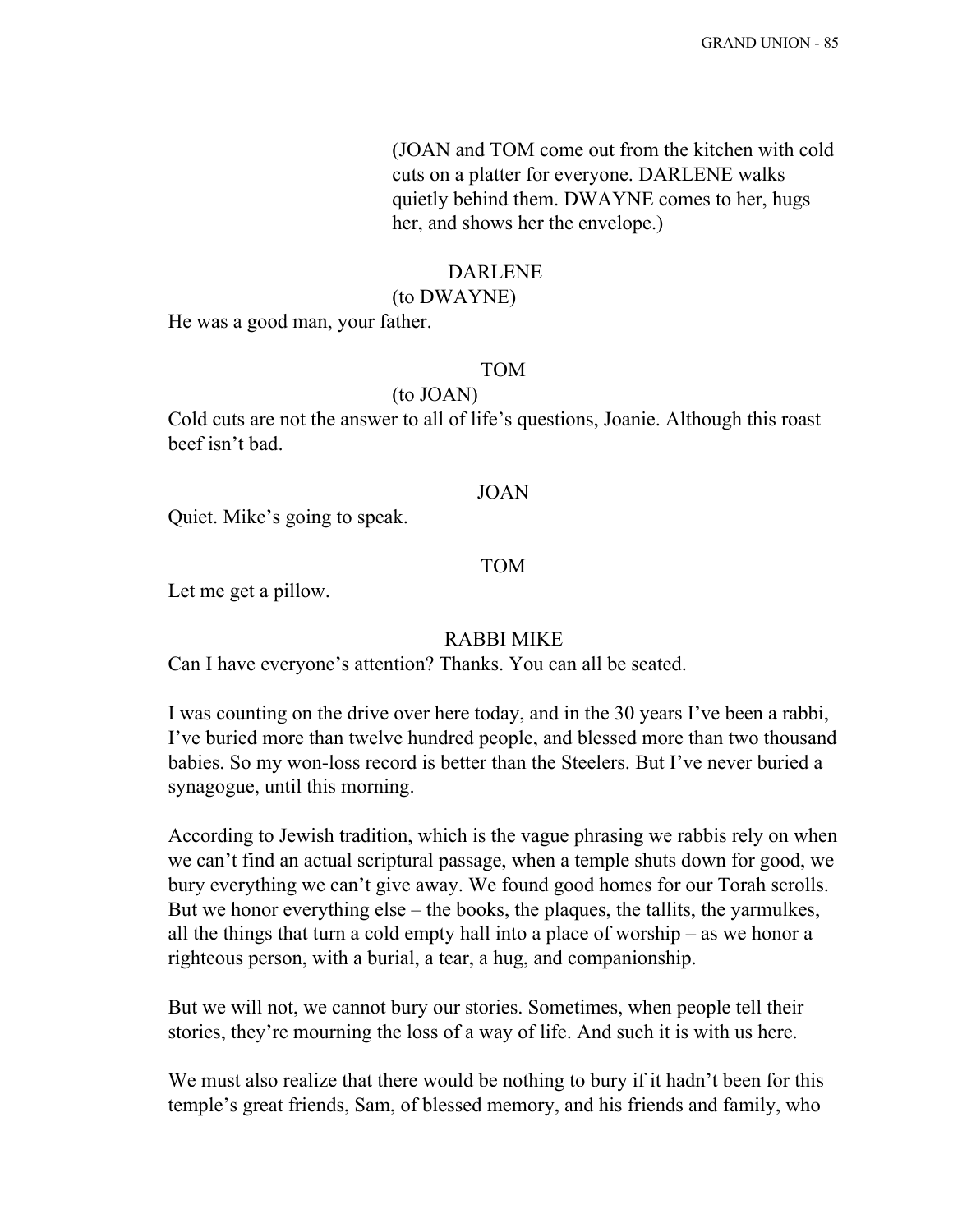courageously went into that horrible fire 30 years ago and saved as much as they could. And it was they who opened their own home to us when we wandered in a spiritual darkness. We never recovered from that tragic day, but the graciousness and love shown to us by them can never be repaid or forgotten. We wandered from place to place, from church to storefront to union hall to office building, but they were there for us in the beginning, when we needed them the most.

The town cemetery in Grand Union has a fence running down the middle. On one side, there's the Catholics and the Protestants, our city fathers and founders. On the other side, there's yet another fence. Jews here, and what they call the African burial ground there. I know there are ritual laws about keeping a sacred Jewish space, but as I've grown older and seen more of the world than just my small Pennsylvania home town, it strikes me as wrong. Why should we cut ourselves off from the wide world, and why should others cut us off? Let's face it – we could never fully integrate ourselves into the wider world here, even in 2015. But it's that second fence, the one on our side, that troubles me. Call me a rabble rouser, but now that there's no more temple, there's no need for that fence between us and our friends.

I don't know. Maybe a bunch of us can go down there one night when it's really dark and cold and no one's looking, and we can just tear it down. Tear down the fence between us. All the fences. Maybe we need to blow our ram's horns for everyone to hear, like Joshua at Jericho, so that all may tremble. Maybe the concrete holding the fence in place has gotten soft over the years. Maybe we can just lift it up and get rid of it. Or maybe it's so fully sunken into the earth than nothing, not a bulldozer, not brute strength, not even a dozen righteous men and women can tear it down. I hope that's not the case. I hope so for this town's sake. Because what separates us should not be stronger than what unites us. We owe it to our ancestors buried there, our friends on both sides of that fence, to Sam and to Ben's wife Barbara, to the memory of the thousands of people who have passed through our congregation and taken comfort from its blessings and fellowship.

Now, all this talking has made me hungry. Tom and Joan have graciously provided us with some lunch.

#### BEN

Can I say something?

#### RABBI MIKE

Of course. It's your house.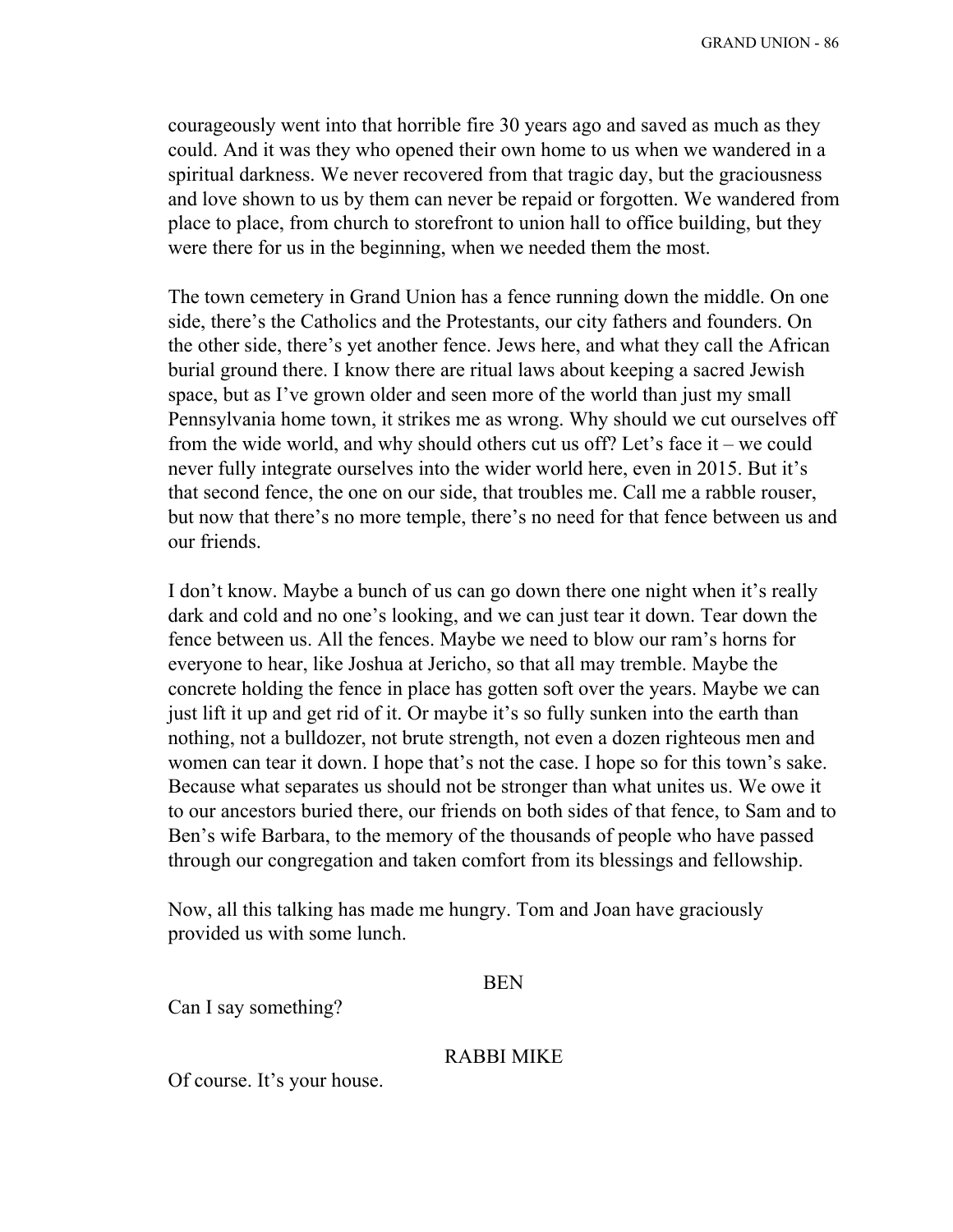(BEN slowly gets up, but it clearly exhausts him.)

BEN

Tommy boy, Joanie, you know with your mother gone these two years, I don't have much time left...

#### JOAN

Not again with that, dad.

### TOM

C'mon, dad. Your legs may be gone but everything else is like a bull.

### BEN

You don't know that.

JOAN After all this time, dad, cut the crap. You'll outlive us all.

### BEN

I just wanted to say...

JOAN No more bullshit, dad. I can't take another day of your bullshit!

#### (Pause.)

### BEN

Oh, fuck it. Let's eat.

(DARLENE comes over to him.)

#### DARLENE

I'll get you a sandwich, Mister Birnbaum.

(HE reaches for her hand and grasps it.)

#### BEN

Thank you, Darlene. Thank you very much.

(DARLENE walks over to make BEN a sandwich.)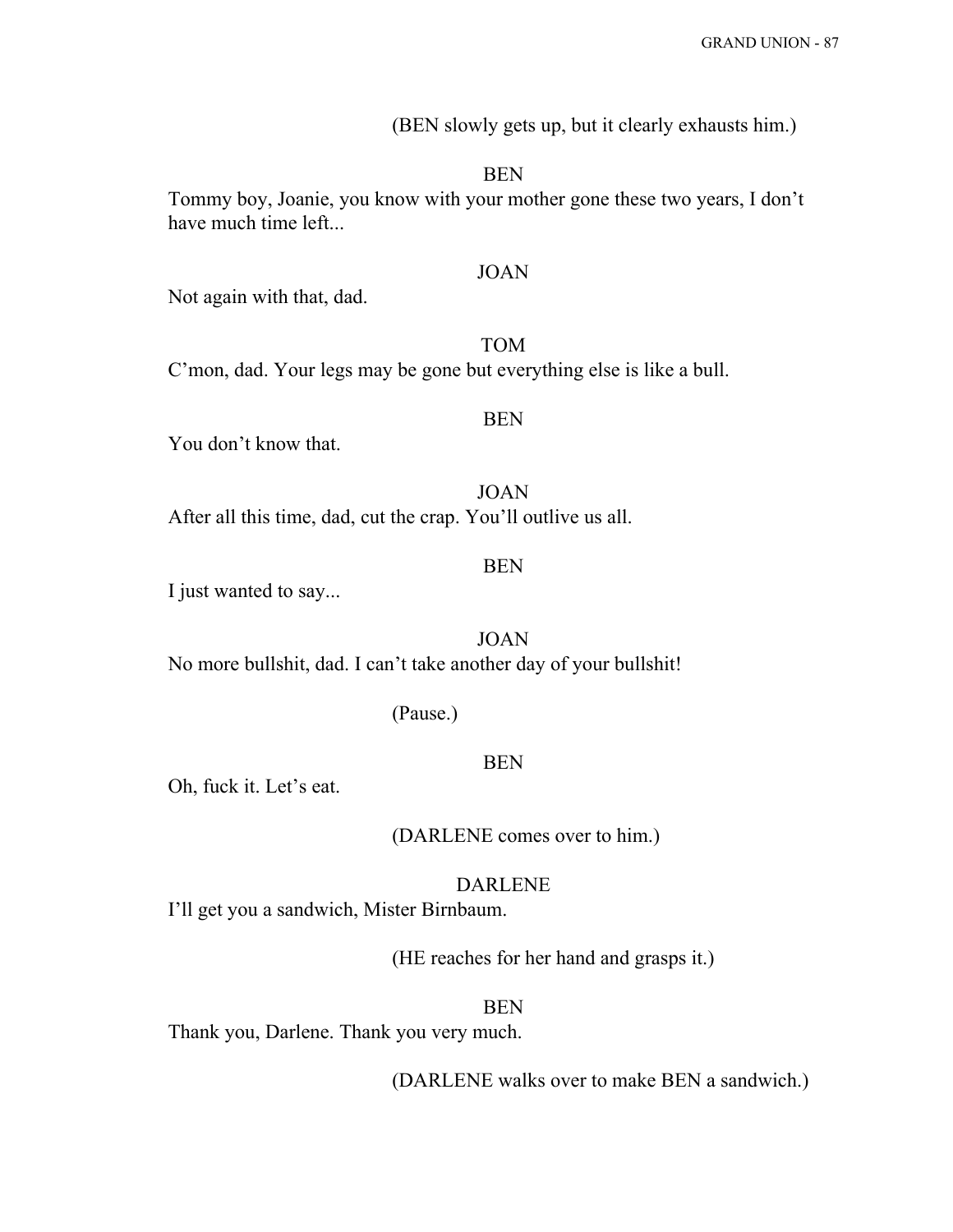### **(END OF SCENE.) Scene Ten: THE PRESENT**

### (TIME: The present.

(We are were we left TOM, JOAN and DARLENE at the end of Scene Five — having lunch at the too-large dining table in Ben's home. ALL are eating sandwiches and potato salad.

### TOM

I'm so glad you could come, Darlene. I know it would have meant so much to my father.

### DARLENE

How could I refuse my Tommy boy? Your father was a good man. Like my Sammy. Two good men, gone too soon. I want to thank you for canceling the loan for the store when he passed, Tommy. That was very kind of you.

### TOM

That was dad's idea. He knew you would have trouble paying it off. He didn't want it to be a burden once Sam died.

### JOAN

Yes, and now it's all boarded up, an empty shell of a store in an empty shell of a town. Dwayne could have taken Birnbaum's over. He should have.

#### TOM

Not in his condition.

#### JOAN

Then you should have, to continue the tradition.

### TOM

What about you?

JOAN Me? I should have taken over a men's clothing store?

#### DARLENE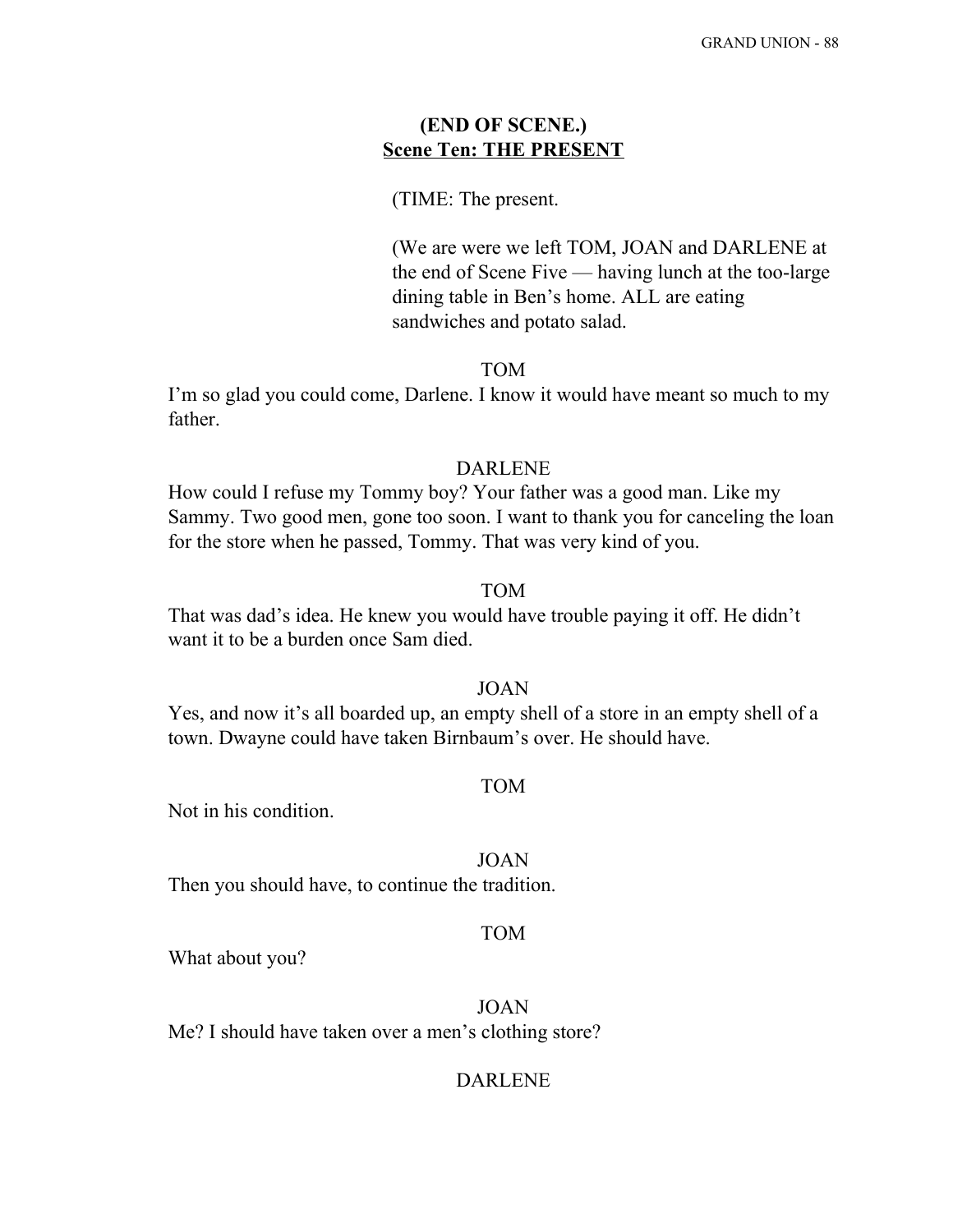Children! And I'm calling you that because that's what you're acting like. It's over. Just let it all be. If there's one thing all this has taught me is there's no time for fighting in this life. There's a time for learning, a time for working, and time for relaxing and eating some of this fine potato salad. But you keep the squabbling to a minimum.

#### JOAN

You're right. I'm sorry, Darlene. You've been so kind and generous with your time. That's why we invited you here today.

#### DARLENE

Is it? I thought it was just to say goodbye.

#### JOAN

Goodbye?

### DARLENE

Well sure. Mister Birnbaum's gone, and Tom's going to run back to California, and you'll be heading back to New Jersey, no doubt.

### JOAN

Who told you that?

### DARLENE

Why, with your father gone...

#### JOAN

I was thinking I might stay. That's what I wanted to talk to you about.

### TOM

Before you get into all that, Darlene, I wanted to show you my painting.

#### JOAN

Tom, you're making this more difficult for me.

### (TOM unveils the painting.)

I painted it especially for the town art museum, in honor of my father. It's called *Main Street, Grand Union, 1969.*

### DARLENE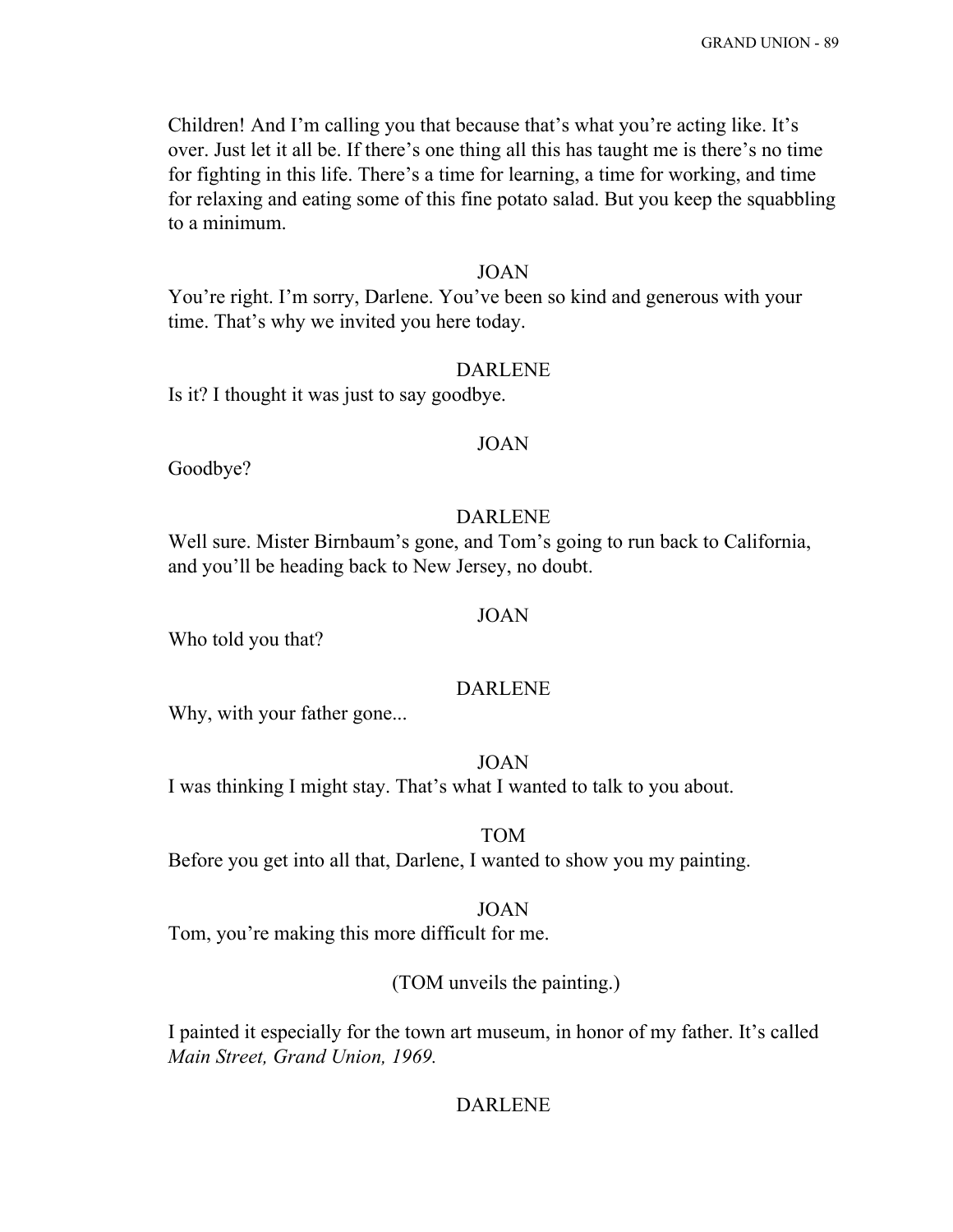I knew you painted, Tommy, but this is...this is beautiful. There's the store, and that little white dot inside it – is that your father? But why is it so gray? There's no color to it.

#### TOM

I wanted it to look like an old black and white photograph.

#### DARLENE

When you look back on it, sure, black and white seems a way to make it look old, but you weren't alive then. The way it remember it, it wasn't plain old black and white. There were colors. The store's sign was a deep blue, like my Sammy's Oldsmobile. The women's clothing, well, I remember a lot of women wearing red checked dresses and white gloves to come downtown. The bank had a green awning, like a dollar bill, and the candy store was red and white, like a peppermint candy cane. It wasn't just black and white. There were colors, beautiful bright colors. Looks like you left those out here.

### TOM

Well, it's how I remember it.

#### DARLENE

So it's not really downtown. It's what you think downtown was.

#### TOM

My impression of it, yes.

#### DARLENE

It's a beautiful painting, Tommy, and I'm not saying it's not, but that's a painting of your downtown, not mine. Mine was happy and colorful, even though we couldn't take advantage of everything the white folks could, like the movie theater. But I never gave that much thought. I just liked walking downtown, seeing everyone running around, all the activity, the cars and trucks whizzing by, like I was in the middle of a big book someone was writing, and that I was watching it all go by. If anyone's memories should be dark and gray, it's me. But I remember the colors. All those colors. It's funny how some people can see the same thing different, isn't it?

(The odd doorbell rings again.)

That's probably Dwayne. I hope it's all right with you if he comes and has some lunch with us.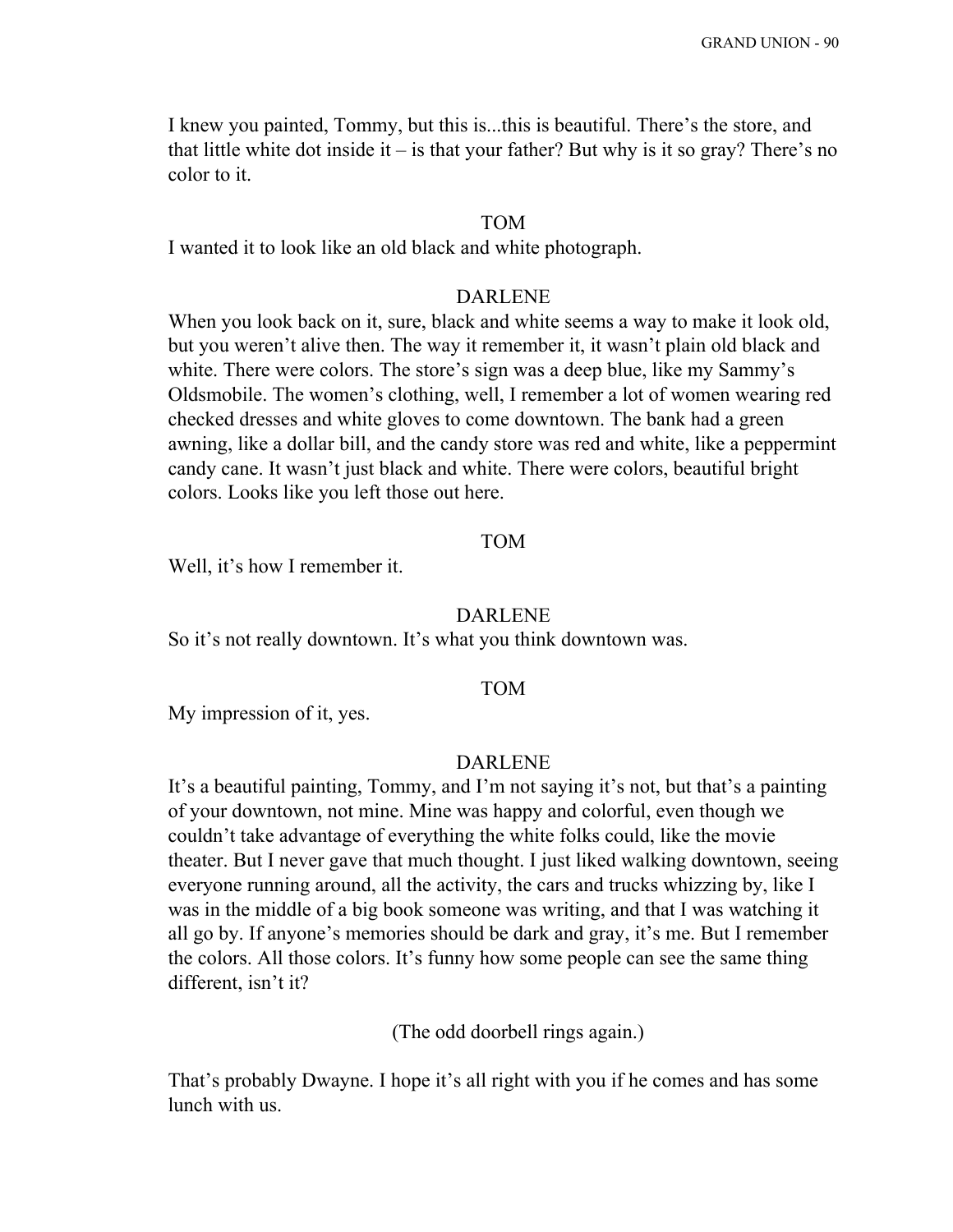### TOM Of course! I haven't seen him since he came back from State College.

JOAN Darlene, I hope we'll have some time to talk about things.

#### DARLENE

Things?

### JOAN

Well, we wanted to make sure you were taken care of after dad died.

#### DARLENE

Oh, he remembered me just fine.

(Doorbell again.)

### JOAN

I've got to fix that.

(SHE exits to open the door.)

TOM I think Joan wanted to keep her father's big chair, but other than that...

DARLENE They'll be plenty of time for the moving vans to sort everything out.

> (JOAN enters along with DWAYNE, who walks slowly, haltingly and with difficulty with the aid of two forearm crutches. HE walks to a chair, falls back into it, and puts his crutches on the floor.)

DWAYNE Momma, can you make me a sandwich, please?

DARLENE How long did you have to wait for the bus today, baby?

#### DWAYNE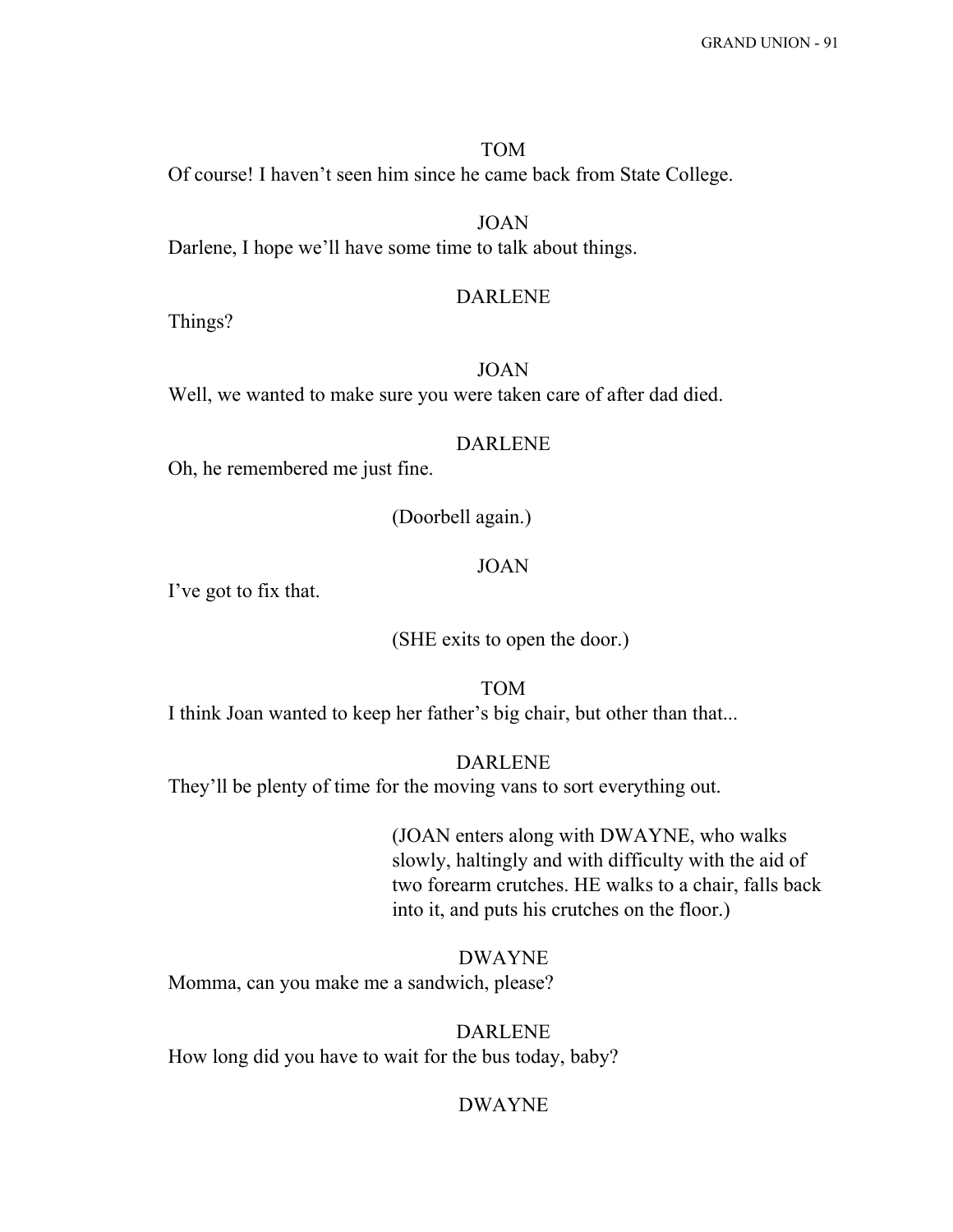Only twenty minutes.

TOM In this weather? I can give you both a ride home later if you'd like.

#### DARLENE

That's very kind of you, Tommy.

#### DWAYNE

Thanks.

(DARLENE slowly gets up and begins to make a sandwich for DWAYNE. JOAN gets up as well.)

#### JOAN

Here, let me.

### DARLENE

It's no trouble.

### JOAN

No, I insist.

### DWAYNE

It's just a damn sandwich!

(Pause.)

I'm sorry.

### DARLENE

His medication upsets him sometimes. You want some potato salad and a Coke with that, son? Coke settles his stomach.

### DWAYNE

Thank you, momma.

#### TOM

Man, I haven't seen you in years, Dwayne. I heard what happened. How are you coping?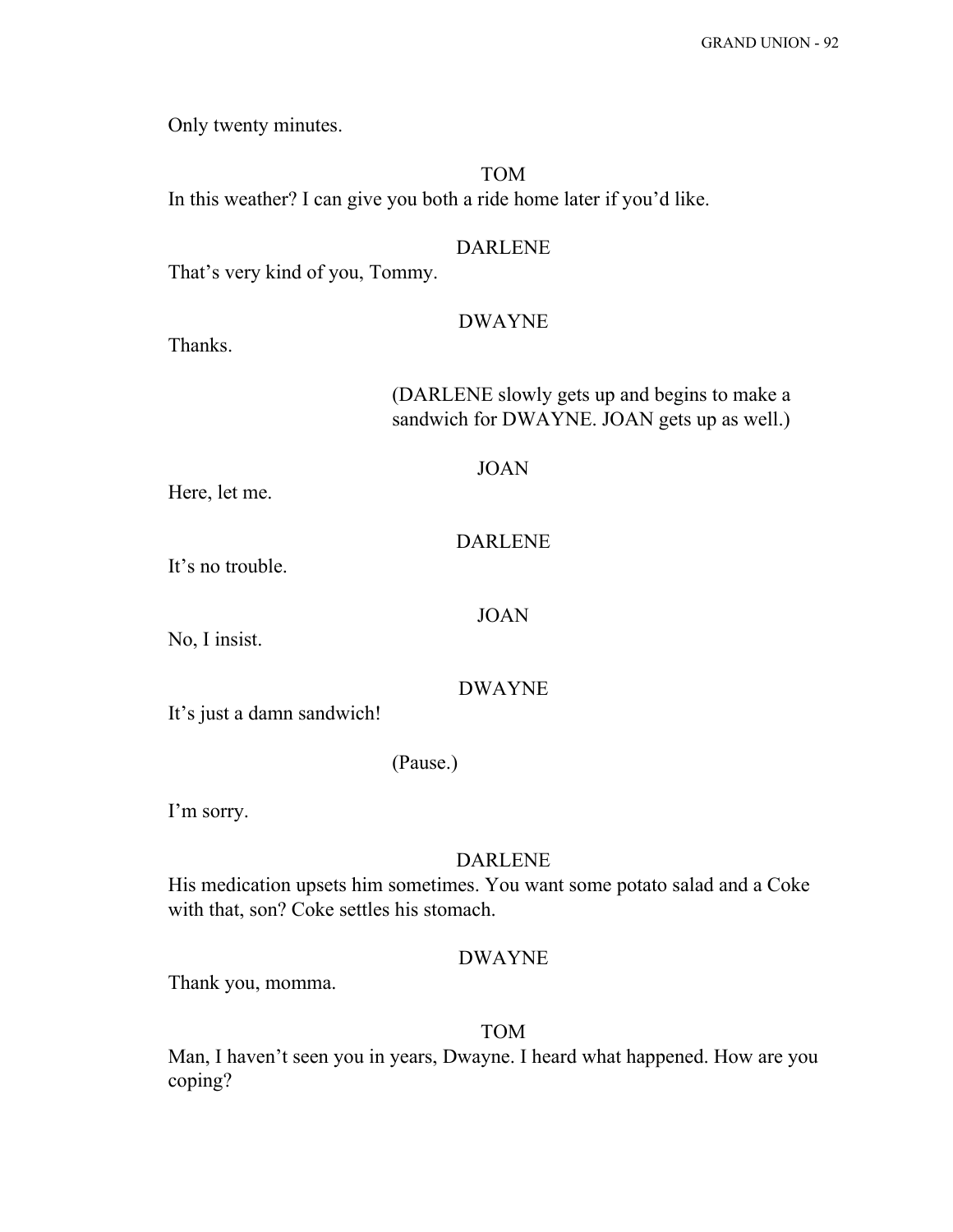# DARLENE

He has his good days and his bad days.

### DWAYNE

Mostly bad.

### TOM

Where were you shot?

#### JOAN

Tom!

### DWAYNE

It's pretty obvious, isn't it?

#### DARLENE

The state lawyer said they're training the police now to aim for the legs. I'm just relieved it wasn't worse.

### DWAYNE

#### *(ticked at her)*

They're not your legs, momma.

### DARLENE

You could have been killed, son! Serves you right for hanging around with those townboy thugs.

### DWAYNE

Thugs?

### DARLENE

You were in college, boy! You were the first person in our family to go to college. And on an athletic scholarship! Free tuition to one of the best schools in the country. And you riding around with thugs with the names of Malik and Jamal. We tried to raise you right, but you needed to be Malcolm X. You don't need to double-down on your color. Everybody can take one look at you and see you're a black boy. Ain't nobody gonna take you for Norwegian. If you had just listened to your father. Police wouldn't dare bother four white boys in a car, and they'd overlook you.

### DWAYNE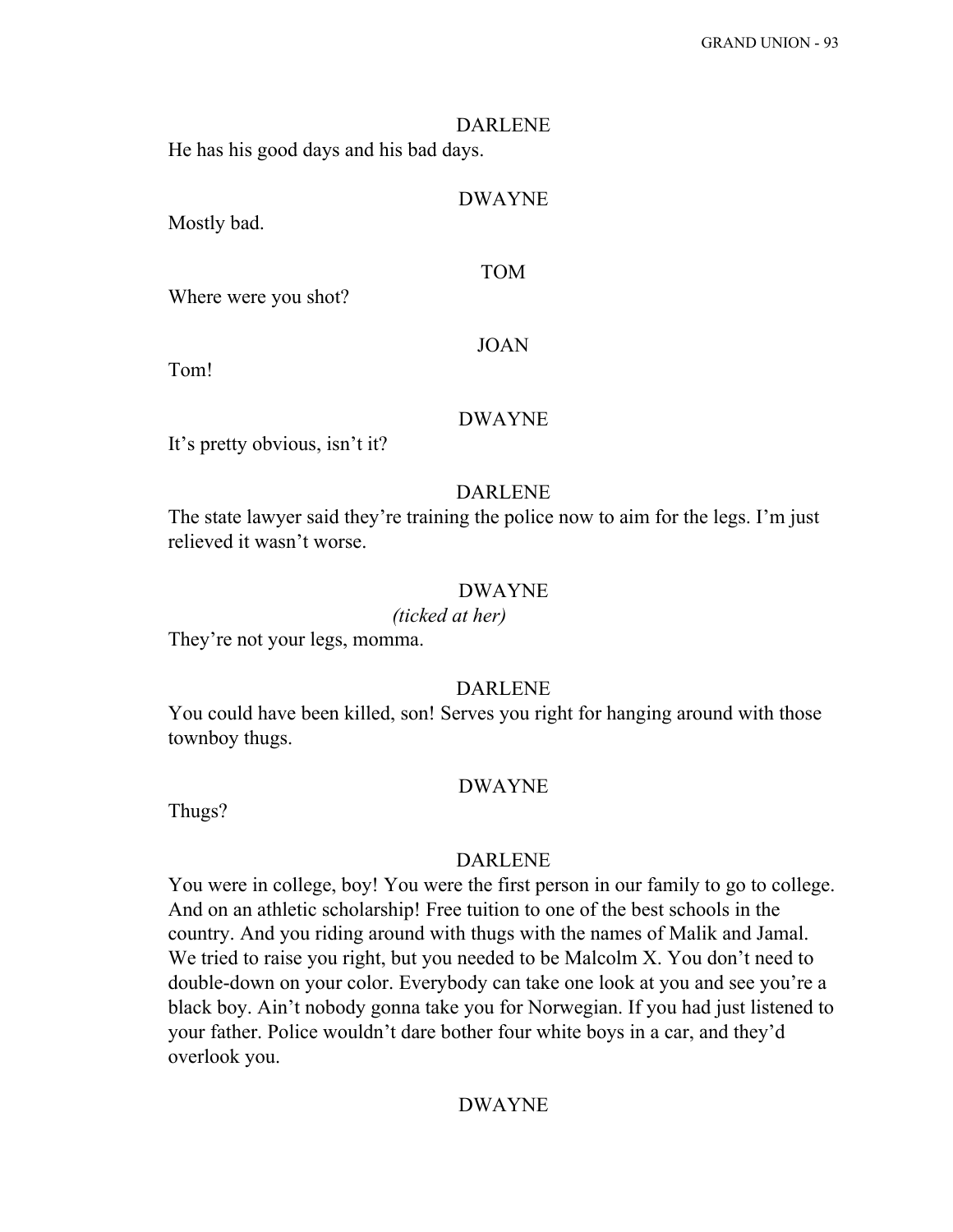Enough, momma! You've been telling me that since I got out of the hospital. It was one car ride. One ride to get some hamburgers with some guys I knew.

### DARLENE

That's just the way the world works, except you're too young and got your head in the sky. Eat your sandwich and we'll discuss this later. Mister Tom and Miss Joan don't need to hear about your misfortunes.

#### TOM

I'd like to hear about it.

#### DARLENE

Tommy boy, I love you like your own mother, but some things are not for sharing.

#### DWAYNE

Some days I feel like I'm living on borrowed time, like I shouldn't be alive.

(DARLENE cuts him off.)

### DARLENE

*No! Now you hush and eat your sandwich!*

#### (An awkward pause.)

### TOM

Say, Dwayne, remember how I used to take you to Peduzzo's downtown for a milk shake? We'd meet at the store after you got out from school, and we'd stop there for milk shakes before I helped you with your history homework.

#### DWAYNE

Everyone gave me dirty looks.

### TOM

No they didn't.

#### DWAYNE

I was the only black kid ever in there. My daddy worked 100 feet from the place and he never set foot in there because he knew he wasn't welcome.

#### TOM

Of course he was! Old Man Peduzzo was as kind and nice as guy as I've ever met.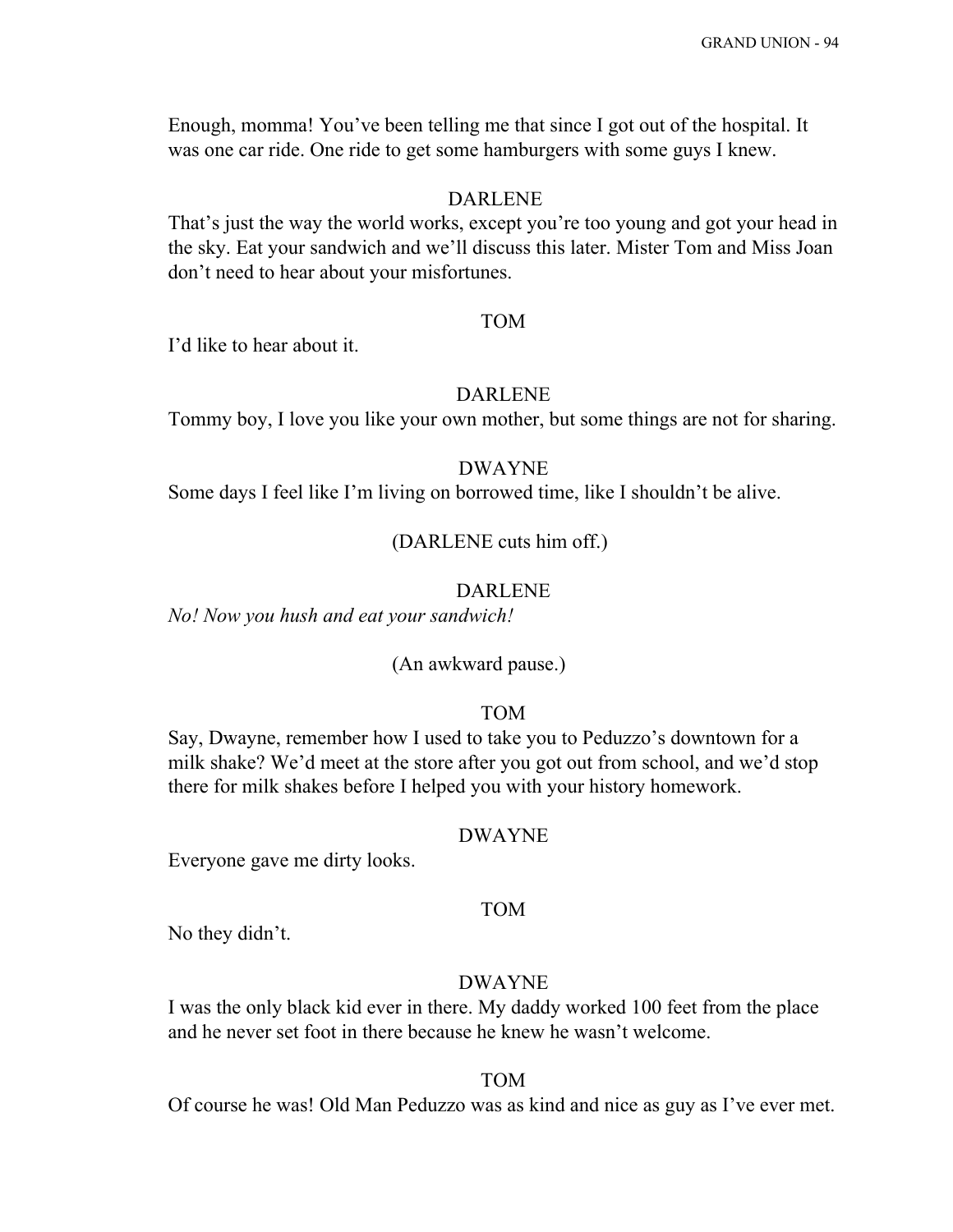### DWAYNE

As *you've* ever met.

### TOM

Well, I'm sorry you felt that way. But I want to show you something.

(TOM brings out the painting, puts it on the easel.)

See? There's your dad's store, back when my father owned it and he worked there. There's...well, there's all of downtown, 1969. The summer of the moon landing. What do you think?

> (DWAYNE gets up slowly, and walks haltingly to the painting with his crutches. HE stands in front of the painting and looks it over.)

### DWAYNE

Why is it in black and white?

### TOM

Well, that how I remember it. Like a photo. An old photo. I thought of giving it a sepia tone, too, but that was too obvious.

#### DWAYNE

You're missing a lot.

#### TOM

Well, I had to exclude...

#### DWAYNE

This is your town, Tom. Your town, not mine. Where am I? Where are my people? The people you pushed out to the Diamond, to Sugar Bay Lane by the dump?

### TOM

Dwayne, you know me, I didn't...

#### DWAYNE

Huh? Where are they? Because they sure ain't here. They sure ain't in this picture. This goddamn town killed my father, wore down my mother and crippled me. *But I will not let you erase us!*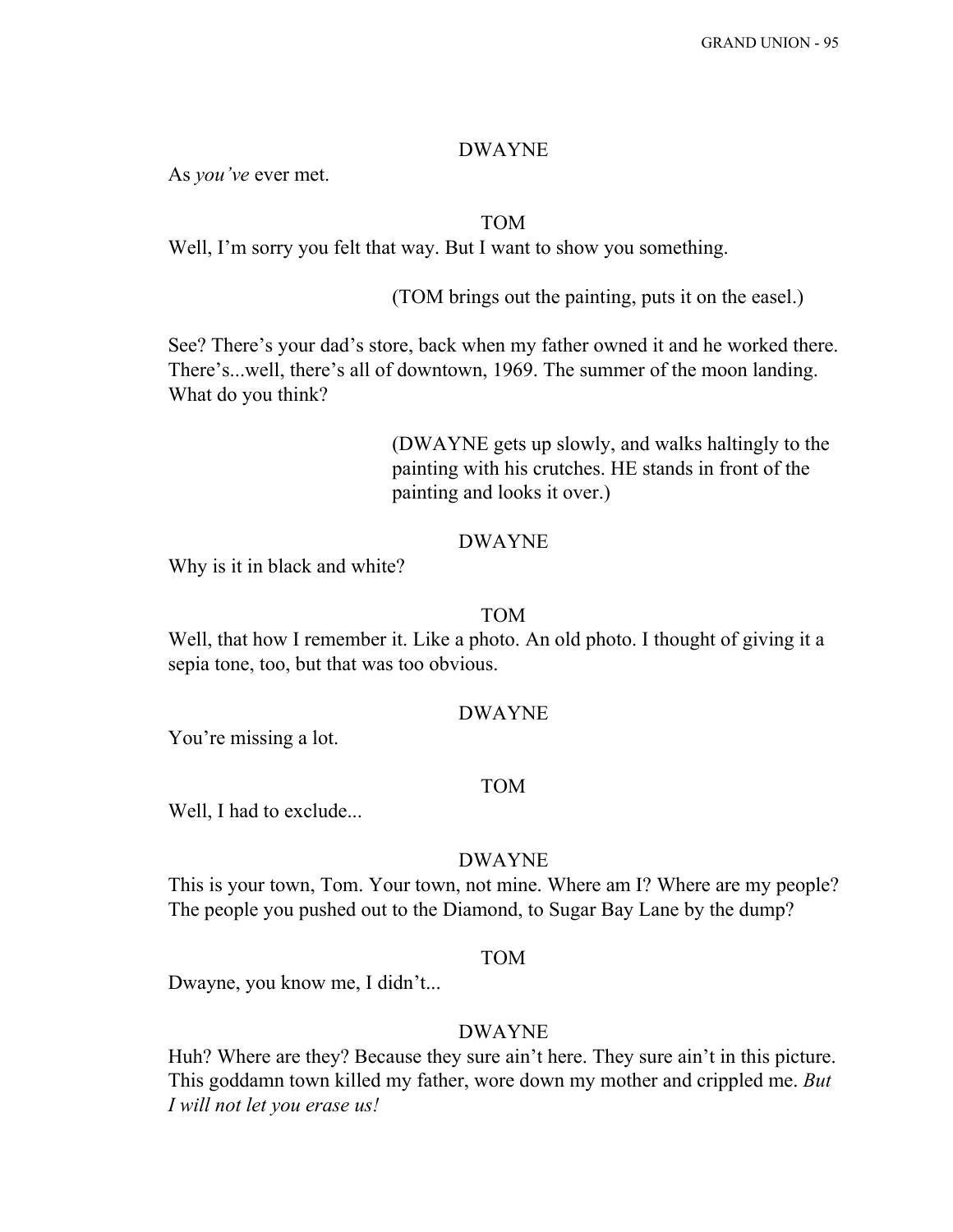(With that, DWAYNE takes the picture and attempts to destroy it by throwing it to the floor and stomping on it, using his crutches.)

Hang that up in your California gallery.

#### DARLENE

Dwayne! You apologize to Mister Tom right now!

(DWAYNE gets his coat and slowly walks to the front door.)

## DWAYNE

I'll see you at home, momma. I'll take the bus.

### (HE exits.)

### DARLENE

Oh, Tom, I'm so sorry. That boy is just angry at the universe, and you're much easier for him to punch. I hope he didn't cause too much damage.

#### TOM

I'll have to take it back home to repair it.

### DARLENE

I'm sure that when you do, it will be even twice as good.

#### JOAN

In a way, he did you a favor, Tom.

### TOM

A favor?

### JOAN

A chance to re-examine it, with a new perspective. All it needs is a good cleaning and a little more paint.

### TOM

Three years. But I can't...I mean, it's Dwayne. We were so close.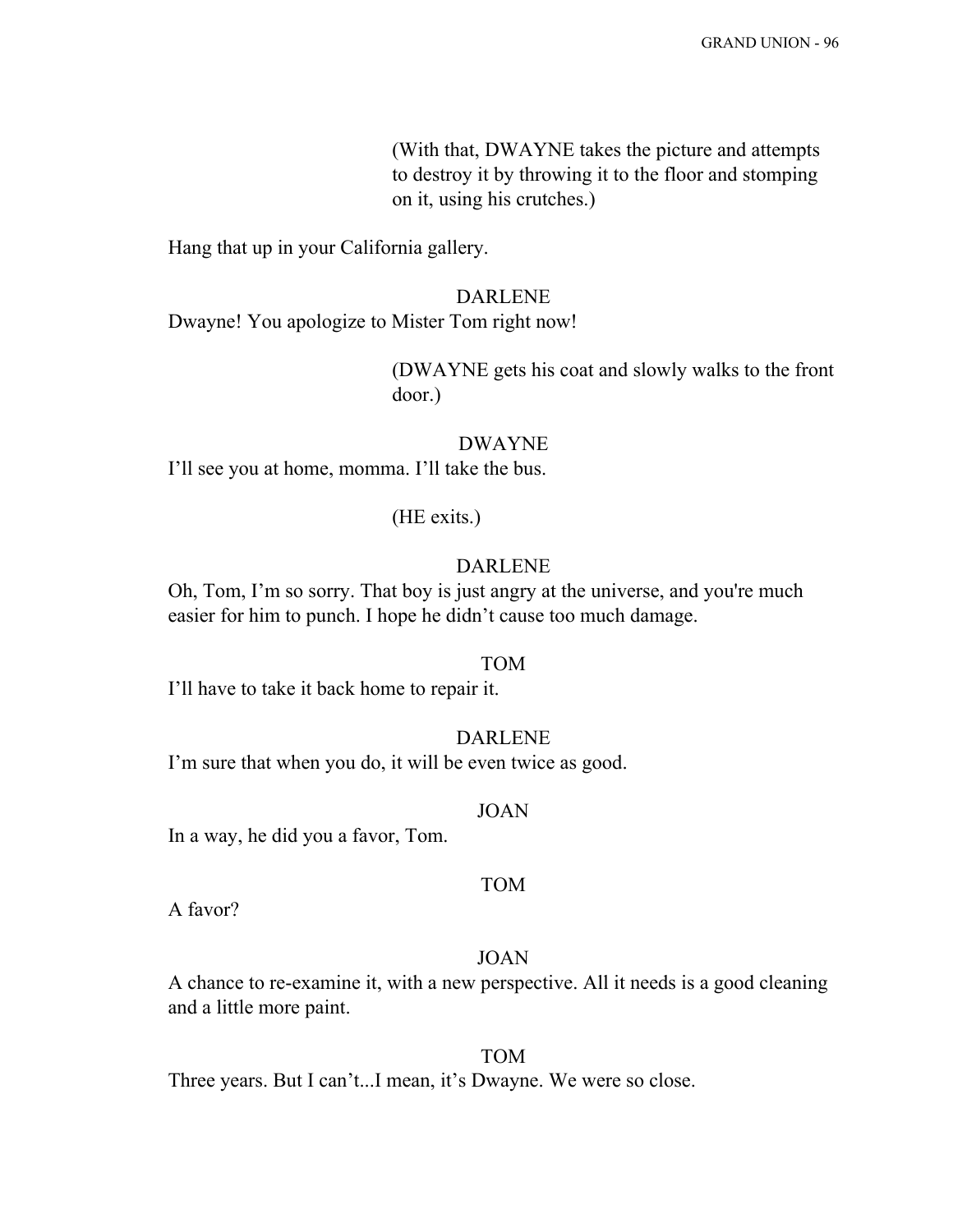#### DARLENE

That boy has been in a constant rage since he came back home. Just sits around all day playing video games like a ten-year old. I try to get him to do something but he just stares at me and goes back to playing. Maybe you can talk to him, Tom.

### JOAN

After what he did?

#### TOM

I don't think he's going to listen to me, of all people.

#### DARLENE

I suspect you're right. See, with the bus line coming right up this street practically to the door, he could get a job downtown, something sitting down, like a bank teller. I always told him to get a good government job like be a mailman, but that's not possible now. You know anyone at the bank, Miss Joan?

### JOAN

Well, you know, they're cutting staff at all the banks.

#### DARLENE

Still, maybe you can put in a good word before you go.

#### JOAN

Go?

#### DARLENE

When you go back to New Jersey.

#### JOAN

I told you, I'm not going back. I'm going to turn this place into a bed and breakfast.

#### DARLENE

What's that?

#### JOAN

It's like a small hotel, but all tasteful and homey. Four-poster beds, soft linens, firm pillows. And you serve the guests breakfast in the morning. Maybe an artists' retreat.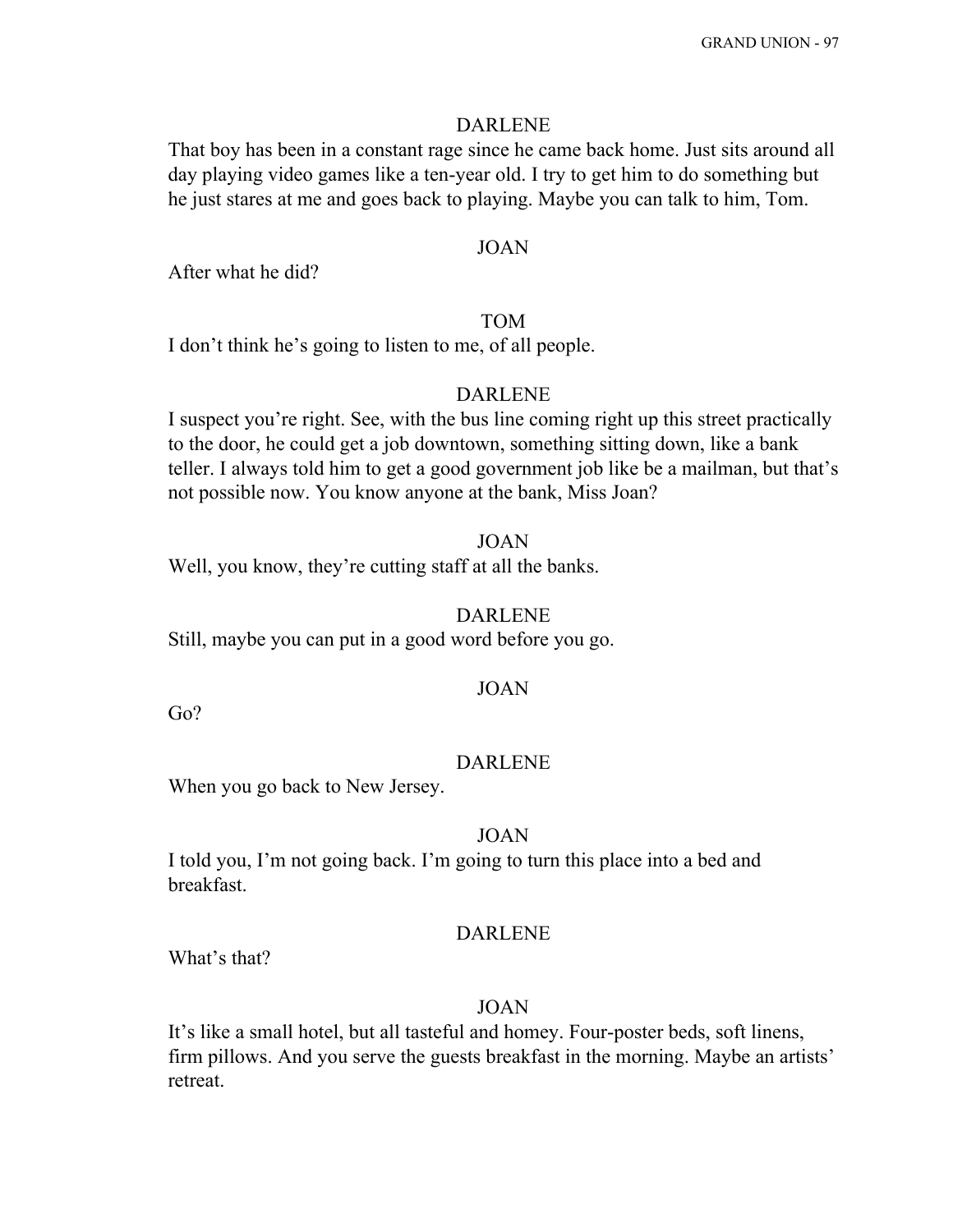#### DARLENE

Here? Who'd come here?

### JOAN

We'll drum up business. We're not far from Pittsburgh.

### DARLENE

Well, the way I was looking at it, I'm going to convert the back room on this floor for a bedroom for Dwayne, and my momma and I will take two of the rooms upstairs. She can still do stairs. Maybe we'll put in one of those chair lift things, though, just in case.

#### JOAN

What do you mean?

(Pause. DARLENE gets her purse and fishes in it for a paper.)

### DARLENE

When you invited me over, I thought it was you saying goodbye. Not me.

#### (Pause.)

So he never told you either?

### JOAN

Who?

#### DARLENE

Your father. Here. It's all in here.

(DARLENE hands her a one-page memo. JOAN looks it over, then hurriedly gets out her reading glasses and reads it again.)

### JOAN

How...? Tom. Tom! Come here! Look!

(SHE hands it to TOM, who reads it without needing reading glasses.)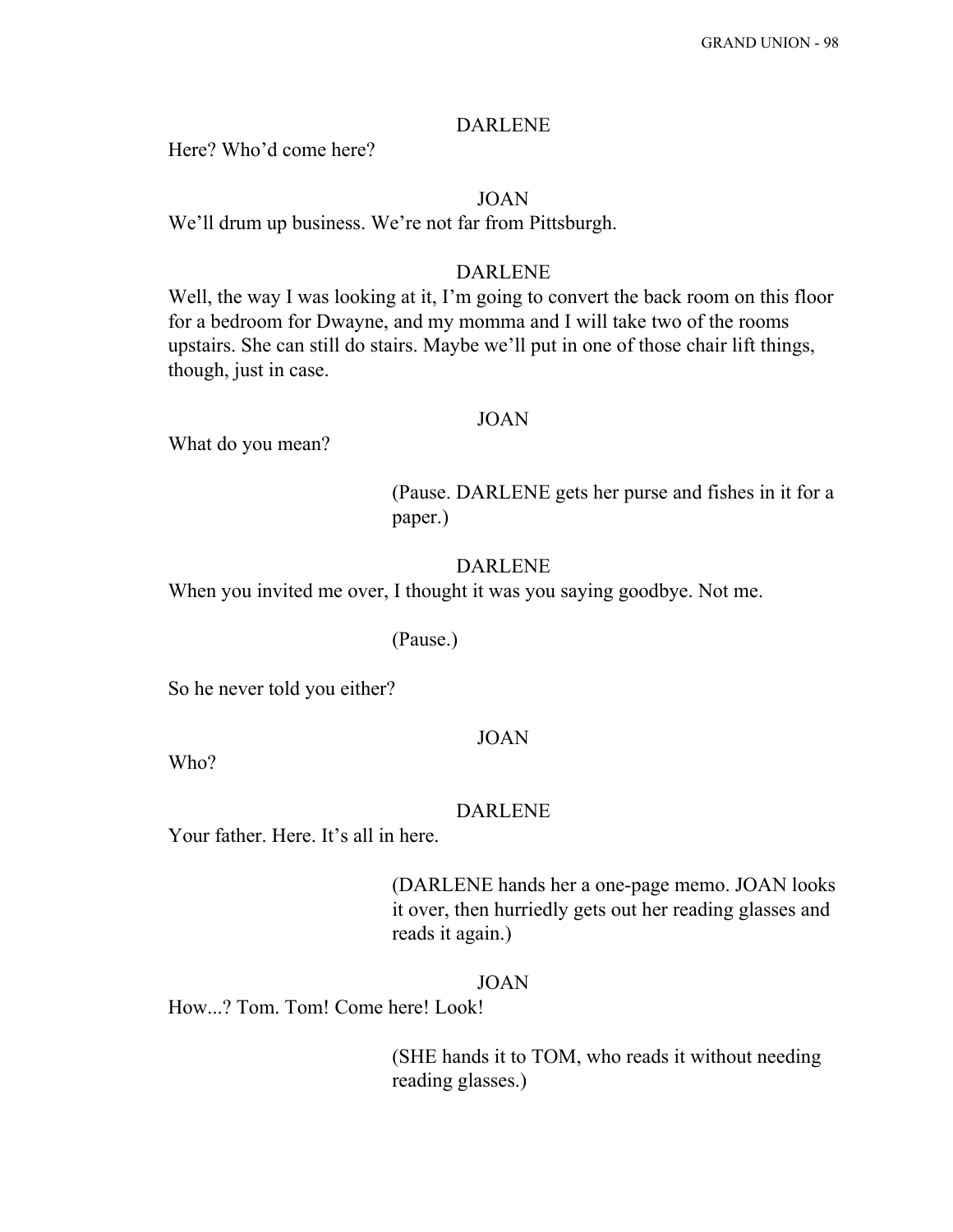### TOM

When did you get this?

### DARLENE

About three months ago. After one of his bad spells with his hip. Just came in the mail one day from Mister Donaldson the lawyer. Said it was a codicil.

### JOAN

How could he? Can we contest this? Tom, you were a lawyer. We must be able to do something.

### TOM

It looks pretty legal. Witnesses, notaries. Even a seal. You and I split the money, but you get the furniture. I get his "effects." Which means all the old utility bills. But Darlene, it's a very old house. What's going to happen when the plumbing goes? What's going to happen when the roof leaks?

### DARLENE

We'll find a way to fix it on our own.

### TOM

Enjoy this place, Darlene. I know it's in good hands.

(JOAN slumps into a chair.)

### JOAN

I was going to stay here and build a new life. Meet artists.

### DARLENE

There's always a place for you with us, Miss Joan. There's the extra bedroom upstairs. I wouldn't even charge you.

(Pause, after which JOAN gets up from the chair.)

### JOAN

Get out.

### DARLENE

Joan, I....

### JOAN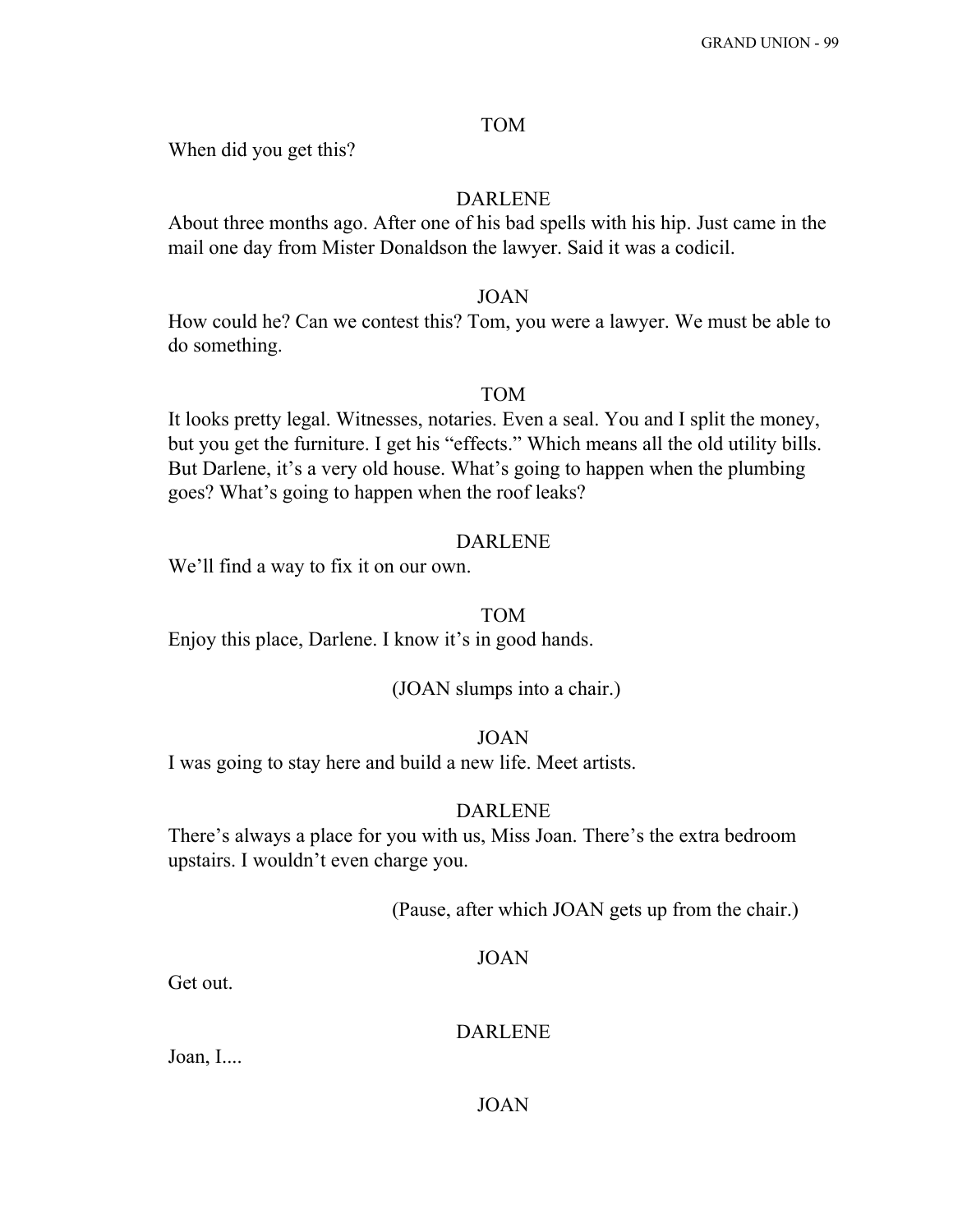*Get out!*

### TOM

Now Joan, c'mon...

### JOAN

You're going to have to drag me out of here. The only way I'm leaving is feet first. This is my home. My home! Now get the fuck out of my house before I call the police and they shoot you down like they shot your son.

#### (DARLENE is quiet and still, and gets her coat.)

### DARLENE

Joan, I will always love you, always. But your time here in Grand Union is over, and it has been for years. Everyone you know has moved on. Go. Find a better life. You're still young. Leave this town to the old folks. Go.

### JOAN

Go? Go? Where should I go?

#### DARLENE

You'll know it when you see it, dollface. You'll know it.

Now, Tom, I've scheduled the moving vans for next Tuesday. They can set you up with storage for what you want to keep and a junk hauler for what you don't. And I'm sorry about the picture. I hope it won't take too much work to fix it all. Just a little more black and little more white will do.

And take care of her.

### TOM

I will. You take care of yourself. And Dwayne.

### DARLENE

I will. Goodbye, Tommy boy. And goodbye, Miss Joan. Maybe I can catch Dwayne at the bus stop.

(SHE exits. TOM and JOAN look at each other.

(JOAN goes to the table, and picks at the cold cuts. SHE picks up a slice, and throws it down.)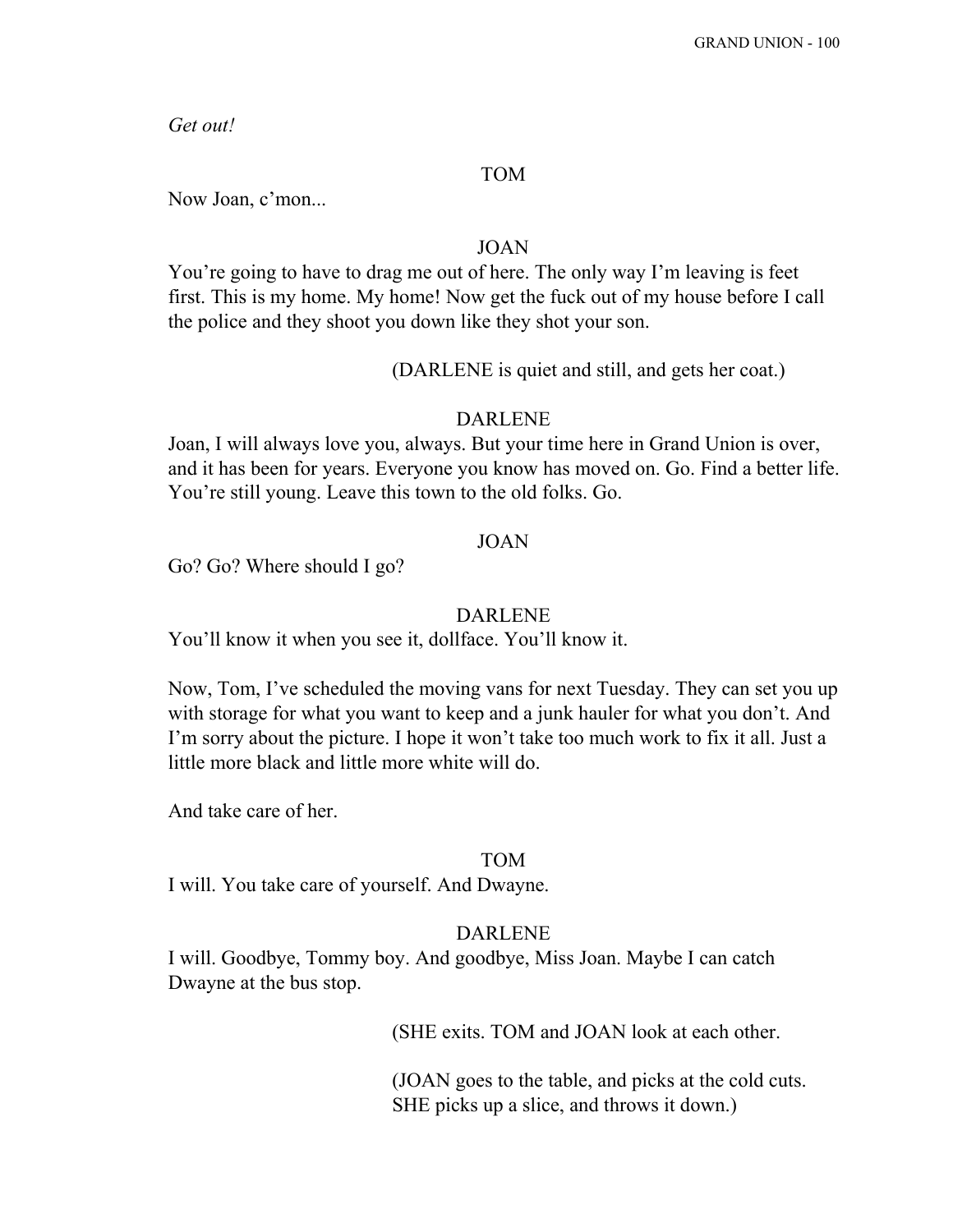| <b>JOAN</b>                  |                                                                                                                                     |
|------------------------------|-------------------------------------------------------------------------------------------------------------------------------------|
| Everyone needs a place, Tom. |                                                                                                                                     |
|                              | (SHE does that again, with more food and stronger.)                                                                                 |
| Everyone needs a place.      |                                                                                                                                     |
|                              | (And again, but more forceful.)                                                                                                     |
| Where's mine?                |                                                                                                                                     |
|                              | (HER actions continue getting stronger and stronger.)                                                                               |
| <i>Where's mine?</i>         | (SHE eventually picks up one of the platters and<br>overturns it violently, scattering the food.)                                   |
| Where's my place?            | (SHE does it again and again, screaming "Where's my<br><i>place?"</i> until all the food is gone and she's physically<br>exhausted. |
|                              | (SHE slumps down in her father's big chair.)                                                                                        |
| Can't you do anything?       |                                                                                                                                     |
|                              | <b>TOM</b>                                                                                                                          |

No, Joan. No, I can't. Help me clean up.

JOAN

It's her house now. Let her clean it up.

# **(END OF SCENE.)**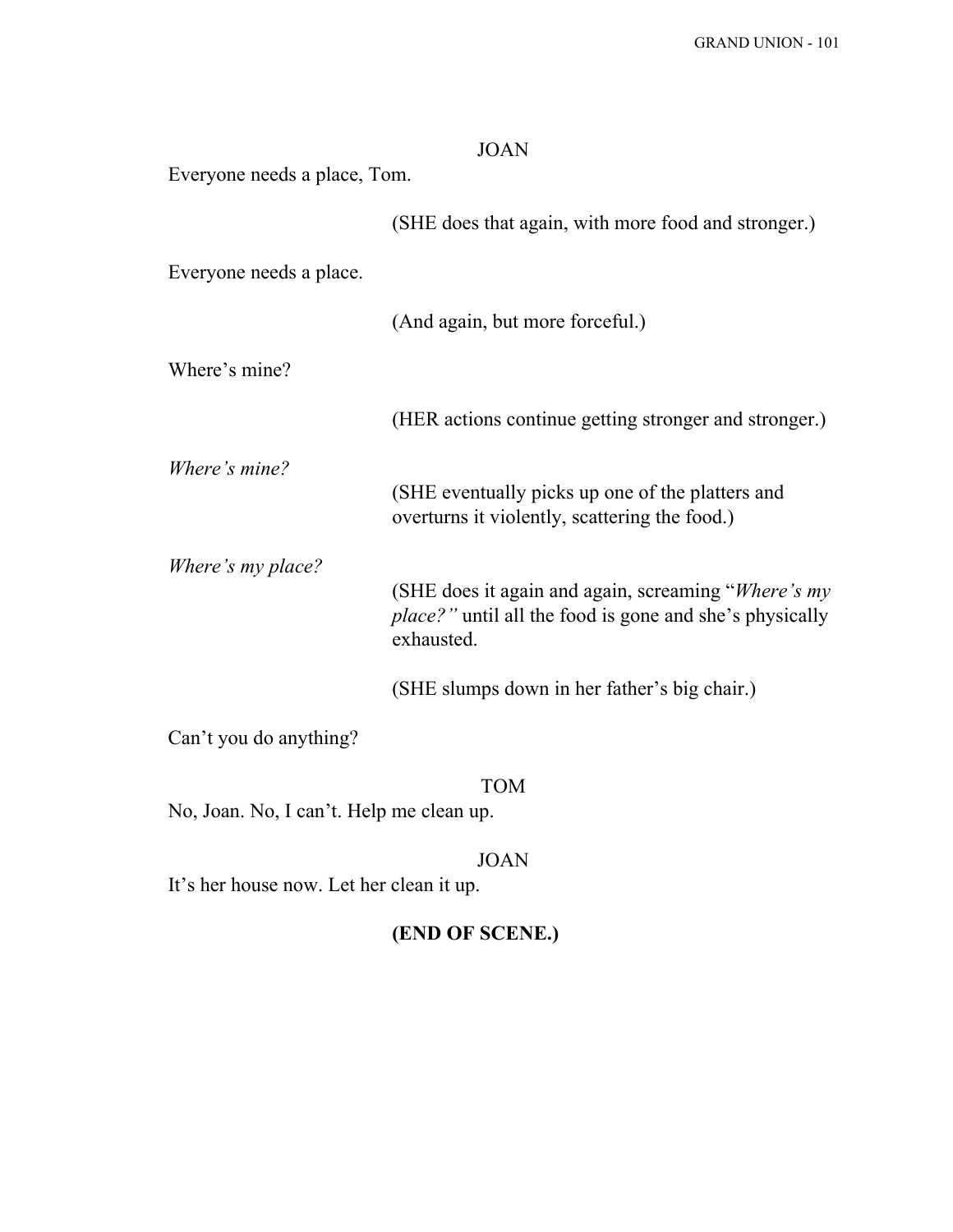### **Coda: 1980**

(We're back in 1980, and as we were in Scene Four.

(JOAN, age 15, is sitting upright in a chair, as DARLENE, age 20, is brushing her long hair.)

#### DARLENE

What are you going to be when you grow up, dollface?

### JOAN

I told you. A famous actress.

#### DARLENE

You know not all actresses are famous. I was watching the TV with my mother last night, some show about two black boys living with a white daddy and a maid in New York, and I couldn't name any of those people.

#### JOAN

I wouldn't know. I don't watch that show.

### DARLENE

There's about four different shows like that. Notice how it's always the black boys living with the white folks, and never the other way around. I'd pay cash money to see *that* show!

### JOAN

I won't need to work on television. I'm going to Hollywood and become a famous actress in quality roles. Shakespeare. Here, listen:

(SHE takes a flowery and over-dramatic air:) *O Romeo, Romeo, wherefore art thou Romeo? Deny thy father and refuse thy name.*

Most people think that means she wants to know where he is, but Mister Lipp taught us she's asking why he's a Montague and she's a Capulet. Because they love each other, but their families don't get along.

### DARLENE

Why don't they?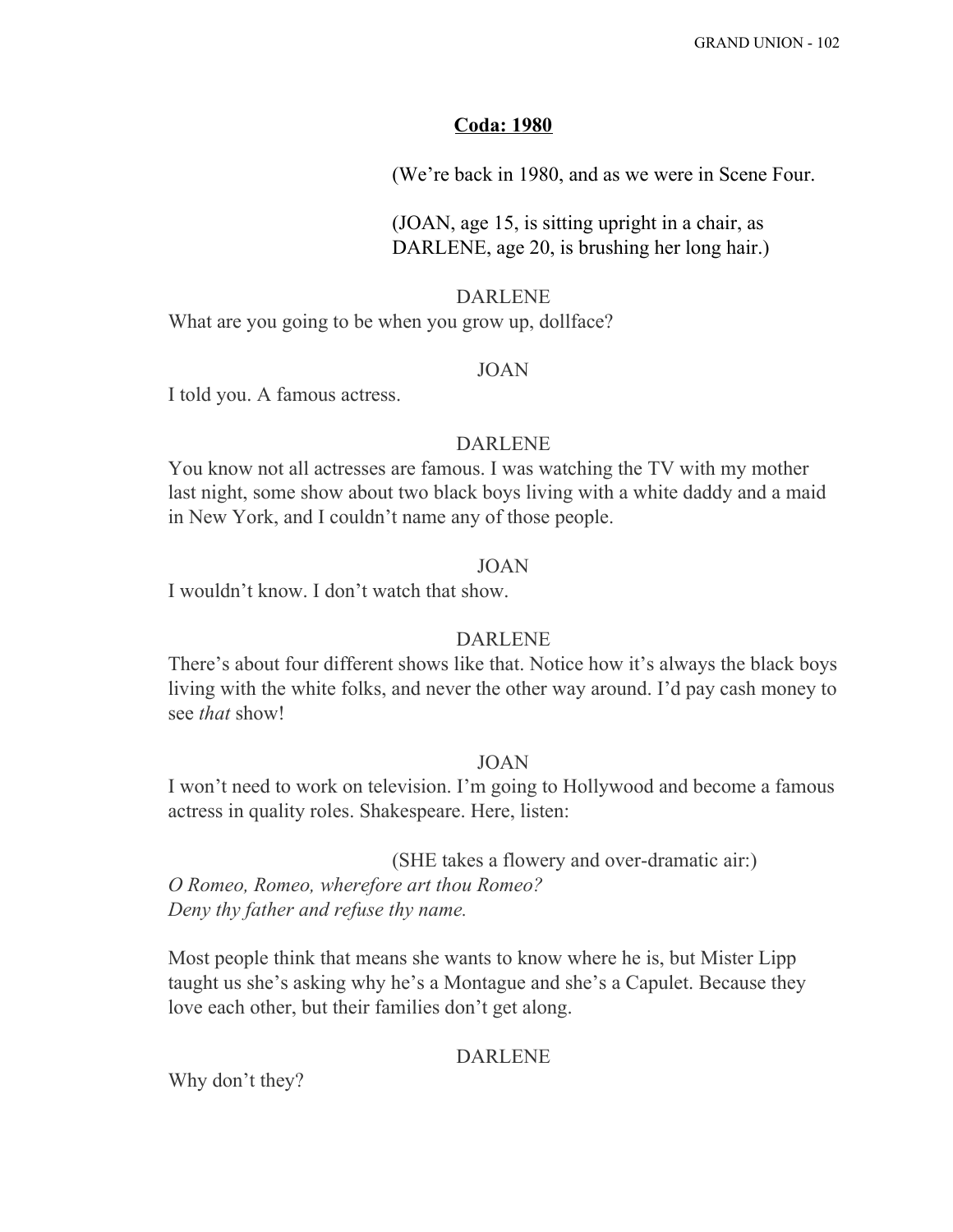#### JOAN

Why don't they what?

### DARLENE

Get along?

#### JOAN

Well, if they did, there wouldn't be a story, would there? "Hi, Romeo." "Hi, Juliet." "Wanna get married?" "OK." *Curtain*.

#### DARLENE

Seems silly to me. I read that in school. You've got two families, both alike in lots of ways, and they hate each other. Just seems, I don't know, a long way to go to prove a point.

#### JOAN

What point is that?

#### DARLENE

These two families, they knew each other, but they didn't really know each other *too* well. They lived all together, but they didn't know enough about each other to get along. Like they were two trains in the night, all alike and right next to each other, curving together on the same curves, but on their own track just going their own way. Maybe one's the Super Chief, got a bright headlight up top, going to New York, and the other's the Liberty Bell Zephyr off to California, with sleeper cars and a big old caboose. But they never know they were next to another big, beautiful train just like them, only going another way.

#### JOAN

You should be a teacher talking like that. That's why I'm glad you're here. You think you're going to be a teacher?

### DARLENE

Don't say such foolish things.

#### JOAN

Well, what are you going to be?

### DARLENE

*(slightly annoyed)*

*Going* to be? I'm doing it now.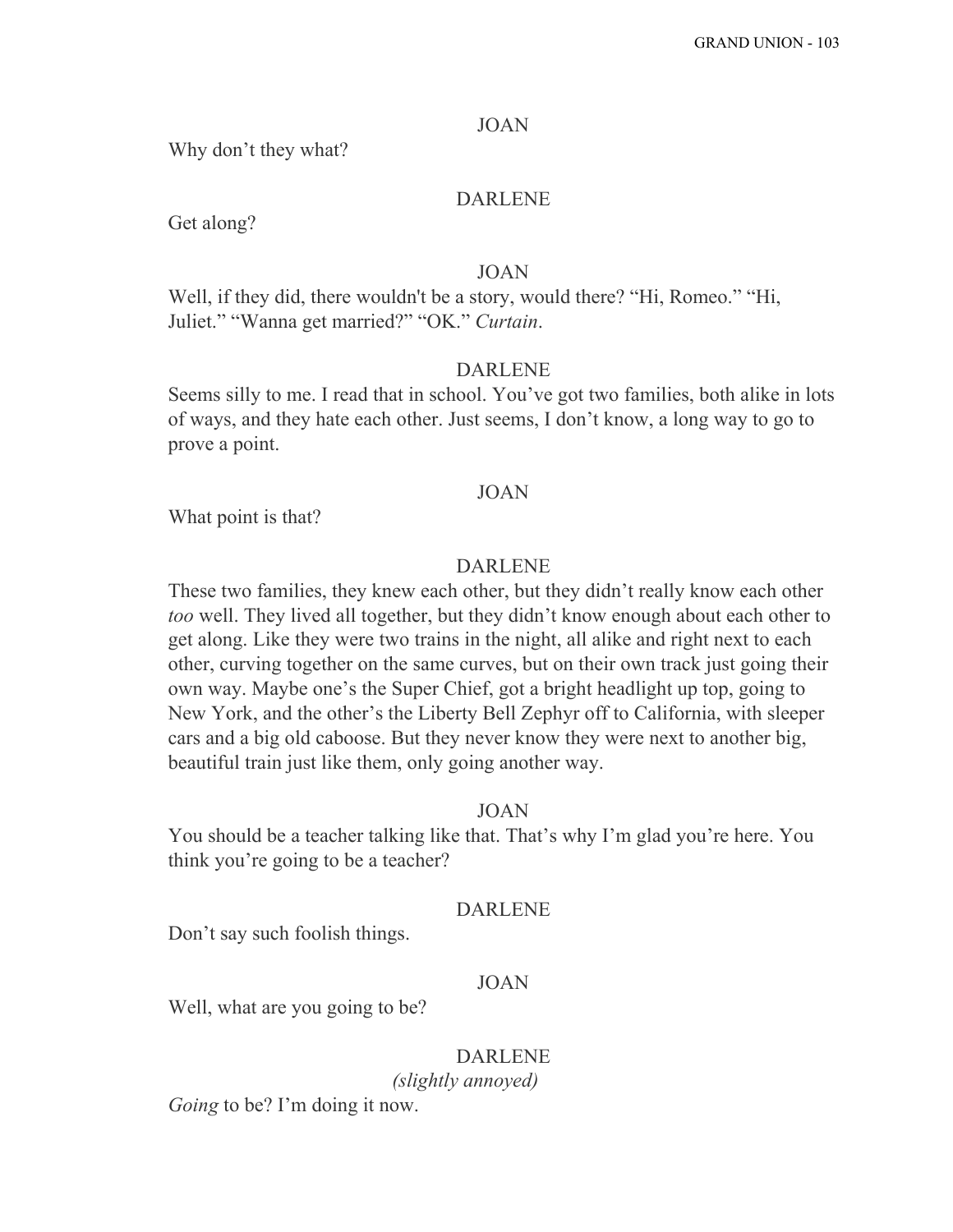(Pause.)

So what if you don't become a famous actress?

### JOAN

I read a book that said to visualize your goals, see yourself in them, and they'll happen. So I'm in seat C-101 of the Pantages Theater in Hollywood ready to accept my Academy Award for my own production of *Romeo and Juliet.* Co-starring Timothy Hutton, but I get first billing.

#### DARLENE

And if that doesn't happen?

### JOAN

I don't allow myself to think like that.

### DARLENE

Maybe you can be an interior designer like your mother?

### JOAN

Ugh.

### DARLENE

What do you mean, *Ugh*. It's a good respectable job. Making people's houses look fine.

### JOAN

Making *other* people's houses look fine. I'm going to hire an interior designer to work on *my* house.

### (DARLENE gives a small laugh.)

#### DARLENE

Someday you'll own this town, dollface.

### JOAN

And you can be my best friend.

### DARLENE *(teasing her)*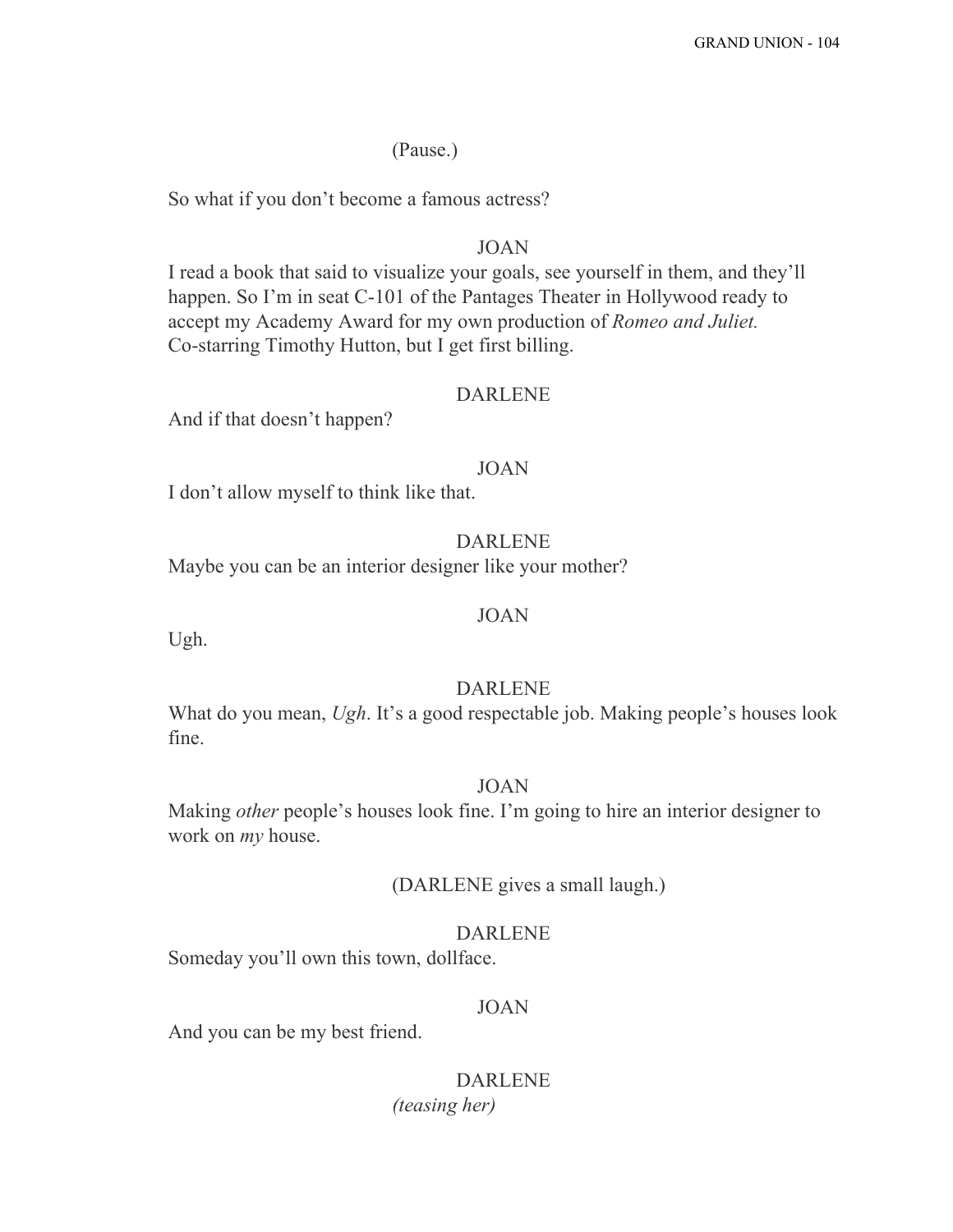Maybe I could come work for you in your daddy's store?

### JOAN

I don't want no old store. I'm going to go to California and be a movie star. You can have the store! You and Sam.

#### DARLENE

Oh dollface, don't talk foolish.

### JOAN

I know you're sweet on him. You can have the store. And this dirty old house. I'll be in Hollywood, and you and Sam can live here in this house and run the store, and have lots of babies.

#### DARLENE

Oh now, you know that's not going to happen. We're not going to own the store, and we're not going to live in this house. You know that.

### JOAN

Why? My daddy says anyone can grow up to be anything they want in this country.

#### DARLENE

Well, that's not exactly the way it is for everyone.

#### JOAN

Why?

#### DARLENE

That's just the way it is.

#### JOAN

But no matter where we are, or what we do, or where we live or who we marry, we'll always be together. Like sisters.

#### (Pause.)

#### DARLENE

Yes, dollface. Like sisters. Just like sisters.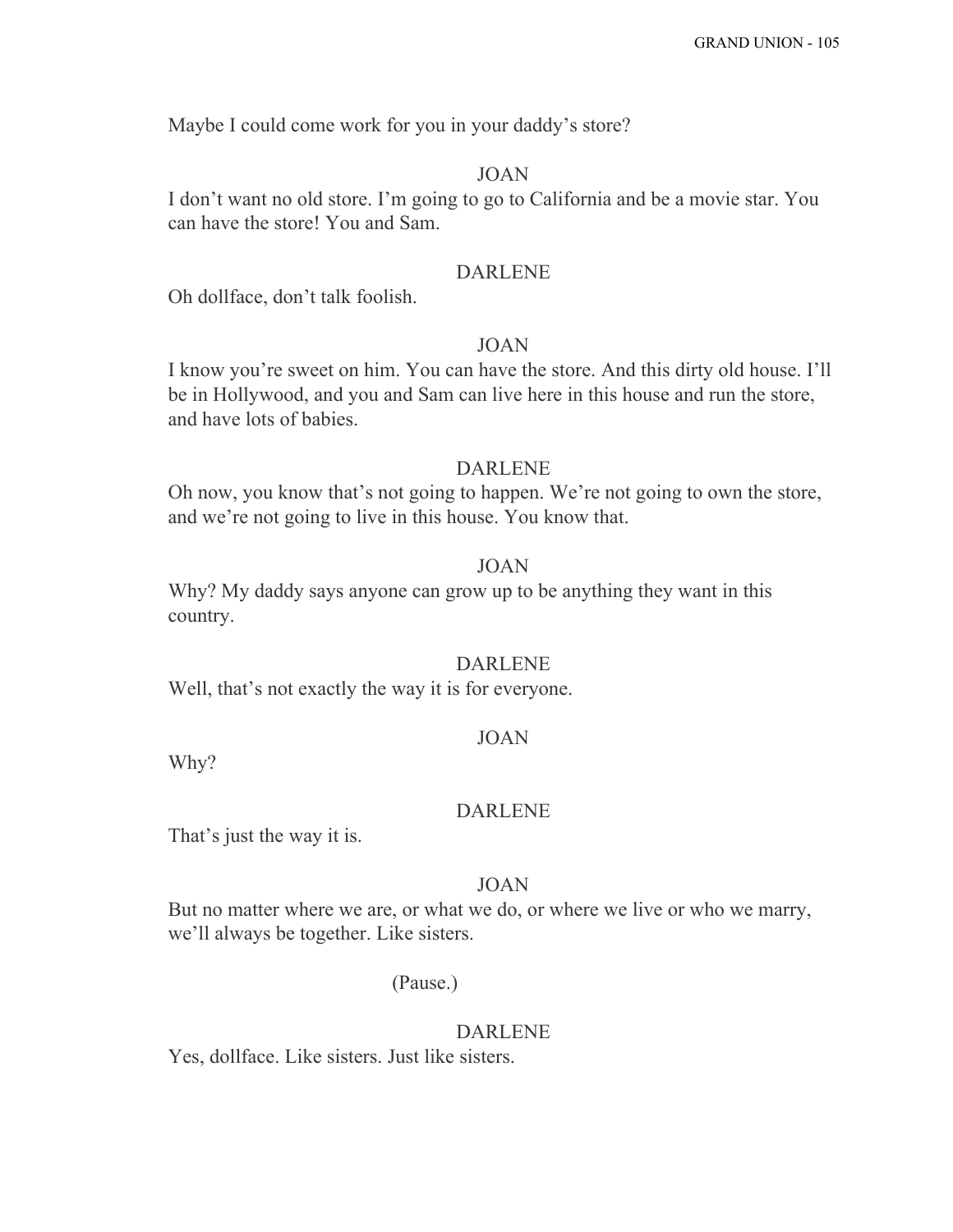JOAN

Good.

**(END OF SCENE.**

# **(END OF PLAY.)**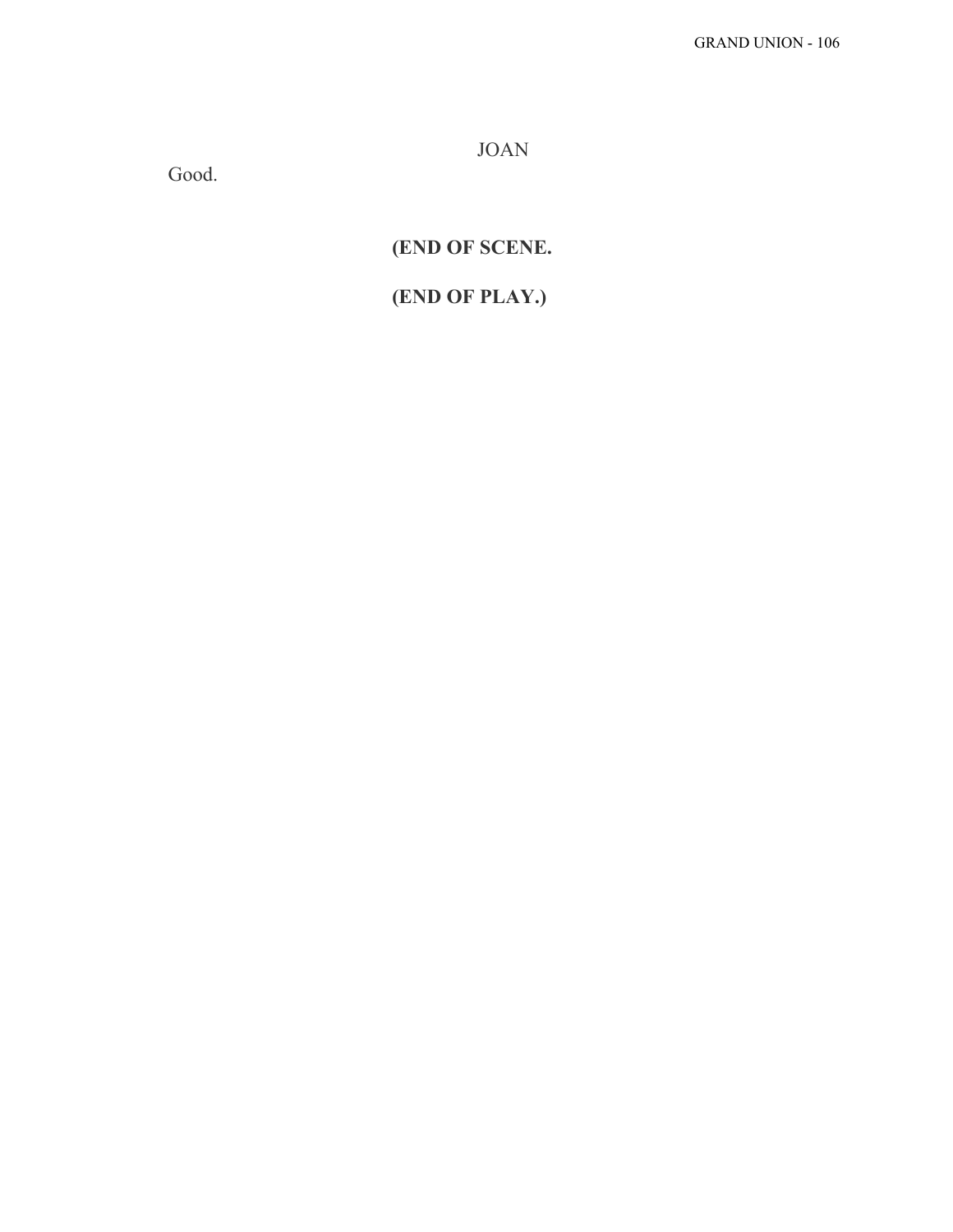## **SETTINGS** AND **CHARACTERS'** AGES \*Not in scene

### **Scene 1: Dining room of Ben's house, the present**

Joan: 55 Tom: 45 Ben: 90\* (dead) Sam: 60\* (dead) Darlene:60\* Rabbi Mike: 60\* Dwight: 24\*

#### **Scene 2: Birnbaum's clothing store, 1985**

Joan: 20\* Tom: 10\* Ben: 55 Sam: 25 Darlene: 25\* Rabbi Mike: 25\* Dwight: Not yet born\*

# **Scene 3: Living room of Ben's house, adjoining the dining room, 1985**

Joan: 20 Tom: 10 Ben: 55 Sam: 25 Darlene: 25 Rabbi Mike: 25 Dwight: Not yet born\*

#### **Scene 4: Joan's bedroom in Ben's house, 1980**

Joan: 15 Tom: 5\* Ben: 50\* Sam: 20\* Darlene: 20 Rabbi Mike: 20\* Dwight: Not yet born\*

#### **Scene 5: Dining room of Ben's house, the present**

Joan: 55 Tom: 45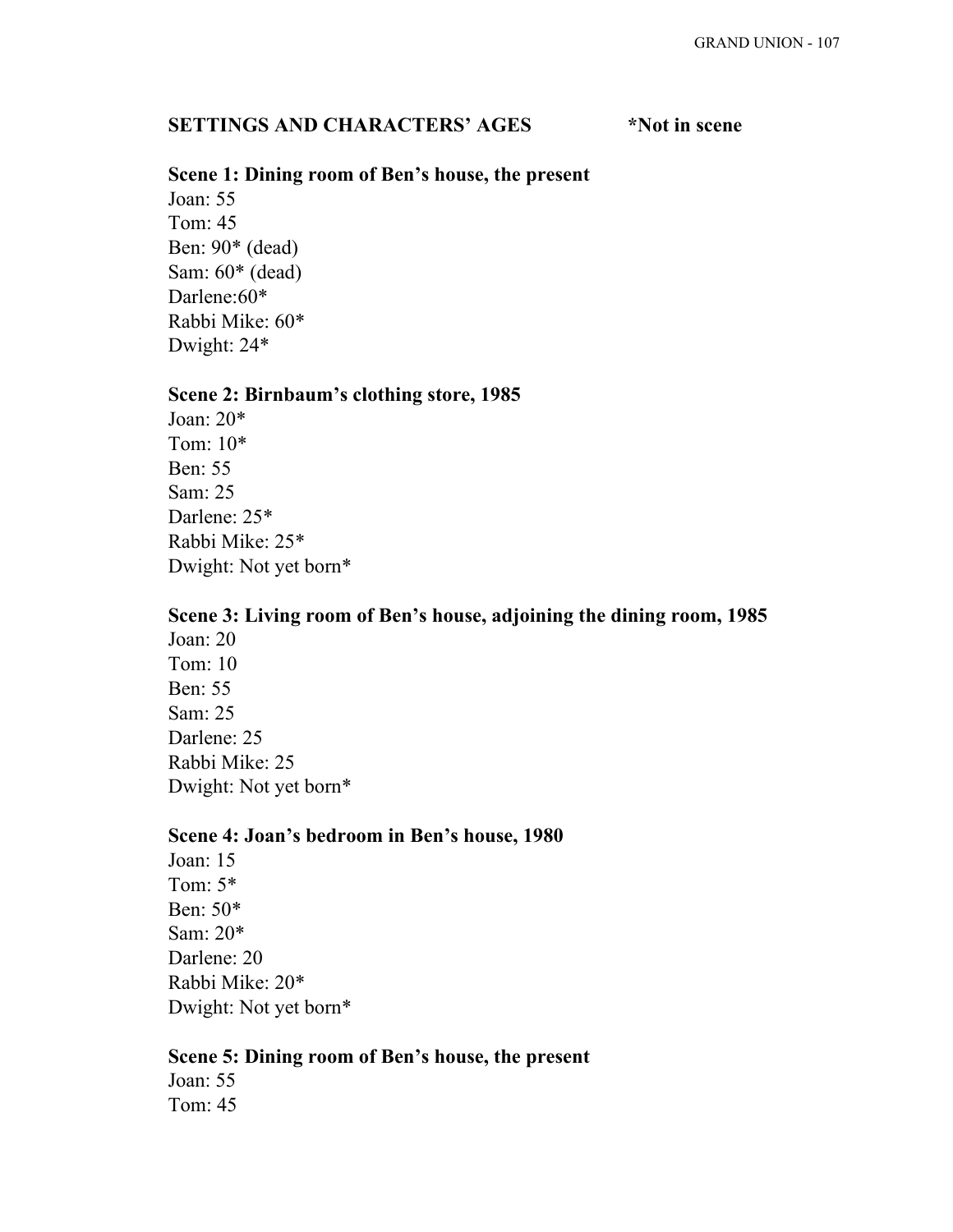Ben: 90\* (dead) Sam: 60\* (dead) Darlene:60 Rabbi Mike: 60\* Dwight: 24\*

## **Scene 6: A park in Grand Union, 2005**

Joan: 40\* Tom: 30 Ben: 75\* Sam: 45\* Darlene: 45\* Rabbi Mike: 45\* Dwight: 9

## **Scene 7: Ben's bedroom, 2018**

Joan: 53 Tom: 45\* Ben: 88 Sam: 58\* (dead) Darlene:58 Rabbi Mike: 58\* Dwight: 28\*

# **Scene 8: Birnbaum's clothing store, 2010**

Joan: 45\* Tom: 35\* Ben: 80\* Sam: 50 Darlene:50\* Rabbi Mike: 50\* Dwight: 14

#### **Scene 9: Living room of Ben's house, adjoining the dining room, 2015**

Joan: 50 Tom: 40 Ben: 85 Sam: 55\* (dead) Darlene:55 Rabbi Mike: 55 Dwight: 19